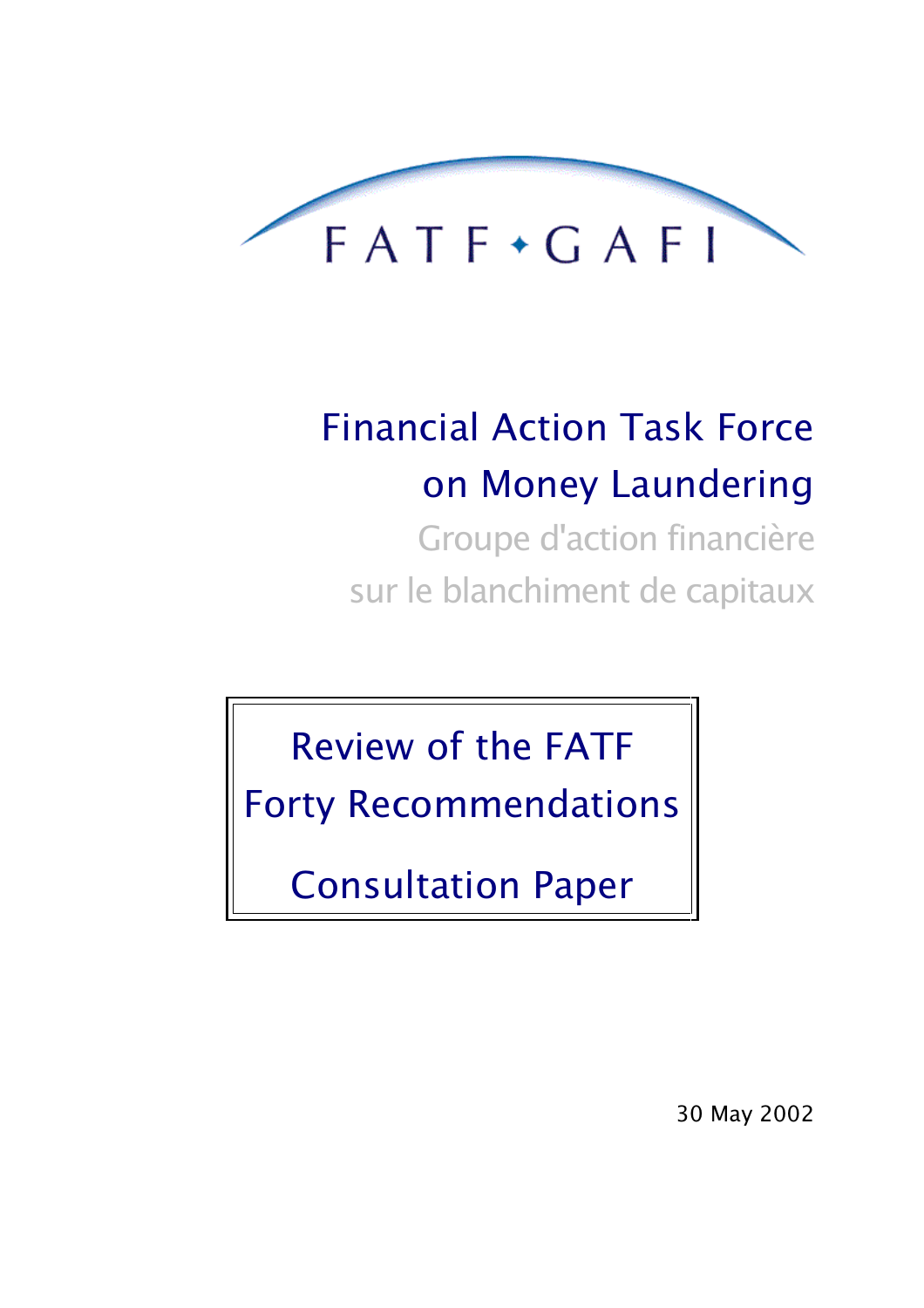The FATF invites comments on this Consultation Paper. Comments should reach us by **31 August 2002**.

You can send your response by e-mail or in writing to the following address:

FATF Secretariat 2, rue André Pascal 75775 Paris Cedex 16 FRANCE Telephone: 33 1 45 24 89 67 Fax: 33 1 45 24 17 60 E-mail: Contact@fatf-gafi.org

If you have specific questions concerning the issued raised in the Consultation Paper or the review process please contact the FATF **Secretariat**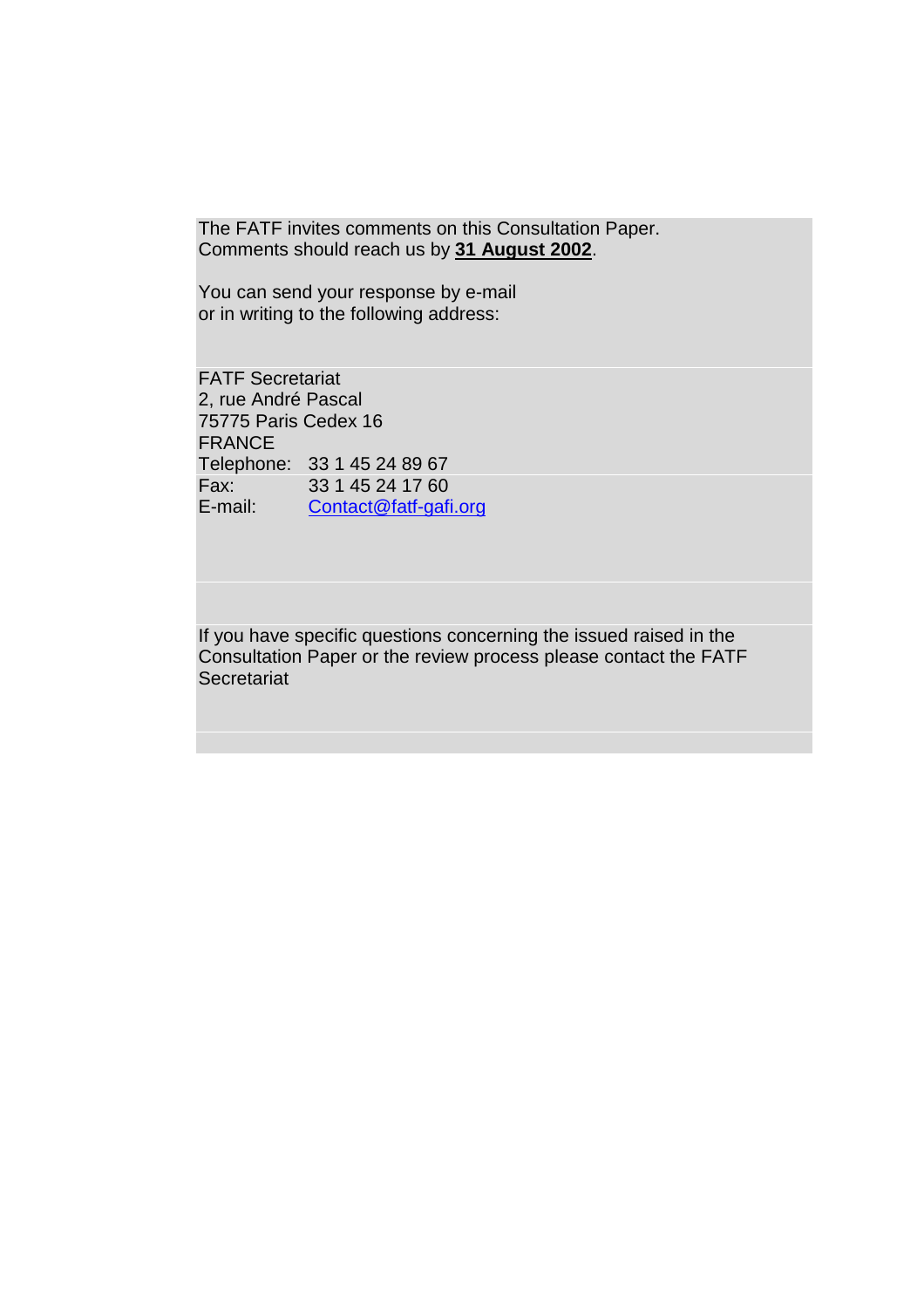## **The Review of the FATF Forty Recommendations**

**Consultation Paper**

Paris 30 May 2002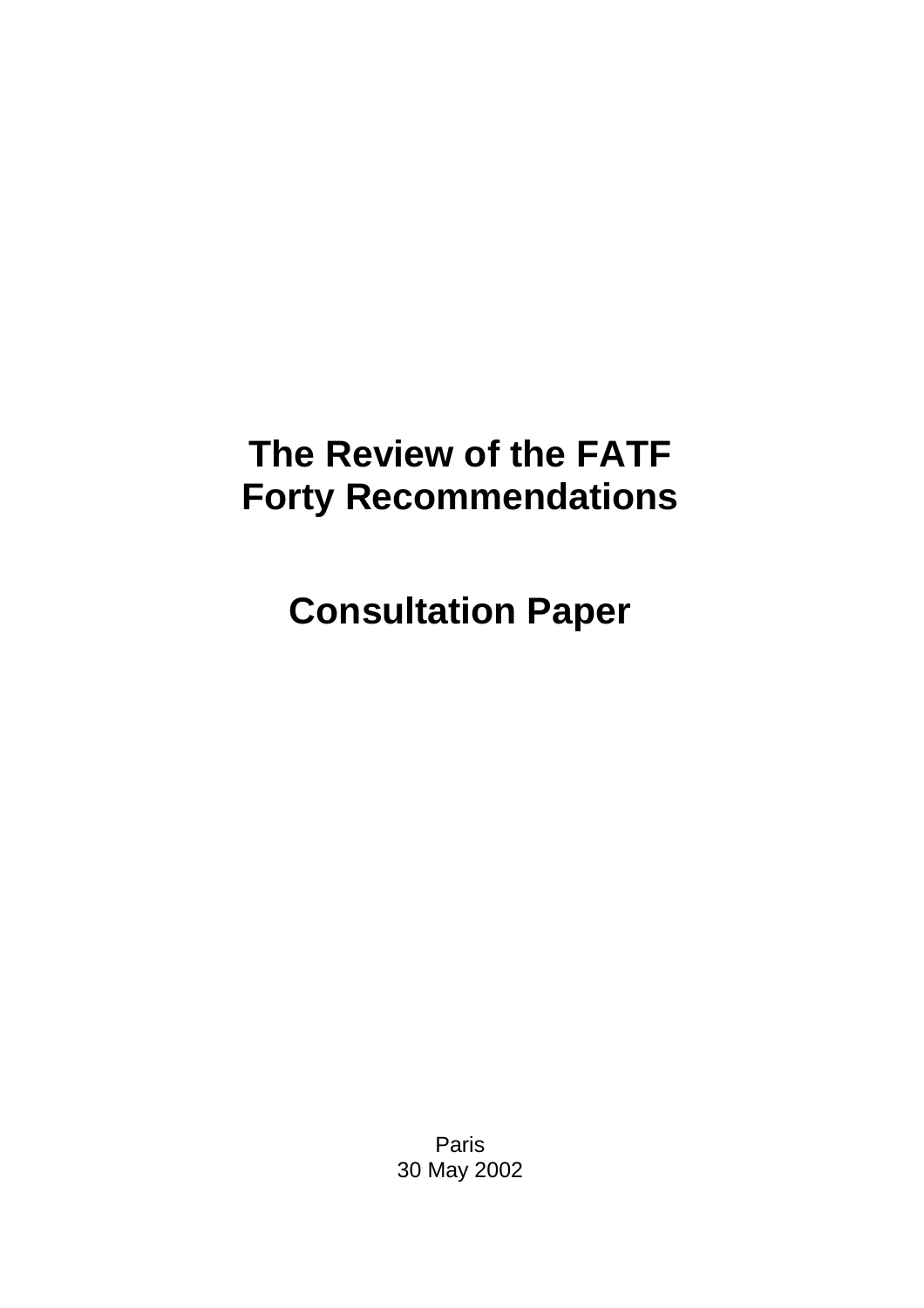All rights reserved. This document may be reproduced for non-commercial purposes. Requests for permission to reproduce all or part of this publication for commercial purposes should be directed to:

> FATF Secretariat 2, rue André-Pascal 75775 Paris Cedex 16 France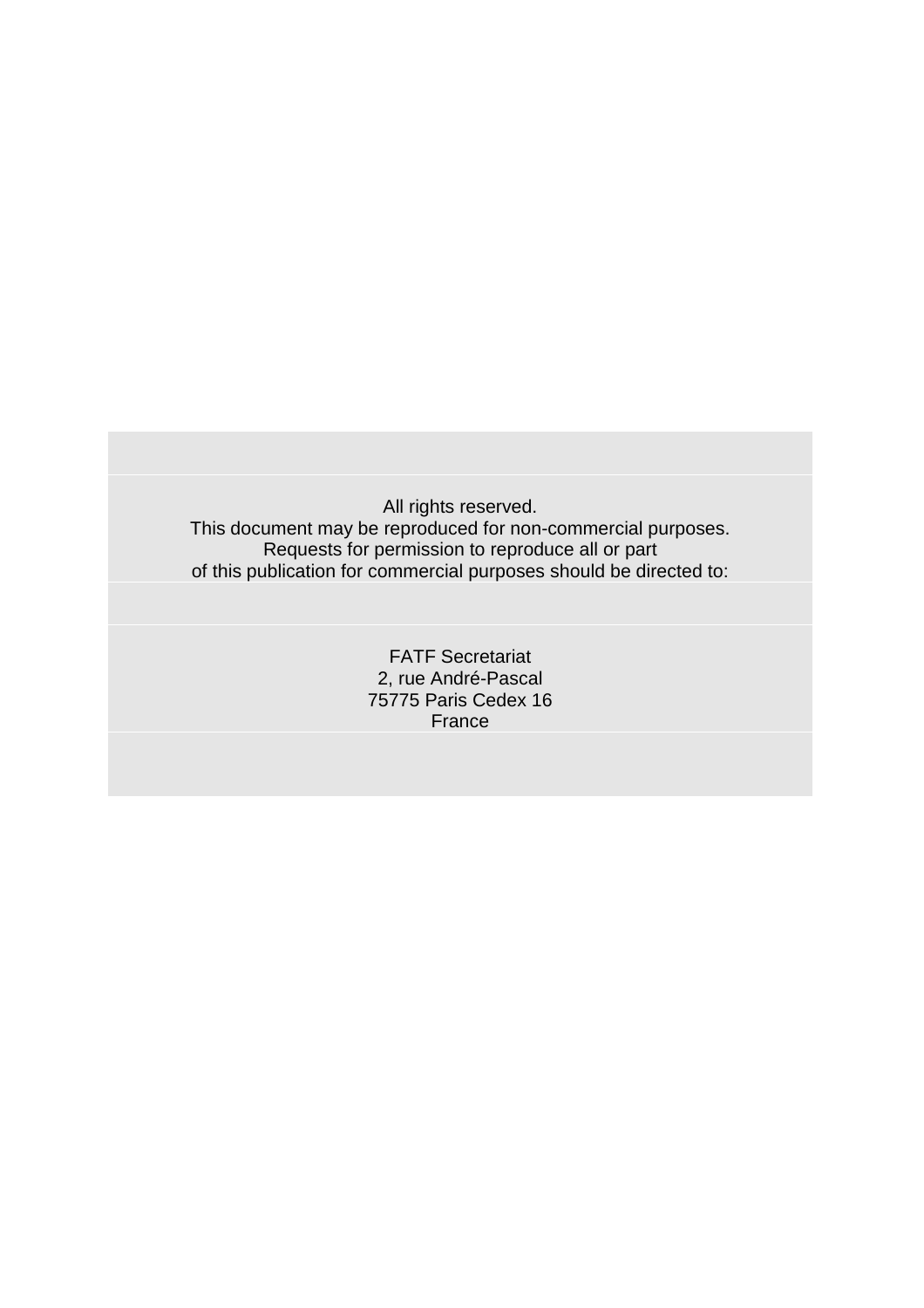## **TABLE OF CONTENTS**

| 1.   |                            | <b>EXECUTIVE SUMMARY</b>                                                                                                                                                              | L               |
|------|----------------------------|---------------------------------------------------------------------------------------------------------------------------------------------------------------------------------------|-----------------|
| 2.   |                            | <b>INTRODUCTION</b>                                                                                                                                                                   | 1               |
| 2.1. |                            | <b>The Forty Recommendations</b>                                                                                                                                                      | 1               |
| 2.2. |                            | <b>Background to the Review</b>                                                                                                                                                       | 1               |
| 2.3. |                            | <b>The Review Process</b>                                                                                                                                                             | 3               |
| 3.   |                            | <b>MEASURES CURRENTLY APPLICABLE TO THE FINANCIAL</b><br><b>SECTOR - CUSTOMER DUE DILIGENCE, SUSPICIOUS</b><br><b>TRANSACTION REPORTING, AND REGULATION AND</b><br><b>SUPERVISION</b> | $5\phantom{.0}$ |
|      |                            | 3.1. Persons or entities to be covered by the FATF 40                                                                                                                                 | 5               |
|      | 3.1.1.<br>3.1.2.           | Persons or entities engaged in financial activity<br>Non-financial businesses and professions                                                                                         | 5<br>8          |
| 3.2. |                            | The Customer Due Diligence Process                                                                                                                                                    | 9               |
|      | 3.2.2.                     | 3.2.1. Basic Principles<br>Integration of FATF standards with those of other bodies                                                                                                   | 9<br>10         |
| 3.3. |                            | <b>Higher risk customers or transactions</b>                                                                                                                                          | 12              |
|      |                            | 3.3.1. Politically Exposed Persons<br>3.3.2. Correspondent Banking<br>3.3.3. Electronic and other Non Face-to-Face financial services                                                 | 12<br>13<br>17  |
|      |                            | 3.4. Simplified due diligence procedures                                                                                                                                              | 22              |
|      | 3.4.1.                     | Circumstances in which Identification and Verification<br>obligations are either simplified or do not apply                                                                           | 23              |
| 3.5. |                            | Reliance on third parties to perform Identification and<br><b>Verification obligations</b>                                                                                            | 28              |
|      | 3.5.1.<br>3.5.2.<br>3.5.3. | Measures currently in place<br>Outsourcing and agency arrangements<br>Reliance on third parties (other than outsourcing and agency                                                    | 29<br>30        |
|      | 3.5.4.                     | arrangements)<br><b>Recommendation or Guidance</b>                                                                                                                                    | 31<br>35        |
| 3.6. |                            | Other specific issues requiring clarification                                                                                                                                         | 36              |
|      | 3.6.1.<br>3.6.2.           | Requiring financial institutions to identify all customers,<br>including existing customers<br>Timing of verification of identity                                                     | 36<br>37        |
|      | 3.6.3.                     | Identification when money laundering suspected or for<br>occasional customers                                                                                                         | 38              |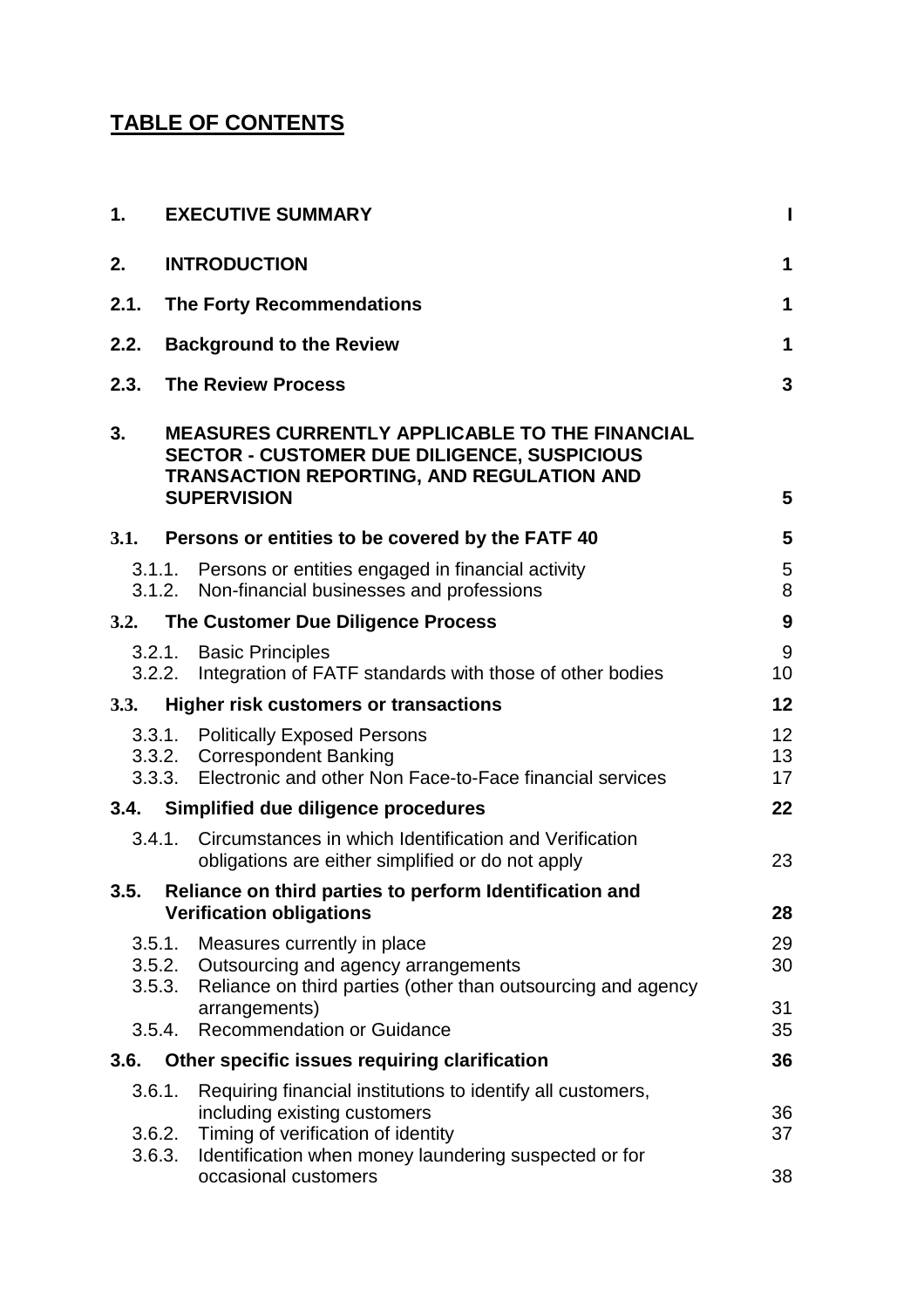|        | 3.7. Suspicious Transaction Reporting                                              | 40       |
|--------|------------------------------------------------------------------------------------|----------|
|        | The Financial Intelligence Unit (FIU)<br>3.7.1.                                    | 40       |
|        | 3.7.2. Feedback for suspicious transaction reporting                               | 41       |
|        | 3.7.3. The scope and nature of the reporting obligation                            | 41       |
| 3.8.   | <b>Financial Sector Regulation and Supervision</b>                                 | 46       |
|        | 3.8.2. The existing FATF framework<br>3.8.2. Regulatory approach                   | 46<br>47 |
| 4.     | <b>CORPORATE VEHICLES - BENEFICIAL OWNERSHIP AND</b><br><b>CONTROL INFORMATION</b> | 52       |
|        | 4.1. Beneficial ownership and control information generally                        | 52       |
|        | The problems and risks<br>4.1.1.                                                   | 52       |
|        | 4.1.2. Corporate Vehicles                                                          | 54       |
|        | 4.1.3. "Risk Spectrum"                                                             | 56       |
|        | 4.1.4. OECD Options for Obtaining and Sharing Information                          | 57       |
|        | 4.1.5. Actions to remedy the areas of weakness                                     | 60       |
|        | 4.2. Bearer Shares                                                                 | 62       |
|        | 4.2.1. What are Bearer Shares                                                      | 63       |
|        | 4.2.2. The Purpose of Bearer Shares                                                | 63       |
|        | 4.2.3. The Purpose of the Bearer Share                                             | 63       |
|        | 4.2.4. Advantages of Bearer Shares                                                 | 63       |
|        | 4.2.5. Scope for Abuse of Bearer Shares                                            | 64       |
|        | 4.2.6. Examples of the Misuse of Bearer Shares                                     | 65       |
|        | 4.2.7. How could bearer shares be controlled<br>4.2.8. A Menu or Minimum Standards | 67<br>69 |
|        |                                                                                    |          |
|        | 4.3. Trusts                                                                        | 70       |
|        | 4.3.1. What can give rise to insufficient transparency                             | 71       |
|        | The Objective and Minimum Requirements<br>4.3.2.                                   | 72       |
|        | Action to be Taken to Enhance the Transparency of Trusts<br>4.3.3.                 | 72       |
|        | 4.3.4. Options to Consider                                                         | 76       |
| 5.     | <b>NON-FINANCIAL BUSINESSES AND PROFESSIONS</b>                                    | 79       |
| 5.1.   | <b>Casinos and other gambling businesses</b>                                       | 81       |
| 5.1.1. | Casinos: Vulnerability to Money Laundering                                         | 81       |
|        | Detection of Suspicious Casino Transactions<br>5.1.2.                              | 82       |
|        | Non Casino Gambling: vulnerabilities to money laundering<br>5.1.3.                 | 83       |
|        | The measures currently in place<br>5.1.4.                                          | 84       |
|        | 5.1.5. Customer due diligence/ Record-keeping/Suspicious                           |          |
|        | transaction reporting                                                              | 84       |
| 5.2.   | <b>Real Estate Agents and Dealers in High Value Goods</b>                          | 88       |
| 5.3.   | <b>Trust and Company Service Providers</b>                                         | 92       |
|        | The money laundering risks<br>5.3.1.                                               | 92       |
| 5.3.2. | The measures currently in place                                                    | 93       |
|        |                                                                                    |          |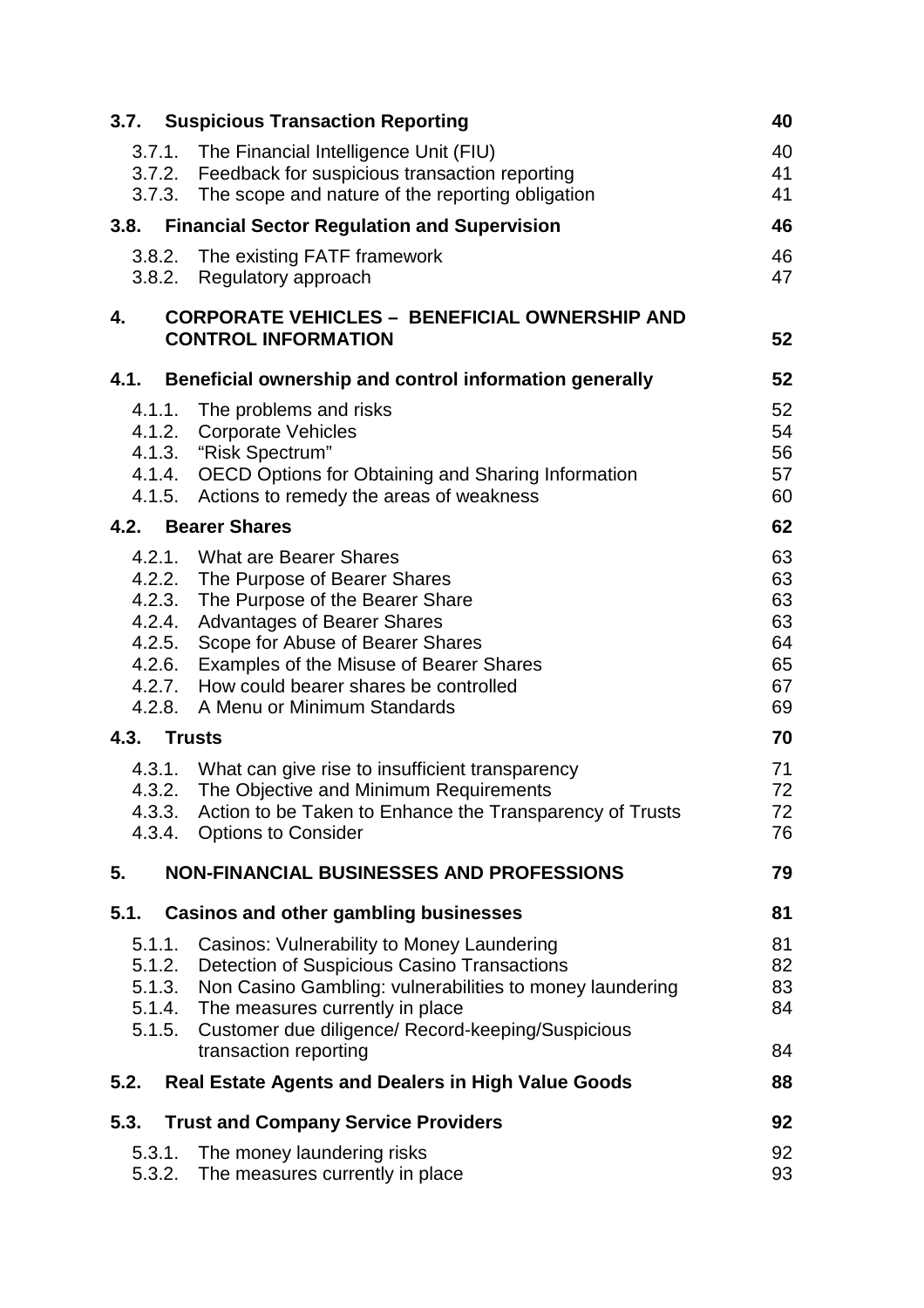| 5.4. | Lawyers and legal professionals                                                                                                    | 97              |
|------|------------------------------------------------------------------------------------------------------------------------------------|-----------------|
| 5.5. | <b>Notaries</b>                                                                                                                    | 99              |
|      | 5.5.1. The notarial profession<br>5.5.2. Notaries and the fight against money laundering<br>5.5.3. The measures currently in place | 99<br>99<br>100 |
| 5.6. | <b>Accounting Professionals</b>                                                                                                    | 104             |
| 5.7. | <b>Investment advisors</b>                                                                                                         | 108             |
|      | <b>GLOSSARY</b>                                                                                                                    |                 |

## **Annexes**

| Annex 1 Possible Measures for Managing Money Laundering Risks<br>in Non-Face-To-Face Customer Relationships   | 112 |
|---------------------------------------------------------------------------------------------------------------|-----|
| Annex 2 Simplified Customer Identification/Verification obligations<br>for financial institutions             | 115 |
| Annex 3 Reliance on third parties to perform certain Customer<br><b>Identification/Verification functions</b> | 117 |
| Annex 4 Extracts from the FATF 40, the Terrorist Financing<br><b>Recommendations and the NCCT Criteria</b>    | 119 |
| <b>Annex 5 Types of Trusts</b>                                                                                | 123 |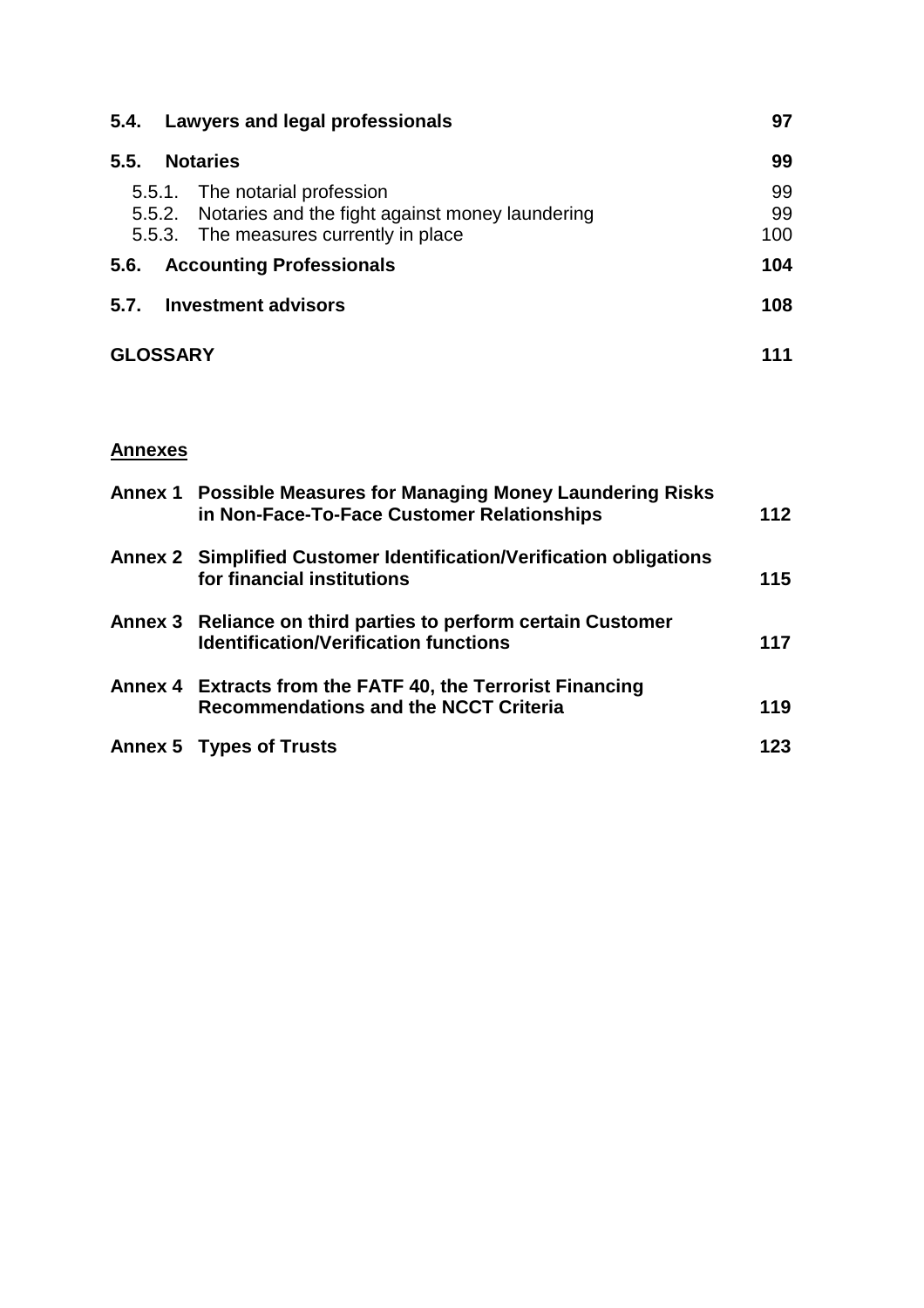## **1. EXECUTIVE SUMMARY**

1. The FATF Forty Recommendations have been endorsed by more than 130 countries, are widely accepted as the leading international anti-money laundering standard, and have been, or are being, successfully implemented. However, money laundering methods and techniques change as new measures to combat money laundering are implemented and new technologies are developed. In addition there have been several developments at an international level, such as the U.N Convention on Transnational Organized Crime, the amendments in Directive 2001/97/EC of the European Parliament and of the Council, amending Council Directive 91/308/EEC dealing with money laundering, and the creation of the FATF Special Recommendations on Terrorist Financing. All these factors have made a review of the Recommendations desirable.

2. The FATF has identified a number of areas where possible changes could be made to the FATF framework, and these are set out in detail in Sections 3-5 below. The broad topics covered concern customer due diligence and suspicious transaction reporting, beneficial ownership and control of corporate vehicles, and the application of anti-money laundering obligations to non-financial businesses and professions. Each topic sets out the nature of the problem or issue, identifies the risks, outlines the current position, and provides one or more options or alternatives for dealing with the issue or risks.

#### *Section 3*

3. Section 3.1. of the paper commences by clarifying the meaning of "financial institution", as used in the FATF framework, by reference to a range of financial activities. This is important as the Recommendations currently contain a range of obligations that apply to financial institutions, such as customer identification, record keeping, reporting of suspicious transactions and internal controls.

4. Section 3.2. recognises that customer due diligence is an important component of any financial institution's anti-money laundering (AML) system, and the FATF financial institution's anti-money laundering (AML) system, and the FATF Recommendations have always required the identification of customers and appropriate record-keeping. However, recent developments such as the issuance by the Basel Committee on Banking Supervision of its *Guidance on Customer Due Diligence for Banks*, have shown that the wording of the current Recommendations 10-12 could be developed and refined. The objective is to clarify the obligations to identify and verify the identity of the customer and the beneficial owner, and to perform the necessary due diligence, having regard to current best practice.

5. Section 3.3. deals with three categories of customer or transactions where there is a higher risk: politically exposed persons, correspondent banking and electronic and other non face-to-face financial services. Each part identifies the nature of the risks applicable to the customer or transaction, and suggests options for dealing with those increased risks.

6. In contrast, sections 3.4. and 3.5. set out options that will allow institutions subject to customer due diligence obligations to use simplified or alternative measures for certain lower risk scenarios. Section 3.4. considers whether simplified identification and verification measures could be taken for certain types of transactions e.g. low value insurance contracts, or customers e.g. other financial institutions already subject to anti-money laundering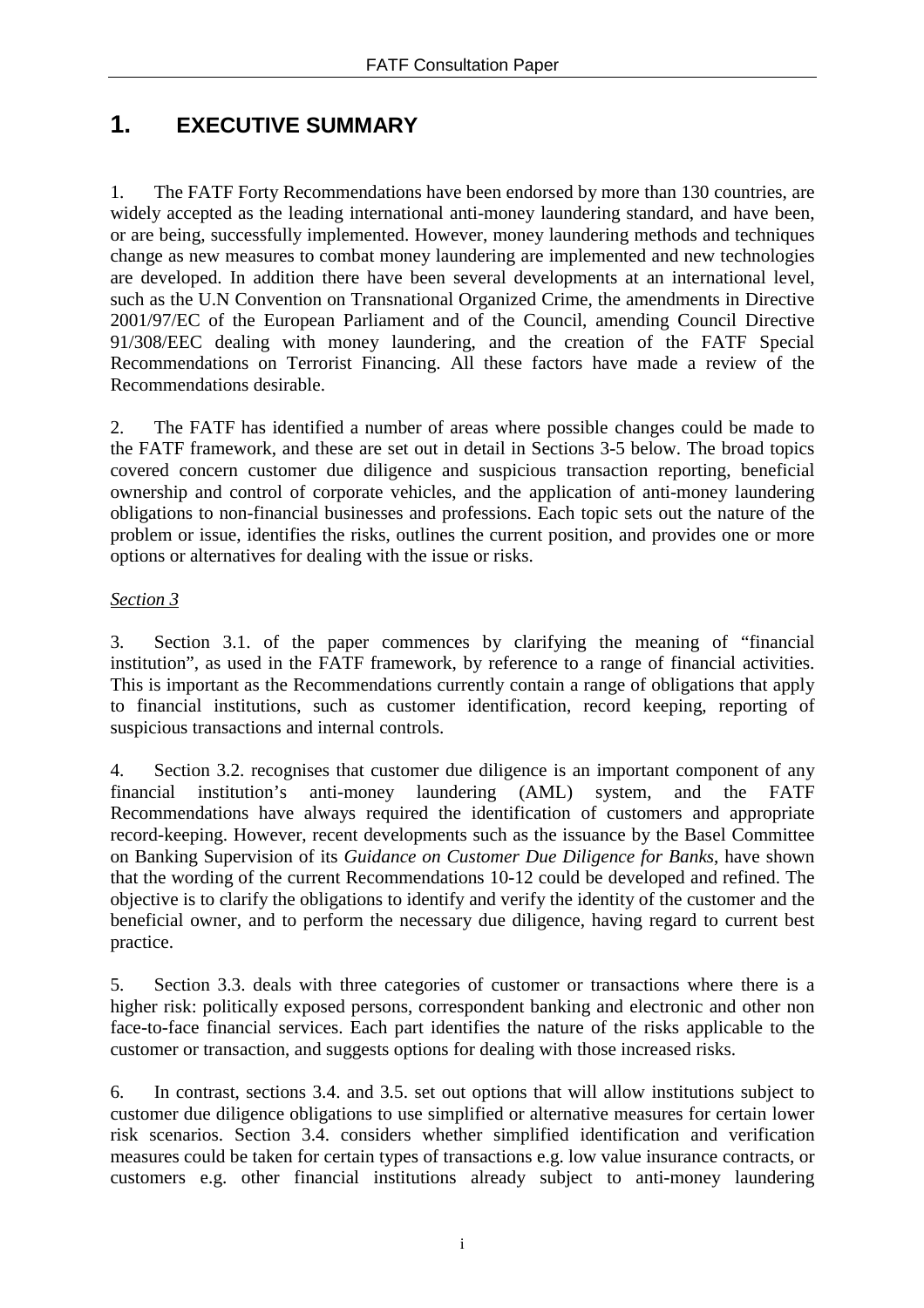obligations. Section 3.5. discusses the question of "introduced business" and reliance on third parties to perform certain elements of the customer due diligence process, and suggests a uniform rule for when one could rely on a third party to do this. Finally, section 3.6 identifies a number of other topics relating to customer due diligence, such as section 3.6.1. on whether the identity of customers that held accounts prior to the introduction of the relevant national identification obligation should be verified.

7. Section 3.7. addresses issues concerning suspicious transaction reporting. This is a very important part of every AML regime, and it is now well recognised that financial intelligence units (FIU) have an essential role in the system, and it is proposed that the Recommendations expressly require the creation of such units. Another important issue, which the FATF proposes recognising more explicitly, is the need to provide feedback to reporting institutions. The section also clarifies various issues concerning the nature and scope of the reporting obligation. The final part of this section, s.3.8., examines the standards that the FATF has set regarding the regulation and supervision of institutions from the AML perspective, and suggests various options for clarifying the obligations that apply to regulate and supervise in the FATF context. In particular, the section addresses the steps that countries need to take regarding institutions such as bureaux de change and money remittance companies.

#### *Section 4*

8. The FATF has been concerned for several years about the availability of information on the persons that are the true owners and controllers of assets derived from criminal activity, and more recently, various types of 'corporate vehicles' were found to have been used as part of the financing of terrorist activity. The general purpose of section 4 is to address the difficulties that have been consistently identified in FATF typologies exercises in identifying the persons that are the ultimate beneficial owners and controllers of corporate vehicles (companies, trusts, foundations etc.). This information is needed by  $-$  (a) law enforcement agencies and FIUs, (b) financial regulators, and (c) financial institutions and other entities subject to AML obligations. An overall consideration for section 4 is that the revised FATF Recommendations will have to reflect a balance in terms of the measures applied to different types of corporate vehicles.

9. Section 4.1. lays out the risks, the obligations that currently apply, the purposes for which beneficial ownership and control information is required, the essential requirements that need to be met, and possible measures that could be taken. There is also considerable reference to *the OECD Report on Misuse of Corporate Vehicles* released in 2001, which lays out three ways in which action could be taken to obtain or have this information accessible. Those alternatives are an up front disclosure regime, the use of company and trust service providers to obtain the information, or reliance on an effective and efficient law enforcement investigative system. The options for action include the need for institutions to perform the necessary customer due diligence measures, and additional commercial law requirements.

10. Section 4.2. examines the issue of bearer shares – these are shares that confer rights of ownership to a company upon the physical holder of the share. They are commonly and legitimately used in a number of countries, but the high level of anonymity may also provide opportunities for misuse in certain circumstances. In particular, there are two money laundering risks: (a) financial assets can be acquired without the purchaser being identified; and (b) companies may be owned and controlled by persons who cannot be identified. The paper also recognises that there are lower risks for bearer shares in companies that are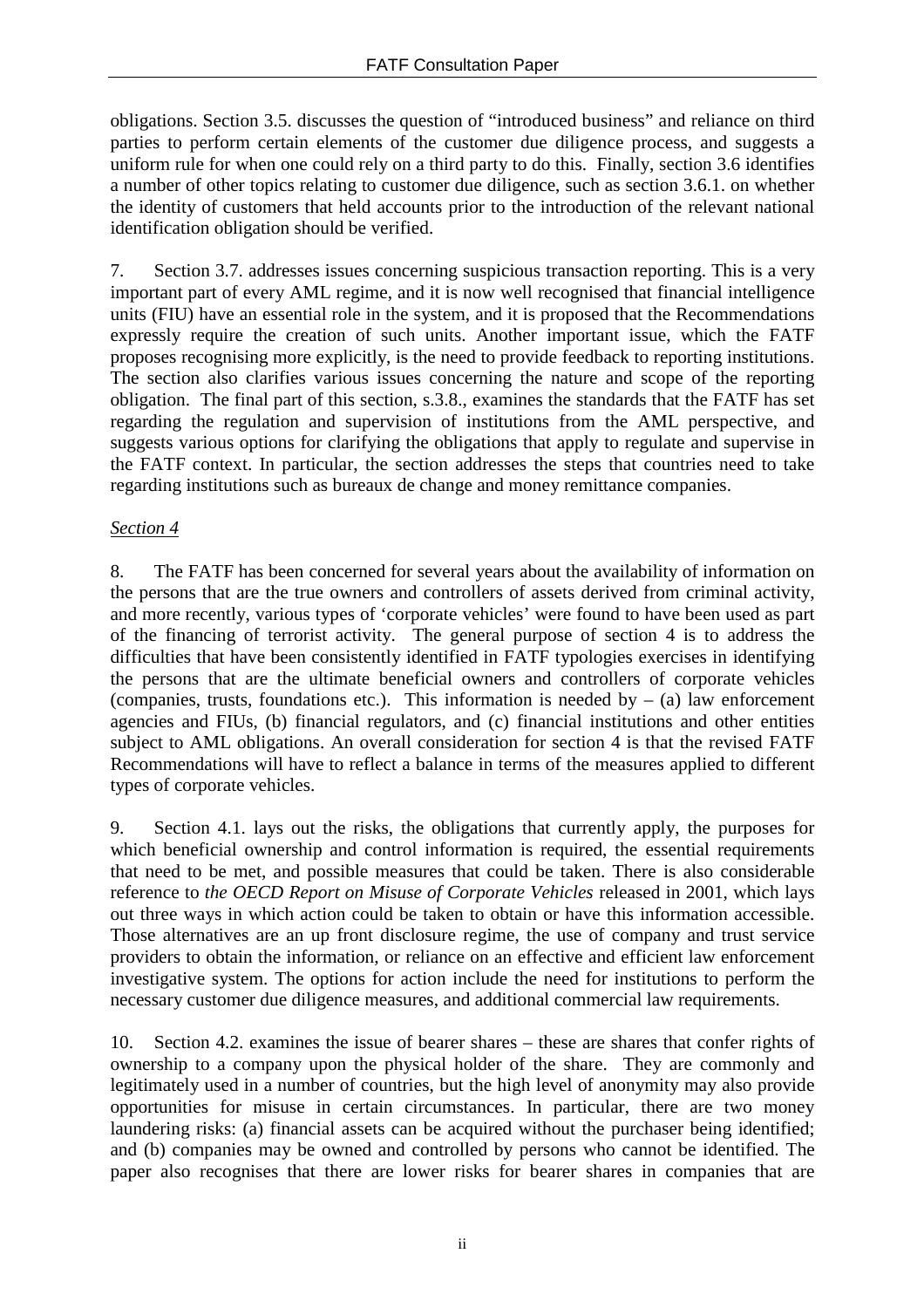publicly traded, and that there are substantial arguments suggesting that measures should not be applied to bearer shares in such companies. This section analyses the extent to which bearer shares are a money laundering risk, considers their legitimate uses, and sets out several options for dealing with the risks. The three main options are registration of bearer shares, immobilisation with a custodian, or various systems that allow for the maintenance of information on the beneficial owner of the bearer shareholdings.

11. The transparency of trusts is considered in section 4.3. Trusts are extensively used in many jurisdictions for legitimate personal and business purposes, but in certain circumstances, due to insufficient transparency, the trust may be misused. This section identifies the characteristics of trusts that potentially present risks of money laundering, and propose practical options for eliminating or minimising such risks. Both for trusts and bearer shares, certain minimum standards of transparency are required, and these standards, and options for action are suggested in sections 4.2. and 4.3.

#### *Section 5*

12. The current Recommendations recognise that certain types of non-financial businesses and professions are vulnerable to money laundering, and ask countries to consider applying Recommendations 10-21, and 23 to the financial activities of non-financial businesses or professions. However, in recent years FATF Typologies reports have regularly referred to the increasing role played by non-financial businesses and professionals in money laundering schemes. Moreover, the recent amendments to the EU anti-money laundering Directive now apply AML obligations to several additional classes of businesses and professions.

13. In section 5, the FATF thus considers extending the application of the measures contained in Recommendations 10-21 and 26-29 to seven types of non-financial businesses or professions. Those seven categories are:

- Casinos and other gambling businesses;
- Dealers in real estate and high value items;
- Company and trust service providers;
- Lawyers;
- Notaries:
- Accountants and auditors;
- Investment advisors.

14. For each category of business or profession, the paper considers the options for action on several key issues that would be relevant to the application of an AML system: (a) a more precise description of the businesses or professions, and the activities, to be covered; (b) the application of customer due diligence rules; (c) obligations concerning suspicious transaction reporting and increased diligence; and (d) options for regulation and supervision.

15. The FATF wishes to receive the views of all interested parties on the proposals contained in this paper, and non-FATF members, the private sector or any other interested party are invited to provide comments for consideration in the review process. Comments (preferably in English or French) should be received by the FATF Secretariat by 31 August 2002, and if possible they should be sent electronically to:  $faff. contact@faff-gaff.org.$  Persons providing comments should note that comments received will be made publicly available.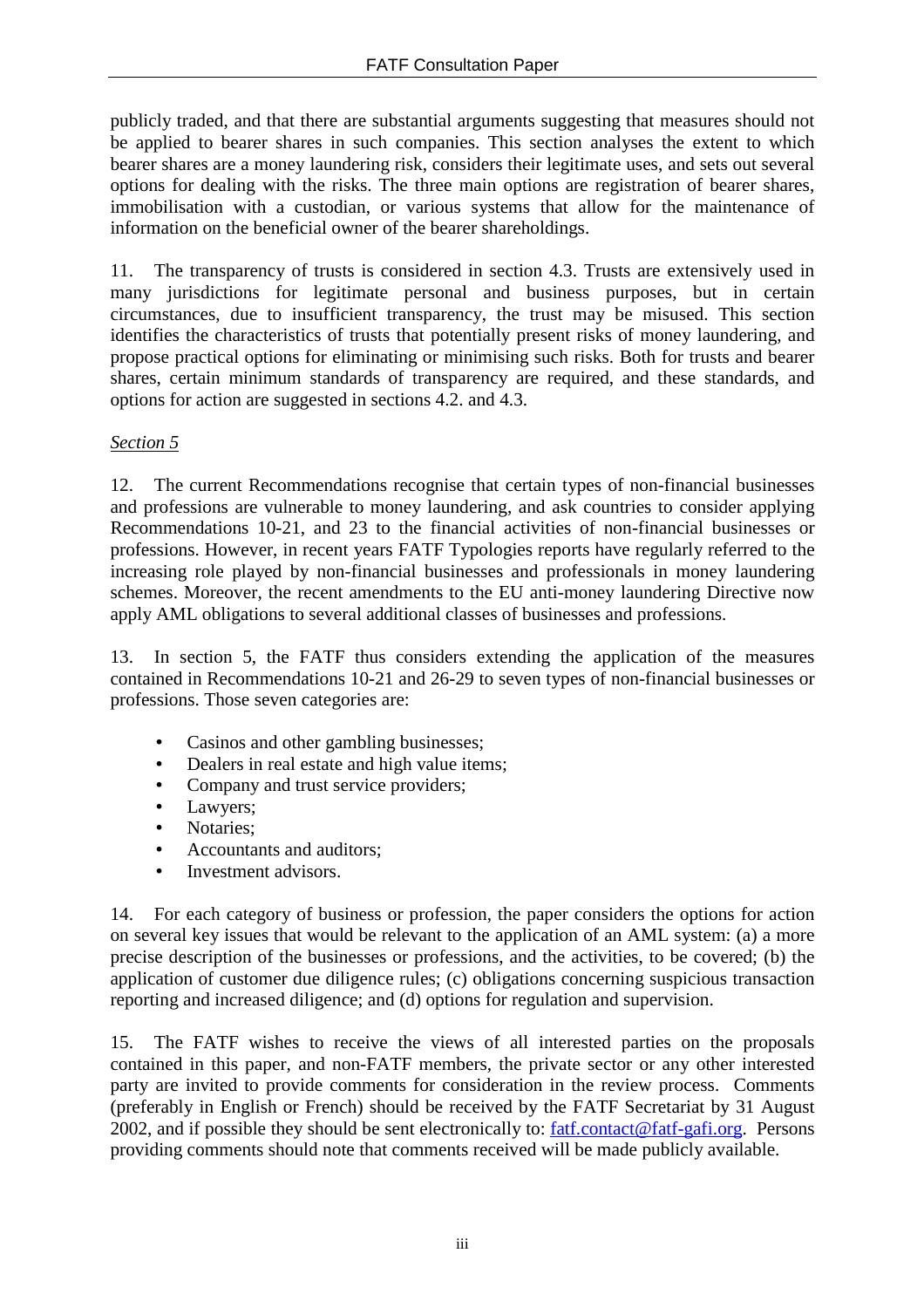## **2. INTRODUCTION**

## **2.1. The Forty Recommendations**

1. The FATF Forty Recommendations were originally drawn up in 1990 as an initiative to combat the misuse of the financial system by persons laundering drug money. In 1996, based on the experience gained and reflecting the changes that had occurred in the money laundering problem, the application of the Recommendations was extended beyond drug trafficking to serious crimes, and several other changes were made. In addition, a significant number of Interpretative Notes were formulated between 1990-1995, which were intended to provide guidance on more detailed aspects of the Recommendations.

2. The Recommendations have now been endorsed by more than 130 countries, and are widely accepted as the leading international anti-money laundering standard. They are intended to cover all aspects of a national anti-money laundering system, including the criminal justice system and law enforcement, the financial system and its regulation, and international co-operation. They provide an international standard against which many countries from all parts of the world have been assessed through mutual evaluation and selfassessment procedures.

3. It is recognised that countries have diverse legal and financial systems and so cannot all take identical measures. The Recommendations therefore set out the broad standards or principles with respect to which countries must take action. However they do not attempt to prescribe every detail, and providing the minimum standards are met, countries can implement these measures according to their particular circumstances and constitutional frameworks, though each jurisdiction should be able to demonstrate that its anti money laundering regime is effective.

## **2.2. Background to the Review**

4. The principles laid out in the Forty Recommendations have been, or are being, successfully implemented in many countries around the world. However money laundering methods and techniques have changed as new counter-measures are implemented, and there have been other developments that led the FATF to decide during 2001 that it was desirable to commence a review of the FATF Forty Recommendations. The FATF typologies exercises<sup>1</sup>, as well as those of FATF-style regional bodies, have shown that money laundering methods, techniques and trends have changed and adapted over time, often as a reaction to the controls and systems that are being implemented to prevent money laundering. FATF members and other countries have noted increasingly sophisticated combinations of techniques, with increased use of legal entities and other corporate vehicles. FATF studies have shown that companies, trusts and other types of business entities are commonly used as part of the laundering process or to disguise the true ownership and control of illegally acquired assets.

5. Another feature of money laundering schemes that has caused increasing concern has been the use of professionals, such as lawyers, notaries, and accountants, by organised crime and other criminals to assist them to launder their funds by acting as financial intermediaries or providing expert advice (so called "gatekeepers"). In many countries, these professionals also specialise in the creation and management of companies and other legal entities or

 $\overline{a}$ 1 See http://www.fatf-gafi.org/FATDocs\_en.htm#Trends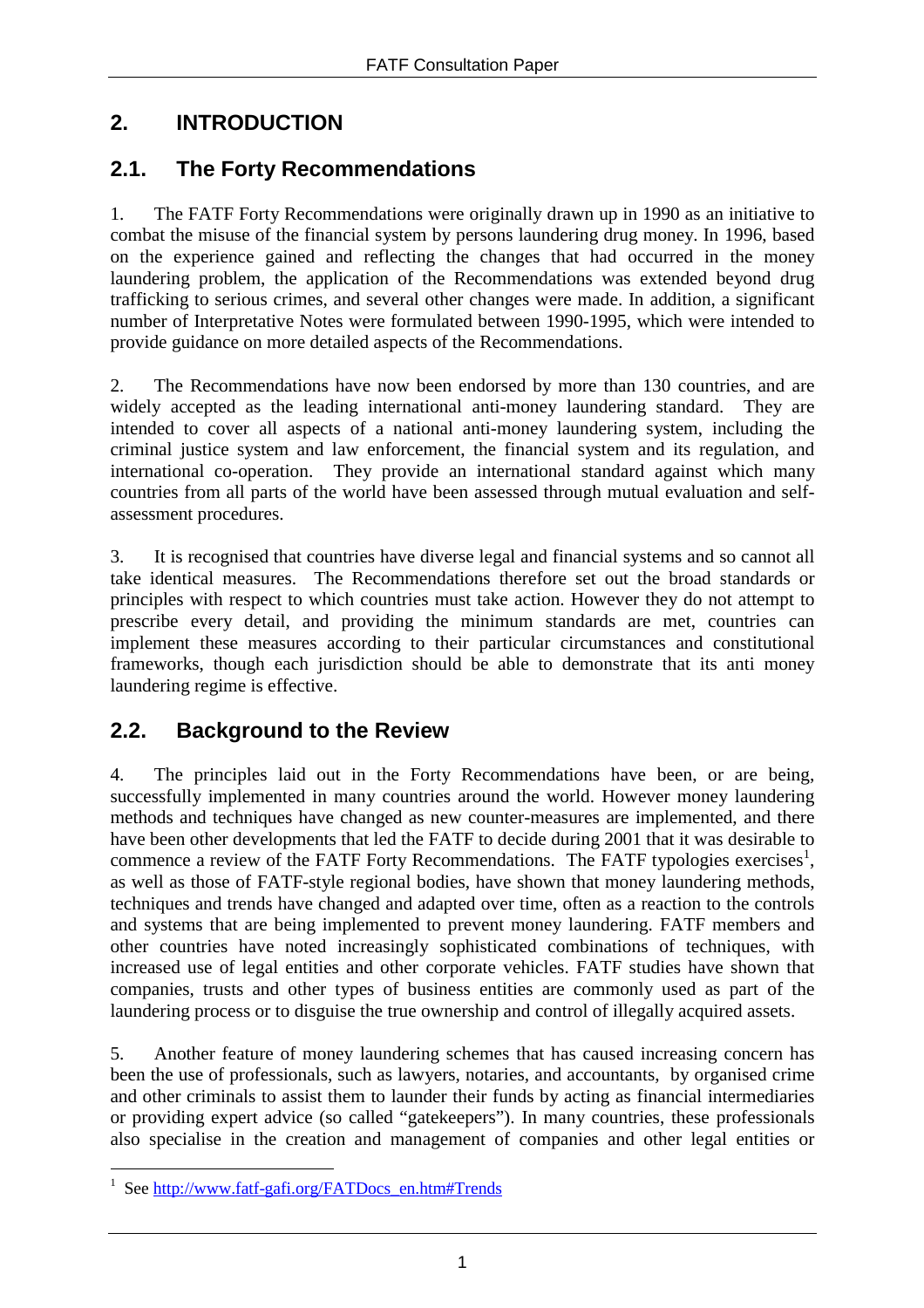arrangements, thus providing other services that are useful to the money launderer. It is essential that the Recommendations appropriately deal with these threats. The development of new technologies and on-line financial services may also need to be addressed more specifically in the Recommendations. Although some initial measures were taken by the FATF more than five years ago, the use of such technologies has become far more widespread, and the FATF needs to ensure that the Recommendations cover these and other potential risks.

6. FATF processes for monitoring the implementation of the Forty Recommendations have highlighted a number of areas where the Recommendations need to be strengthened, clarified, or refined. The Non-Cooperative Countries and Territories  $(NCCT)^2$  exercise has also had a significant impact in this respect. The 25 NCCT Criteria which were published in February 2000, and which are used to define non-cooperative countries and territories are based on and consistent with the principles in the Forty Recommendations, though some principles are more explicitly and directly stated. The current review will consider how to incorporate into the Recommendations some of the key details contained in the 25 Criteria, and will provide the mechanism for addressing five "issues of particular concern" identified in the NCCT report issued in June 2000, namely:

- (i) The practice in some jurisdictions of an "indirect obligation" to report suspicious transactions related to some criminal offences, whereby making a report provides a defence against a charge of money laundering, rather than a direct obligation to make a report.
- (ii) The practice in some jurisdictions of allowing intermediaries to introduce businesses to banks and financial institutions where the obligation to verify customer identity was an obligation for the introducer instead of the bank.
- (iii) Difficulties in establishing the beneficial ownership of some legal entities, including companies issuing bearer shares and trusts.
- (iv) The existence and development of the International Business Companies (IBCs) which can be formed by intermediaries and be subject to fewer verification and disclosure requirements than applied to the company sector as a whole.
- (v) The lack of a stringent scheme to apply the new rules of customer identification for accounts open prior to their entry into force.

7. Since the Forty Recommendations were last amended in 1996, anti-money laundering initiatives have developed both nationally and internationally. At national levels, many countries have taken steps to extend the reach and width of their anti-money laundering legislation and systems, so as to increase their effectiveness. At the regional and international levels, new Conventions or texts have been recently agreed e.g. the United Nations Convention on Transnational Organized Crime and Directive 2001/97/EC of the European Parliament and of the Council, amending Council Directive 91/308/EEC dealing with money laundering ("the EU Directive")<sup>3</sup>. In October 2001, the Basel Committee on Banking Supervision issued its new guidance on Customer Due Diligence for banks<sup>4</sup> ("the Basel CDD

<sup>&</sup>lt;sup>2</sup> A Glossary of relevant terms and abbreviations is at the end of this consultation paper.

 $3$  The Directive can be obtained at the following website addresses:

<sup>1.</sup>http://europa.eu.int/smartapi/cgi/sga\_doc?smartapi!celexapi!prod!CELEXnumdoc&lg=EN&numdoc =31991L0308&model=guichett &

<sup>2.</sup> http://europa.eu.int/eur-lex/pri/en/oj/dat/2001/l\_344/l\_34420011228en00760081.pdf

<sup>&</sup>lt;sup>4</sup> A copy of the paper is available at the following Internet address

http://www.bis.org/publ/bcbs85.htm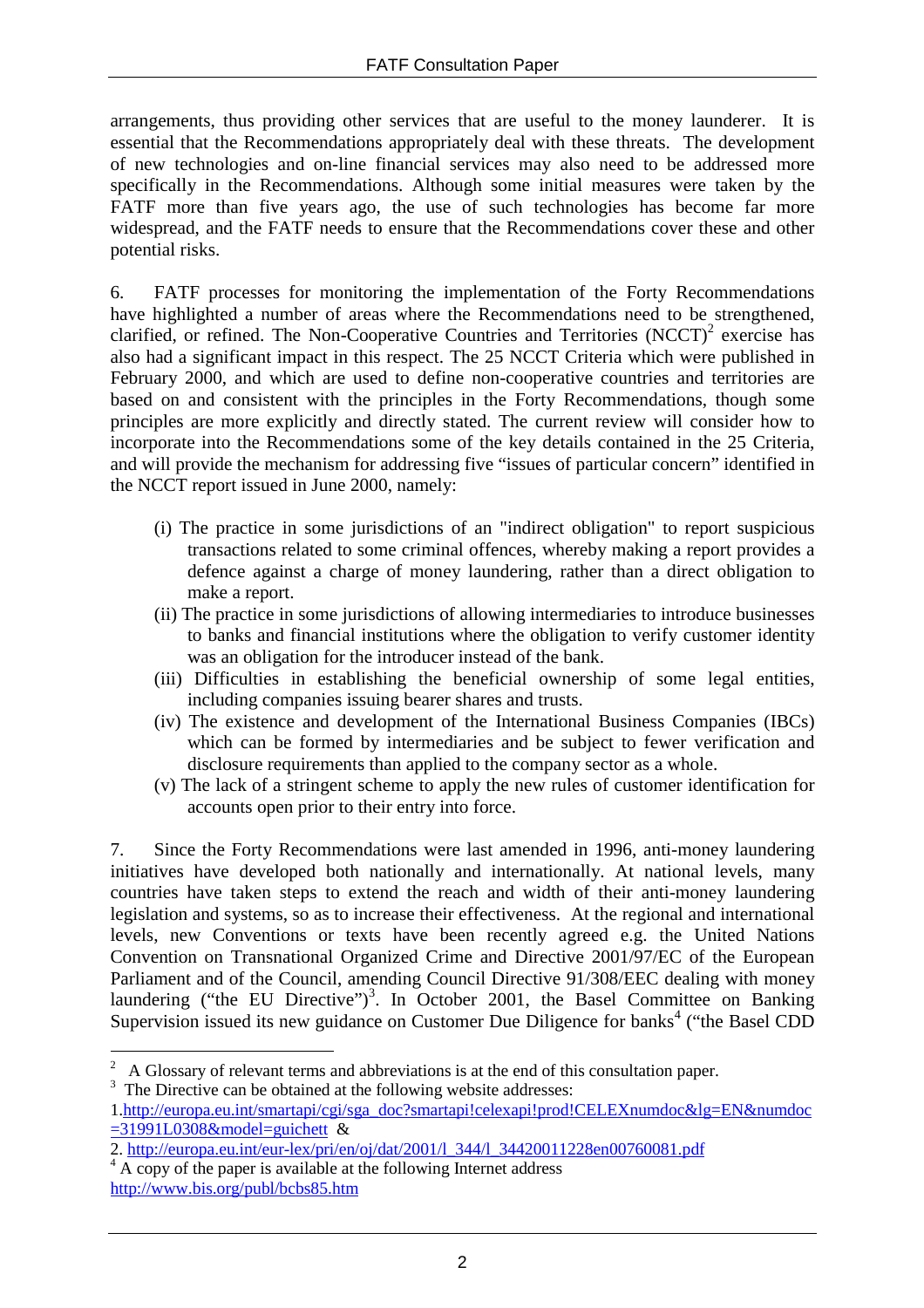paper"). In some cases, these new or amended instruments expand the existing anti-money laundering standards, and the FATF review of the Forty Recommendations is intended to ensure that the Recommendations provide anti-money laundering measures to counter the current threats, and also to anticipate reasonably foreseeable future developments.

8. Another important initiative that occurred in October 2001 was the creation by the FATF of eight Special Recommendations on Terrorist Financing. These Recommendations contain a set of measures aimed at combating the funding of terrorist acts and terrorist organisations, and are complementary to the Forty Recommendations.

9. The Forty Recommendations and Interpretative Notes, the eight Special Recommendations, and the NCCT criteria are collectively referred to as the "FATF framework" within this document. As part of the review exercise the FATF is considering how to ensure that the FATF framework provides a comprehensive and consistent set of measures to prevent and take action against money laundering and the financing of terrorism.

## **2.3. The Review Process**

10. The FATF initially identified a number of areas where possible changes could be made to the FATF framework, and created several working groups to consider certain matters in more detail, while continuing to work at the Plenary level on other issues. The topics or issues which the working groups have considered, and which are set out in detail in Sections 3-5 below, cover issues concerning customer identification, suspicious transaction reporting, beneficial ownership and control of corporate vehicles (including companies, trusts and other legal entities or arrangements), and non-financial businesses and professions (including socalled "gatekeepers"). Each topic identifies the nature of the problem or issue, identifies the risks involved, outlines the current position, and identifies one or more options or alternatives for dealing with the issues or risks. While not explicitly stated for each issue set out below, a further option for many issues might be to retain the current position under the FATF framework. Interested parties should bear this in mind as they read the paper.

11. In addition, the FATF Plenary has continued to work on a number of other areas that are essential and integral to an anti-money laundering system. In particular, further consideration is being given to various aspects of the Recommendations concerning the money laundering offence, the confiscation of the proceeds of crime, and administrative, resourcing and coordination issues. International co-operation has been identified as an area needing additional attention, and the FATF is therefore closely scrutinising the relevant recommendations to make sure that effective and efficient co-operation can occur. The review of possible additions and amendments to the FATF framework concerning these issues is subject to ongoing discussion within the FATF, and is not dealt with in this consultation paper.

12. The review process is widely based, and is intended to allow FATF members, FATFstyle regional bodies, other international organisations, non-FATF countries and jurisdictions, the financial and other affected sectors, and other interested parties to participate directly in the review process. Moreover, the process is an open one, and any person may provide comments to the FATF on the issues raised in this consultation paper. Following this consultation the FATF will hold meetings with appropriate persons or entities, and then take into account the comments that have been made when preparing more precise proposals for changes to the FATF framework. This consultation will take place both at a national level by FATF members, and by the FATF itself at an international level.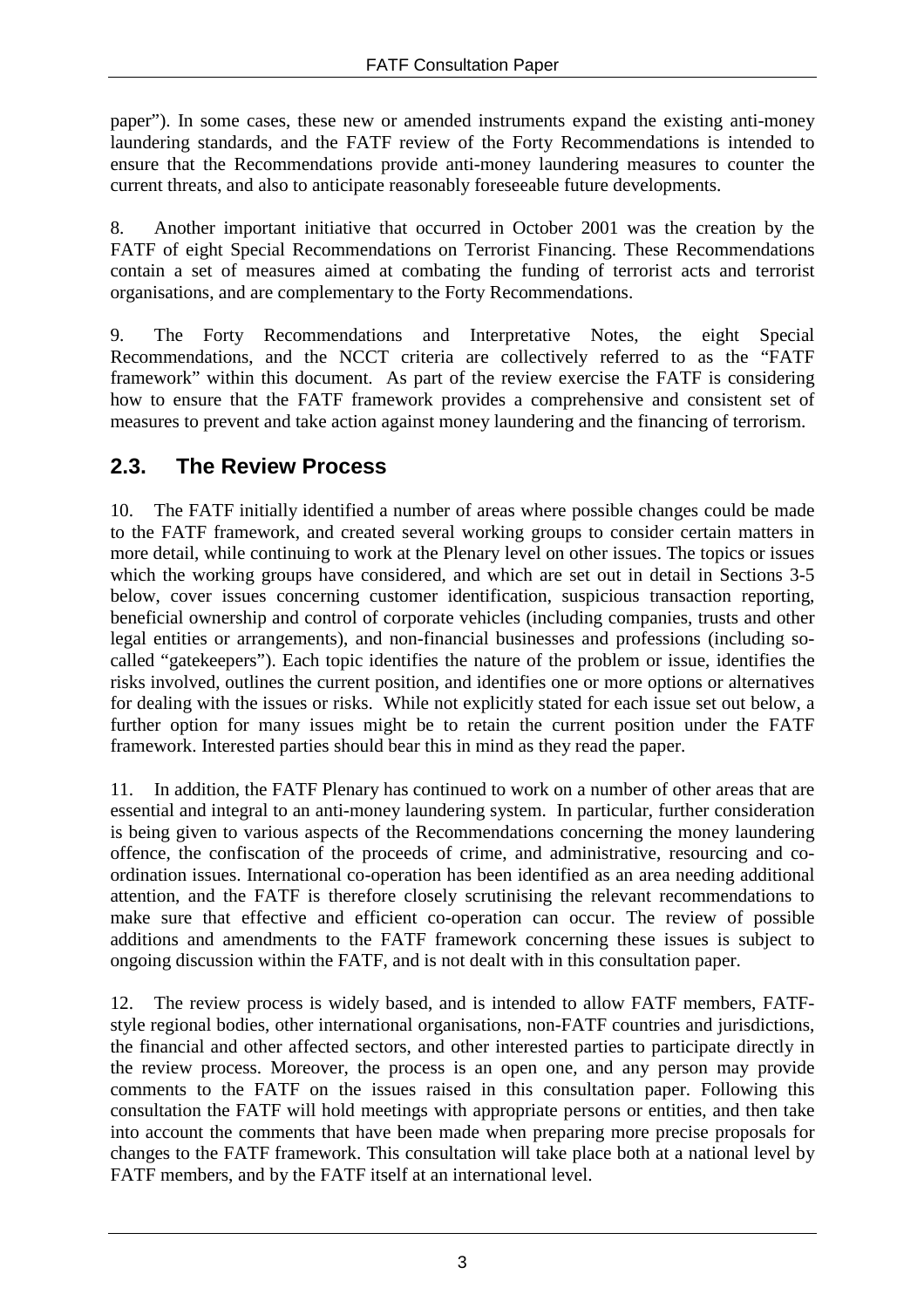13. FATF members and other countries and territories may send this paper or otherwise make it available to their national associations or groups likely to be affected by the changes, and any other relevant persons or bodies. The FATF encourages those parties providing comments on the issues discussed in this paper to send them electronically to the FATF Secretariat. National associations and groups may also wish to copy their comments to their relevant national authorities. The FATF also requests that where possible, comments are provided in English or French.

14. After 31 August 2002, the FATF will review the comments received, before holding a forum with invited representatives of non-FATF countries and jurisdictions, the financial and other affected sectors, and other interested parties in October 2002 to discuss the proposals for change. All the views received will then be considered when precise changes or additions are made to FATF standards or guidance.

15. In addition to analysing the detailed technical issues, the FATF will also take into account a number of general considerations:

- Avoiding unnecessary duplication of obligations.
- The costs and benefits that arise in relation to particular measures.
- Where possible, ensuring that there be increased consistency, and a "level playing" field".
- Generally using a risk based approach when considering the obligations that are imposed.

Although these factors are not listed for each issue below, they will be taken into account when considering the options that could be adopted.

16. The FATF invites comments on the issues and options set out in Sections 3-5 below. Comments are also invited on alternative wording proposals that are set out in square brackets in various parts of the paper. Comments should be received by the FATF Secretariat at the address given on the inside cover **by 31 August 2002**. Persons providing comments should note that comments received will be made publicly available.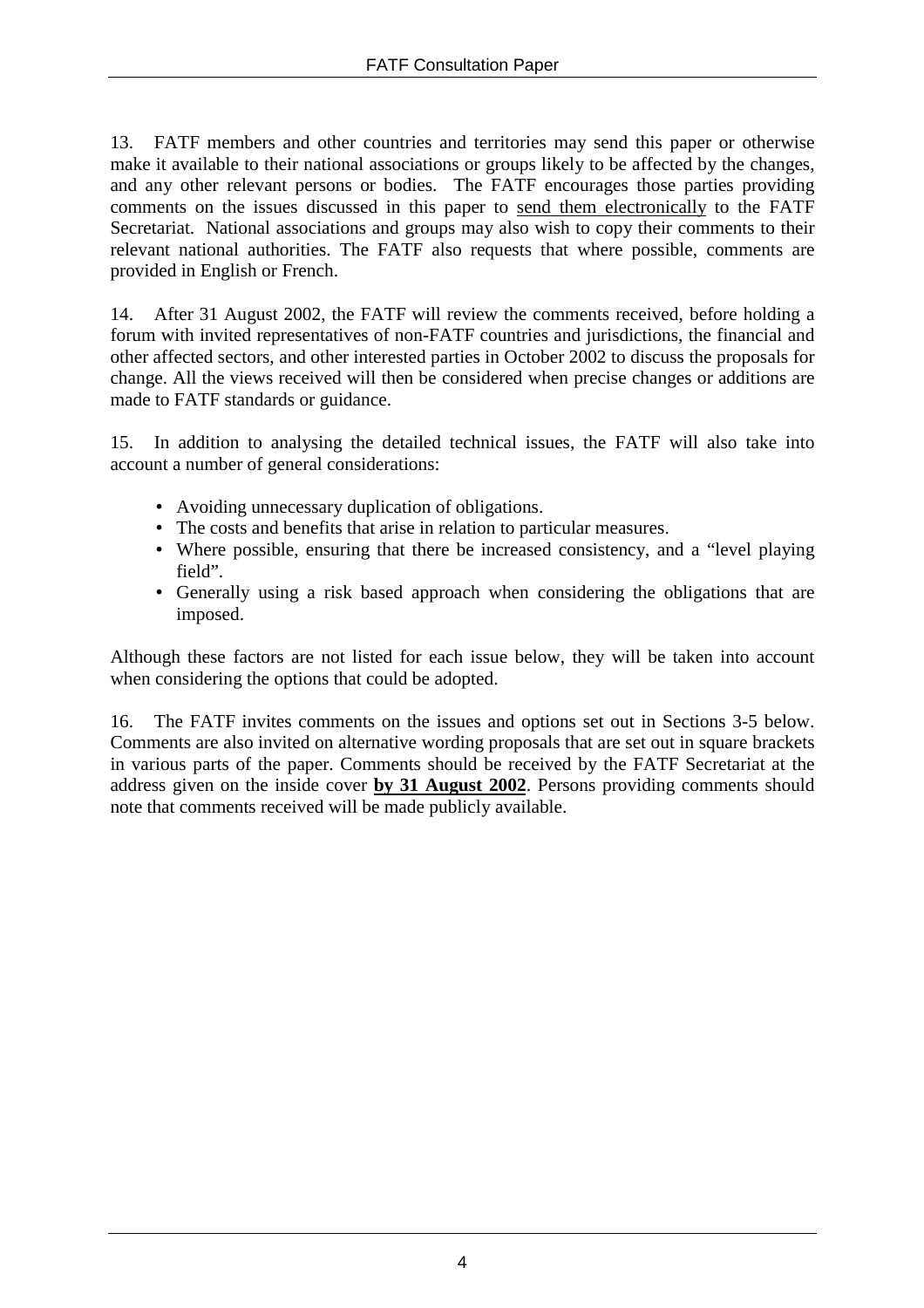## **3. MEASURES CURRENTLY APPLICABLE TO THE FINANCIAL SECTOR - CUSTOMER DUE DILIGENCE, SUSPICIOUS TRANSACTION REPORTING, AND REGULATION AND SUPERVISION**

## **3.1. Persons or entities to be covered by the FATF 40**

#### *3.1.1. Persons or entities engaged in financial activity*

17. The FATF considers that it is desirable to describe the "financial institutions" that are currently subject to the FATF framework by reference to an agreed set of financial activities. The term "financial institutions" is widely used throughout the Forty Recommendations and elsewhere, since such institutions are subject to mandatory obligations in many Recommendations. Although the Annex to Recommendation 9 (the Annex) contains a strong indicator of the types of financial activities that are covered, the FATF has not formally defined the term.

18. The FATF considers that the advantage of defining financial institutions by reference to financial activities is that it focuses on what is done rather than on the legal form of entities. This gives more comprehensive coverage than a named-entities approach and minimises the risk of substantial financial activity being outside the scope of the FATF framework. Moreover, continuing with the current approach of leaving "financial institutions" undefined does not provide a robust basis for maintaining the Recommendations as an international standard. However it should be recognised that a consequence of adopting this approach may be that the breadth of the concepts in the definition could require some jurisdictions to extend their anti-money laundering framework to persons or entities that they may not have traditionally considered as financial institutions within the FATF.

19. What types of institutions, businesses or activities are covered by the FATF framework? Most mandatory obligations apply to "financial institutions", which under Recommendation 8 comprise "banks" and "non-bank financial institutions" (NBFI). Although the Recommendation refers to "banks" rather than "credit institutions" (a more general term used in some jurisdictions that also encompasses building societies, credit unions and other deposit taking institutions), it is implicit from the Annex that the financial activities that are covered by the FATF framework include the business of banking i.e. all deposit taking activity.

20. Within the FATF, due to self-assessment and other FATF processes that have focussed on areas of higher risk, the focus has been on certain types of "financial institutions" i.e. banks, insurance companies, stockbrokers, bureaux de change and money remittance businesses. However, while these may be priority areas, the purpose of this paper is to focus on a broader list of functional activities that can be commonly accepted as being those "financial activities" that are at risk of being misused to carry out and/or disguise money laundering and the financing of terrorism.

21. In relation to each functional financial activity, should the FATF framework apply to all persons or entities that carry out that activity? It seems unreasonable to apply an absolute rule whereby the Recommendations must apply to every financial activity, whatever the degree of risk, though this consideration should not lead to the creation of loopholes in the AML framework. Taking into account the factors set out below, the FATF will consider the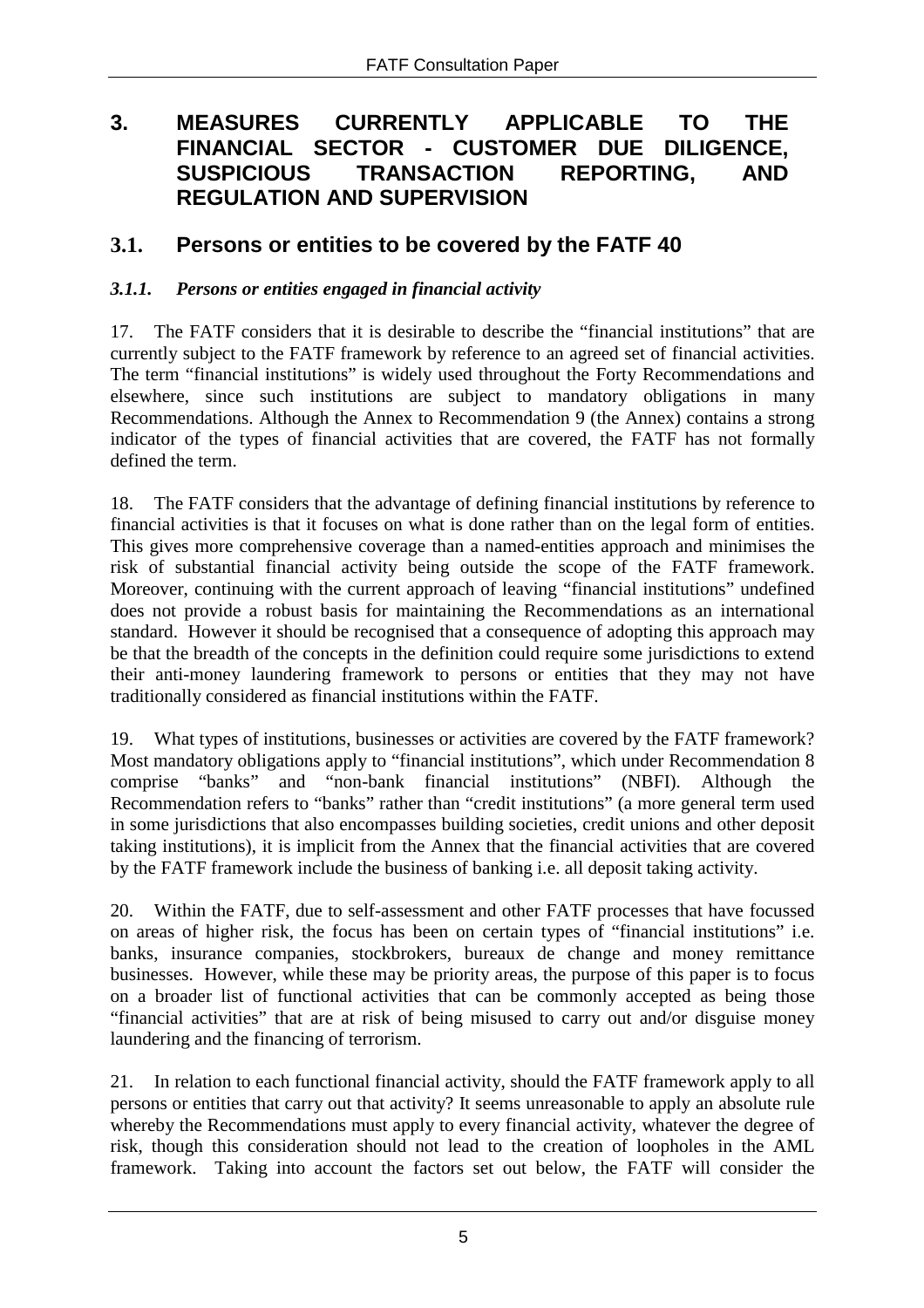parameters within which countries could make a risk-based assessment of the degree to, or manner in which a financial activity should be covered.

22. This issue is already recognised in the language of Recommendation 9, which refers to financial activity that is being conducted as a "commercial undertaking". Therefore, it is proposed that where financial activities are conducted commercially by an entity or person, even though they may be ancillary to their main business, then for the purposes of the FATF framework that entity or person is a "financial institution". But where financial activities are not carried out as a commercial undertaking or are carried out on an occasional basis then the institution is not considered a financial institution for the purposes of the FATF 40.

23. In addition, some consideration needs to be given to the absolute amount of financial activity conducted by the entity. For example, countries could be permitted to "exempt" minor financial activity i.e. below some turnover or activity threshold, from the coverage of the Recommendations e.g. a hotel providing a money changing service where the total turnover is below a threshold and it only conducts transactions for small amounts. This approach is already implied in the Recommendations (see Recommendation 9) and it would also seem to be the practice in some jurisdictions. The advantage of this approach is that it allows jurisdictions to minimise compliance costs for small businesses that are unlikely to pose a significant money laundering risk. The disadvantage is that it potentially encourages criminal elements to focus their illegal financial activities in smaller businesses and it also creates uncertainty about what the international standard is – even allowing some jurisdictions to purposely place significant portions of their financial activity outside of the FATF framework.

24. Using the Annex to Recommendation 9 as a basis for a possible list of "financial activities", FATF is considering adopting a common definition of 'financial institution' as set out in the option below. If FATF adopts this option, this would mean that current Recommendations 10 to 29 (as amended by the proposals in this paper) would apply to all financial institutions:

"For the purposes of these Recommendations, financial institutions means any person or entity who conducts as a commercial undertaking one or more of the following activities or operations<sup>5</sup>:

- 1. Acceptance of deposits and other repayable funds from the public.<sup>6</sup>
- 2. Lending.*<sup>7</sup>*
- 3. Financial leasing  $8^8$
- 4. The transmission of money or monetary value, by any means, including by informal channels.
- 5. Issuing and managing means of payment (e.g. credit and debit cards, cheques, traveller's cheques, money orders and bankers' drafts, electronic money).

 $\overline{a}$ 5 This applies to financial activity in both the formal or informal sector e.g. alternative remittance activity.

<sup>6</sup> This also captures private banking.

<sup>7</sup> Including inter alia: consumer credit; mortgage credit; factoring, with or without recourse; and finance of commercial transactions (including forfaiting).

<sup>8</sup> This does not extend to financial leasing arrangements in relation to consumer products.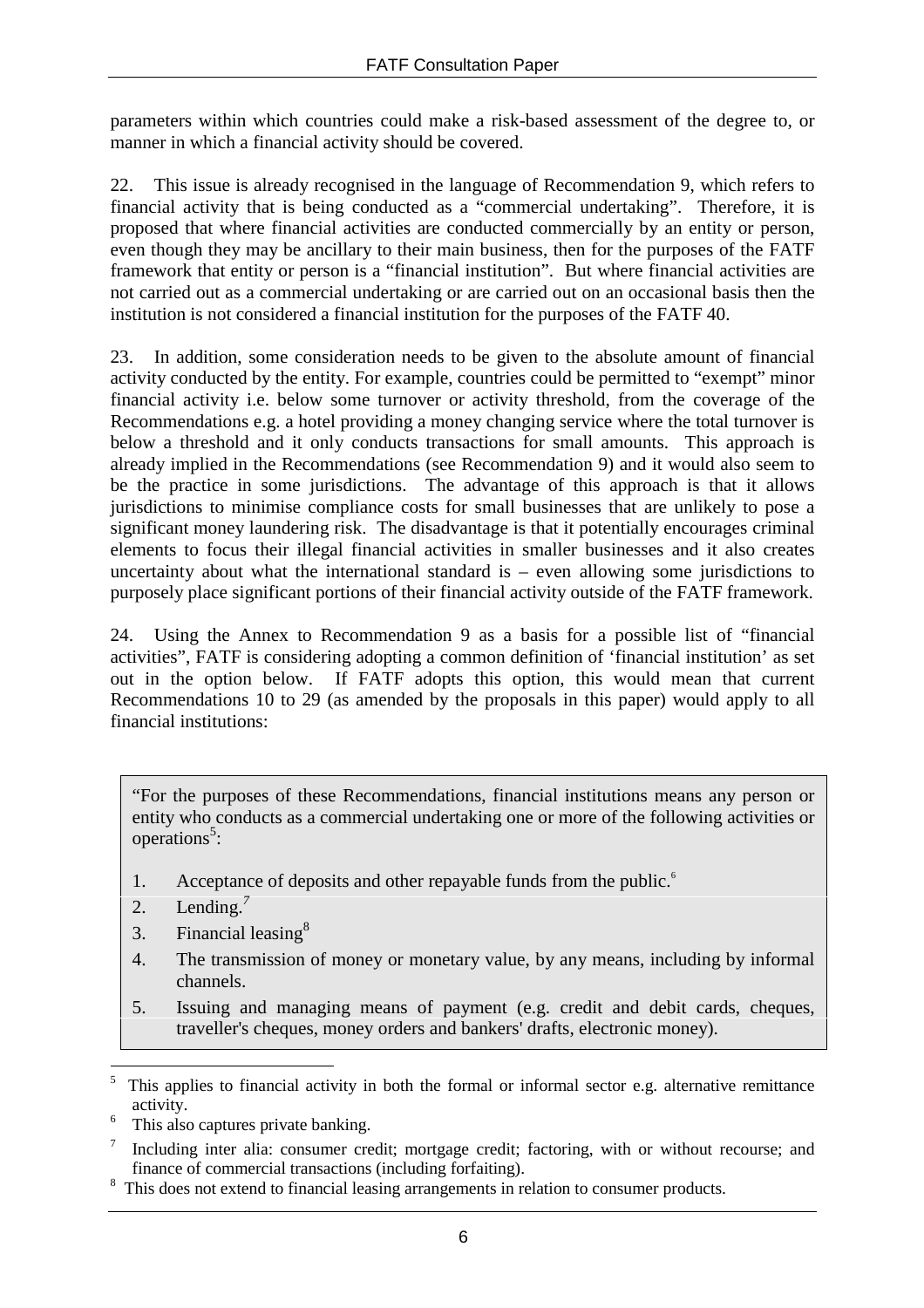- 6. Financial guarantees and commitments
- 7. Trading for own account or for the account of other persons (spot, forward, swaps, futures, options...) in:
	- (a) money market instruments (cheques, bills, CDs, derivatives etc.) ;
	- (b) foreign exchange;
	- (c) exchange, interest rate and index instruments;
	- (d) transferable securities;
	- (e) commodity futures trading.
- 8. Participation in securities issues and the provision of financial services related to such issues.
- 9. Individual and collective portfolio management.
- 10. Safekeeping and administration of cash or liquid securities on behalf of other persons.
- 11. Otherwise investing, administering or managing funds or money on behalf of other persons.
- 12. Underwriting and placement of life insurance and other investment related insurance.
- 13. Money and currency changing.

When a financial activity is carried out by a person or entity on an occasional or very limited basis (having regard to quantitative and absolute criteria) such that there is little risk of money laundering activity occurring, a jurisdiction may decide that the application of anti-money laundering measures is not necessary, either fully or partially."

25. The FATF is also considering how to deal with other situations in which, for particular jurisdictions, there may be minimal risk of money laundering within one or more sectors mentioned above. Certain financial activities and sectors, such as those identified in paragraph 20, have been identified as having greater risks. However, in order to set the parameters referred to in paragraph 21 above, the FATF may consider whether there are circumstances (which would be strictly limited and subject to an overriding consideration that the AML regime must be effective), where countries could simplify certain components of the AML framework.

26. The effect of section 3.1.1. is that the FATF 40 would apply to the entities captured by the definition of financial institution stated above, subject to the considerations mentioned e.g. the amount and frequency of the activity covered, and the consideration mentioned in paragraph 25 above. The FATF seeks comments about:

- The scope of the activities included in the definition of "financial institution" (see paragraph 24).
- The practical consequences for business of applying the Recommendations to entities captured by the definition.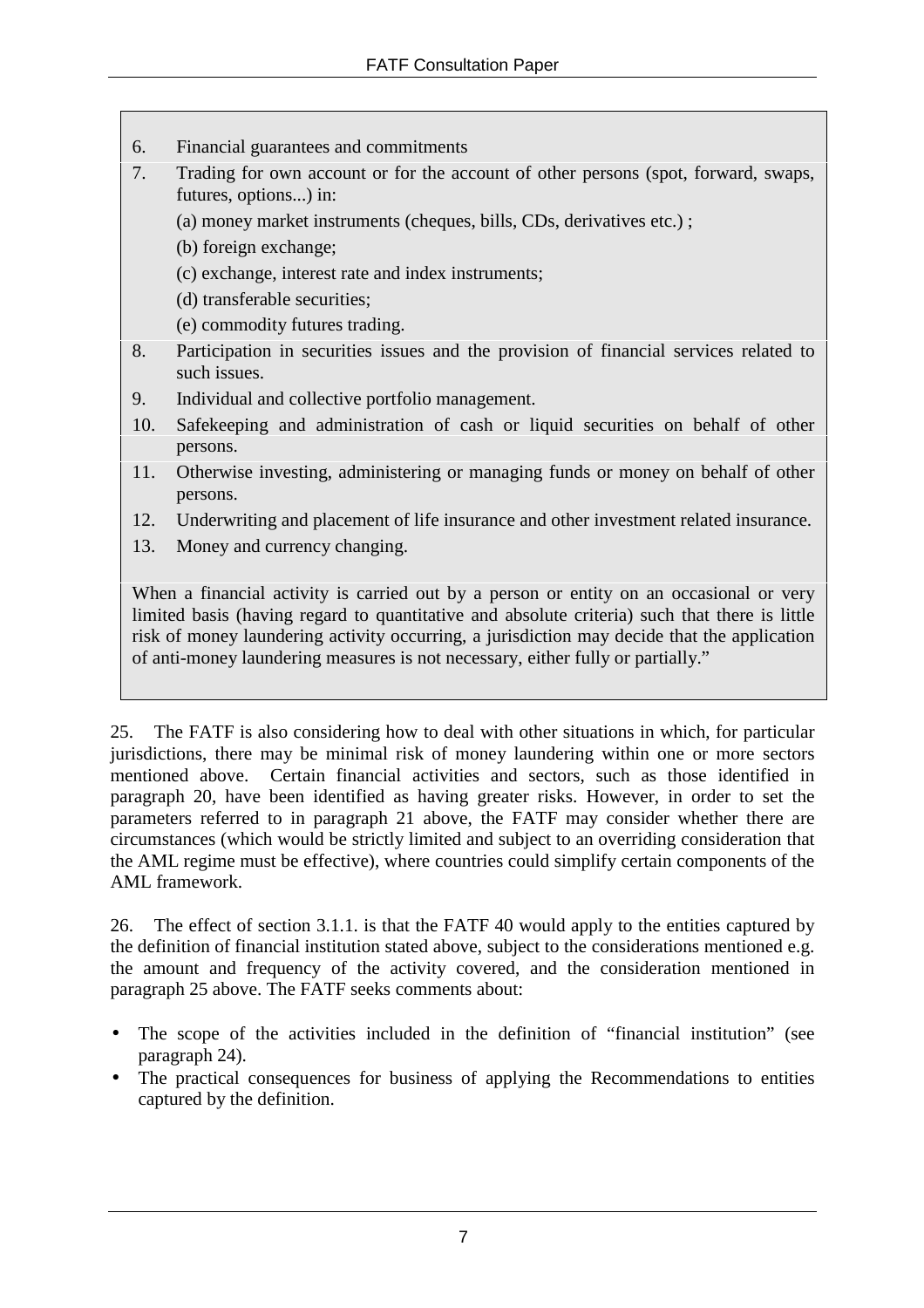#### *3.1.2. Non-financial businesses and professions*

27. The FATF is proposing extending certain mandatory requirements of the FATF 40 to several categories of non-financial businesses and professions that are considered by the FATF to be more vulnerable to money laundering:

- a) Casinos and other gambling businesses;
- b) Dealers in real estate and high value items;
- c) Company and trust service providers;
- d) Lawyers;
- e) Notaries,
- f) Accountants and auditors, and
- g) Investment advisors.

Section 5 below contains a detailed consideration of the applicability of the requirements in the FATF 40 to these businesses and professions.

28. In addition, Recommendation 9 currently asks countries to consider applying the FATF 40 to the financial activities of non-financial businesses or professions that might pose a money laundering threat. It is left to each country to determine whether there are additional categories of businesses where a significant money laundering risk is posed for that country. It is proposed that this Recommendation will remain in the FATF 40. Countries should remain vigilant, and could impose anti-money laundering obligations on additional types of businesses or professions that pose a risk.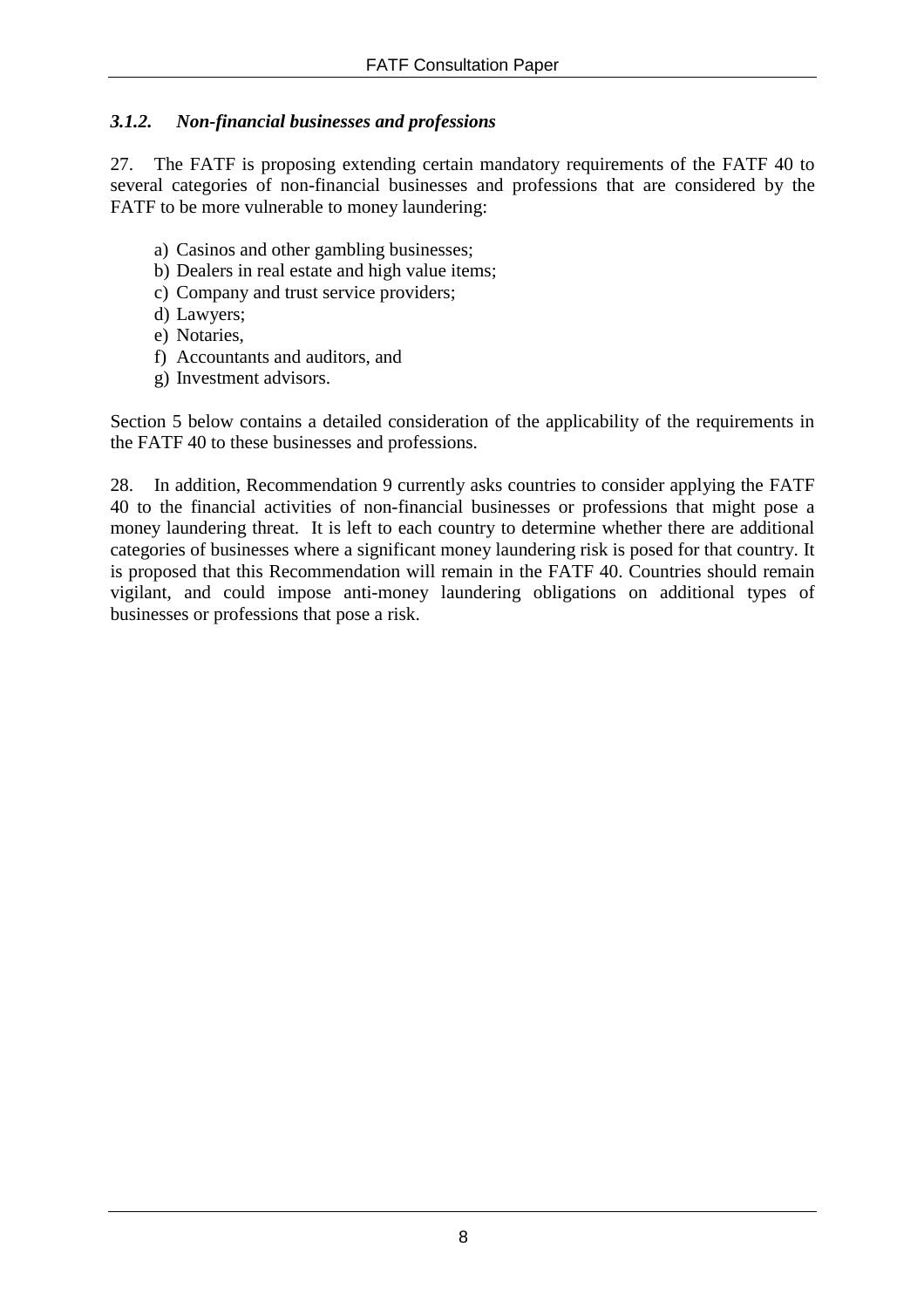## **3.2. The Customer Due Diligence Process**

#### *3.2.1. Basic Principles*

29. The FATF 40 require financial institutions to identify their customers in certain circumstances, to have verified certain information about their customers and to carry out ongoing scrutiny of the customer relationship. However, the current language of the Recommendations is not clear about the precise obligations that apply. This has resulted in some jurisdictions and institutions interpreting the requirements in such a way that due diligence and record keeping are not always done to a standard that ensures that money laundering investigations can be conducted effectively. The overall objective is for financial institutions to "know their customers" so that the institutions can recognise when financial activity is unusual – and therefore potentially suspicious and/or derived from or intended for use in criminal/terrorist activity - and to have sufficient accurate records available to assist with investigations.

30. The FATF therefore proposes that the FATF 40 specify the distinct elements involved in the customer due diligence process and amend the Recommendations to explicitly set out:

- a) What the customer due diligence process comprises;
- b) When customer identification and verification needs to be carried out; and
- c) What the obligations should be if customer identification and verification cannot be carried out.

#### **Customer Due Diligence process**

 $\overline{a}$ 

The Recommendations will explicitly state that financial institutions should:

- a) Identify the direct customer i.e. know who the person or legal entity is;
- b) Verify the customer's identity using reliable, independent source documents, data or information;
- c) Identify beneficial ownership and control determine which natural person(s) ultimately owns or controls the direct customer, and/or the person on whose behalf a transaction is being conducted<sup>9</sup>;
- d) Verify the identity of the beneficial owner of the customer and/or the person on whose behalf a transaction is being conducted - corroborating the information provided in relation to c);
- e) Conduct ongoing due diligence and scrutiny conducting ongoing scrutiny of the transactions and account throughout the course of the business relationship to ensure that the transactions being conducted are consistent with the institution's knowledge of the customer, their business and risk profile, including, where necessary, identifying the source of funds.

<sup>&</sup>lt;sup>9</sup> Please also read section 4 of this document for a discussion on some of the key issues concerning identifying ultimate beneficial ownership of corporate vehicles. Interested parties are invited to comment on any practical difficulties that are foreseen, for example, with respect to particular types of customers or account relationships.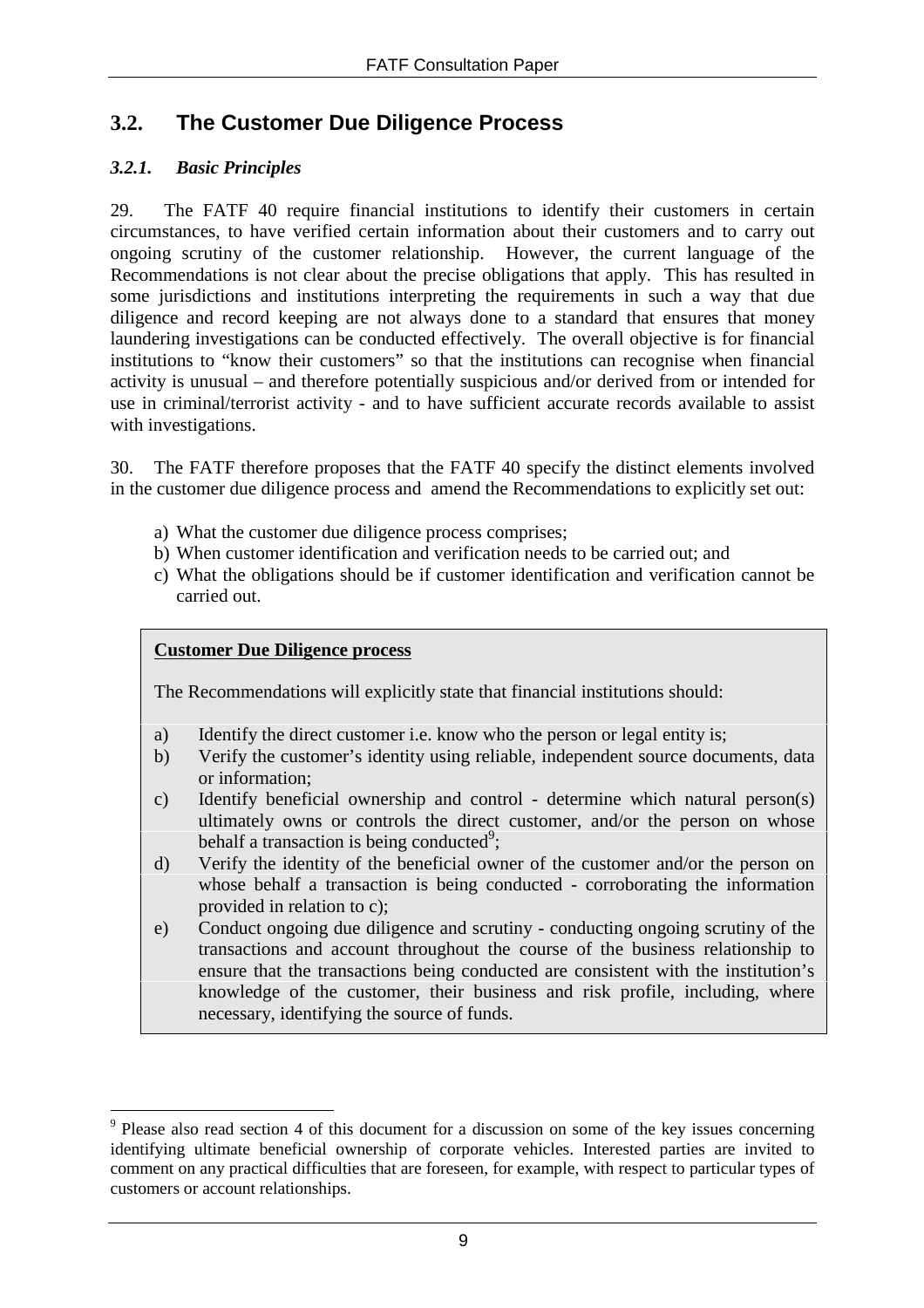31. Customers, whether usual or occasional, would need to be identified and their identity verified when:

- establishing business relations;
- carrying out occasional transactions above certain thresholds (see section 3.6.3. below);
- making funds transfers; or
- there is a suspicion of money laundering or terrorist financing.

32. It should be noted that the FATF is not proposing that institutions would have to repeatedly identify and then verify the identity of each customer every time that customer conducted a transaction. FATF still considers that an institution is entitled to rely on identification and verification that it has already undertaken unless the institution has doubts about the veracity of that information.

33. Moreover, the FATF is also planning to make the FATF framework more explicit about entities' obligations if they cannot identify or verify the identity of their customers, including the ultimate natural person beneficial owner. Such obligations could include any or all of the following:

- a) Prohibiting the entity from establishing business relations with the customer or carrying out any transactions<sup>10</sup>.
- b) Limiting the activities or transactions able to be conducted through the account e.g. prohibiting the withdrawal of funds from the account.
- c) Requiring the entity to file a suspicious transaction report with the FIU.

#### *3.2.2. Integration of FATF standards with those of other bodies*

34. The FATF 40 will contain the core minimum requirements relating to customer due diligence issues (i.e. customer identification, verification and on going due diligence). However, the FATF is aware that many of the principles in the FATF 40 need to be supplemented by guidance notes or other clarification to provide sufficient detail for practical implementation.

35. The FATF work on customer due diligence has been proceeding in parallel with work being done by other organisations. The most developed of these other pieces of work has been the publication of the Basel CDD paper.

36. In principle, the FATF is attracted to using the work of other bodies in its revised FATF 40 where their approach is consistent with FATF standards. This has the advantage of avoiding a doubling up of standards or a series of inconsistent standards. The FATF 40 could cross-reference the work of the other bodies as providing relevant guidance for the relevant issues. The alternative is for the FATF to write its own generic guidance for the different types of financial institutions. At this time, the FATF is of the view that the principles in the Basel CDD paper are broadly consistent with FATF standards.

 $\overline{a}$ This prohibition might not be applicable where the entity has been asked by competent law enforcement or regulatory authorities to continue with the relationship or transaction for monitoring purposes.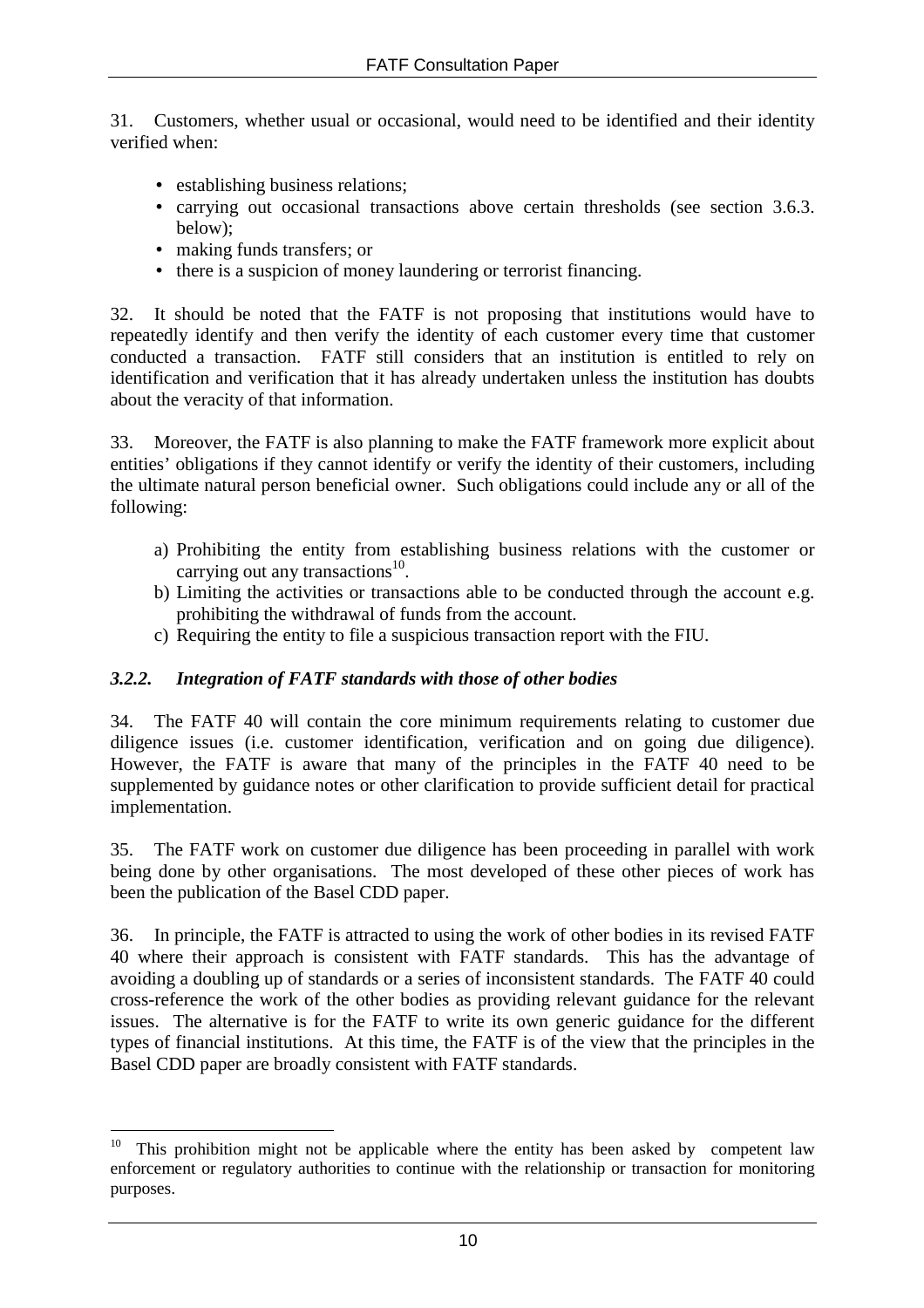37. Accordingly, the FATF believes that, in principle, paragraphs 18 to 59 of the Basel CDD paper could apply to all financial institutions if they are carrying out the type of activity covered in the relevant paragraph(s) of that paper e.g. if the financial institution does not carry out correspondent banking then the paragraphs on correspondent banking in the Basel CDD paper are not applicable. Moreover, if the Basel CDD paper is to be applicable beyond banks, some of the concepts in the paper may need to be applied generically instead of just to banking. For example, references to opening accounts could be read as opening or commencing relationships, and references to correspondent banking might be read as references to correspondent relationships.

38. However, the FATF also notes that the Basel CDD paper was developed primarily for banks. Some of the approaches might not be fully suited to other financial institutions given the nature of the different industries in the financial sector and the money laundering threats that exist.

39. One area where this could be the case is the securities industry. For example, in that industry not all securities dealers operate client accounts; securities markets operate rapidly in many jurisdictions, which could affect the account opening process; and the funds may already be in the financial system.

40. The FATF is particularly interested to hear from the non-bank financial sector about the practical difficulties of requiring them to follow the minimum standards in the Basel CDD paper when carrying out customer due diligence. The FATF is interested in this consultation to hear what further modifications, in addition to those outlined in this discussion paper, the non-bank financial sector would require in order to make the proposals workable without compromising FATF objectives of making money laundering and the financing of terrorism difficult to carry out and providing authorities with a reliable and accurate transaction records.

41. In considering this issue financial institutions should take into account the full range of proposals that the FATF is consulting about. In particular, sections 3.4 and 3.5 contain discussions about situations where institutions might be able to carry out simplified due diligence on their customers and to rely on third parties to carry out some of the due diligence process.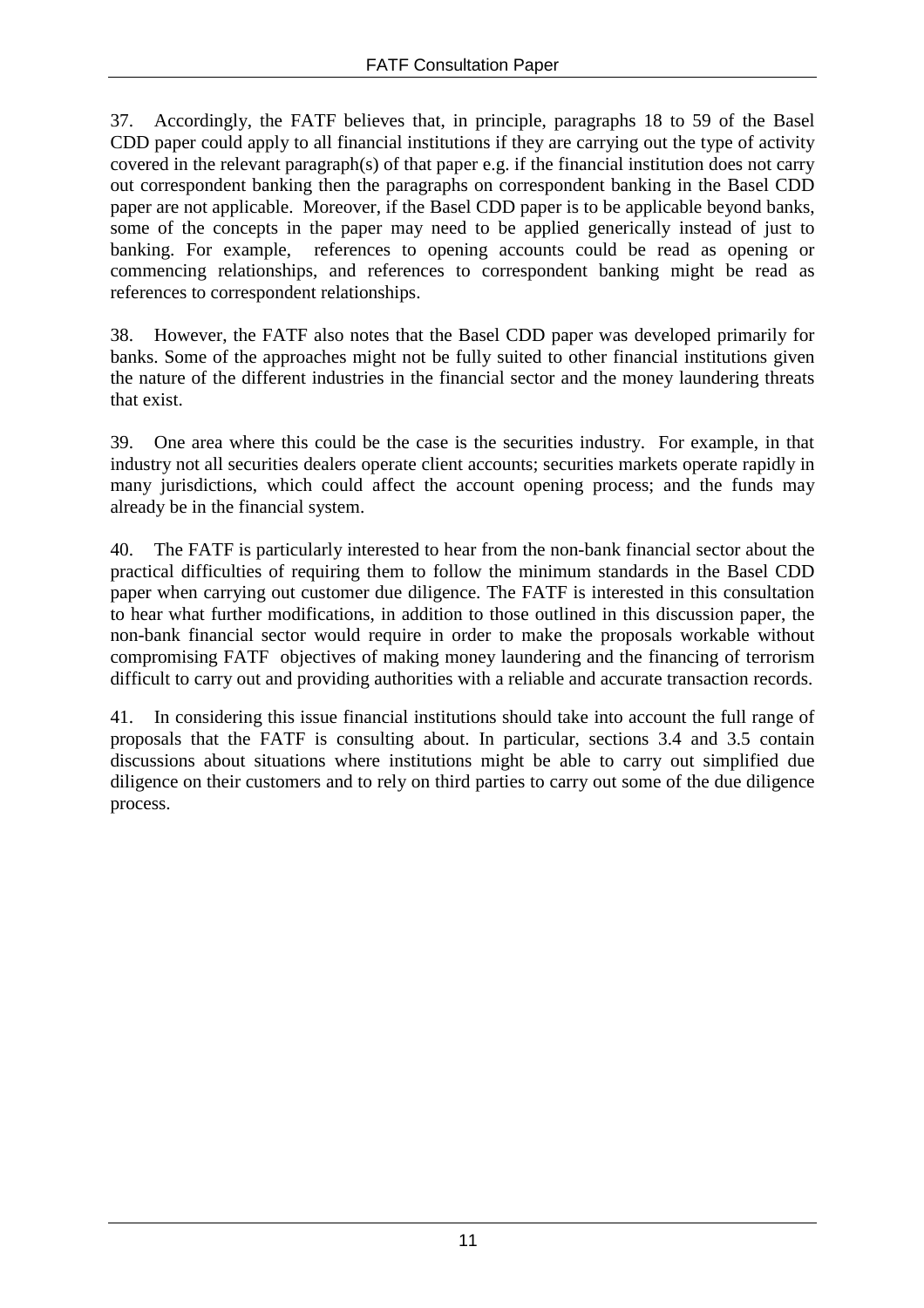## **3.3. Higher risk customers or transactions**

#### *3.3.1. Politically Exposed Persons*

42. Corruption and abuse of public funds by some government leaders and public sector officials - often collectively referred to as Politically Exposed Persons (PEPs) – has become a subject of growing concern, internationally and in individual countries, in the last couple of years. Several high-profile investigations (e.g., Abacha, Montesinos, Marcos) have highlighted not only the enormous scale of illegal wealth acquired by some corrupt leaders and officials but also that the proceeds of corruption are typically transferred to a number of foreign jurisdictions and concealed through private companies, trusts or foundations, or under the names of relatives and close associates of the PEP.

43. There are various concerns. Corrupt acquisition of state assets or wealth causes damage, both social and financial, to the countries concerned, many of which are relatively poor. At the same time, there is increasing awareness of the risks posed to banks and financial systems that handle the proceeds of corruption or abuse of public funds. In accepting and handling funds from such sources, financial institutions must recognise the implications, which include: reputational damage; restitution claims from national governments or private individuals; significant legal and compliance costs; enforcement action by the regulatory authority; and criminal charges of money laundering against employees of the financial institution or the institution itself. Furthermore, to the extent that the proceeds of corruption are routed through a number of firms in the same financial centre, then that centre may itself suffer reputational damage and loss of public confidence in its business standards.

44. There seem to be two schools of thought on the issue of PEPs. On the one hand, it is argued that no special guidance to financial institutions is needed in respect of handling accounts linked to PEPs. If customer due diligence procedures are properly applied at the account opening stage, and transactions through PEP accounts duly monitored against what is known of the customer's legitimate business or personal activities, then corruption or misuse of public funds should be readily picked up and reported to the criminal authorities. In broad terms, the argument continues, PEPs as a topic is part of a general risk management framework, albeit an important part.

45. On the other hand, it is arguable that PEPs are different from other categories of customer, for the reasons referred to above and because of the high public profile (notably in the Abacha case) when failings were found to have occurred.

46. The authorities of three FATF jurisdictions have issued relevant guidance to their financial institutions. There now appears to be a growing consensus that PEP guidance should be part of a wider international agenda for action. Some work on appropriate guidance has recently been undertaken informally by a group of supervisors from several countries, which could form the basis for setting appropriate international standards or guidance. This guidance embodies the following broad sub-headings:

- definition of a PEP;
- identifying PEPs during account opening:
- decision to open an account for a PEP;
- enhanced diligence in monitoring PEP accounts; and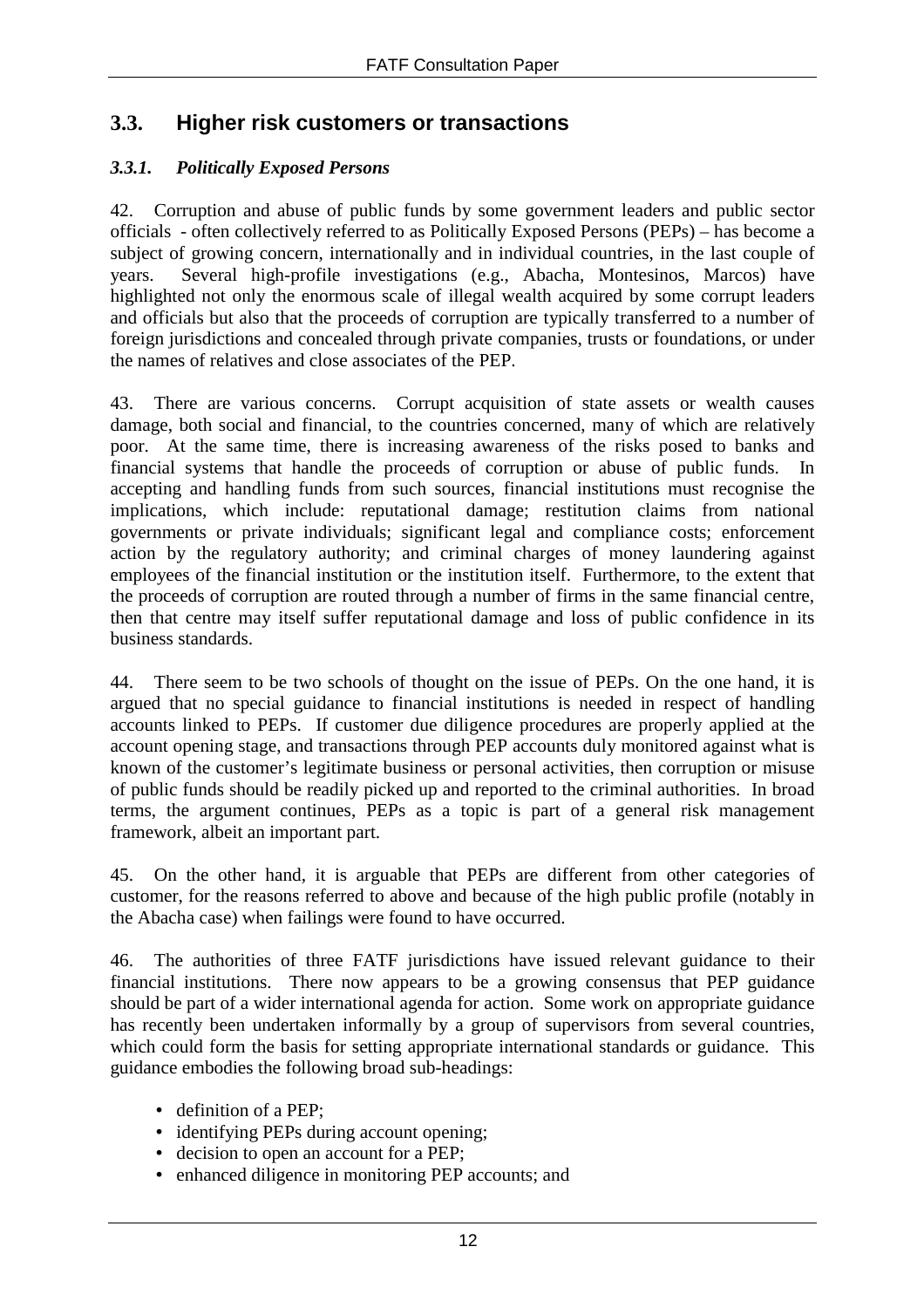• review of ordinary accounts in order to identify PEPs.

47. The first issue to decide is whether an explicit reference to PEPs is necessary or desirable in the revised FATF 40. It is worth noting that the Basel CDD paper dealt with the issue specifically – see section 2.2.5 of the Basel CDD paper. If it is necessary, how could this best be done?

- **Option 1** would be to have a general statement in the Recommendations about minimum standards applicable to all account relationships, followed by a reference to the need for higher standards in certain high-risk areas like correspondent banking and PEPs. This might be considered enough on its own.
- **Option 2** would be to supplement the first option with a cross-reference to the Basel CDD paper. However, a legitimate question is whether the Basel text, albeit an excellent summary of the risks, provides sufficiently detailed guidance to stand on its own.
- **Option 3** would be to include some concise text within the FATF 40, possibly as part of a new 'Customer Due Diligence' Recommendation. That could cross-refer to a much more detailed guidance paper that would include a variety of detailed 'CDD' issues – including correspondent banking, reliance on third parties to perform identification functions, etc.

#### *3.3.2. Correspondent Banking*

48. The FATF considers that correspondent banking is an area where the higher risks of money laundering and terrorist financing mean that it needs to be treated differently from other business relationships involving two or more financial institutions (see Section 3.4 below). Recent studies of the financial aspects of terrorism and of money laundering have highlighted the need for enhanced due diligence on the part of banks that provide correspondent accounts, particularly to banks in other countries. This paper draws on a variety of source material to:

- explain what correspondent banking is;
- outline the money laundering risks posed;
- set out key elements of best practice to counter those risks, based on guidance in the Basel CDD Paper and in three FATF members; and
- set out some options for dealing with the issue within the Recommendations.

49. The reference in this section is to "correspondent banking". However, as mentioned previously, the FATF is also considering whether this section should be broadened to deal with all correspondent relationships between financial institutions e.g. similar relationships in the securities industry.

#### *3.3.2.1. What is Correspondent Banking?*

50. Correspondent banking is the provision of banking services by one bank (the "correspondent bank") to another bank (the "respondent bank"). By establishing multiple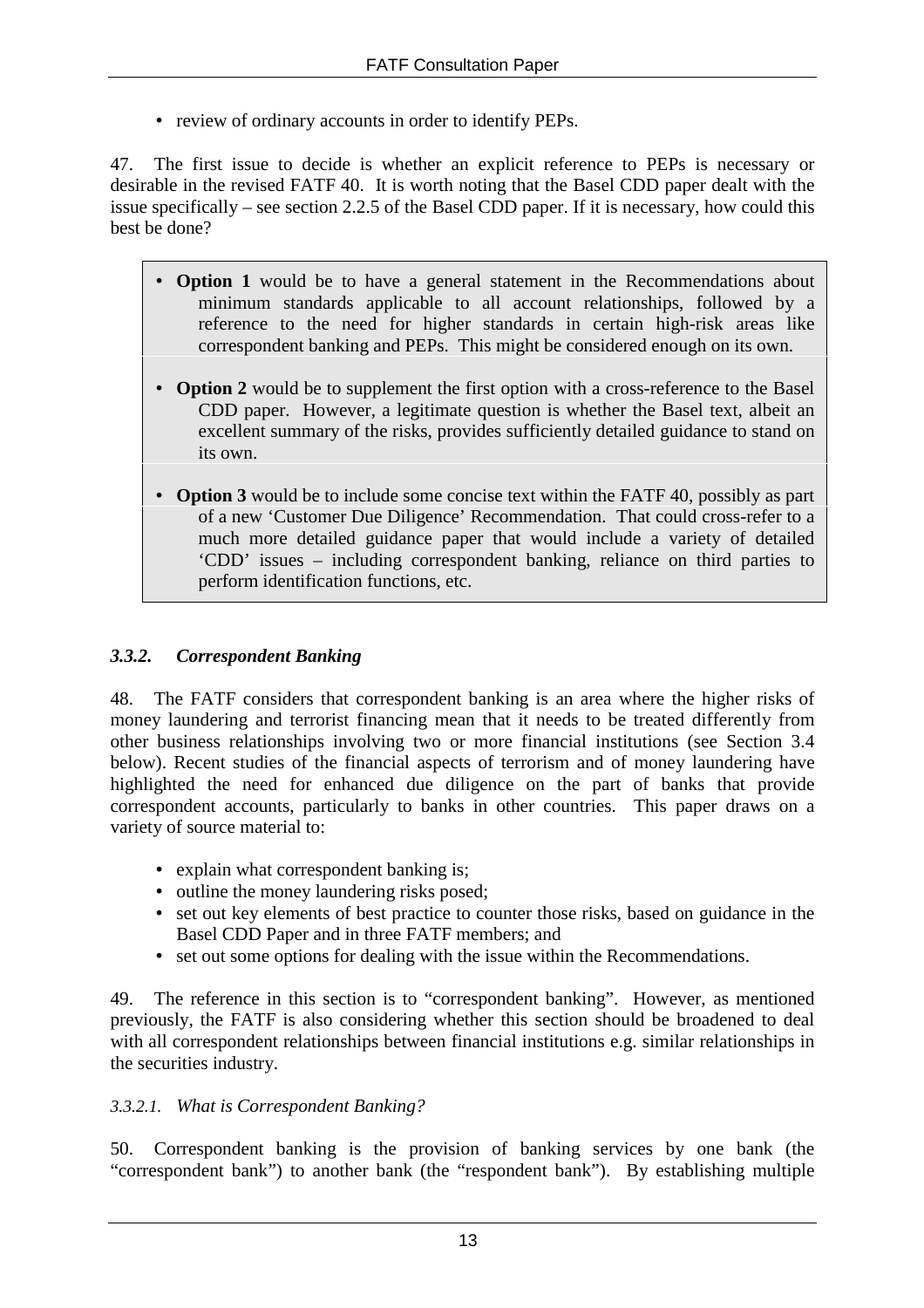correspondent relationships world-wide, banks can undertake international financial transactions for themselves and for their customers in jurisdictions where they have no physical presence. Large international banks typically act as correspondents for hundreds of other banks around the world. Respondent banks are provided with a wide range of services, including cash management (e.g. interest-bearing accounts in a variety of currencies), international wire transfers of funds, cheque clearing, payable-through accounts and foreign exchange services. The services offered by a correspondent bank to smaller, less well known banks may be restricted to non-credit, cash management services. But those respondent banks judged to be sound credit risks may be offered a number of credit-related products (e.g., letters of credit and merchant accounts for credit card transactions).

#### *3.3.2.2. The money laundering risks posed*

51. Correspondent banking lies at the heart of the international payment system, allowing banks world-wide to make payments to and through each other. The effective working of the international payment system depends upon three principal attributes: speed, accuracy and geographic reach. But these attributes may also create considerable vulnerability to money laundering. The sheer volume of payments, added to the speed at which they must move, make it very difficult to identify and intercept payments unless both the originator and the recipient are identified to the handling bank as problematic in advance and are clearly identified in the transmittal information. Once criminal funds have entered the payment system, it is extremely difficult to identify those funds as they move from bank to bank.

52. The correspondent bank therefore continually provides services to, and receives funds on behalf of, customers of the respondent bank – with whom it often has no direct relations and does not know. This is a situation that criminals can, and do (as has been well documented), exploit. The FATF Typologies report issued in February 2002 found that correspondent banking relationships have certain vulnerabilities that, if left unchecked, may be exploited by criminals that are seeking access to the financial sector, while also seeking to conceal their identities or the true nature of their activities. There was especial concern where a respondent bank serves as a correspondent for other financial institutions, and a number of case examples are cited in that report.

#### *3.3.2.3. Failures of due diligence*

53. The types of weaknesses that have been found in banks' ongoing anti-money laundering oversight of their correspondent accounts are as follows:

- a) Failure to ask respondent banks about the extent to which those respondents allowed other banks to use their accounts with the correspondent bank. In this way, the correspondent bank might find itself indirectly conducting business for a number of offshore or shell banks with which it would not even consider establishing a direct account relationship.
- b) Variable degrees of due diligence on correspondent relationships, depending on whether credit was being granted. Extension of credit facilities necessitated an evaluation of the foreign bank's management, finances, business activities, reputation, regulatory environment and operating procedures. But for fee-based services, e.g., wire transfers or cheque clearing, the same degree of due diligence was often not undertaken. Since the highest-risk foreign banks were rarely extended credit, they often seemed to avoid banks' anti-money laundering systems and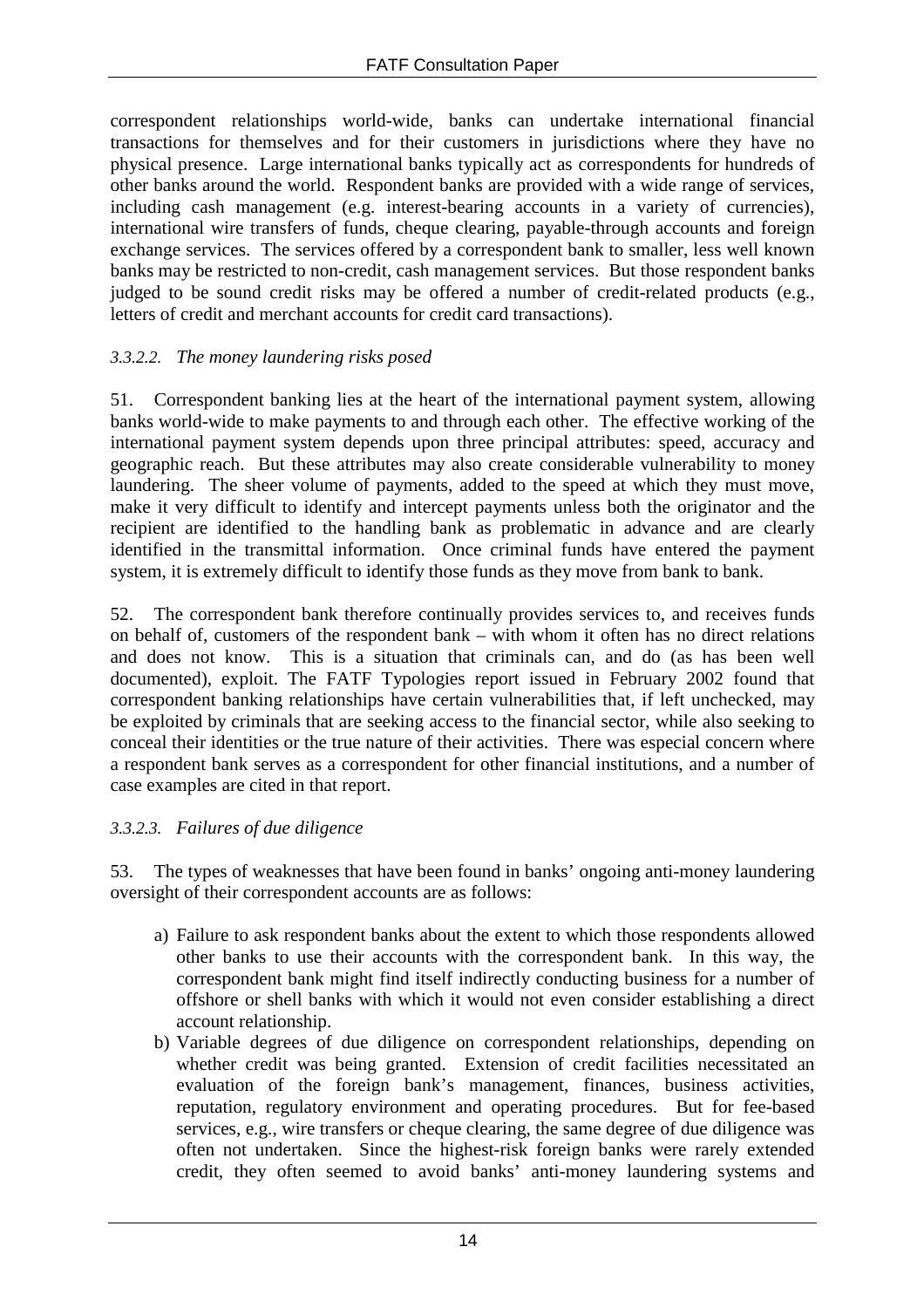controls. Moreover, some correspondent banks did not always undertake periodic reviews of their relationships with respondent banks, even when there had been negative press reports about a particular bank, which if they had been reviewed, may have triggered a fundamental review.

#### *3.3.2.4. Key elements of best practice to counter money laundering risks*

54. From the evidence of money laundering 'typologies', and from the guidance issued in several countries to their banks, there seem to be certain key requirements to counter money laundering risk through correspondent banking facilities:-

- Institutions should refuse to enter into, or continue, a correspondent banking relationship with a respondent in a jurisdiction where it has no physical presence (a so-called "shell bank") and which is unaffiliated with a regulated financial group. Banks should also guard against establishing relations with respondent foreign institutions that permit their accounts to be used by shell banks.
- Institutions should not enter into correspondent relationships unless the correspondent and the respondent have documented and agreed to their respective roles in respect of anti-money laundering obligations in the framework of the legal obligations that apply to the entities concerned.
- Institutions should not enter into any correspondent relationship unless satisfied that they have received all the necessary information, and have been able to conduct appropriate due diligence. As a minimum, in order to allow proper risk assessment and decision-making, due diligence should consist of:
	- $\leq$  Collecting information about the respondent's ownership, management, major business activities, where it is located, the quality of its money laundering prevention and detection efforts and whether the respondent maintains accounts with other correspondent institutions in the same jurisdiction.
	- $\Rightarrow$  Collecting information on the volume and nature of the transactions expected to flow through the correspondent account and whether the respondent allows other institutions to use their accounts with the correspondent institution (if so, which other institutions).
	- $\Rightarrow$  Considering the rigour of supervision in the respondent's home jurisdiction.
- Taking appropriate measures to deal with the risks associated with "payablethrough" accounts or any other type of account where sub-account holders are allowed direct access to a correspondent account. Options for dealing with such risks include:
	- $\Rightarrow$  Prohibiting the provision of such "payable-through" facilities.
	- ➪ Performing full customer due diligence procedures on the sub-account holders. The obligation to perform these procedures could be placed on –

(i) the correspondent institution to identify all the sub-account holders using its correspondent account, or

(ii) the respondent institution to verify the identity of and perform on-going due diligence on the customers it allows to operate the payable-through facilities and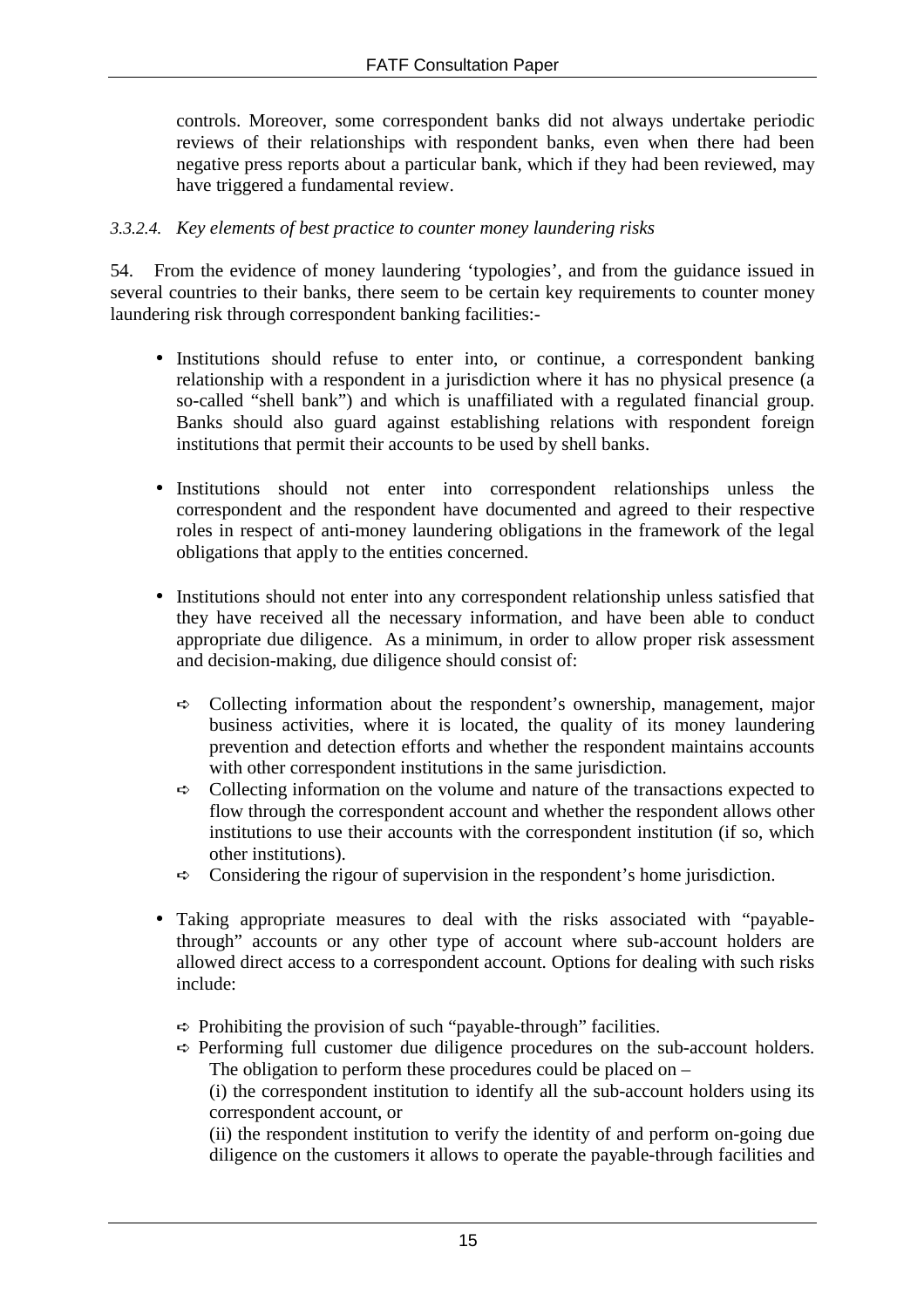to [provide copies of] [make available] the identification records to the correspondent.

(iii) the correspondent institution to ensure that they either know who the subaccount holders are or that they are certain that the other bank is performing adequate due diligence and that they can test for that information, obtain it and rely upon it.

- Institutions should train their staff dealing with correspondent accounts to recognise higher risk circumstances or irregular activity, whether isolated transactions or trends, and submit a suspicion report where appropriate.
- Institutions should conduct periodic reviews of all their correspondent account relationships to identify higher risk respondents and close accounts with problem institutions.

55. Additional due diligence policies and procedures may need to be applied in certain circumstances of increased risk, e.g., where a particular jurisdiction has been identified by FATF as "non co-operative" in the fight against money laundering or is linked with terrorist financing. These procedures might include:

- reviewing publicly available information to determine whether the respondent institution has been the subject of a money laundering or other criminal investigation or any regulatory enforcement action for breaches of anti-money laundering regulations;
- discussing the respondent institution's anti-money laundering controls with senior management of that institution;
- requiring the correspondent institution's senior management to approve any continuation of the account relationship.

56. Neither the Recommendations themselves, nor any of the Interpretative Notes, refer explicitly to the risk of laundering through correspondent banking relationships. However, there are clearly identifiable risks, particularly for large banks conducting operations worldwide. Furthermore, the Basel Committee regarded the subject as important and provides guidance on the issue in its CDD paper. So the inclusion of an explicit reference to correspondent banking in the revised FATF framework is both necessary and timely.

#### *3.3.2.5. Options for Action*

57. The FATF has identified two alternative ways of dealing with the issues outlined above:

**Option 1** would be to have a general statement in the Recommendations about the minimum standards applicable to all account relationships, followed by a reference to the need for higher standards in certain higher-risk areas like correspondent relationships and politically exposed persons. There should also be a cross-reference to the relevant parts of the Basel CDD paper. If this option were adopted, it may also be desirable to draw out and emphasise certain key elements from the Basel text, such as the prohibition on establishing correspondent accounts for a respondent institution that has no physical presence in any jurisdiction (a shell bank), except where that institution is affiliated with an adequately regulated financial group.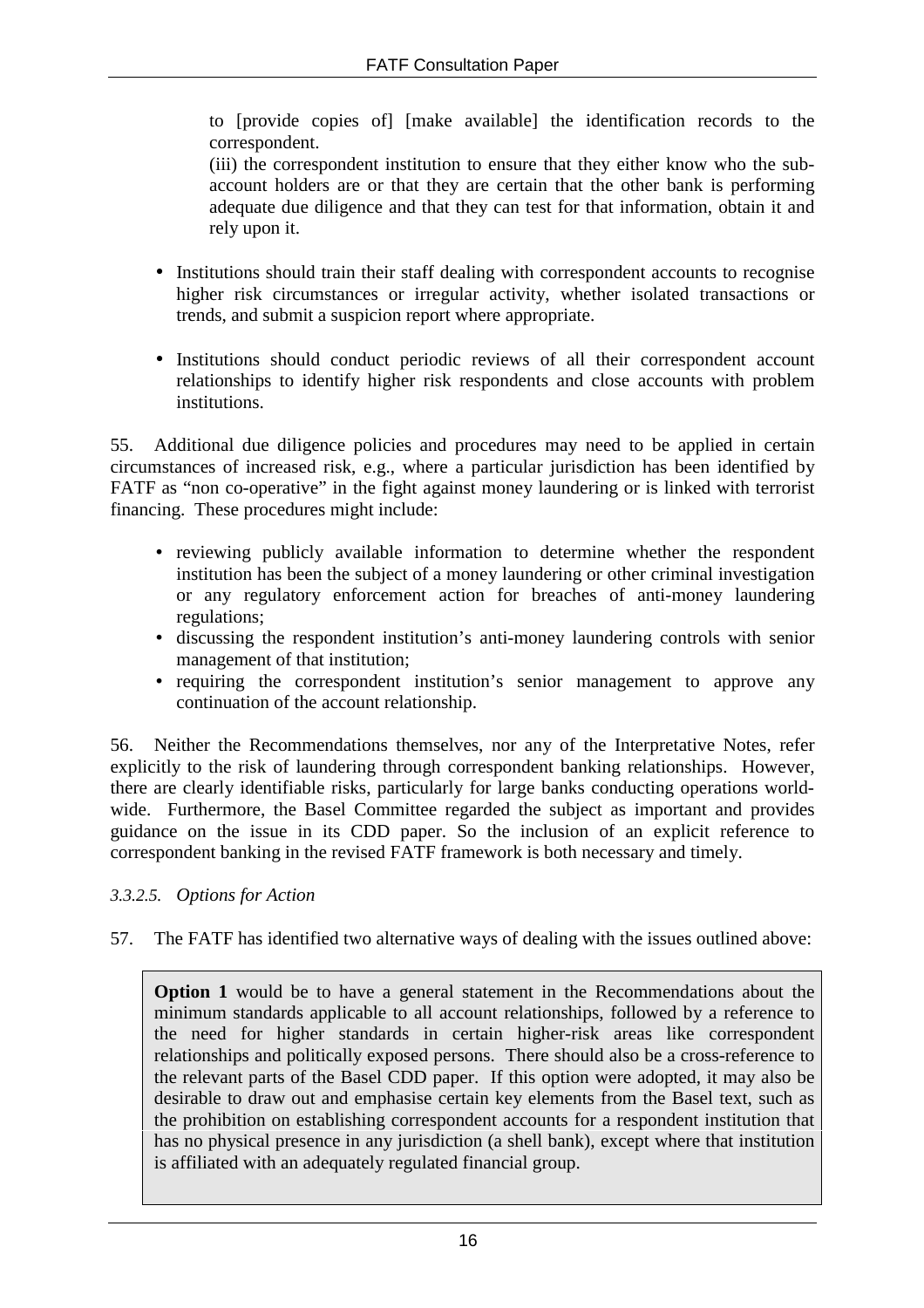**Option 2** would be to include some concise mandatory text within the Recommendations, possibly via a new 'Customer Due Diligence' Recommendation. The main elements of that mandatory text would be:

- $\Rightarrow$  the basic principle that the correspondent institution remains ultimately accountable for all financial activity that occurs through its correspondent accounts; and
- $\Rightarrow$  the key requirements set out in the Basel CDD paper and in paragraph 54 above. This text could either stand alone or could be supplemented by a more detailed guidance paper based on the above paragraphs. That guidance would also encompass other more detailed aspects of customer due diligence issues, such as politically exposed persons, eligible introducers, etc.

Comments are also invited on whether additional controls and due diligence should be applied to relationships between other types of financial institutions that are similar in nature to correspondent banking relationships.

#### *3.3.3. Electronic and other Non Face-to-Face financial services*

58. The financial sector is continuously evolving and responding to customer demand for better, more flexible and faster services. Combined with technological developments this has led to the provision of more financial services and transactions over the Internet and through using other methods where there is little or no face-to-face contact between staff of financial institutions and their customers. Other non-face-to-face methods include the use of ATM machines, telephone banking, the transmission of instructions or applications via facsimile or similar means and making payments and receiving cash withdrawals as part of electronic point of sale transactions using prepaid or reloadable or account linked value cards. It is common in many jurisdictions for customers that use these types of services to conduct most of their regular "banking" business without any physical contact with the staff of the financial institution. These developments are enhancing customer service and economic efficiency. However, they may also provide money launderers with additional opportunities that financial institutions and authorities need to address.

59. The FATF 40 contain only a brief reference to these issues. Recommendation 13, while not specifically referencing non face-to-face financial services calls on jurisdictions to pay special attention to money laundering threats inherent in new or developing technologies that might favour anonymity, and take measures, if needed, to prevent their use in money laundering schemes.

60. Consideration needs to be given to the nature of the potentially higher money laundering risk associated with electronic and non face-to-face financial services and transactions. The FATF will then determine whether the FATF 40 should be extended to address this specific risk, perhaps by setting out guidance or minimum standards for customer interaction where customers can conduct transactions without the need for formal scrutiny or clearance by staff members in financial institutions.

61. In other fora, the recently amended EU Directive, as modified, confirms the necessity for financial institutions and other persons, to take specific and adequate measures necessary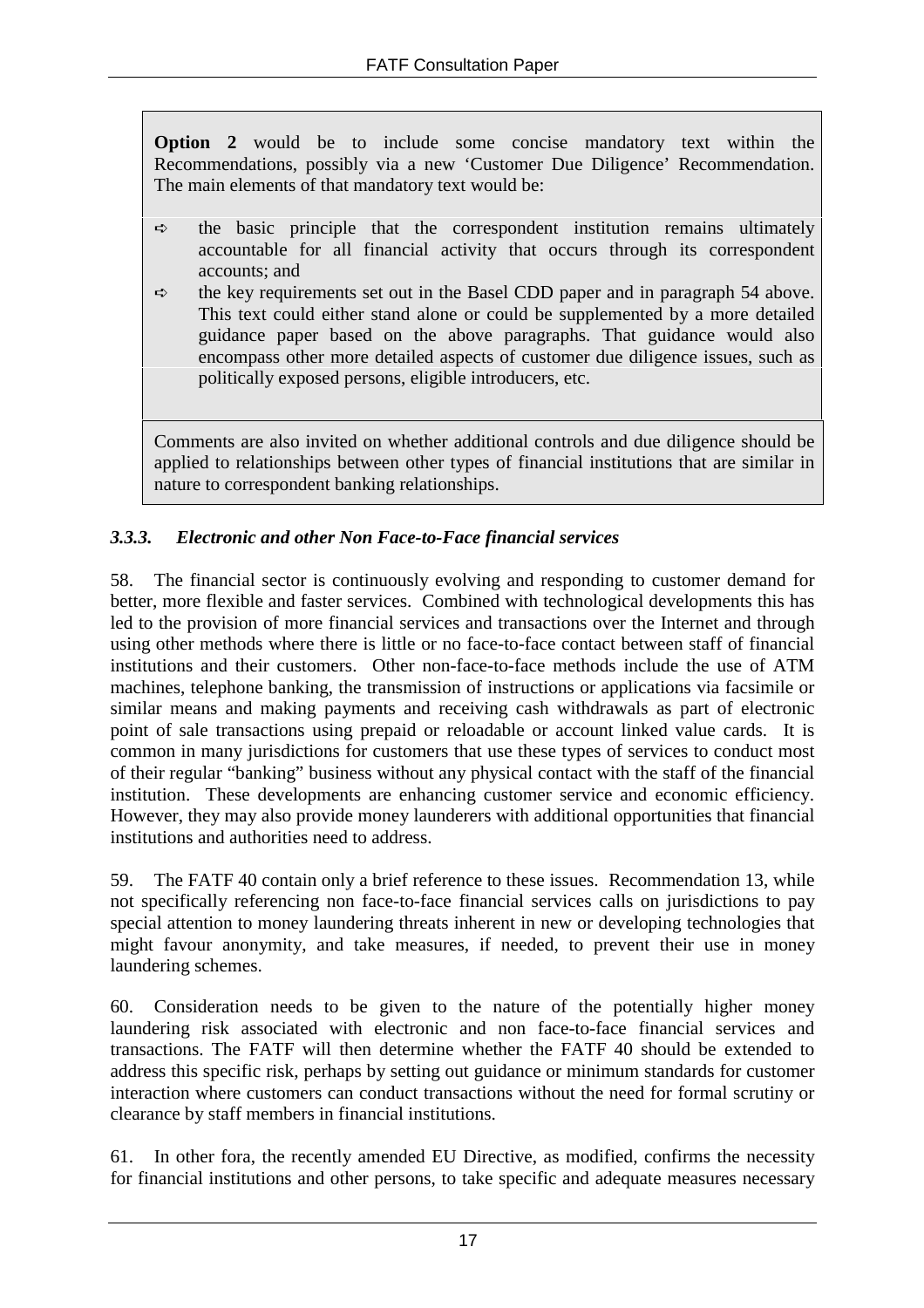to compensate for the greater risk of money laundering which arises when establishing business relations or entering into a transaction with a non-face-to-face customer. Such measures are designed to ensure that the customer's identity is established, for example by requiring additional documentary evidence, or by other supplementary measures. Moreover, the Basel CDD paper provides general guidelines that are intended to ensure that banks apply customer identification procedures and on-going monitoring standards for electronic and other non-face-to-face customers that are equally effective as those for other customers.

#### *3.3.3.1. Risks*

#### *Opening accounts and establishing customer relationships*

62. All business relationships for financial services that are established without face-to-face contact between the staff of a financial institution and the customer present risks. This is the case whether an account is opened via the Internet or the receipt of an application form from a prospectus via the post. Even though the problems concerning the verification of the identity of the customer are of the same nature as in traditional financial institutions, the dematerialization of the procedure for establishing the relationship intensifies the difficulties involved. Thus "Internet institutions" may attract non-resident customers wanting to take advantage of the potential lack of transparency in automated transaction processing and other aspects of non face-to-face financial services.

63. There appears to be a general consensus that on-line financial services per se do not present new specific risks of money laundering, beyond the risks applicable to all non-face-toface relationships, provided full due diligence checks are applied. Yet, there are three main factors that may aggravate more typical risks for on-line accounts:

- ease of access to the network, regardless of location, equipment or time of day;
- dematerialization; and
- the rapidity of electronic transactions.

These three factors, along with automation of financial operations may make due diligence more difficult to perform.

#### *3.3.3.2. Dematerialization and automation of operations*

64. Financial services provided over the Internet have the potential to result in the relationship between a financial institution and its customer being conducted without appropriate due diligence because of the automation (and dematerialization) of interactions. This potential risk should be addressed by the use of effective online or other identification procedures applicable to these services..

65. The money laundering risks are also potentially greater because there is no personal relationship between a customer and financial institution staff. The FATF understands that Internet based financial institutions have significant customer numbers, but with fewer compliance staff than in traditional bricks and mortar institutions. The FATF seeks comments on whether this is the case and on how Internet based institutions can ensure that they are able to know their customers, and have an effective monitoring system.

#### *3.3.3.3. Non-cash transactions/transfers*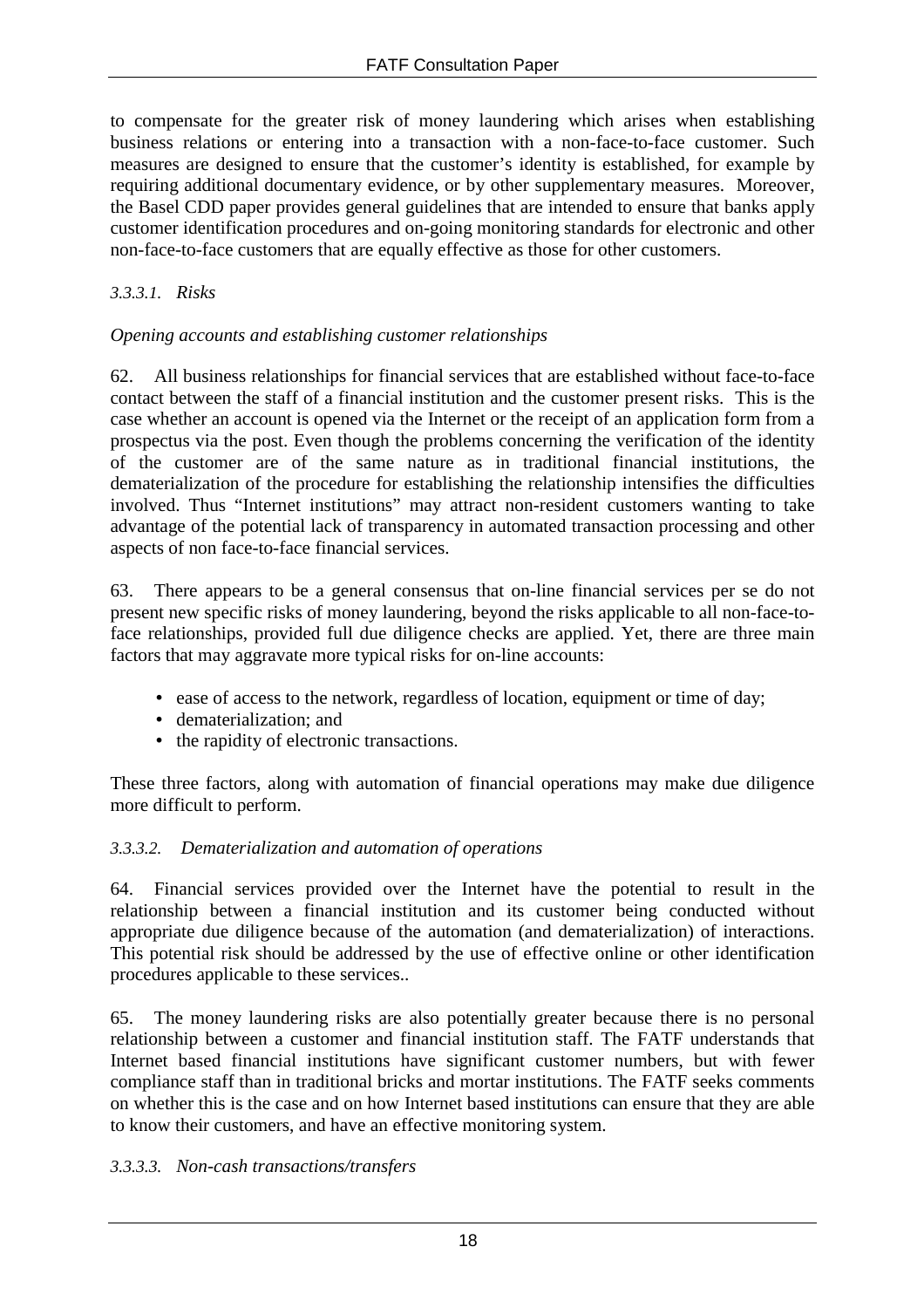66. Listed below are examples of non face-to-face transactions for which additional risks may arise. The FATF is seeking comment on whether additional guidance is necessary to mitigate some or all of these risks:

- Cash withdrawals and deposits using ATMs and electronic point of sale terminals usually occur without any face-to-face contact between customers and institutions, and may result in institutions having greater difficulty in conducting appropriate due diligence.
- Customers can transfer funds between accounts or effect payments without any faceto-face interaction, which may make it more difficult for institutions to identify suspicious transactions.
- Automated processing of transfer orders prevents financial institution staff checking the order in advance with respect to the account activity pattern, the destination of the funds and the account holder's income, business activity and residency status.
- Straight through processing often involves cross-border transfer of funds. The different payment systems currently in use and the lack of standardised message formatting may make effective monitoring of such transactions more difficult.

#### *3.3.3.4. Electronic money (purses and cards)*

67. The term electronic money designates a claim on the issuer of the money that is stored in an electronic medium and is accepted as payment by third parties other than the issuer. The electronic medium could be a smart card, in which case it is called an electronic purse. When the medium is a server run by the issuer and is accessible through the Internet from PCs running the appropriate software, it is referred to as a virtual purse.

#### *Electronic purses*

68. FATF Typologies reports have suggested that the risk of money laundering for electronic purses is greater if the device preserves the user's anonymity and makes it possible to transfer funds from one card to another.

69. Electronic purses can be loaded with stored value directly from an account over the Internet or else by buying value with an ordinary bank/institution card. Many systems also offer to handle on-line payments to virtual merchants. These payments are made using a smart card reader hooked up to a PC or even a mobile phone. They do not create any risks other than those that have already been identified in the case of conventional use of electronic purses. These purses, if they are anonymous and have the capacity to transfer funds to another card, could be used for money laundering, since they make it possible to dissipate income or transfer funds. Measures that could mitigate the potentially higher risk include setting limits on the amount that can be stored on a card, the number of times a card can be recharged, and the number of cards each customer is allowed to hold. Some promoters of electronic purses have adopted some of these restrictive characteristics at their own initiative.

70. Some regulators believe that people should be identified when they receive electronic purses with a stored value capacity over a certain amount and/or when they acquire or re-load electronic money in excess of a certain amount by means other than debiting an account held with a financial institution that is subject to customer due diligence requirements.

*Virtual purses*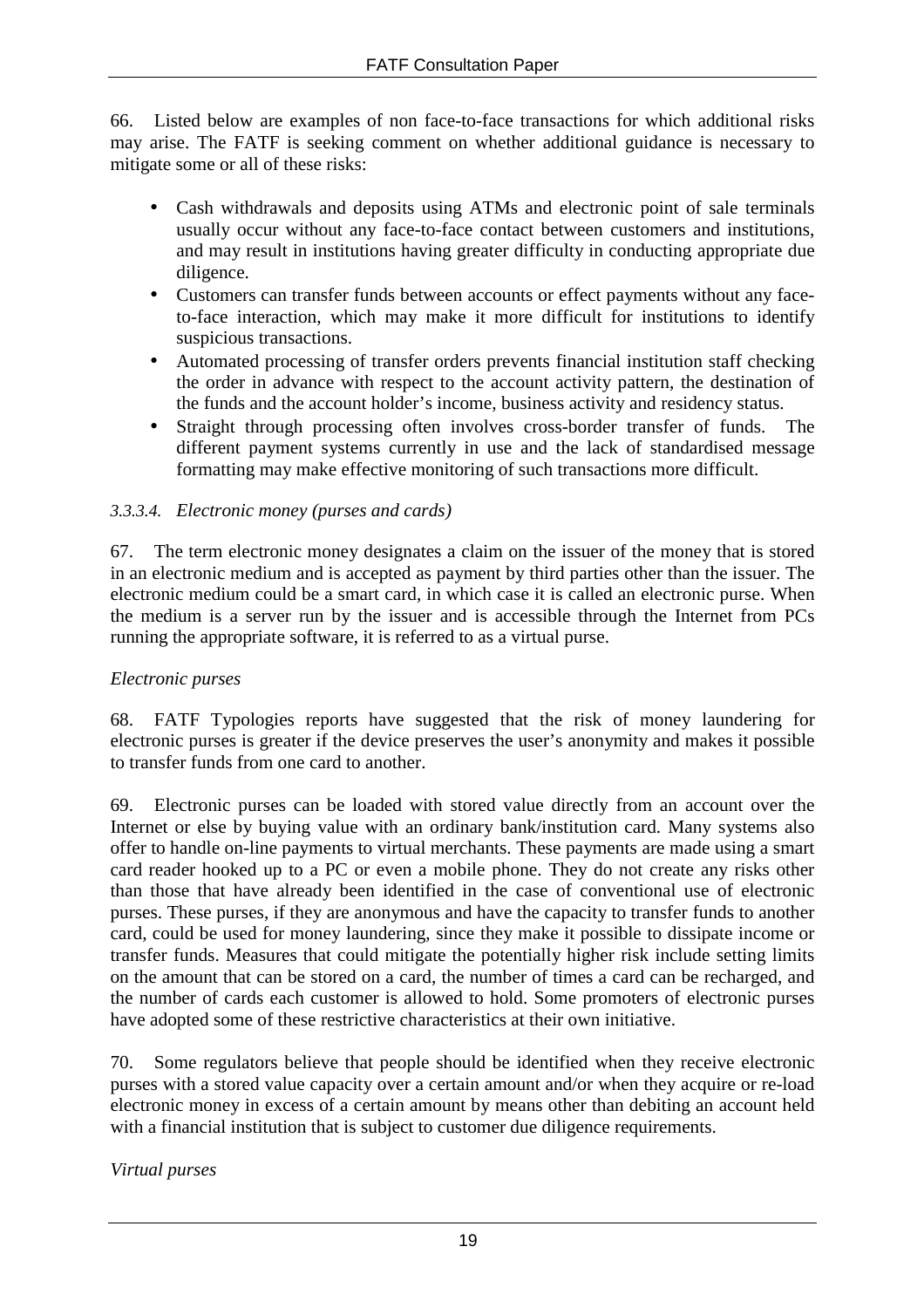71. Virtual purses hold a reserve of value in a personal computer in order to purchase online services. The risk of money launderers' making use of virtual purses arises because the reserve of value can be used anonymously to acquire assets (particularly financial assets) or to transfer funds.

72. The risk appears to be limited, however, since the reserve of value is usually created and maintained by withdrawals from an account with a financial institution and the number of a bank/institution card must usually be produced to move funds to the reserve. However this may only mean that the transaction can be traced, and may not guarantee that the holder of the account has been identified. It is even possible that a virtual purse could be created or maintained using an electronic purse that is itself anonymous.

73. Directive 2000/46/EC of the European Parliament and of the Council of 18 September 2000 on the taking up, pursuit of and prudential supervision of the business of electronic money requires that suppliers of virtual purses and electronic purses in EU jurisdictions must be institutions that are subject to customer due diligence and suspicious reporting requirements as provided for by the EU Directive.

74. Another factor that potentially mitigates the risk of money laundering is the maximum capacity that is usually applied to virtual purses, which limits the nature and the amount of the transactions for which it can be used. Currently, any such limits are usually established by purse/card issuers.

75. Finally, there is always a risk of other services being developed for virtual purse owners, in addition to the dedicated payment service currently offered. Such services could turn virtual purses into truly anonymous accounts with all the money laundering risks that anonymity provides.

#### *3.3.3.5. The potential impact of Internet-driven competition on customer risk management*

76. Listed below are some potential concerns that may be an unwanted by-product of Internet driven competition. The FATF is seeking comment on whether additional guidance is necessary to mitigate these possible risks:

- An Internet financial institution's risk management system may be compromised either by the firm's decision to favour immediate returns or by an unexpected surge in the volume of customer risks that could overwhelm a small firm.
- New, internet-only financial institutions could lack the tradition of risk awareness associated with experienced firms.

*3.3.3.6. Options*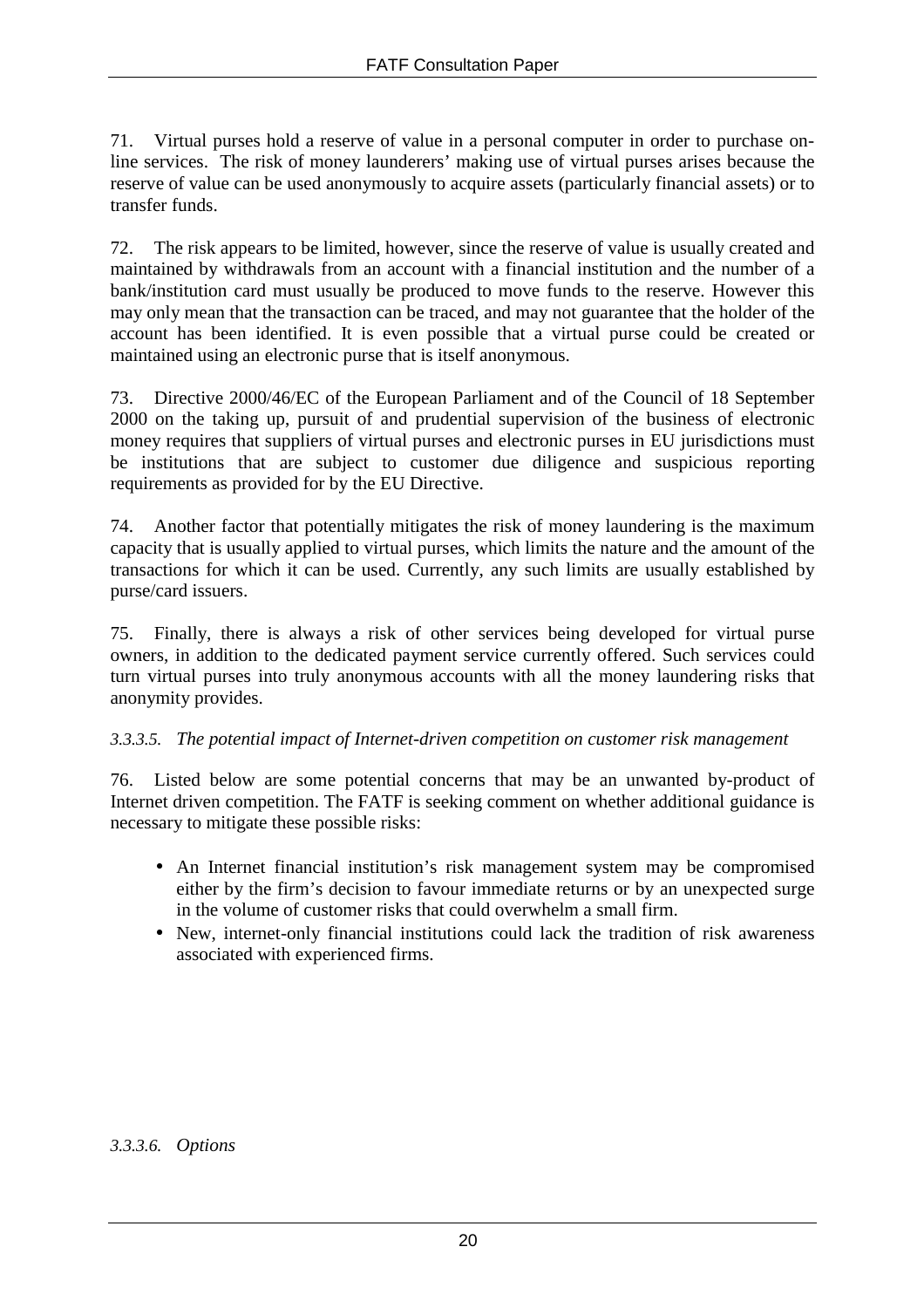77. There are several options that the FATF could take to deal with the issues outlined above.

- **Option 1** to amend the FATF 40 to emphasise that there are increased risks when carrying out non-face-to-face transactions and that countries are required to adopt adequate measures to counter such risks, without listing such measures. This approach was adopted in the EU Directive. Such an approach has the advantage of allowing countries flexibility when deciding on the most appropriate controls, and is also flexible enough to deal with future technological change. However, the disadvantage of this approach is that there is no statement about what measures are "adequate".
- **Option 2** to amend the FATF 40 to include a requirement that jurisdictions put in place measures to mitigate the increased risk of money laundering (i.e. Option (1)), and provide a list of measures which may alleviate these risks. Such measures would not be mandatory or exhaustive. (A list of possible measures is discussed in Annex 1). Jurisdictions would be expected to adopt at least some of the measures recommended as well as to demonstrate in any mutual evaluation or assessment process that these measures represent an adequate response to the risk of money laundering. This is the approach adopted in the Basel CDD paper. However, if these additional measures do not provide a reliable method for non face-to-face identification, the normal customer due diligence requirements would apply.
- **Option 3** to amend the FATF 40 to specify a list of "adequate" measures (i.e. Option (2)) and require countries to select at least several measures from the approved list. Countries would have discretion to include further supplementary measures if they so choose. Such an approach has the advantage of allowing countries some flexibility in order to meet the specific characteristics of their market while creating a level playing field for participants. However, if these additional measures do not provide a reliable method for non face-to-face identification, the normal customer due diligence requirements would apply.

Whichever option is finally adopted, financial institutions may also need to pay particular attention to the bona fides of Internet institutions that engage in financial activity to ensure that they are reputable and subject to any applicable international supervisory standards. This is because of the risk that some may be operating in a supervisory or regulatory "vacuum".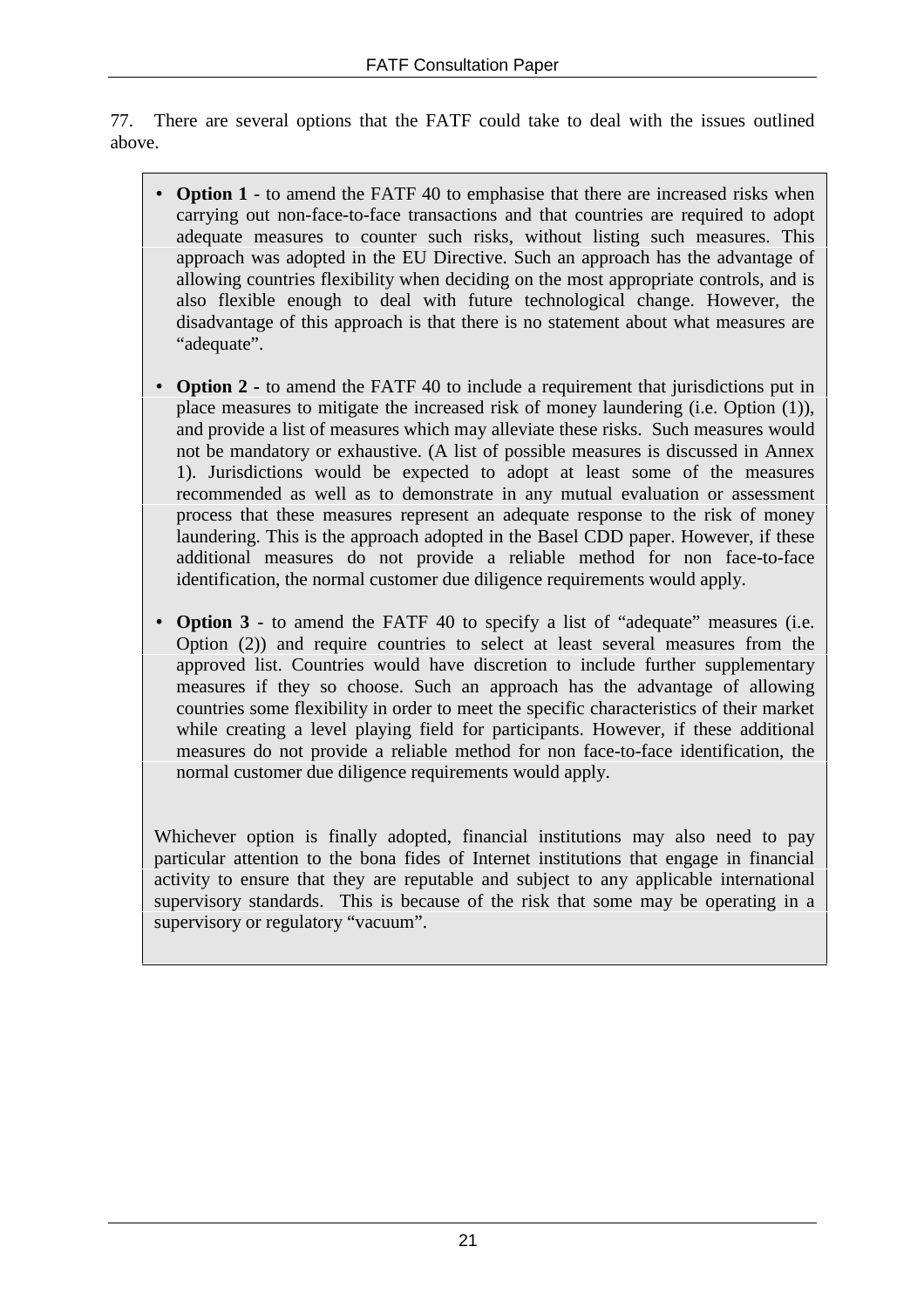## **3.4. Simplified due diligence procedures**

78. The wording of FATF Recommendations 10 and 11 imposes an obligation on financial institutions to identify their clients. They do not contain any reference to situations where financial institutions would not be required to identify their customers or where reduced or simplified requirements could be implemented. However in practice, many jurisdictions have defined particular circumstances under which the normal customer due diligence requirements are not applicable. The FATF is therefore giving consideration to defining the situations in which, having regard to the money laundering risks and other relevant factors, it would be reasonable to let jurisdictions decide that their financial institutions need not be subject to the normal identification obligations, and for identification not to be verified or recorded, or that more limited obligations could apply. However, the application of simplified procedures would only be allowed in the limited circumstances outlined in this section, and should not undermine the key due diligence principles stated above. Moreover, simplified procedures should be differentiated from the circumstances in which it would be reasonable for a financial institution to rely on a third party to perform most of the elements of the identification function, and to provide appropriate records to the institution (*see section 3.5 below*).

79. When using the term customer due diligence in the context of the FATF framework, as noted at paragraph 30 above, it must be remembered that this actually involves several distinct elements or stages in a process, and that these differences can be important for specific issues. When considering the circumstances in which simplified procedures could be applied, the relevant stages are identifying the customer and any "beneficial owner" and verifying their respective identities i.e. :

- a) identify the direct customer;
- b) verify the customer's identity;
- c) identify the person with beneficial ownership and control;
- d) verify the identity of the beneficial owner and/or the person on whose behalf a transaction is being conducted);
- e) conduct ongoing due diligence and scrutiny.

As previously mentioned, the FATF framework will be re-written in a way that ensures that these separate stages are explicitly identified.

80. There are also certain other 'checks and controls' that are often implemented as a matter of practice, and regardless of any laws. For example, financial institutions usually identify their customer (element (a) above) for business reasons; and in many jurisdictions, financial regulators perform extensive checks on the identity of certain types of financial institutions, their owners/shareholders and senior management, as part of licensing procedures. These additional checks may provide some level of comfort for financial institutions.

81. When considering the issues raised herein, a number of general principles will continue to apply, regardless of specific situations where there are simplified requirements. The starting point should always be the general rule that all customers (including beneficial owners or controllers) must be fully identified and that this is verified. Any use of simplified procedures should be strictly limited. Secondly, simplified procedures should not apply to transactions or relationships that appear to be intended to avoid identification obligations, or are otherwise suspicious.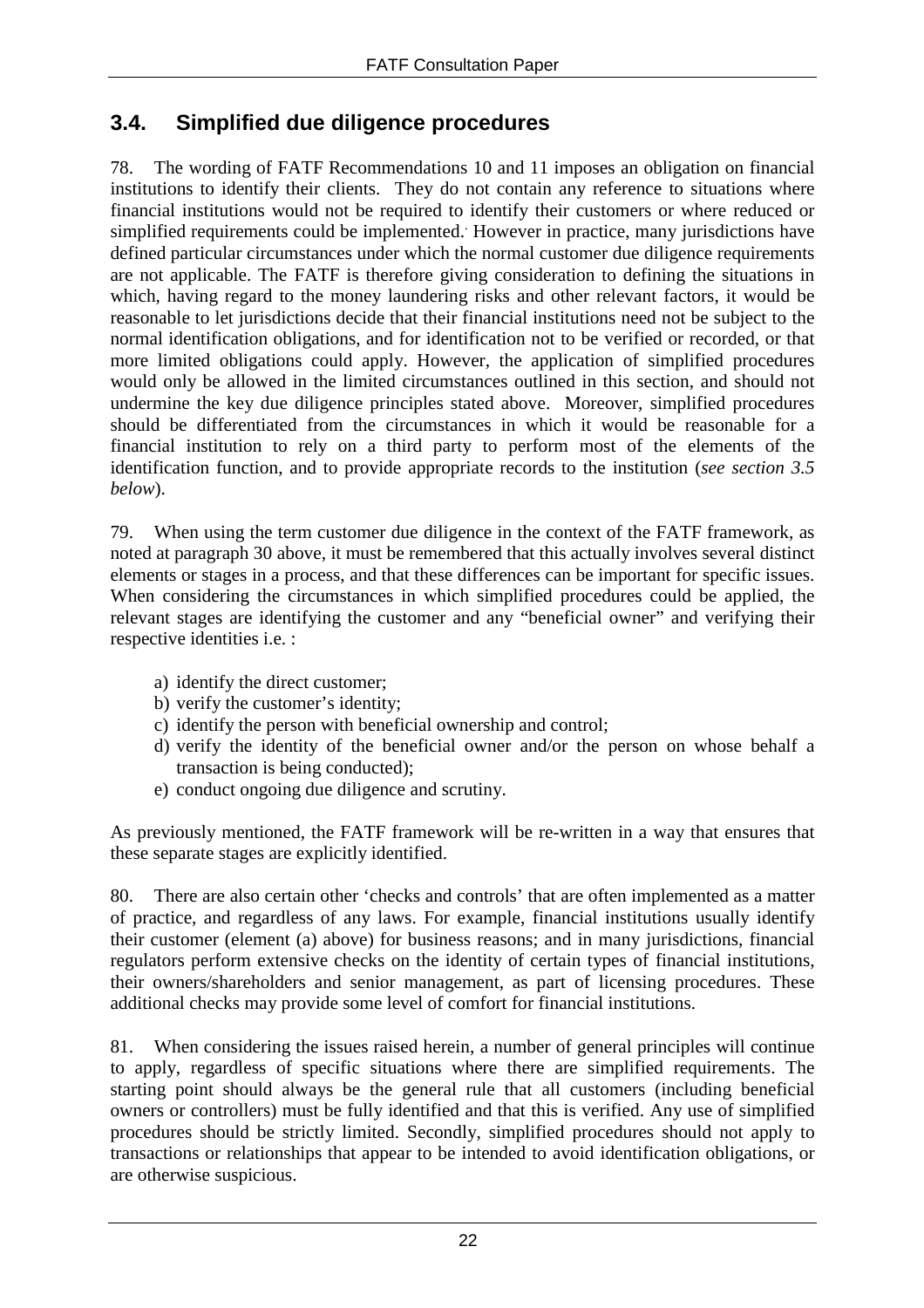#### **3.4.1.** *Circumstances in which Identification and Verification obligations are either simplified or do not apply*

#### *3.4.1.1. Particular types of transactions*

82. Most EU member states have allowed financial institutions certain concessions with respect to the identifying and/or verifying the identity of their permanent customers (as opposed to one-off occasional customers $11$ ). These concessions, which are based on the EU Directive, allow EU member states to waive the customer identification and/or verification requirements for institutions in the following circumstances:

- a) entering into life insurance policies with an annual premium of no more than  $\epsilon$ 1000, or a single premium of no more than  $\epsilon$ 2500;
- b) entering into insurance policies for pension schemes if there is no surrender clause and the policy cannot be used as collateral;

83. The circumstances outlined in paragraph  $82(a)$  & (b) above are lower risk, and it is reasonable to consider making an express reference to these types of exemptions within the FATF framework, although the concession should not apply if money laundering or structuring<sup>12</sup> is suspected, as outlined in section 3.6.3, below.

#### *3.4.1.2. Particular types of customers*

84. Article 3(9) of the Directive provides that identification/verification requirements do not apply in certain circumstances where the customer is a credit or financial institution:

*"9. The institutions and persons subject to this Directive shall not be subject to the identification requirements provided for in this Article where the customer is a credit or financial institution covered by this Directive or a credit or financial institution situated in a third country which imposes, in the opinion of the relevant Member States, equivalent requirements to those laid down by this Directive."*

85. This has been implemented by most EU jurisdictions, though in slightly varying ways. In addition, some other FATF jurisdictions have also allowed their institutions to have simplified requirements when identifying certain categories of customer: (a) larger public companies listed on a stock exchange, (b) where the identity of the contracting partner is publicly known<sup>13</sup>, and (c) state administrations or enterprises. A summary of the current position regarding all types of customers in FATF member states is set out at Annex 2.

86. Even where the customer is a credit or financial institution, although there may be simplified requirements concerning certain elements of the identification process, this does

 $11\,$ 11 Occasional customers are generally not subject to identification obligations unless the relevant transaction (or a series of linked transactions) exceeds a defined threshold. Under the EU Directive this threshold is  $£15,000$ .

<sup>&</sup>lt;sup>12</sup> Structuring refers to situations where cash transactions above a certain threshold may result in customer identification or reporting requirements. The launderer then conducts several transactions below the threshold rather than a single transaction above it, in an effort to avoid these requirements.

 $13$  In one FATF country, the identity of a legal entity is deemed publicly known if it is a public company or associated directly or indirectly with a public company.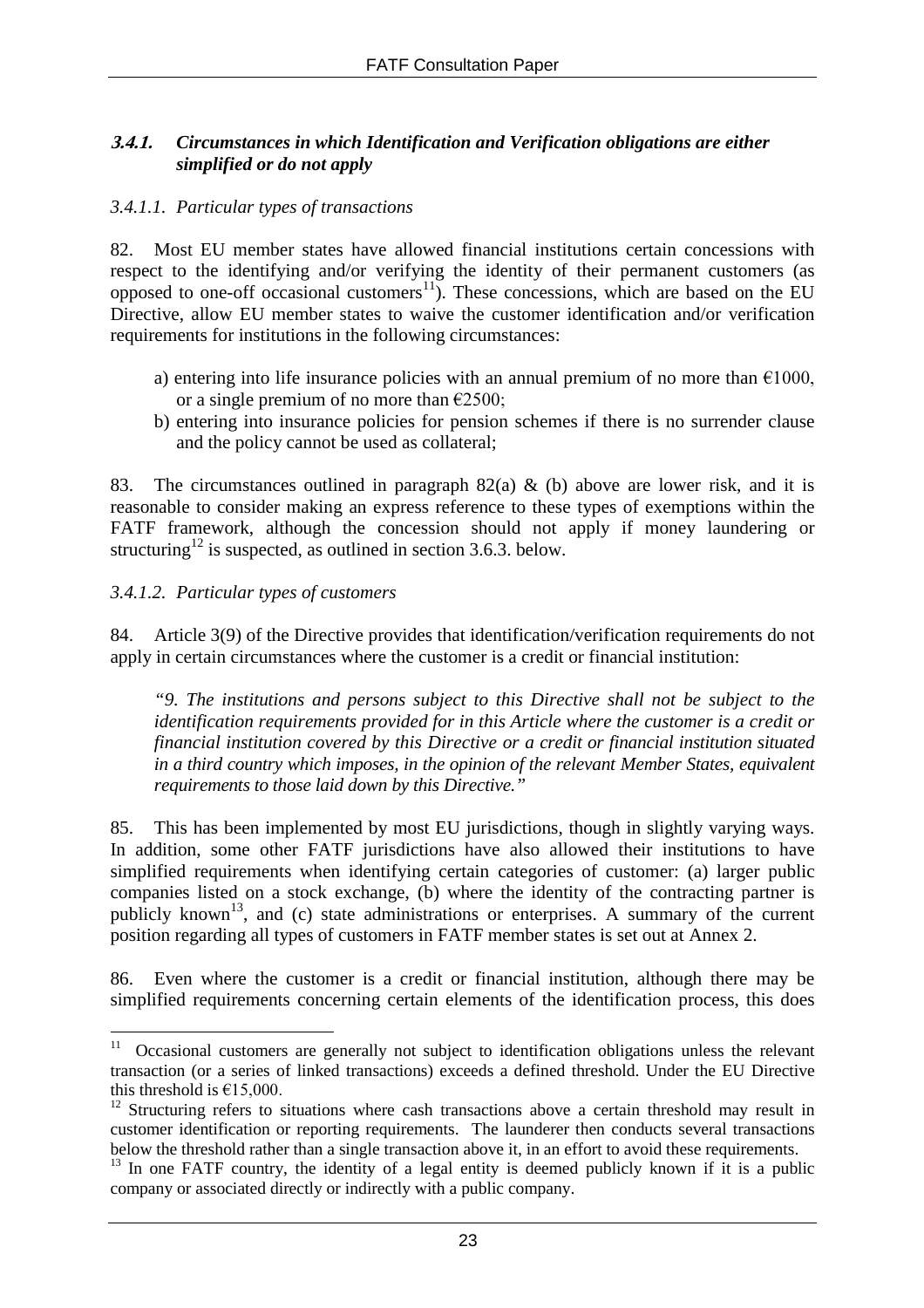not in practice mean that none of the elements of the customer due diligence process are performed. Accounts held for institutions are either used to conduct transactions for the customer institution itself or perhaps more frequently for the customers of that institution (for example, the use of a correspondent banking account<sup>14</sup>, or an account that pools the funds of clients of the customer institution for investment purposes). The key issue therefore is whether the institution holding the account should be subject to identification obligations concerning (a) the customer institution and (b) the clients of the customer institution.

- (a) Concerning the customer institution itself, in practice its identity would be checked through independent sources, to confirm that it is a credit or financial institution. This would normally be done by checking certain reliable lists of authorised financial institutions (often such lists are maintained on the website of the supervisory authority), or by confirming with the relevant supervisory authority that it is a licensed/registered institution. Such checks would probably not normally encompass checks on the beneficial owners of that institution, though the fact that the customer is an authorised institution will often provide sufficient comfort by itself.
- (b) As regards the clients of the customer institution, most jurisdictions set out specific and defined circumstances in which it is reasonable for the institution holding the account to rely on the customer institution to identify and do due diligence on its own clients. There are a number of situations in which this would appear reasonable, e.g. where an account is used to pool investment funds from many clients for transparently legitimate purposes.

87. Two issues arise which merit further consideration. The first concerns which countries or jurisdictions can be said to have anti-money laundering measures that meet the standards in the FATF framework, and thus it might be reasonable to rely on credit or financial institutions from that jurisdiction. This question is discussed elsewhere, since the same or a very similar issue arises with respect to reliance on third parties to perform identification functions (see Section 3.5.3.1 (Third parties from which jurisdictions) below).

88. The second issue is whether it is reasonable to not perform full identification/verification checks on all types of financial institutions, since this encompasses a potentially wide range of institutions, some of which may not be subject to the same type of supervision as banks or securities firms. These concerns have been recognised in some EU states, where it is a requirement that the institution must also be fully regulated or supervised. Thus, institutions such as bureaux de change, which may not be fully regulated or supervised in some countries, are subject to all the normal requirements. This is part of the wider issue concerning the types of institutions or entities that need not undergo the full identification process. As noted above, publicly listed companies and state administrations or enterprises do not need to be identified in some FATF members.

89. In considering what approach the FATF might take, consideration should be given to the reasons why reduced identification requirements for certain types of institutions or companies could be appropriate, and to the risks that might arise from creating these

 $\overline{a}$  $14$  Note the proposals set out at section 3.3.2. for increased due diligence in respect of establishing and maintaining correspondent relationships between institutions. These proposals apply in priority to the issues discussed in this section of the paper.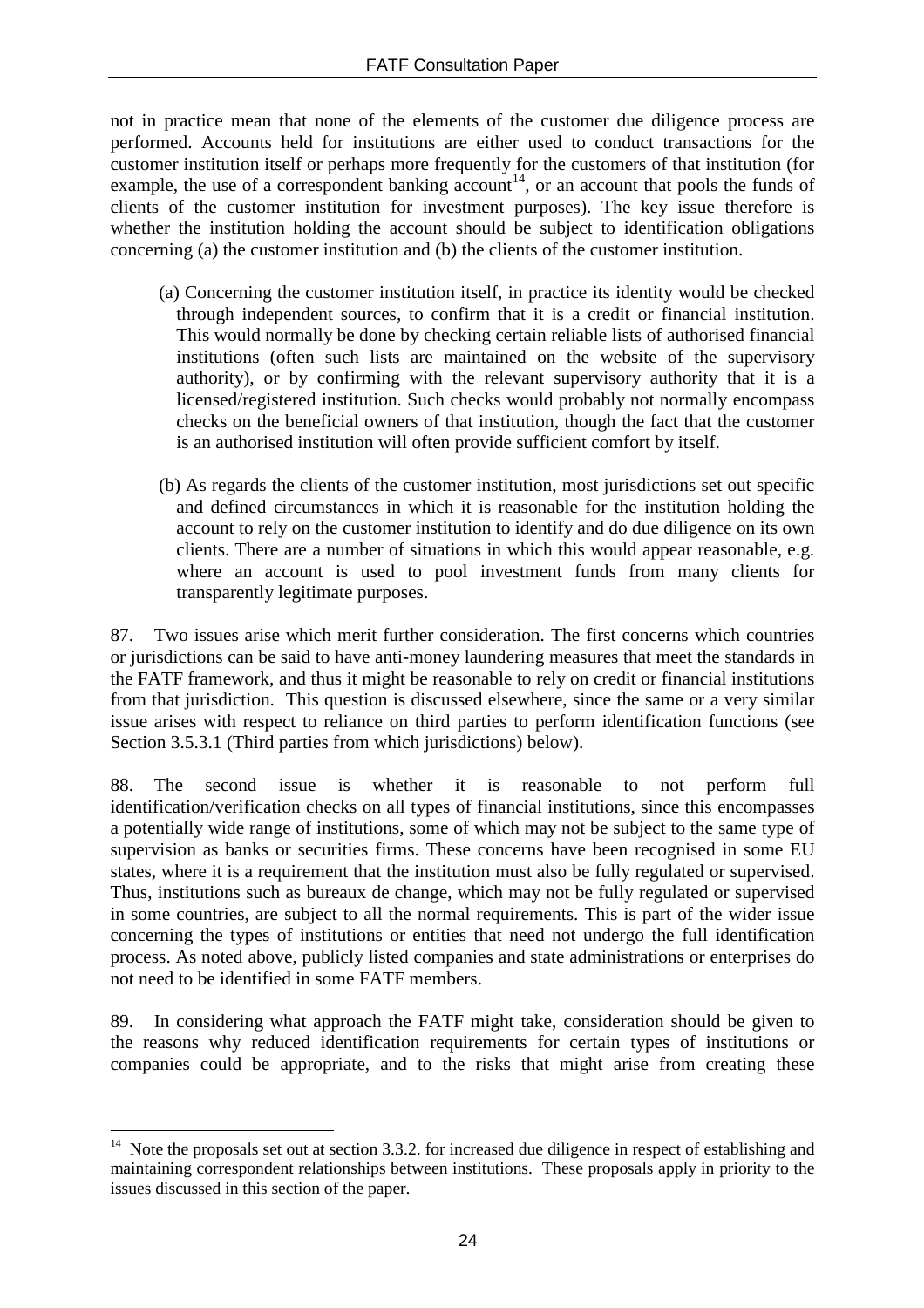exceptions to the normal rule. Reasons for not applying full identification/verification obligations (including obligations to identify the beneficial owner) might be that:

- it is easier to identify the customer and verify their identity due to information that is publicly available e.g. a large, publicly listed company.
- existing checks and controls elsewhere in the system are adequate to meet the identification obligations, e.g. the customer institution itself is subject to effective anti-money laundering requirements and regulatory supervision, and identifies its own customers and records that information.
- the cost burdens would be high, and the risks low if identification measures had to be applied to relationships and transactions between credit and financial institutions. It might also be argued that this would result in extensive duplication of identification requirements.

90. These rationales should be contrasted with the potentially increased risk that the institution is owned or controlled by criminal elements and is therefore knowingly involved in money laundering activity. This risk may be small for large publicly traded or regulated institutions, but could be greater for smaller less closely regulated institutions, e.g. certain bureaux de change or money remittance businesses. Risks also increase where the customer institution or entity operates the account for its own customers. For example, payable through accounts or correspondent banking relationships often involve transactions for the clients of customer institutions (or even the clients of clients). This may involve an increased risk of layers of transactions and the lack of identification of the person on whose behalf the transaction is ultimately being conducted.

91. A majority of FATF members have systems that allow their institutions subject to antimoney laundering measures certain concessions from the normal full identification and verification obligations. It is also reasonable to assume that explicit recognition of appropriately defined concessions to the normal rule could increase consistency, eliminate potential loopholes that might occur through different rules in different countries and reduce potential regulatory arbitrage. It is also likely that this might make the legal or regulatory obligations closer to regulatory and business realities in many members. It is therefore proposed that the FATF framework should explicitly state that countries may provide for certain situations where the normal identification/verification obligations mentioned in paragraph 30 can be relaxed or simplified, but only within the parameters discussed below.

#### *Options*

92. The options for permitting simplified requirements could apply to the following types of customers, provided that the account holding institution is satisfied that the customer institution or entity meets the necessary criteria. However in all cases, if specific higher risk scenarios apply, e.g. requirements concerning correspondent accounts (see section 3.2.), then the simplified requirements would not apply.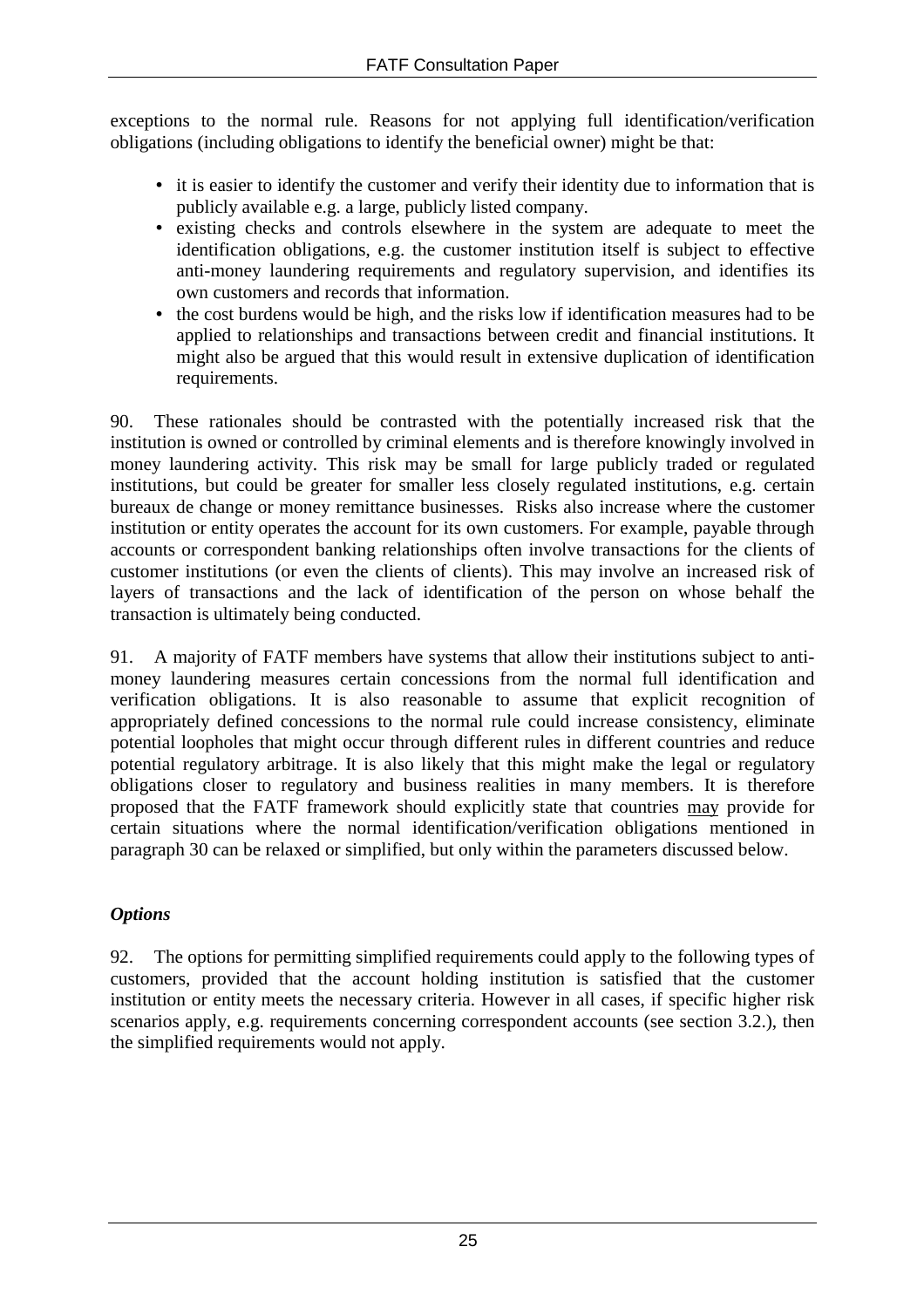Simplified due diligence procedures could apply to the following types of customers, provided that they meet the necessary criteria:

#### **Option 1**

Banks or credit institutions only  $-$  on the basis that in most countries there are reasonably detailed licensing processes, the full range of anti-money laundering obligations apply, and they are supervised.

#### **Option 2**

Credit and financial institutions (in line with the EU Directive). These institutions are all subject to the FATF framework, and thus should be identifying their customers. However, there may be a case for restricting this exception to those types of institutions that competent authorities ensure are complying with the FATF requirements.

#### **Option 3**

All institutions or entities that are subject to the full range of anti-money laundering obligations that are applied in accordance with the FATF framework.

There could also be certain other options available to jurisdictions in circumstances where money laundering risks may be lower because of the availability of public information on the ownership of the customer entity or the nature of the ownership:

#### **Option 4**

Some categories of large companies where information about their ownership is readily available e.g. publicly listed companies.

#### **Option 5**

State/government owned entities and other public bodies.

93. Each jurisdiction could also decide whether to apply the exceptions only to entities in its own jurisdiction or extend the exceptions to entities from any other jurisdiction that the original jurisdiction is satisfied applies anti-money laundering requirements in accordance with the FATF framework. [see discussion on jurisdictions with equivalent anti-money laundering measures in Section 3.5.3.1. below]

94. As regards the normal obligation to identify the beneficial owner or controller of an account held by another financial institution, or the person on whose behalf a transaction is conducted, it must be recognised that there a number of situations in which it would be unreasonable to require the identification and record-keeping processes to be duplicated in several institutions. This is recognised in the Basel CDD paper, which provides specific guidance on a number of scenarios where an account holding institution can rely on the customer financial institution to perform the customer due diligence on the beneficial owner, and on the specific measures that the institution must take to ensure that such reliance is acceptable (for example see section 2.2.4 of the Basel CDD paper). Similar guidance has been or is being developed for the insurance and securities sectors.

95. It would not be appropriate for the FATF to enumerate in the Recommendations all the circumstances and the special conditions in which an account holding institution should or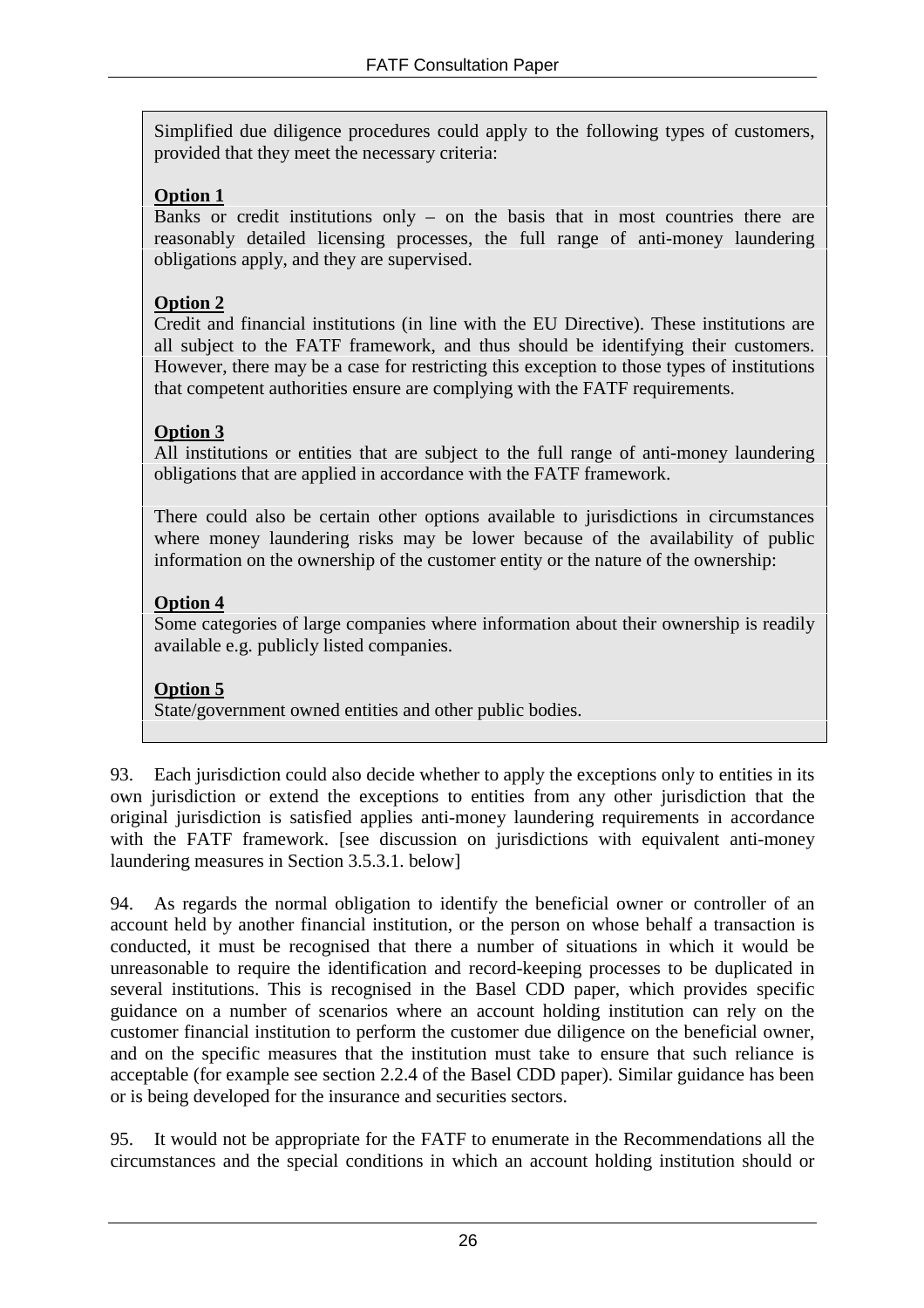should not rely on a customer financial institution to perform due diligence on its clients. The most viable option would therefore seem to be to indicate in the Recommendations that:

There are limited circumstances in which it is reasonable for the account holding institution to rely on the customer financial institution to perform due diligence on its clients, and:

## **Option 1**

The circumstances are outlined in the Basel CDD paper (section 2.2.4).

## **Option 2**

The circumstances will be outlined in FATF guidance on customer due diligence issues (which will be prepared in the future).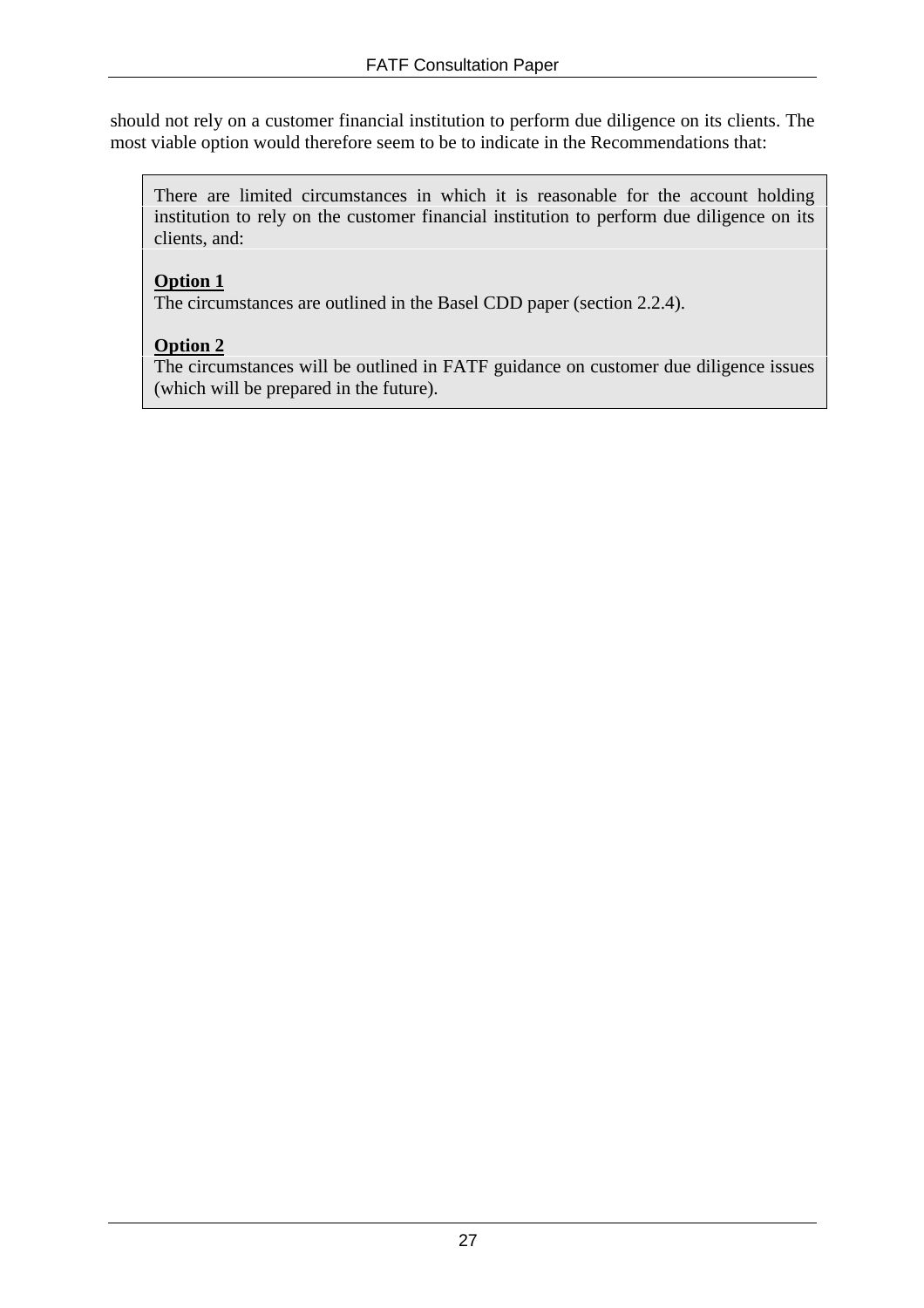## **3.5. Reliance on third parties to perform Identification and Verification obligations**

96. The NCCT exercise identified the issue of "eligible introducers" (paragraph 60(i) NCCT report June 2000) as an issue of particular concern that should be considered as part of the review of the Recommendations. The issue was defined as "The practice in some jurisdictions of allowing intermediaries to introduce businesses to banks and financial institutions where the obligation to verify customer identity was an obligation for the introducer instead of the bank".

97. The issue of "eligible introducers" is part of a wider issue, namely, the financial institution accepting the customer and relying on third parties to perform certain elements of the due diligence process concerning identifying customers and verifying identity. In practice, this reliance on third parties often occurs through introductions made by another member of the same financial services group, or in some jurisdictions from another financial institution or third party, e.g. a lawyer in the same or another jurisdiction. It may also occur in business relationships between insurance companies and insurance brokers/agents, or between mortgage providers and brokers. Common examples of where a third party could be involved are:

- A customer of a bank applies to buy an investment product (e.g. term deposit or units in a unit trust) with another financial institution. Payment is made using the customer's cheque drawn on the first bank. The second institution relies on the identification and verification of the customer done by the first bank. At maturity of the investment product, the second institution, acting on the customer's instruction, pays the funds to a securities broker. The securities broker relies on the identification and verification done in the other financial institutions – essentially the original bank.
- A customer places funds with a bank, which carries out the required due diligence. The customer wishes to set up a trust into which to place some or all of their assets, and the bank introduces the customer to a trust service provider (TSP); (probably a group company but not necessarily). The TSP may provide the trustees and in administering the trust may invest some of the funds in a mutual fund or purchase an insurance policy. Reliance can be placed by the TSP, the fund manager and the insurer on the due diligence carried out by the bank, if the conditions for an introducer have been met.
- Independent investment advisors provide an intermediary financial services role in a number of countries. Such an advisor may introduce a client to an insurance company for the purpose of taking out a life insurance product, and also perform the identification and verification functions, before passing the necessary documentation to the insurance company.
- In the securities sector, brokers in one jurisdiction may often purchase shares at the request of a foreign broker for the client of the foreign broker. In many countries, the domestic broker would rely on the foreign broker to perform any necessary due diligence. Identification documentation may or may not be passed on.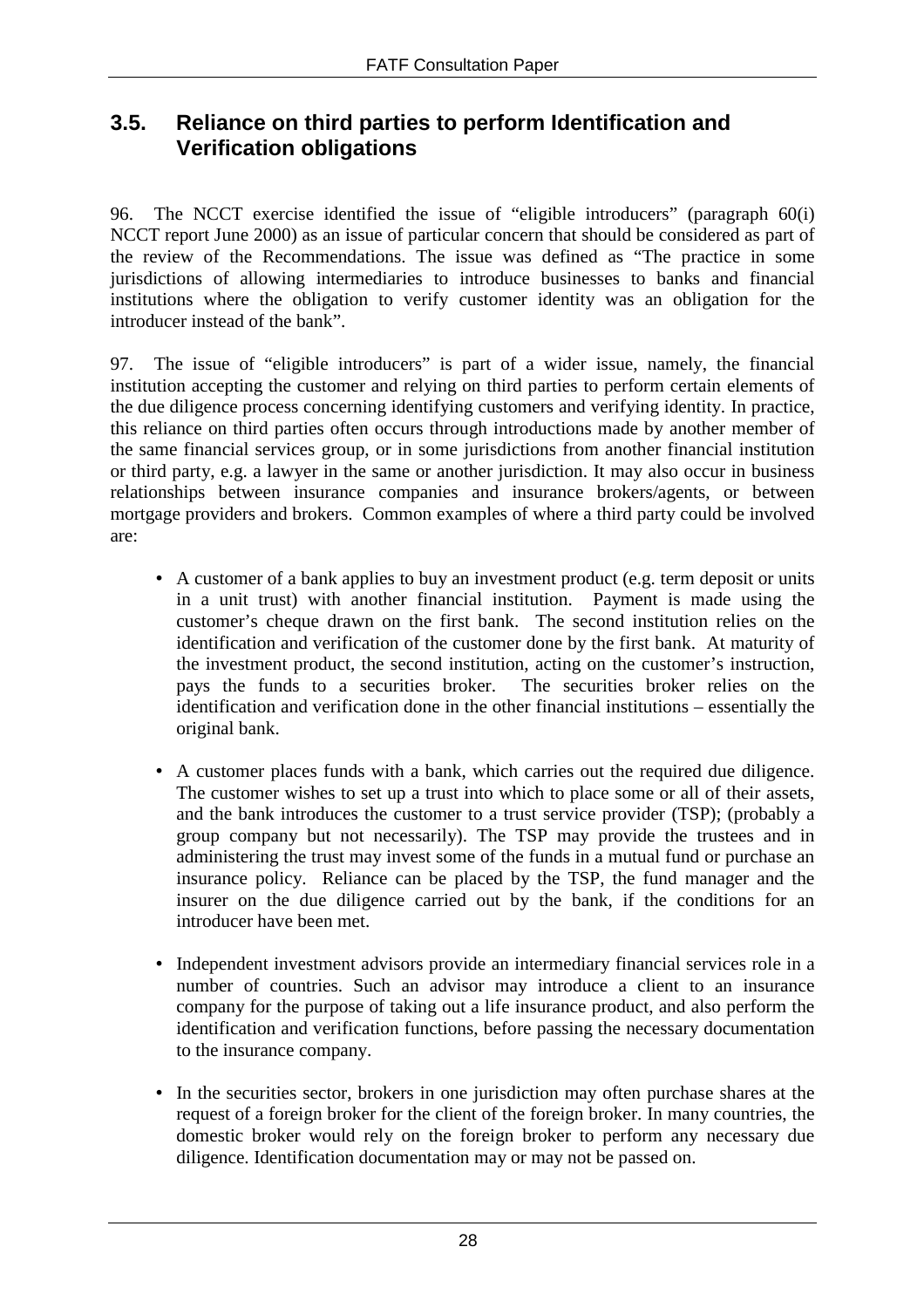98. In considering the role of third parties in the identification process, the starting point must be the general rule that the entities subject to these obligations must identify all customers (including beneficial owners or controllers) and verify the documents or information. Any exceptions to this rule should be strictly limited. However, the FATF accepts that provided that there are appropriate safeguards and controls, reliance on a third party to perform certain elements of the due diligence procedures is acceptable within the FATF framework, and this section considers what could be appropriate.

99. The section also considers the extent to which the FATF should seek to lay down standards or guidance on what is acceptable, and whether certain issues or questions of detail should be left to individual countries to determine. Any amendments to the Recommendations or guidance on this issue will be of a permissive nature, i.e. it would permit countries to authorise their institutions to rely on a third party in particular circumstances, but would not require them to do so.

## **3.5.1.** *Measures currently in place*

100. At a national level, some FATF members allow the institutions that are subject to customer identification and verification obligations to rely on third parties to perform some of those processes. The different positions that are taken by FATF members that allow this reliance on third parties are set out in Annex 3. What is important to note though, is that the responsibility for identification and verification continues to rest with the primary institution. In an operational sense, the primary institution responsible can rely on a third party, but this does not transfer the responsibility of the primary institution to the third party.

101. In relation to international standards or guidance, the Basel CDD paper considers the issue at section 2.2.3 (Introduced business), and accepts that it is reasonable to rely on a third party, although the responsibility always rests with the recipient bank. The Basel CDD paper (which only sets standards or guidance for banks) lays down various principles and criteria, which a bank should consider when deciding whether to rely upon a particular introducer:

- "it must comply with the minimum customer due diligence practices identified in this paper;
- the customer due diligence procedures of the introducer should be as rigorous as those which the bank would have conducted itself for the customer;
- the bank must satisfy itself as to the reliability of the systems put in place by the introducer to verify the identity of the customer;
- the bank must reach agreement with the introducer that it will be permitted to verify the due diligence undertaken by the introducer at any stage; and
- all relevant identification data and other documentation pertaining to the customer's identity should be immediately submitted by the introducer to the bank, who must carefully review the documentation provided. Such information must be available for review by the supervisor and the financial intelligence unit or equivalent enforcement agency, where appropriate legal authority has been obtained.

In addition, banks should conduct periodic reviews to ensure that an introducer which it relies on continues to conform to the criteria set out above."

102. The International Association of Insurance Supervisors (IAIS) also issued guidance on this issue in January 2002. In section 9.5.1 the Guidance Notes lay out the circumstances in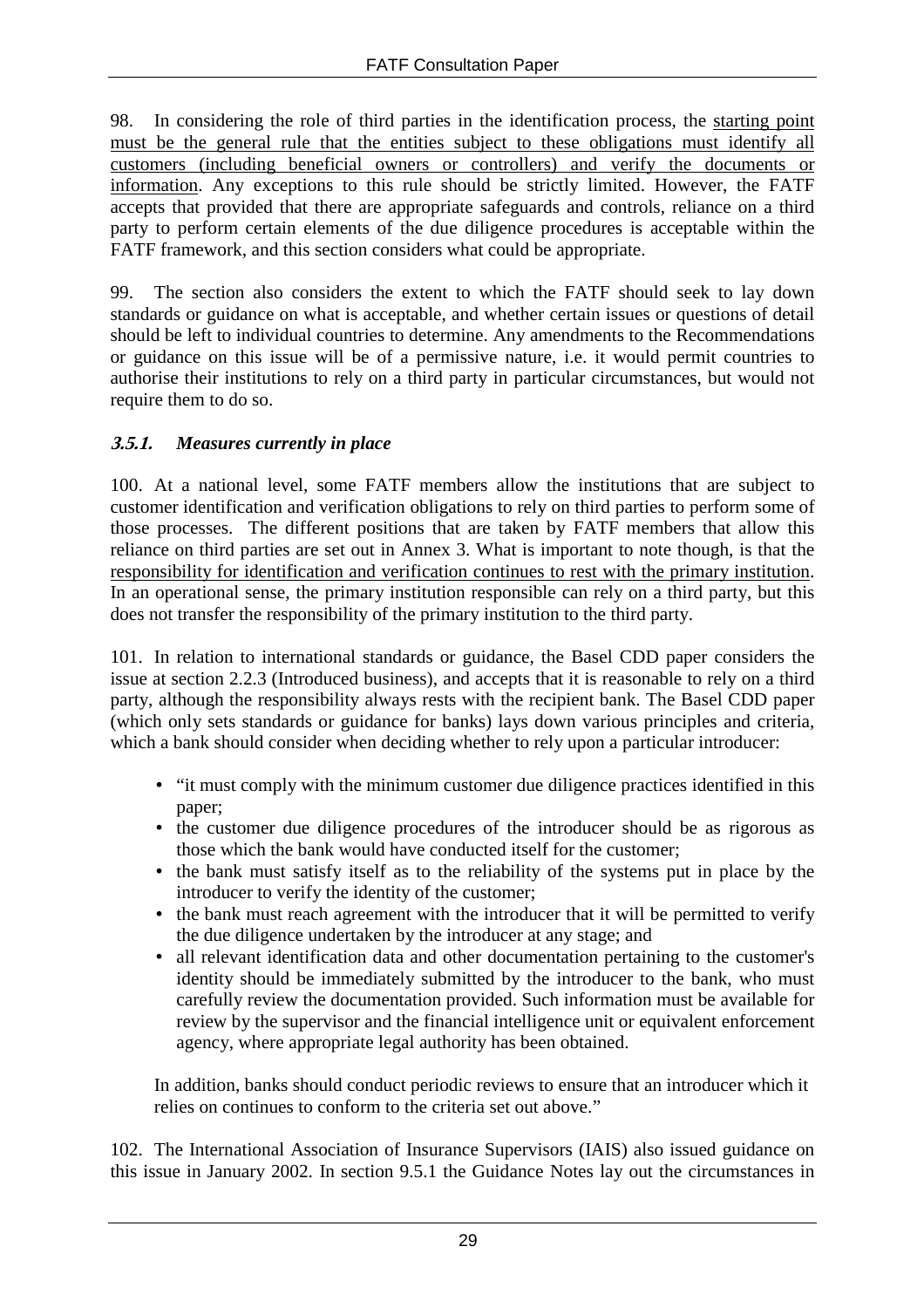which an insurance entity<sup>15</sup> can rely upon an introducer to verify the identity of the client they are introducing. A basic precondition for any reliance upon the introducer is that the introducer will complete verification of all such customers, will keep records in accordance with the Guidance Notes, and will supply copies of those records upon demand. The insurance entity can then rely upon the third party introducer to verify identity if:

- It is a reliable local introduction, preferably in writing.
- The introducer is:
	- (i) a professionally qualified person or independent financial adviser operating from an acceptable jurisdiction, and
	- (ii) the insurer is satisfied that the rules of his/her professional body or regulator include ethical guidelines, which taken in conjunction with the money laundering regulations in that jurisdiction include requirements at least equivalent to the Guidance Notes, and
	- (iii) is reliable and in good standing and the introduction is in writing, including an assurance that evidence of identity will have been taken and recorded.
- Verification is not needed where the introducer of a prospective policyholder is an overseas branch or member of the same group as the insurance entity.

103. There are several types of insurance intermediaries (agents and brokers): (a) a broker (in theory independent of any company), (b) an agent that is employed by the company, (c) an agent of the company that is self-employed, and (d) other institutions that refer business e.g. banks. IAIS estimate that a large percentage of individual life policies come through intermediaries, and the position of the IAIS set out in the Guidance Notes is that it is essential that both the insurance companies and the insurance intermediaries must be subject to antimoney laundering obligations.

104. Although the EU Directive does not expressly refer to situations in which reliance could be placed on third parties to perform identification functions, article 3(10) allows EU member states to deem identification requirements to be met where payment of an insurance premium is made from an account at an EU bank in the name of that customer. In effect this results in the insurance company relying on a third party bank to verify its customers, and is based on the assumption that the bank from which the payment is made will have properly performed the necessary identification and due diligence, and that there is no need to re-verify the person's identity.

## **3.5.2.** *Outsourcing and agency arrangements*

105. The normal customer identification and verification obligations are predicated on the basis that these functions are carried out by officers or employees of the financial institution. However, having regard to the diversity of the financial sector, there may be many occasions when these functions are performed by agents or are otherwise outsourced. This is an important issue, because the percentage of financial functions which is being outsourced is increasing, and there is a need to determine whether the agent or other person acting for the financial institution is subject to the same or similar anti-money laundering and due diligence obligations that apply to the institution. If so, and the institution receives all the records then

<sup>15</sup> 15 Under the Guidance Notes, the insurance entity also includes agents or brokers that introduce business.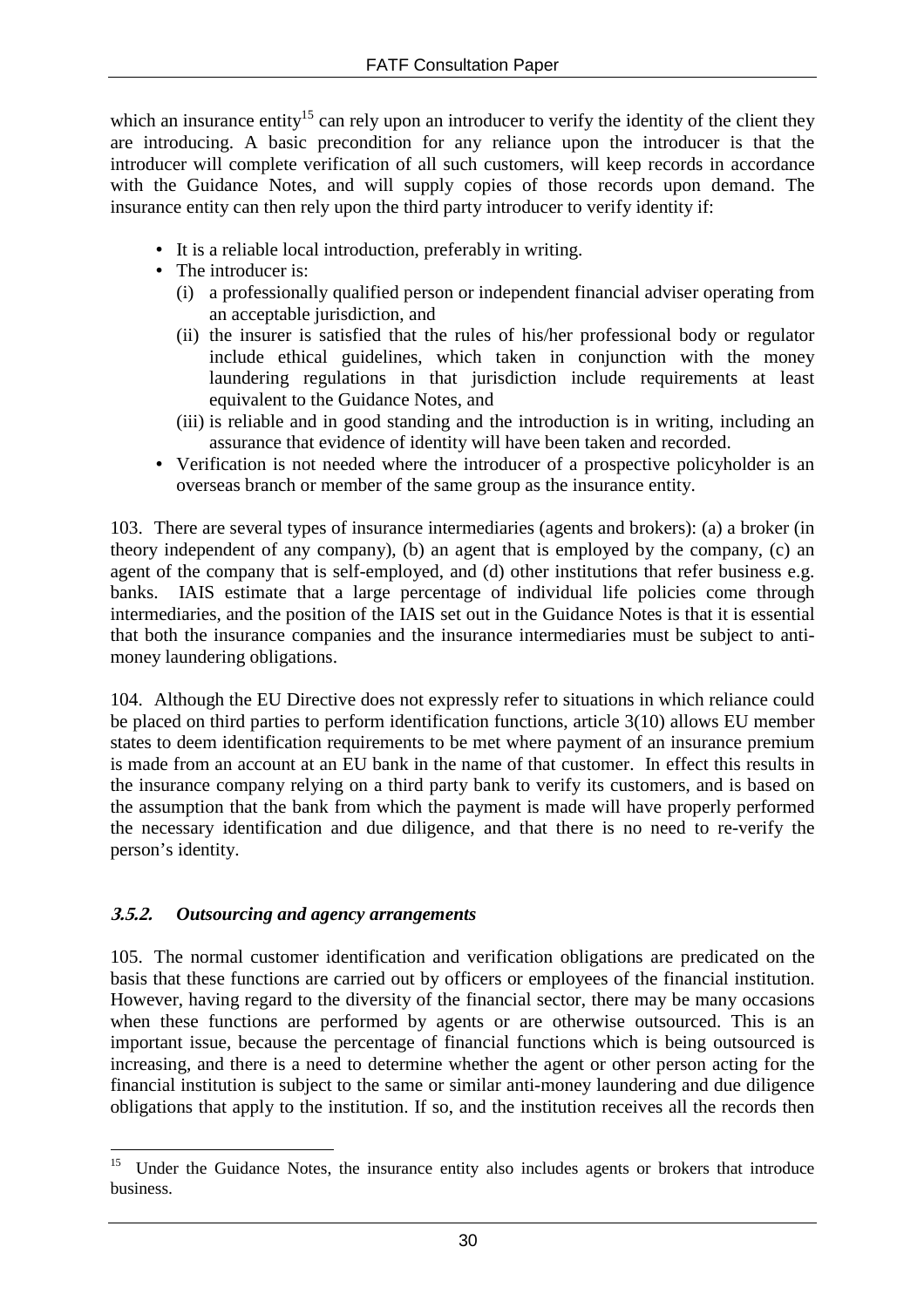there is effectively no reliance on third party identification (the agent could be treated similarly to an employee). If not, then one needs to consider the rules that apply to introduced business. These are likely to include requirements that the third party is subject to appropriate due diligence requirements. In the insurance sector, one approach that has been taken in relation to agents and brokers, where they are not subject to legislative due diligence obligations, has been for insurance companies to impose contractual due diligence obligations on the agent/broker. In any event, this needs further examination in the context of common business practices in each of the major financial sectors.

#### **3.5.3.** *Reliance on third parties (other than outsourcing and agency arrangements)*

106. The central issue is to define the circumstances in which an institution or entity that is subject to customer due diligence obligations may rely on a third party to perform some or all of the identification and verification processes<sup>16</sup>. A number of factors are relevant to an overall policy:

- a) The types of institutions or entities that can "delegate" certain elements of the processes, and any obligations they might have if they do this.
- b) The identification elements that can be performed by third parties.
- c) The classes of third parties that may be relied upon, and the preconditions for eligibility.
- d) The jurisdictions from which the third parties could come.

107. Whatever system is adopted, a key principle under any system that relies on third party identification or verification of identity is that the institution or entity that is relying on the third party always has the ultimate responsibility to know its customers, even if it transfers certain elements of the procedures.

108. In considering this issue, the FATF has prepared a draft statement setting out the conditions pursuant to which a financial institution or other entities could rely on a third party to perform the identification and/or verification functions. The draft proposal contains a set of general principles, followed by various options offering alternative approaches for implementing those principles. There are also a number of other issues set out, on which the FATF seeks comments.

**Reliance on third parties to perform certain elements of the due diligence process** concerning identifying customers and verifying identity

## **FATF's initial view is that:**

 $\overline{a}$ 

Certain entities can rely on third parties to perform certain elements of the procedures for identifying customers (including the beneficial owner) and verifying their identity in order to be placed in a position to decide whether the identification conditions to enter into a relationship with a customer are fulfilled.

These are set out at paragraph 30 above  $-$  (a) identify the customer, (b) verify the identity of the customer, (c) identify the beneficial owner, (d) verify the identity of the beneficial owner. Other elements of a customer due diligence policy such as accepting the customer, on-going assessment and risk management are matters that could not normally be handled by a third party.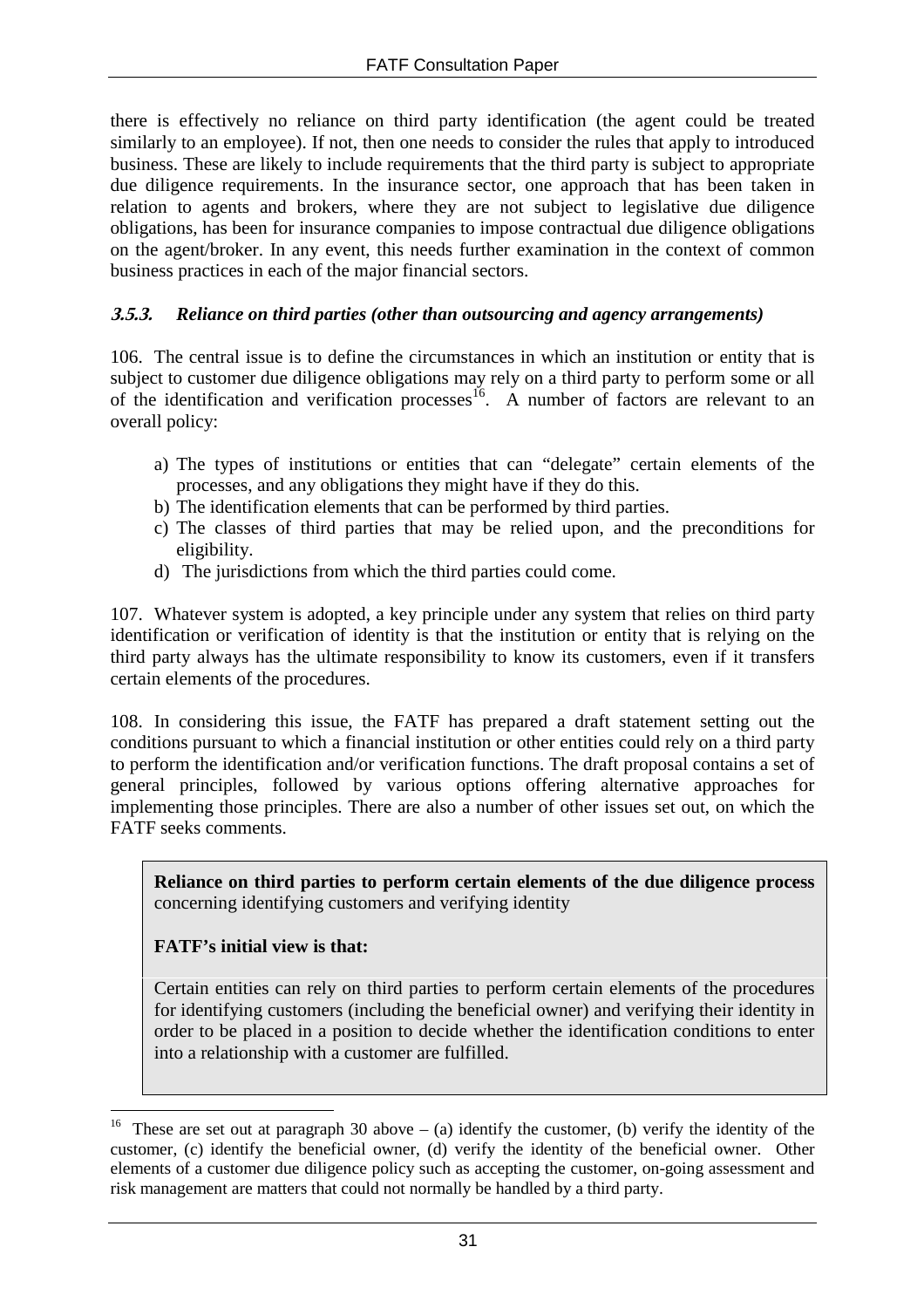The ultimate responsibility for the overall identification and verification procedure remains with the entity that enters into the customer relationship.

The entity relying on the third party must satisfy itself as to the adequacy of the identification information it receives.

All relevant data and documentation pertaining to the customer's identity should, in relation to banks, be immediately submitted, and, in relation to other entities, be immediately submitted [or immediately made available on request] by the third party to the entity that enters into the customer relationship. Such information must be available for review by the supervisor, or law enforcement agencies or the FIU, where appropriate legal authority exists.

The entity relying on the third party should always be able to request additional information about the customer.

An entity is permitted to rely on third parties if the entity:

- is subject to the full range of AML requirements set out by FATF for that type of entity;
- is subject to a certain minimum level of supervision and regulation;
- satisfies itself, on a regular basis, about the reliability of the systems used by the third party to identify and verify customer identity.

A third party must:

- have customer identification and verification practices that are as rigorous as those that the entity that enters into the relationship would have conducted itself for the customer;
- enter into a written agreement with the entity that enters into the relationship with the customer in order to determine how the identification and verification procedures will be performed.

Issues, still requiring further consideration by the FATF, include:

## **1. What types of "entities" could be permitted to rely on third parties**

## **Option 1**

Financial institutions as defined in section 3.1 that are subject to the regulation and supervision standards in section 3.8 of this paper

## **Option 2**

All entities in a jurisdiction that are subject to the full range of AML requirements including the regulation and supervision standards in section 3.8 of this paper.

## **2. Who can be a third party**

## **Option 1**

Financial institutions as defined in section 3.1.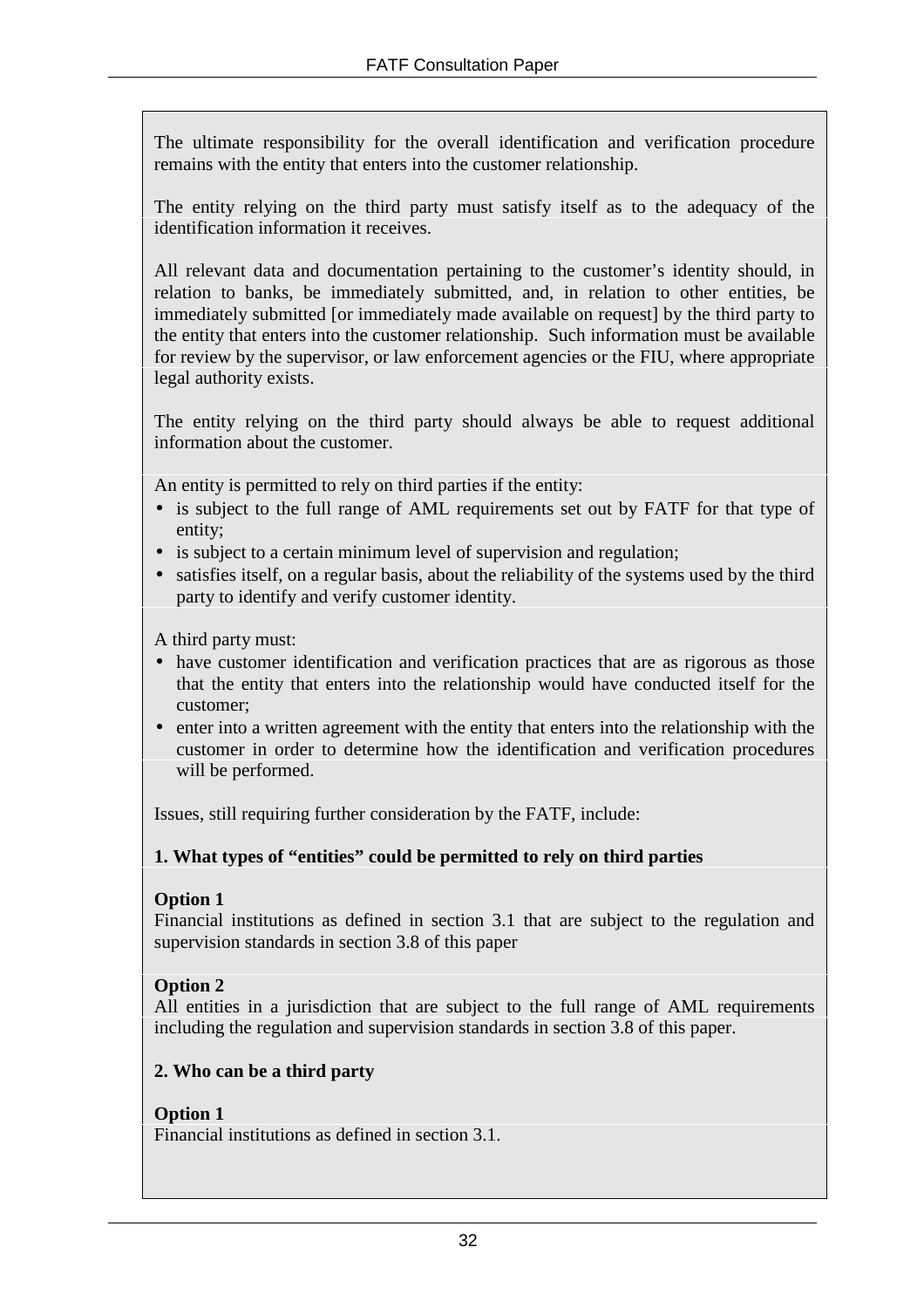## **Option 2**

All third parties in a jurisdiction that are subject to the full range of AML requirements including the regulation and supervision standards in section 3.8 of this paper.

## **Option 3**

Any third party that the entity is satisfied meets the first four bullet points of the Basle CDD standards for introduced business<sup>17</sup> and which is a member of a class of persons or entities that the jurisdiction determines are acceptable to be third parties (See Basel CDD paper at paragraph 36).

## **3 What level of supervision and regulation is required for the third parties**

## **Option 1**

They must be subject to the regulatory measures set out in section 3.8. below.

## **Option 2**

In addition to option 1, they must be subject to the supervision of a public authority empowered with administrative or criminal sanctions.

## **Option 3**

Third parties which are not subject to any public authority supervision but which are capable of complying with and do comply with the CDD criteria. They would need to be subject to periodic reviews by the entity that is relying on it consistent with the principles in the Basel CDD paper.

109. There are also a number of ancillary issues, where the FATF also seeks the views of interested parties. These concern:

- a) Document retention Once the customer identification and verification obligations have been performed by the third party and the process properly documented:
	- (i) Should the customer identification information be immediately submitted or is it acceptable if it is immediately made available on request?
	- (ii) If the information is to be submitted, must it be obtained before a business relationship is established or is it acceptable for the information at a later date, and if so, by when (see also section 3.6.2. below).
- b) Is a different set of requirements for non-banks acceptable given the requirements imposed on banks by the CDD paper?
- c) NBFI Are there any particular implications that arise from the applying these concepts to non-bank financial sectors.
- d) Chains Should "chains" of third parties be allowed, and if so, in what circumstances or subject to what conditions?

 $\overline{a}$  $17$  The issue of the criterion in the CDD paper relating to when information must be submitted is a separate consideration outlined above. For banks the third party must meet all of the requirements in the CDD paper, including bullet point 5.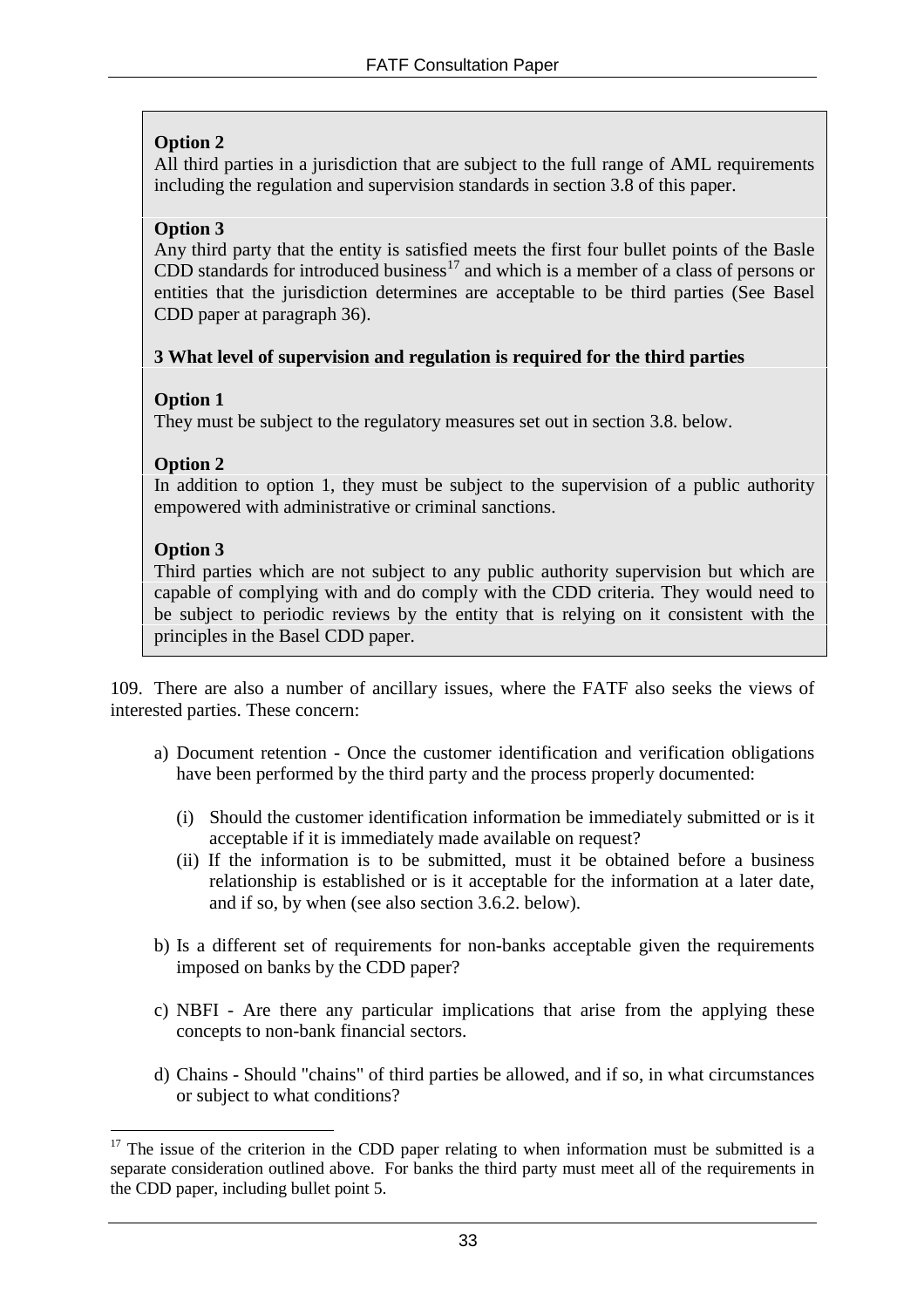## *3.5.3.1 Third parties from which jurisdictions*

110. In which countries and jurisdictions could the third parties that meet the conditions be based? It seems appropriate that it should apply to countries and jurisdictions that have antimoney laundering and due diligence requirements, which are equivalent to the FATF framework (as revised). This would provide a sound basis for action, but the difficulty would be how to assess and apply this in a fair, objective and meaningful way. As can be seen from Annex 3, FATF members that allow third parties to perform identification and verification functions allow it to be done in relation to a variety of jurisdictions. It is also a significant issue for the financial sector, since customer identification and verification rules can have significant cost implications, and the financial sector continually seeks information on which jurisdictions have anti-money laundering measures that meet FATF standards.

111. There appears to be several possible ways to address the question of whether there are equivalent standards in place. In deciding which approach is feasible, there should be an objective analysis of the measures in place:

- **Option 1** Leave it to each jurisdiction to determine. The FATF could set out the preconditions under which an institution or entity could rely on a third party e.g. as set out above. Each jurisdiction would then be responsible for assessing whether other countries and jurisdictions meet or do not meet the FATF standards. Leaving it to each jurisdiction is the current position, which has the advantage that it reduces the difficult work that the FATF would have to do on this issue, but the disadvantage that the playing field is likely to be uneven. For example, global financial institutions could find that their branch in jurisdiction A can rely on a third party in jurisdiction B, but their branch in jurisdiction C cannot do so  $-$  a situation that is somewhat anomalous. When assessing the judgements made by each jurisdiction FATF could take into account whether that jurisdiction had made its decision consistent with known mutual evaluation reports, any NCCT lists published by FATF, other assessments published by other agencies (e.g. IMF FSAP or OFC assessments, etc).
- **Option 2** Leave it to each institution to decide whether the standards applicable to and applied by the third party are sufficient, in accordance with the principles laid down in the Basel CDD paper – the institution would continue to bear ultimate responsibility even where it relied on third parties to perform certain functions. Although consistent with the approach of the Basel CDD paper, this may lead to diverse results, even within a jurisdiction.

112. The FATF also considered the options for issuing either a positive minimum list of jurisdictions that meet the necessary FATF anti-money laundering standards, or a negative list of jurisdictions that fail to meet those standards. However, it was decided that the FATF would not be in a position to assess the anti-money laundering systems in all jurisdictions with a view to assessing whether it would be reasonable to rely on a third party performing identification or verification functions in those jurisdictions, and that therefore neither of these options would be feasible.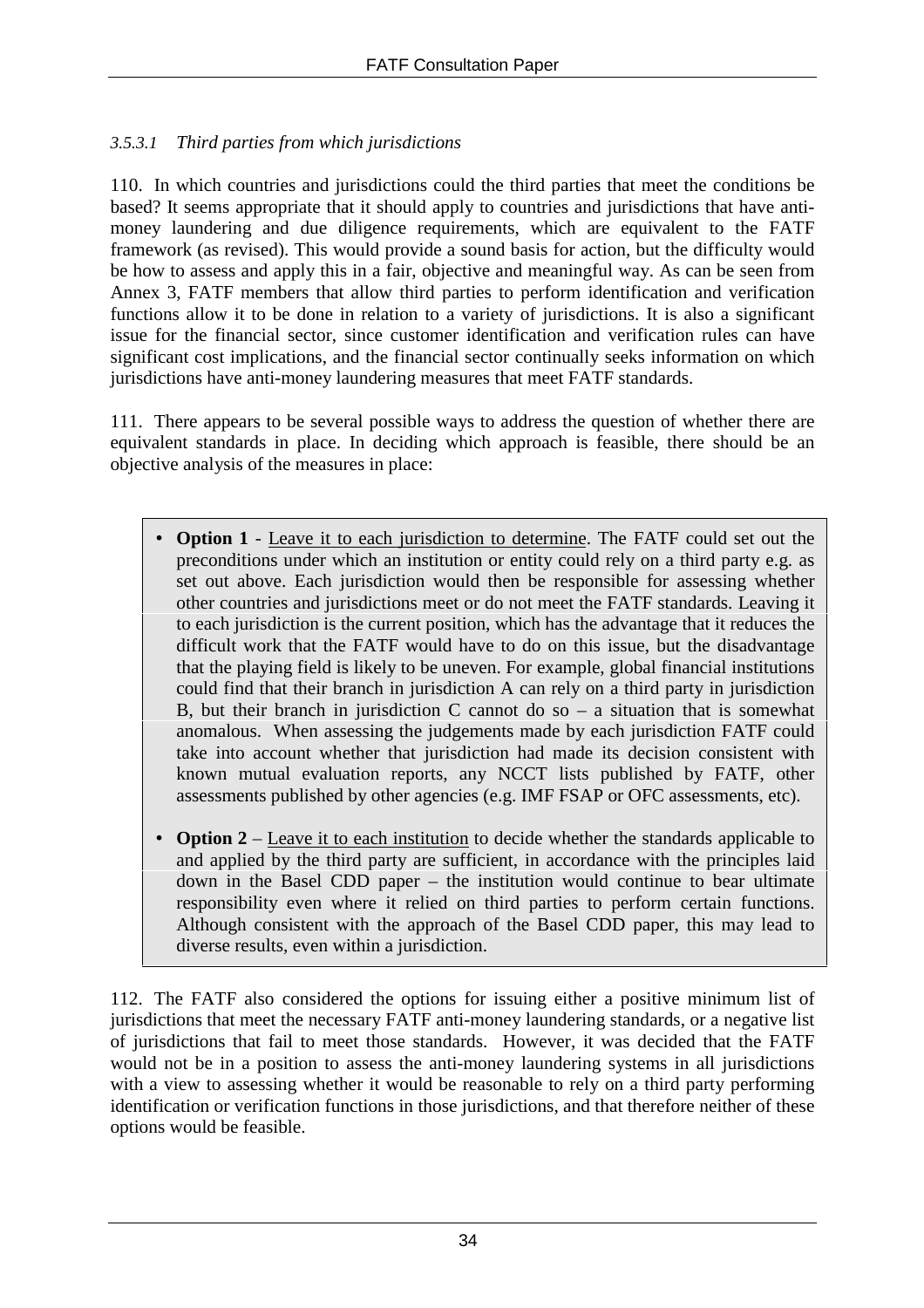## **3.5.4.** *Recommendation or Guidance*

113. It is probably not feasible or realistic to consider putting all the detailed issues raised in this section of the paper, or even the proposed solution set out above, into the Recommendations. The issues and the solution could be recognised in the Recommendations, preferably in a single sentence or set of bullet points that cross references to guidelines that will spell out in more detail the issues, the minimum requirements and the best practice. Such guidelines would also include other issues of detail.

114. The issues that are discussed in this section of the paper are detailed ones, but they are important in that there are significant implications for the institutions that are subject to obligations to identify their customers. It is also important that the Recommendations or subsidiary guidance address issues, which might otherwise be thought to be inconsistent with the Recommendations. This paper therefore seeks to highlight the various approaches that are taken, whether by FATF members or by other international organisations, such as the Basel Committee, and then suggests possible solutions for addressing these issues.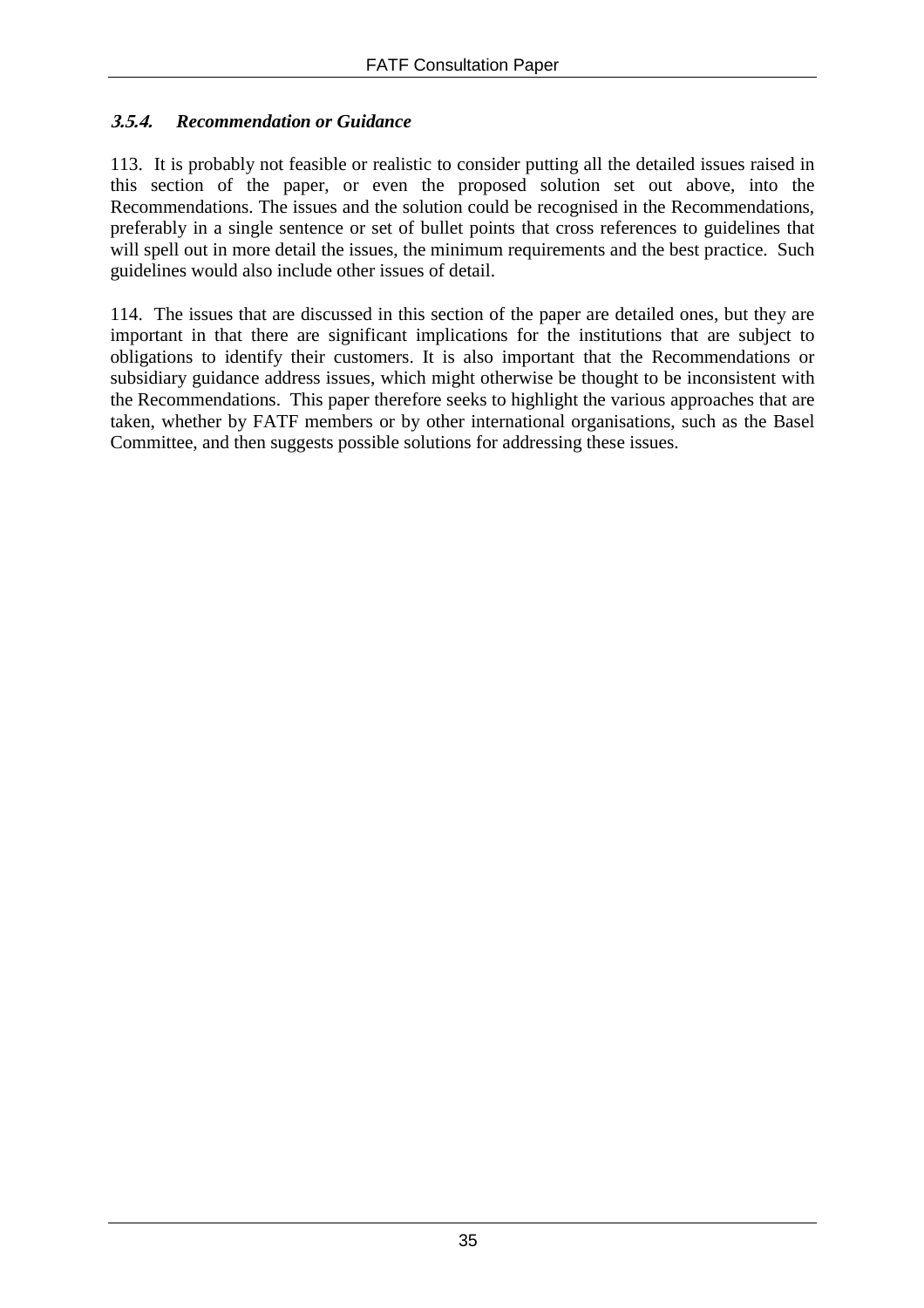# **3.6. Other specific issues requiring clarification**

#### *3.6.1. Requiring financial institutions to identify all customers, including existing customers*

115. Currently, Recommendation 10 requires financial institutions to "identify their clients … when establishing business relationships or conducting transactions". This has been consistently interpreted, both within FATF and elsewhere as an obligation to identify clients when they open an account or otherwise establish a new relationship i.e. in the future and only after these events occur. Customers that held accounts established prior to the time that various national legislative identification requirements came into effect (mostly between 1990-95), and who did not open new accounts or did not conduct large cash or suspicious transactions, may not have had their identity verified.

116. Different approaches have been or are being taken within jurisdictions, with some jurisdictions only requiring new customers to be identified, while others require all customers, including existing ones, to be identified. It is reasonably clear that the Forty Recommendations do not currently require the identity of customers that held accounts prior to the introduction of the relevant national identification obligation to be verified. However, the issue was highlighted in the FATF NCCT exercise, and was deferred for further consideration under the review of the Recommendations. In the June 2000 NCCT report, the issue was stated as:

"(v) The lack of a stringent scheme to apply the new rules of customer identification for accounts open prior to their entry into force."

117. The lack of customer identification requirements for pre-existing accounts does create an increased risk with respect to money laundering, and does create the potential for old accounts to be misused, though it is not clear how materially significant that risk is. A requirement to identify all customers would help minimise that risk, but against this must be weighed the additional costs. It has been suggested that a universal requirement to identify all customers would be very onerous in large jurisdictions with many institutions, customers and accounts. Despite this, legislation requiring the identification of existing account holders has been implemented in both large and small jurisdictions. Another argument made against such a requirement is that verified identification will gradually take place over time anyway, under existing anti-money laundering laws and regulations, and that in the meantime, a degree of protection is provided by the obligation to report suspicious transactions.

118. The Basel CDD paper suggests that customer identification and verification could be applied to existing account holders but on the basis of materiality and risk assessment. However it also recognises that the FATF is currently considering the issue. The relevant text from the Basel CDD paper states:

"24. The customer identification process applies naturally at the outset of the relationship. To ensure that records remain up-to-date and relevant, there is a need for banks to undertake regular reviews of existing records\*. An appropriate time to do so is when a transaction of significance takes place, when customer documentation standards change substantially, or when there is a material change in the way that the account is operated. However, if a bank becomes aware at any time that it lacks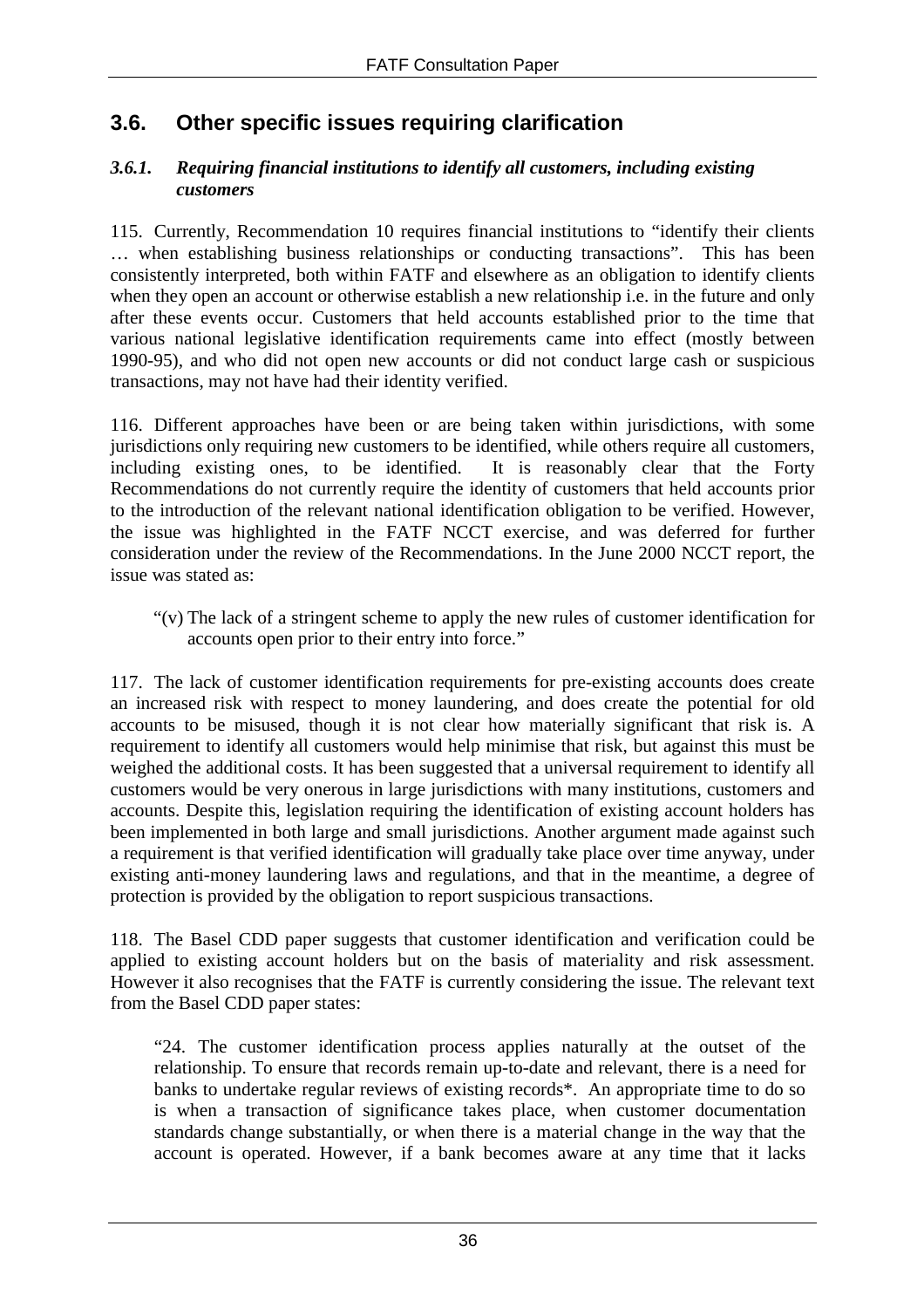sufficient information about an existing customer, it should take steps to ensure that all relevant information is obtained as quickly as possible.

\* The application of new KYC standards to existing accounts is currently subject to FATF review."

119. The options that the FATF could consider comprise:

## **Option 1**

Confirming that the approach in the Basel CDD paper is appropriate [for financial institutions and reflect that approach in the FATF framework.

## **Option 2**

Amending the FATF 40 to explicitly require that financial institutions are required to verify the identity and conduct due diligence for all their customers, including existing customers, and either:

- Require that this be done in a reasonable time frame; or
- Set a fixed period e.g. 5 years after the relevant requirement comes into force in which that must be done.

## *3.6.2. Timing of verification of identity*

120. When accepting new customers, at what point in time should the new customer's identity be verified i.e. before the account is opened, after the first payment into the account but before any withdrawal is made or securities are purchased etc? Some jurisdictions provide that accounts should not be opened unless verification has taken place, others allow initial deposits to be made without verification but not withdrawals or other transactions, while in other jurisdictions institutions are allowed to open an account and do the verification as soon as possible afterwards. Timing of verification is a matter that is also important for "non-face-to-face" customers.

121. This issue was considered in the Basel CDD paper, which states:

"22. Banks should establish a systematic procedure for identifying new customers and should not establish a banking relationship until the identity of a new customer is satisfactorily verified."

122. The options that the FATF could consider, comprise:

**Option 1 -** Amend the FATF Recommendations to explicitly require financial institutions to verify their customer's identify before [a relationship is established (*as per the Basel CDD paper*)] [the customer is able to withdraw any funds or conduct securities transactions from the account]. Additional guidance may also need to be formulated to clarify the point at which a relationship is established for different types of business.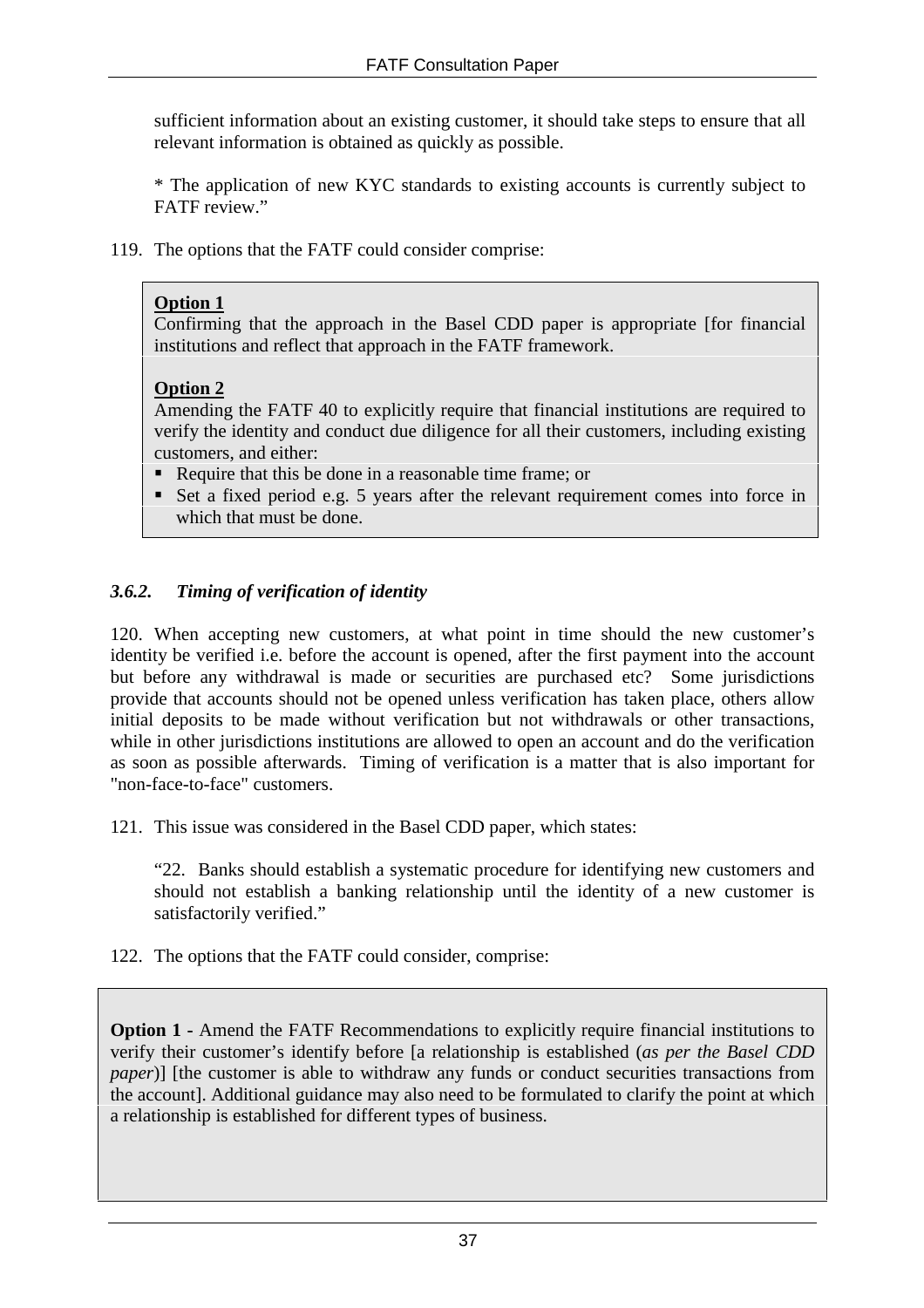**Option 2 - Amend the FATF Recommendations to explicitly acknowledge that financial** institutions can open accounts without having verified the customer's identity so long as they do so as soon as reasonably practicable afterwards.

**Option 3 - Issue best practice guidelines (with an expectation that verification would usually** take place before accounts are opened but recognising that there will be some circumstances where this will not be practical and outlining the factors that might indicate whether or not the customer should be able to withdraw funds before verification takes place).

#### *3.6.3. Identification when money laundering suspected or for occasional customers*

123. Recommendation 10 currently requires that the identity of occasional customers be verified and recorded if they conduct large cash transactions. There is no express identification or verification requirements for financial institutions if an institution suspects that a transaction relates to money laundering, though in some jurisdictions this obligation may be an implied part of the reporting obligation. Under article  $3(2)\&(8)$  of the recently amended EU Directive, and pursuant to legislation in almost all FATF members, financial institutions are required to identify their clients if they suspect that a transaction relates to money laundering, or if an occasional customer conducts either one, or several related transactions, which exceed the threshold for identification. The EU Directive sets the minimum threshold for identification transactions conducted by occasional customers at  $\epsilon$ 15,000. The threshold for identification of occasional customers conducting transactions in FATF members is as follows:

| Transaction threshold for identification of occasional customers |                                                                     |
|------------------------------------------------------------------|---------------------------------------------------------------------|
| Threshold $(USD/E)^{18}$                                         | Member                                                              |
| 2,000                                                            | Canada                                                              |
| 2,500                                                            | Hong Kong, China <sup>19</sup> ,                                    |
| 4,000                                                            | Turkey <sup>20</sup>                                                |
| 5,000                                                            | Brazil, New Zealand                                                 |
| 7,000                                                            | Australia                                                           |
| 8,000                                                            | France                                                              |
| 10,000                                                           | Argentina, Belgium, Italy, Luxembourg, Mexico, United               |
|                                                                  | States, the Kingdom of the Netherlands                              |
| 12,000                                                           | Ireland, Norway, Portugal, Singapore                                |
| 13,000                                                           | Sweden                                                              |
| 15,000                                                           | Austria, Denmark, Finland, Germany <sup>21</sup> , Greece, Iceland, |
|                                                                  | Spain, Switzerland, United Kingdom                                  |
| 300,000                                                          | Japan                                                               |

 $\overline{a}$ <sup>18</sup> Calculated to nearest USD 1,000, and based on exchange rates of approximately  $$1 = \mathcal{E}1$ 

<sup>19</sup> Obligation imposed on money remittance agents and bureaux de change (by law), and banks (by guidance), to identify all occasional customers that have remittance or exchange transactions above HKD 20,000, and record the required details.

<sup>&</sup>lt;sup>20</sup> The amount is 2 billion Turkish Lira, indexed to the exchange rate.

 $^{21}$  A lower threshold of USD 2,500 is recommended for currency exchange and money remittance.

 $22$  The threshold is currently under consideration.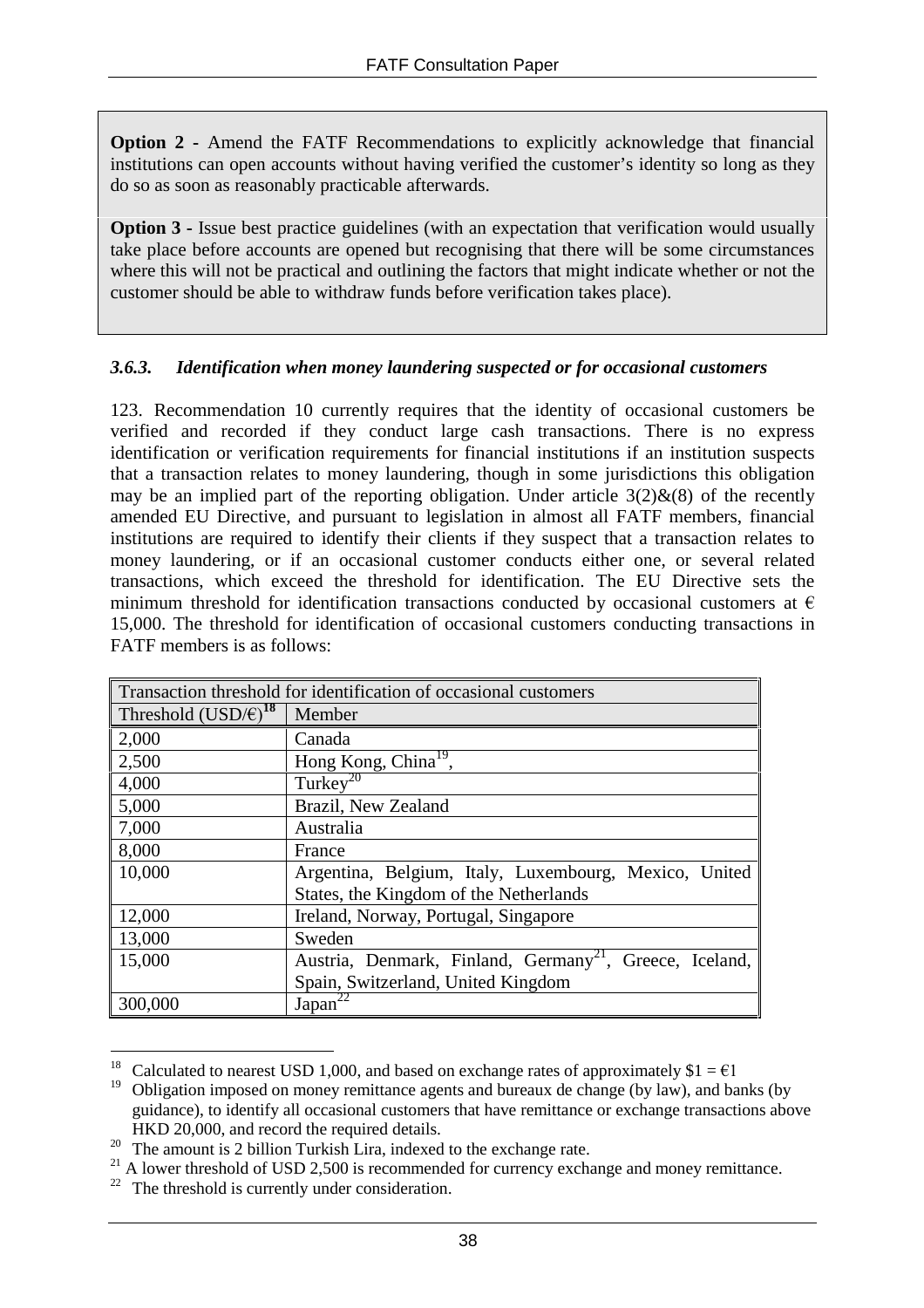124. There is general support for the inclusion of an explicit obligation to identify the customer when it is suspected that a transaction relates to money laundering, or if there is a single or several related transactions by an occasional customer, which together exceed the threshold for identification. Concerns have also been expressed where thresholds for identification for large transactions are very high and it is suggested that the FATF should consider how to introduce greater consistency on this issue. As can be seen above, almost all FATF members require identity to be verified when there is a single or several linked transactions above USD/ $\epsilon$  15,000, though some members have a lower threshold.

125. Although there are very different national and cultural practices concerning the use of large amounts of cash, FATF members have recognised the desirability of using other payment and transfer methods. Recommendation 24 expressly encourages the replacement of cash transfers by other techniques of money management. Given this objective, the benefits of greater consistency and certainty, and having regard to the table above, it is proposed that the FATF set a minimum threshold for large transactions by occasional customers, above which verification of identity would be required. This would be the case whether the transaction is carried out in a single operation or in several operations, which seem to be linked. Options that the FATF could consider concerning the threshold include:

## **Option 1**

Agreeing a minimum threshold amount, for example USD/ $\epsilon$  15,000, and setting this out as part of sound practice guidance.

## **Option 2**

Including the minimum threshold in the Recommendations (members could set a stricter threshold if they so desire).

126. It is accepted that if there is a suspicion of money laundering then the customer, whether permanent or occasional, should be identified. This should apply irrespective of any exemption that might otherwise apply, or any transaction threshold that is laid down above. It is proposed that the FATF Recommendations be amended to require customer identification in these circumstances, i.e. whenever there is a suspicion of money laundering. FATF is interested in receiving comments about this proposal, and in particular, how the obligations might interact with practical issues such as the risk of tipping off, or where suspicion arises after the transaction has been completed.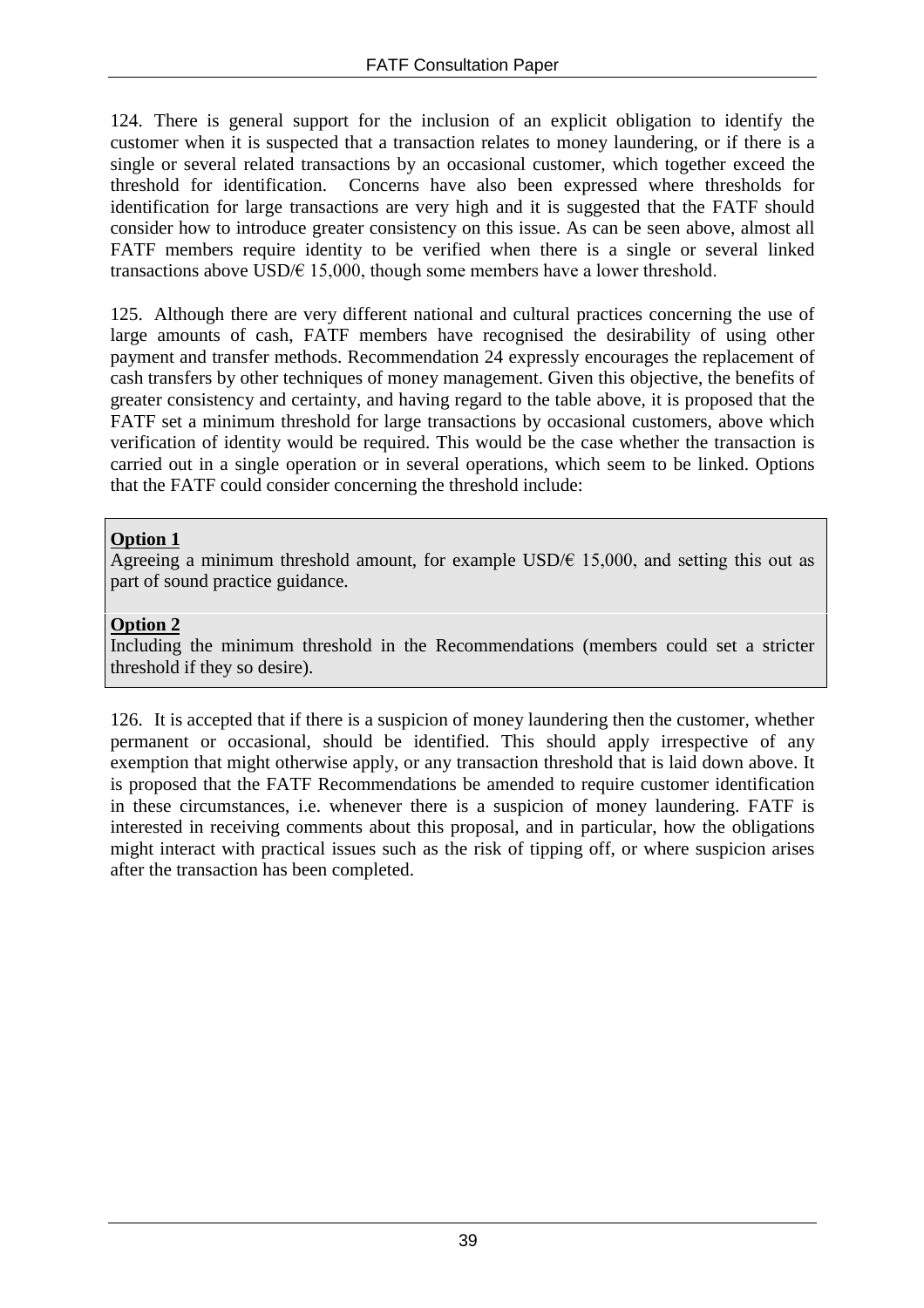# **3.7. Suspicious Transaction Reporting**

127. A number of issues concerning suspicious transaction reporting<sup>23</sup> that may require amendments to the FATF 40, and which are not dealt with elsewhere, have been identified.

## *3.7.1. The Financial Intelligence Unit (FIU)*

128. It is widely accepted that a financial intelligence unit (FIU) is a necessary part of a suspicious transaction reporting system, and that the Recommendations should explicitly refer to the need for such a body. Article 7(1)(b) of the United Nations Convention against Transnational Organized Crime (the Palermo Convention) expressly refers to the need for an FIU:

"1. Each State Party:

……………………

(b) Shall, without prejudice to articles 18 and 27 of this Convention, ensure that administrative, regulatory, law enforcement and other authorities dedicated to combating money-laundering (including, where appropriate under domestic law, judicial authorities) have the ability to cooperate and exchange information at the national and international levels within the conditions prescribed by its domestic law and, to that end, shall consider the establishment of a financial intelligence unit to serve as a national centre for the collection, analysis and dissemination of information regarding potential money-laundering."

129. This description of an FIU contained in the Palermo Convention appears to be closely based on the Egmont Group definition of an FIU:

"A central, national agency responsible for receiving (and, as permitted, requesting), analysing and disseminating to the competent authorities, disclosures of financial information

(i) concerning suspected proceeds of crime, or

(ii) required by national legislation or regulation,

in order to counter money laundering."

130. As in other parts of this paper, the FATF has found it desirable to rely on existing international standards, and to cross-reference those standards within the FATF 40 where appropriate. The concept of an FIU has already been defined by the Egmont Group, and it seems undesirable to repeat that definition. The FATF therefore intends adding wording that requires countries to establish an FIU:

"Countries should establish an FIU, as defined by the Egmont Group of financial intelligence units, to serve as a national centre for the collection, analysis and dissemination of suspicious transaction reports and other information regarding potential money-laundering."

 $\overline{a}$ 23 The Netherlands has a system based on the reporting of unusual transactions (rather than suspicious transactions).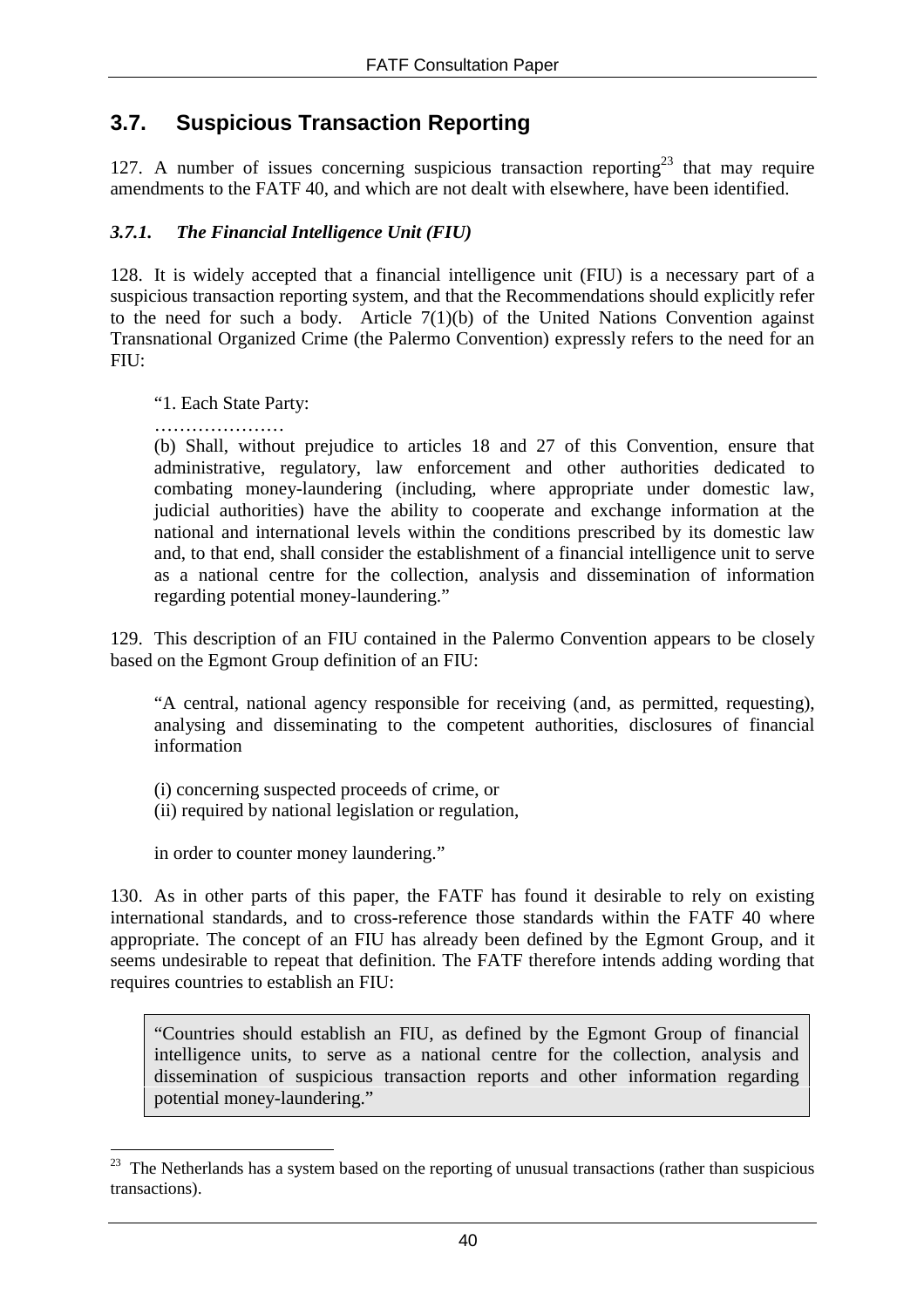## *3.7.2. Feedback for suspicious transaction reporting*

131. It is widely accepted by governments and financial institutions that it is necessary for feedback to be provided to reporting institutions, whether specific feedback on individual STRs or feedback of a general nature. The 1998 FATF Best Practice Guidelines<sup>24</sup> on the issue already set out detailed guidance on the different types of feedback that can be provided, and the objective is how to ensure that feedback is part of the STR systems in all countries. It is proposed that a short reference to the need for feedback and to the Guidelines be included in the Recommendations, and two alternate sets of wording are suggested for current Recommendation 18:

## **Option 1**

"18. Financial institutions reporting their suspicions should comply with instructions from the FIU and other competent authorities where applicable. The FIU should provide feedback on suspicious transaction reports in accordance with the FATF Best Practice Guidelines on Providing Feedback to Reporting Financial Institutions and Other Persons."

## **Option 2**

"18. Financial institutions reporting their suspicions should comply with instructions from the FIU and other competent authorities where applicable. In order to enhance suspicious transaction reporting in each jurisdiction, FATF encourages the FIU in each jurisdiction to provide feedback on suspicious transaction reports in accordance with the FATF Best Practice Guidelines on Providing Feedback to Reporting Financial Institutions and Other Persons."

## *3.7.3. The scope and nature of the reporting obligation*

## *3.7.3.1. Indirect reporting*

 $\overline{a}$ 

132. This is an issue that was highlighted in the NCCT exercise, and which was deferred for further consideration under the review of the Recommendations. In the June 2000 NCCT report, the issue was stated as:

"The practice in some jurisdictions of an "indirect obligation" to report suspicious transactions related to some criminal offences, whereby making a report provides a defence against a charge of money laundering, rather than a direct obligation to make a report."

133. In some countries this "indirect obligation" is supported by regulatory requirements on financial institutions to implement internal reporting procedures designed to lead to suspicious transaction reports being made. This can be compared with the obligation in Recommendation 15, which provides:

<sup>&</sup>lt;sup>24</sup> See http://www.fatf-gafi.org/pdf/FEEDB\_en.pdf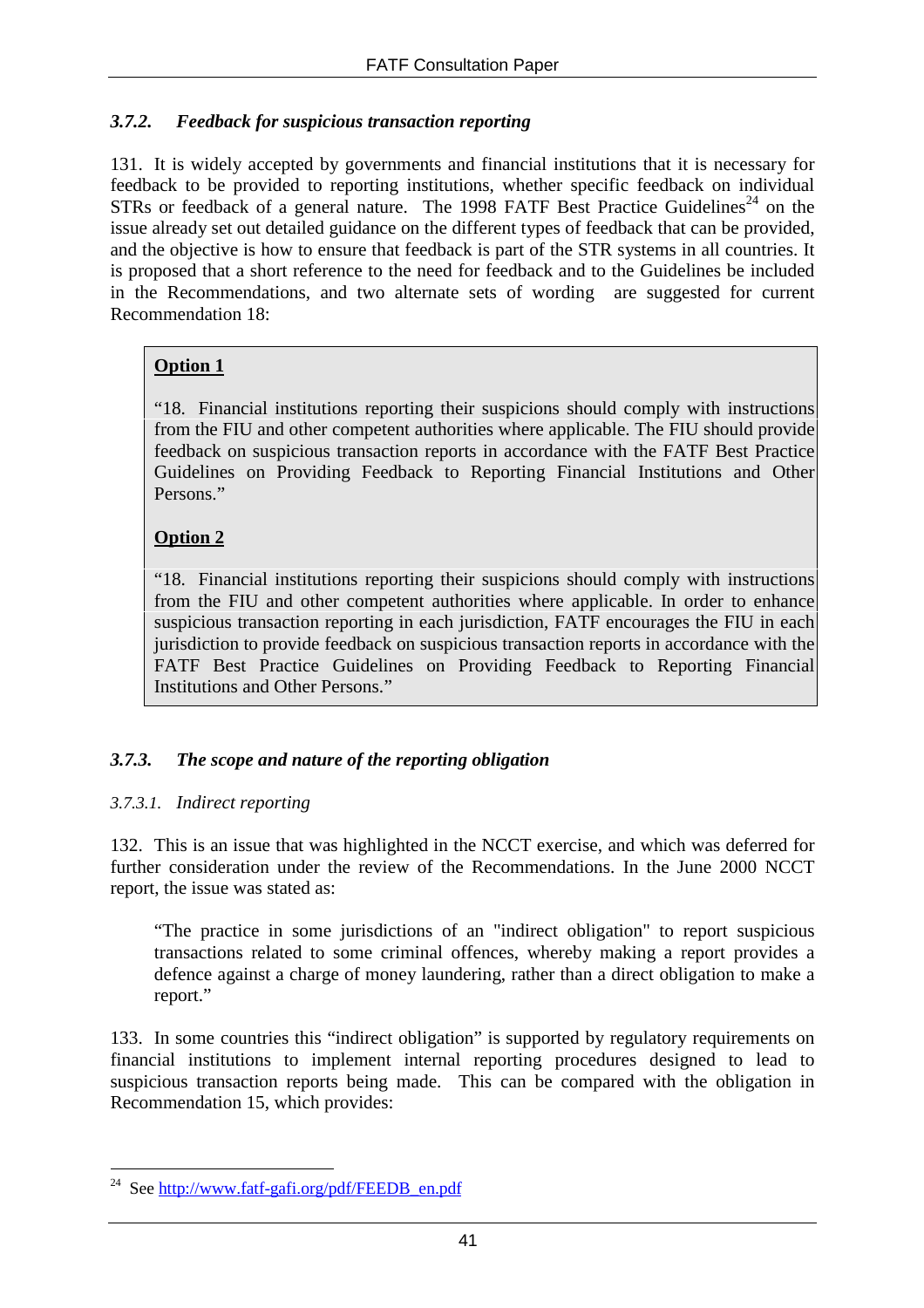"15. If financial institutions suspect that funds stem from a criminal activity, they should be required to report promptly their suspicions to the competent authorities."

134. The 25 NCCT Criteria also impose an obligation to have an efficient mandatory system for reporting suspicious or unusual transactions:

*"(v) Lack of efficient suspicious transactions reporting system*

10. Absence of an efficient mandatory system for reporting suspicious or unusual transactions to a competent authority, provided that such a system aims to detect and prosecute money laundering.

11. Lack of monitoring and criminal or administrative sanctions in respect to the obligation to report suspicious or unusual transactions."

135. It has been said that the indirect obligation to report is the equivalent of a direct, mandatory system. One argument is that STR are made by reporting institutions because the transaction is out of the ordinary, the institution does not usually know the underlying crime, and therefore it reports because of the indirect obligation imposed through the money laundering offence. Another argument is that the potential consequences of not reporting under "direct" or "indirect" systems are the same i.e. that a person with the relevant suspicion could be liable to prosecution.

136. Counter-arguments include:

- In most jurisdictions the elements of a money laundering offence will be much more difficult to prove than an offence of failing to report. This would mean that the indirect obligation may not have the same consequence as a direct obligation.
- As the indirect obligation is less precisely determined, it will be more difficult for competent authorities to exercise effective control over, and impose sanctions on the reporting institutions, where necessary. The indirect obligation also only allows for a criminal sanction to be imposed as opposed to administrative sanctions, which may provide a satisfactory alternative in some circumstances.
- 137. The options that the FATF could consider, comprise:

**Option 1** - Leave it to each country to decide how to implement their reporting requirements.

**Option 2** - Amend the FATF framework to recognise that "indirect reporting" is acceptable.

**Option 3** - Amend the FATF framework to require that there be an explicit obligation by law or regulation to report suspicious transactions, to take into account NCCT Criteria 10 & 11, and to provide appropriate sanctions for failure to comply.

*3.7.3.2. Reporting on the basis of suspicion or reasonable grounds to suspect*

138. Recommendation 15 requires financial institutions to file reports with the competent authorities when they "suspect" that funds stem from a criminal activity. Recommendation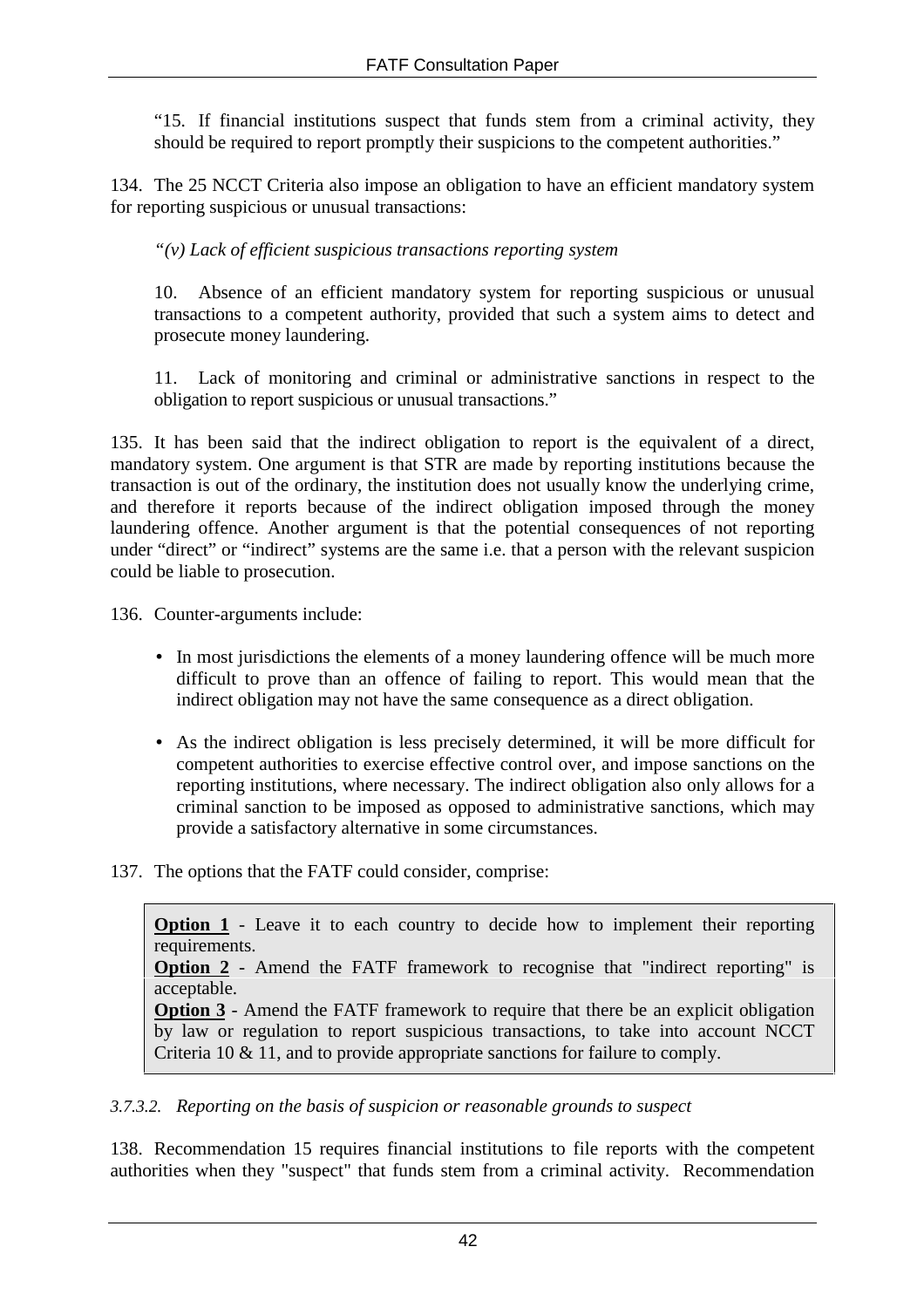IV of the FATF Special Recommendations on Terrorist Financing requires reports to be filed when institutions "suspect or have reasonable grounds to suspect." Almost all FATF members (as well as many other countries) have a reporting requirement based on either "suspects" (subjective), or "reasonably suspects" or "has reasonable grounds to suspect" (objective). A few countries have a test that uses a higher level of mental certainty such as "strong suspicion" or "well-founded suspicion". One member has a system based on the reporting of unusual transactions.

139. A requirement to report when the individual "suspects" is a subjective test of suspicion and requires proof to be supplied that the individual actually suspected that a transaction involved a criminal activity. A requirement to report when there are "reasonable grounds to suspect" is an objective test of suspicion and can be satisfied if the circumstances surrounding the transaction would lead a reasonable person to suspect that the transaction involved criminal activity. With the objective test it is not necessary to prove that the individual actually suspected illegality, just that a reasonable person should and would have suspected. The objective test is generally regarded as a slightly wider reporting requirement than a subjective test. It would, for example, catch someone who did not report because of a negligent failure to recognise suspicion even if as a result of this negligence, they really did not suspect that the transaction had a criminal source.

140. The first issue for consideration is whether Recommendation 15 should be amended to make it consistent with Recommendation IV, and with the measures that have been taken at a national level. There are two alternative ways to address the issue:

**Option 1** - to amend Recommendation 15 by changing the words to "suspect or have reasonable grounds to suspect", instead of just "suspect". These words require countries to have either one of the two alternatives, but not both.

**Option 2** - to amend both Recommendation 15 and Recommendation IV and change the words in both Recommendations to "have reasonable grounds to suspect"

## *3.7.3.3. Attempted transactions*

141. An issue which was identified in the mutual evaluations of several FATF members was the lack of an obligation to report when a financial institution chose not to enter into a transaction which they suspected was linked with money laundering. While financial institutions are not prevented from terminating a relationship with a suspicious client, or refusing to enter into a transaction, it is clearly desirable that attempts to launder money be reported. The consequence of not doing so is that a criminal would then be able to approach other institutions until one was found that did not find the transaction suspicious. It would be desirable in many cases that institutions report the suspicious transaction and then proceed in accordance with instructions from the FIU (in line with Recommendation 18). However, the requirement to report attempted transactions is not explicitly stated in Recommendation 15. There are two alternative ways to address the issue:

**Option 1** – to amend the Recommendation to expressly include reference to attempted transactions.

**Option 2** – amend the Interpretative Note to Recommendation 15 to clarify that attempted transactions should also be reported.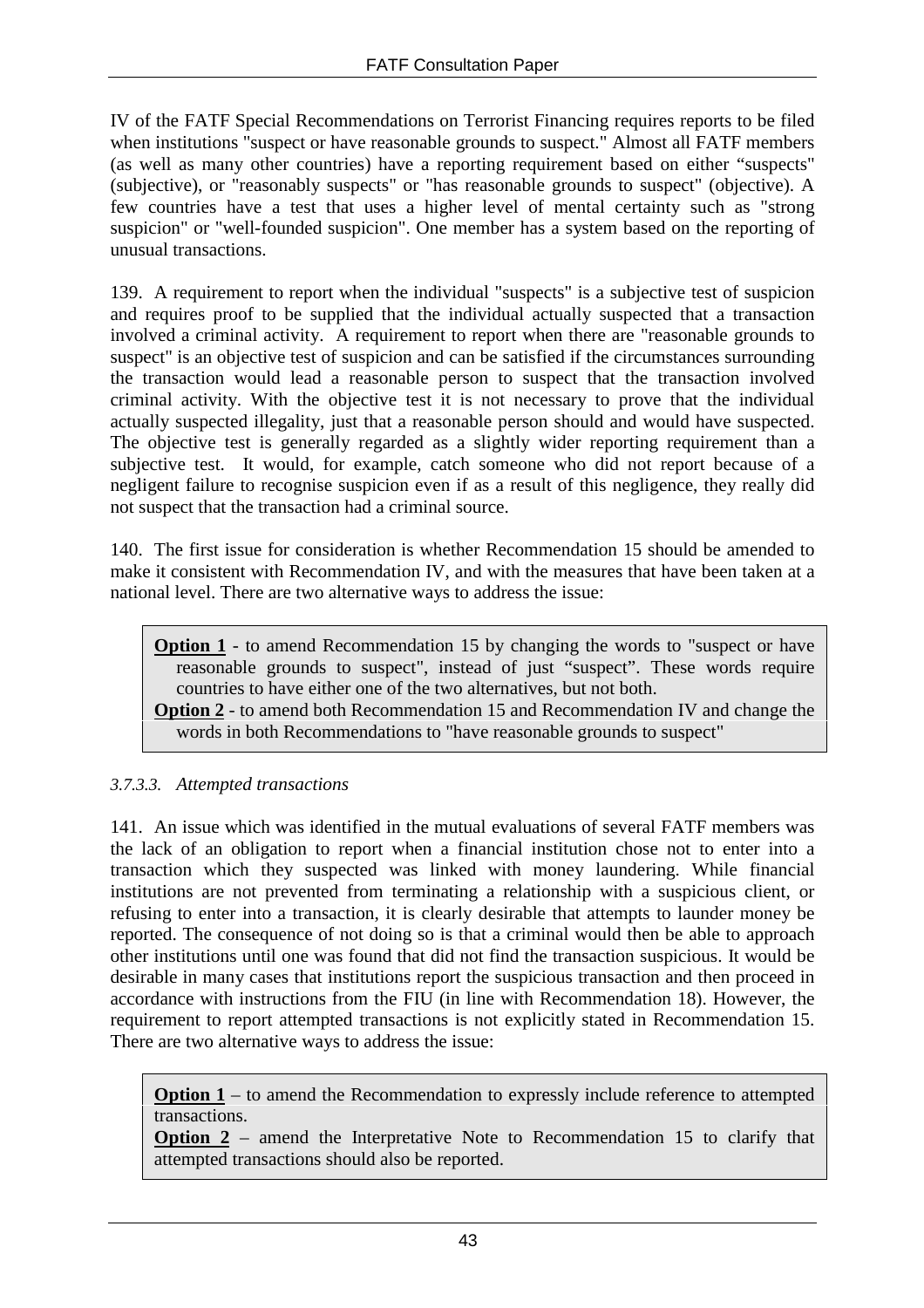#### *3.7.3.4. Suspicious activity*

142. Recommendation 15 currently refers to suspicious transactions (although the Recommendation refers to "funds", FATF processes and anti-money laundering systems commonly refer to "suspicious transaction reporting"). In some countries there is a wider obligation to report, which applies to suspicious activity. This would not only include circumstances where there is a financial transaction, but could also cover the giving of financial or other advice. This issue is particularly important when considering the application of a reporting obligation to some of the categories of non-financial businesses or professions covered in section 5 of this paper, such as trust and company service providers, lawyers or accountants. The services offered by these businesses or professions may not involve them conducting a financial transaction for their customers, but, as noted in that section, professional advice or the creation of a chain of companies or trusts is often essential to more complex money laundering schemes.

143. A different approach is also taken in the EU Directive, which does not refer to funds or transactions. Article 6(1) of the Directive states:

"Institutions and persons subject to this Directive and their directors and employees cooperate fully with the authorities responsible for combating money laundering: (a) by informing those authorities, on their own initiative, of any fact which might be an indication of money laundering …"

144. The FATF recognises that there would need to be a level playing field, and that an obligation to report suspicious activity could not apply just to certain classes of non-financial businesses or professions, but if adopted, would need to apply to all reporting institutions or entities. It is also important that any revised obligation should address the money laundering risks and threats and should not impose overly broad requirements. The FATF seeks comments on the possible extension of Recommendation 15. Options include:

**Option 1** – to amend Recommendation 15 to cover suspicious activity that is linked to the proceeds of a criminal activity.

**Option 2** – to amend Recommendation 15 in a limited way, to cover particular types of business transactions or advice that have a higher risk of being misused for money laundering.

**Option 3-** Leave it to each country to decide how to implement their reporting requirements.

#### *3.7.3.5. The criminal activity that should be reported*

145. The FATF is considering clarifying the requirement in Recommendation 15 to file reports when it is suspected that funds stem from "a criminal activity". This would also take into account the 25 NCCT Criteria, where criterion 10 states "*absence of an efficient mandatory system for reporting suspicious or unusual transactions to a competent authority, provided that such a system aims to detect and prosecute money laundering.*" (Emphasis added).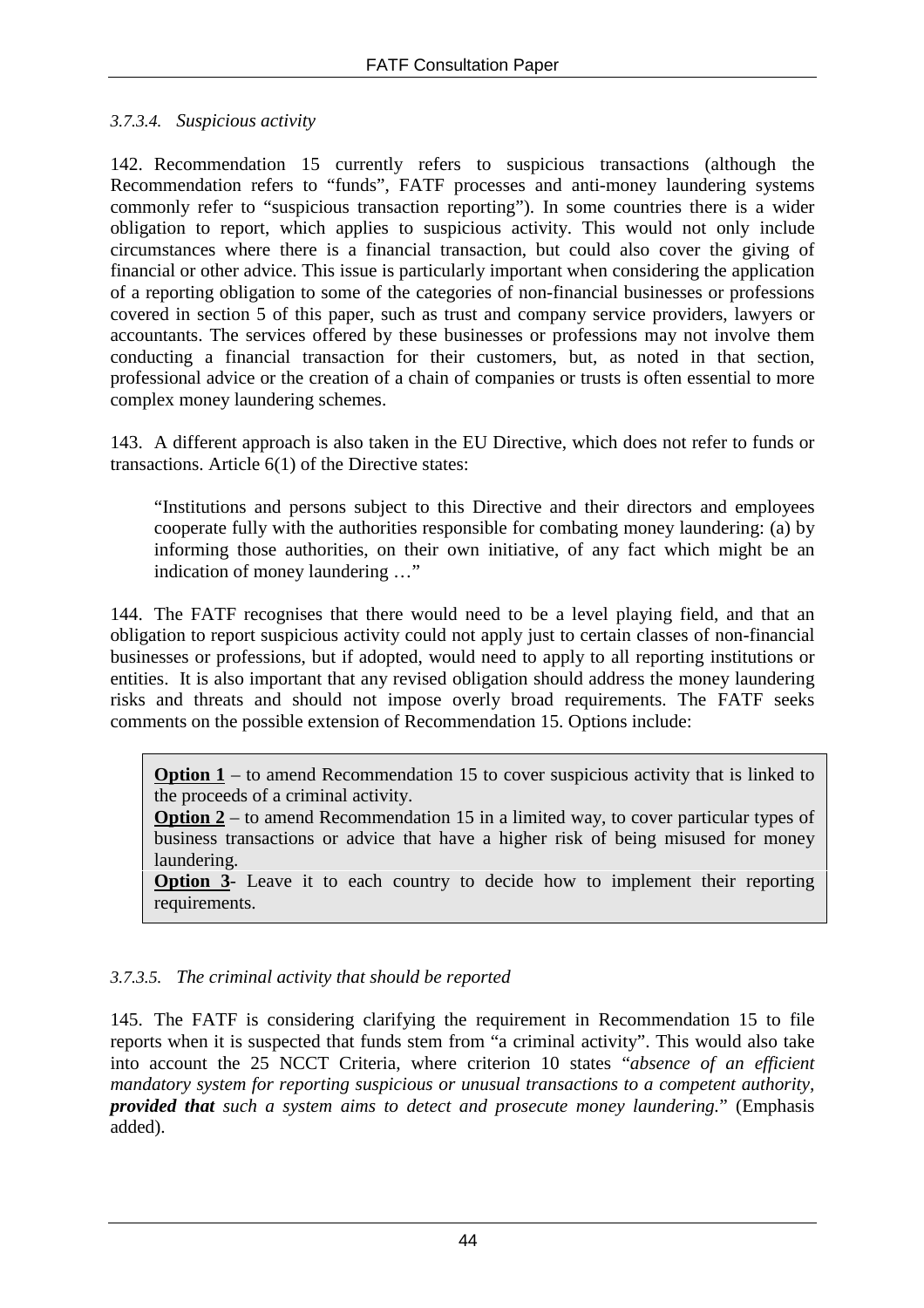146. A large majority of FATF members have legislation that requires reporting when funds or assets are suspected to be related to a money laundering offence (including the applicable predicate offences). In some members the obligation to file reports of suspicious transactions relates to a wider range of offences than the predicate crimes for the money laundering offence. In some other members the offences underlying the reporting obligation are narrower than the predicate crimes for the money laundering offence. At a practical level, financial institutions have indicated that they usually cannot determine the precise illegal source of the suspicious funds.

147. The alternative approaches that the FATF is considering to address this issue are:

## **Option 1**

Provide additional clarification in the Recommendations to indicate that STR should be made for all crimes.

## **Option 2**

Provide additional clarification in the Recommendations to indicate that for each country the offences underlying the obligation to report should not be narrower than the scope of the predicate offences underlying the money laundering offence.

## **Option 3**

Leave it to each country to decide how to implement their reporting requirements.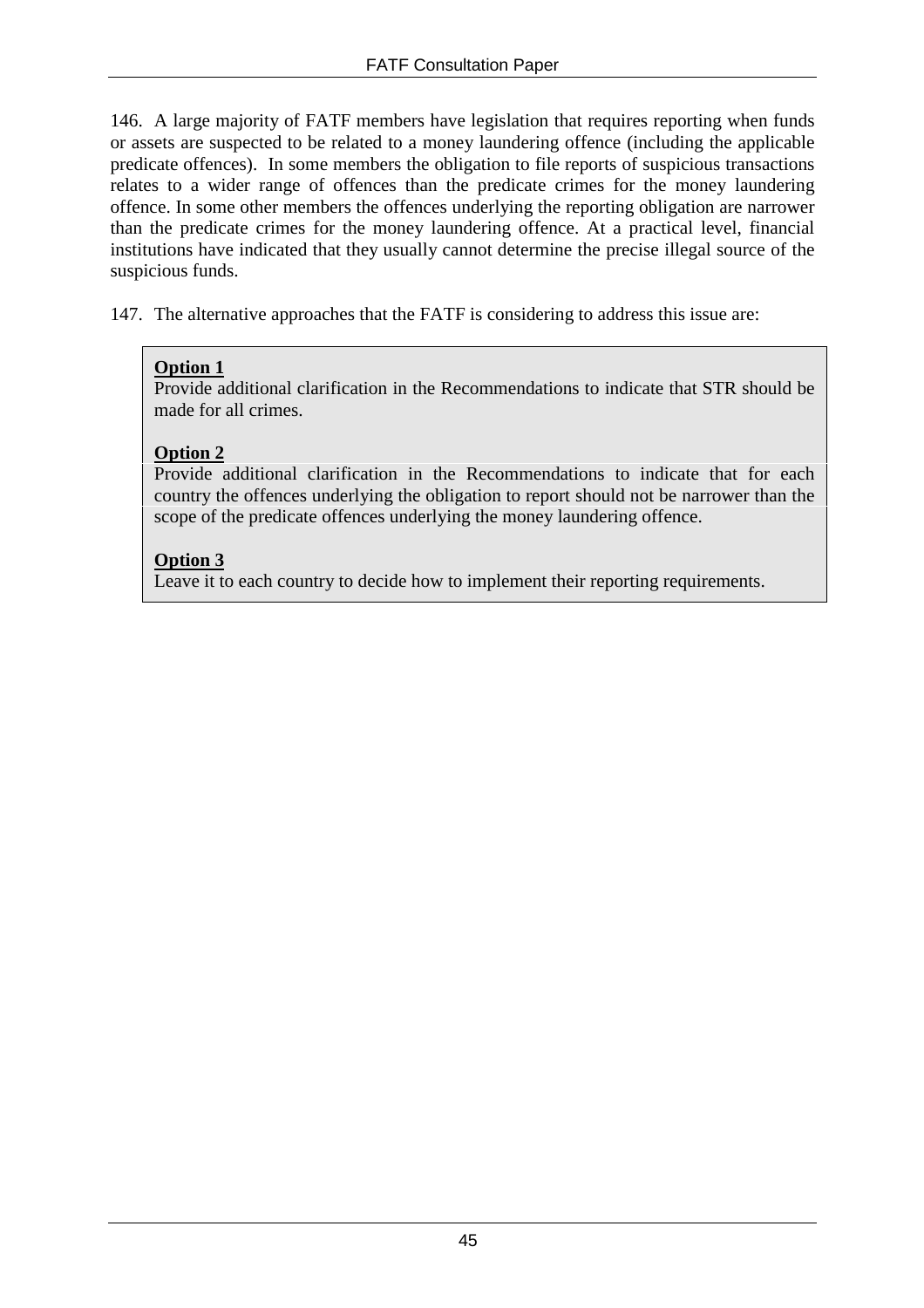# **3.8. Financial Sector Regulation and Supervision**

148. This section of the paper deals with the issue of the regulatory standards that are required in relation to the financial activities covered under the FATF framework.

## *3.8.2. The existing FATF framework*

149. Summaries of those portions of the current FATF 40, the NCCT Criteria and the Special Recommendations on Terrorist Financing that apply to regulation and supervision issues are set out below. The full text of the relevant material is attached at Annex 4 with the pertinent parts highlighted in bold.

150. The current FATF 40:

- Recognise that not all NBFIs will be subject to a formal prudential supervisory regime - but requires the AML measures to be applied to NBFIs and that the laws are implemented effectively (R 8).
- States that, as a minimum requirement, FATF members should have an effective system whereby bureaux de change are known or declared to the relevant authorities and that the AML measures be applied to bureaux de change (Interpretative note to R 9).
- Require competent authorities to ensure that the supervised financial institutions have adequate programs to guard against money laundering (R 26). There is no statement about precisely which institutions should be supervised or how the competent authorities should discharge their obligation.
- Requires competent authorities to be designated to carry out administrative supervision and regulation, in other professions dealing with cash to ensure an effective implementation of the FATF 40 (R 27).
- Expects legal or regulatory measures to guard against control or acquisition of a significant participation in financial institutions by criminals or their confederates' (R 29). However, the framework does not expect a system of regular review of licensing of controlling interests in financial institutions merely for anti-money laundering purposes, but stresses the desirability of conducting "fit and proper" checks on controlling shareholders (Interpretative Note to R 29).
- 151. The NCCT Criteria indicate that:
	- Jurisdictions should have effective regulation and supervision for all financial institutions with respect to "international standards applicable to money laundering". (NCCT 1)
	- Individuals or legal entities should not be able to operate a financial institution without authorisation or registration or with very rudimentary requirements for authorisation or registration. (NCCT 2)
	- Measures are needed to guard against holding of management functions and control or acquisition of a significant investment in financial institutions by criminals or their confederates. (NCCT 3)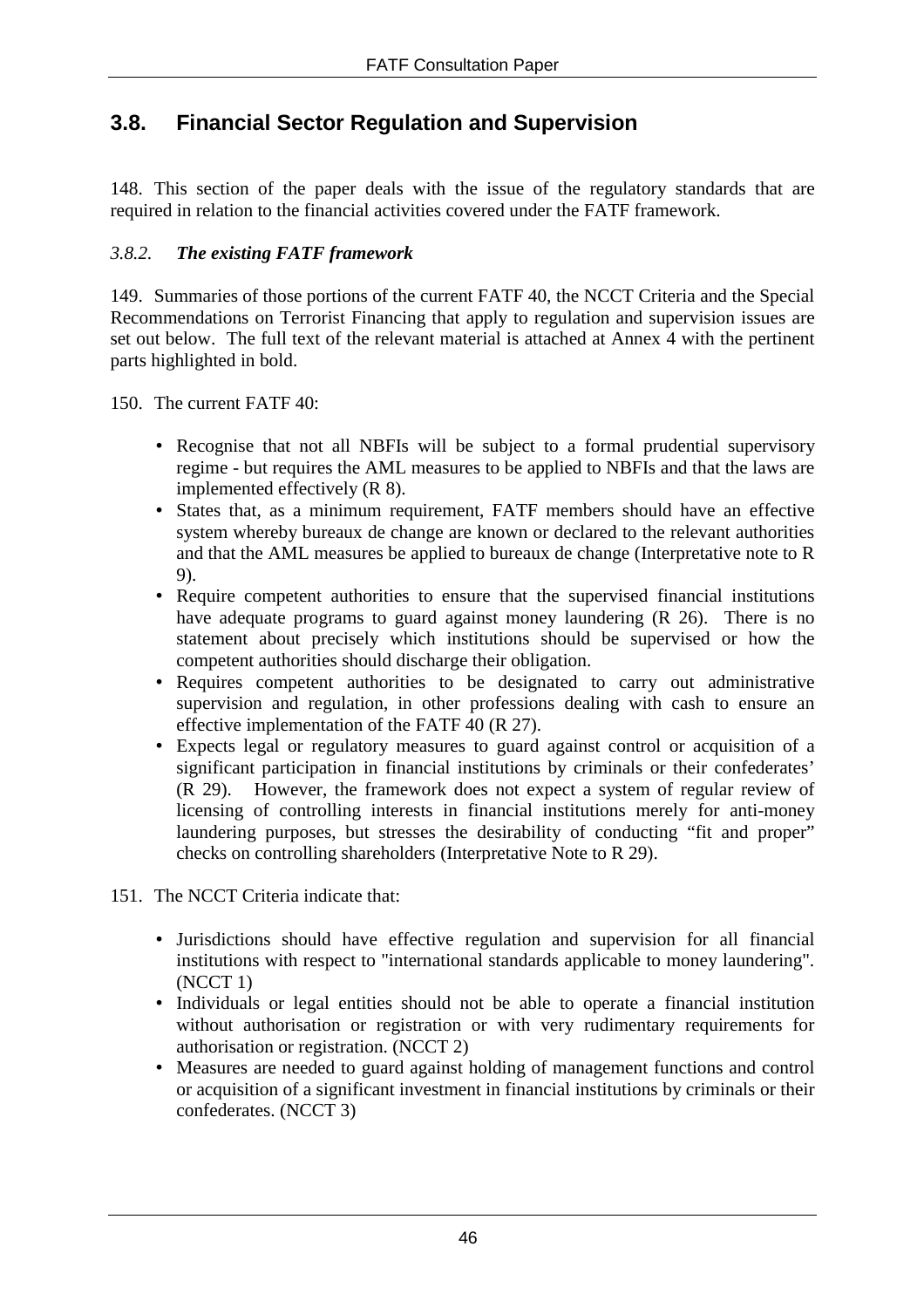- 152. The Terrorist Financing Recommendations require that:
	- Alternative remittance providers should be licensed or registered and subject to all the FATF Recommendations that apply to banks and non-bank financial institutions (TF SR VI).
	- Each country should ensure that persons or legal entities that carry out this service illegally are subject to administrative, civil or criminal sanctions (TF SR VI).

#### *3.8.2. Regulatory approach*

153. The key regulatory objectives that might be drawn from the words already in the FATF framework seem to be that all financial institutions are:

- Subject to legal or regulatory measures to guard against control or acquisition of them by criminal elements.
- Subject to the AML measures.
- Complying with AML measures
- Able to be prosecuted or otherwise sanctioned for non-compliance with AML measures.

154. The FATF framework does not have detailed requirements concerning the type of regulatory or supervisory regime it expects to achieve these objectives. Nevertheless, minimum standards are expressed for some types of entities (e.g. money remitters must be licensed or registered, bureaux de change must be known to the authorities). The broad obligation is that jurisdictions must ensure that the FATF framework is complied with.

155. Moreover, the FATF framework currently suggests that it is not meant to impose a prudential financial sector regulatory regime unless that is consistent with other public policy objectives. For example regulation of bureaux de change may be less intense in jurisdictions with a liberal foreign exchange control regime than in jurisdictions that have strong foreign exchange controls/restrictions. The obligation is to impose appropriate regulation and supervision regarding AML measures.

156. Jurisdictions impose regulation in the financial sector for a variety of reasons. These include:

- To provide assurances to and protection for customers and investors.
- For prudential/systemic protection.
- Because the jurisdiction believes this is necessary for effective AML regulation.
- To facilitate competition.
- To generate revenue/impose quota limits on the number of financial service providers operating in a sector.
- To ensure controlled not market driven growth.
- For other social and economic objectives.

157. The response to market failures and the underlying macroeconomic framework is not the same in all jurisdictions. Moreover, the costs versus benefits of various solutions are different for each jurisdiction. Accordingly, this suggests the need for flexibility in FATF's approach to what is required in the area of financial sector regulation and supervision for the purposes of anti-money laundering.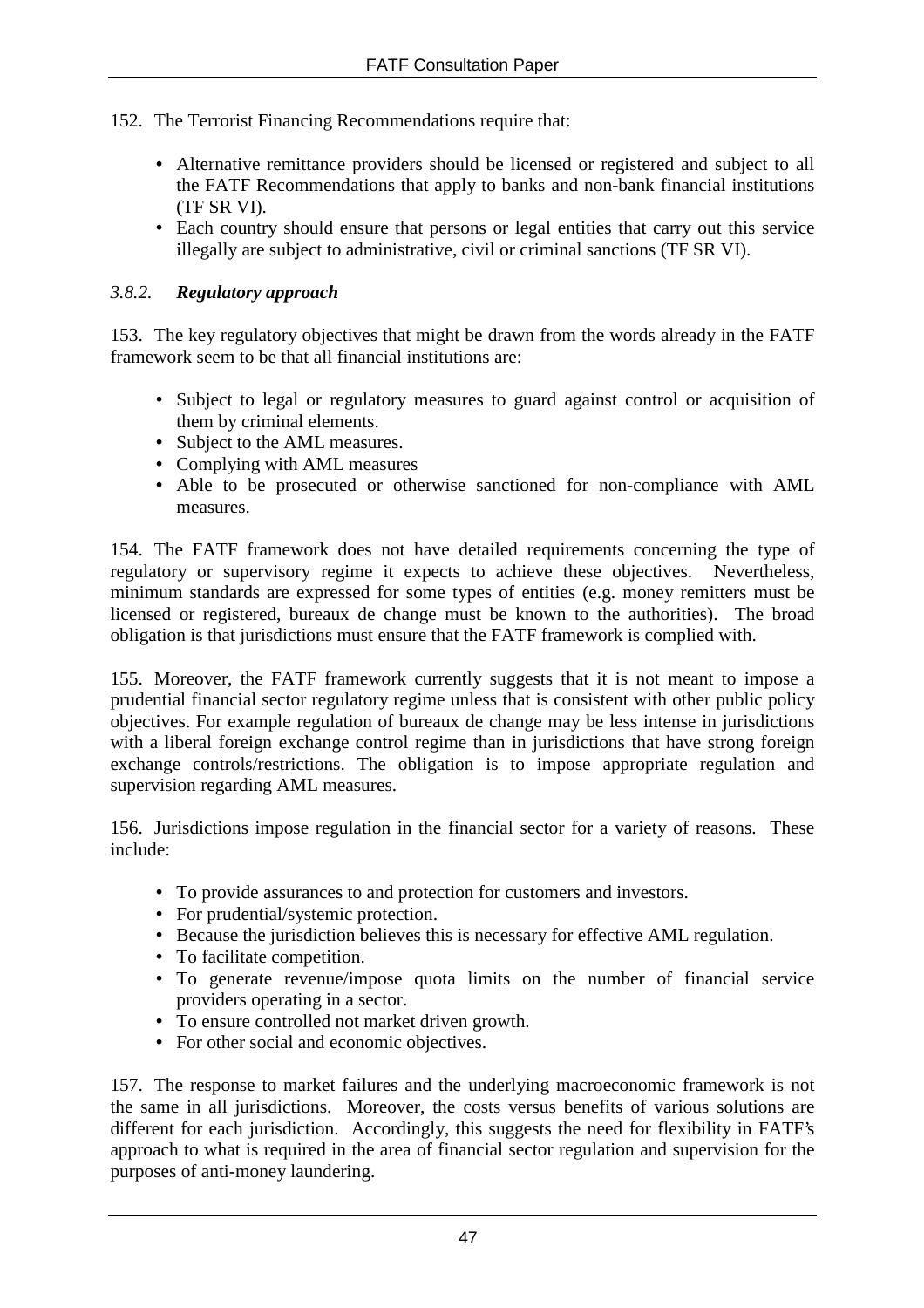158. Nevertheless, the underlying objectives of the FATF framework are broadly consistent with most of the reasons that jurisdictions already regulate their financial sector. Moreover, the overall objective of the FATF framework (minimising the ability of criminals and terrorists to use the financial system for their illicit purposes) is consistent with the risk management objectives of financial institutions. Accordingly, the application of the FATF 40 to most financial institutions in a jurisdiction should not require the imposition of many requirements to those that might already exist.

159. The approach of many FATF jurisdictions is to "add on" their AML measures to existing financial sector regulation and supervision. However, with a trend towards the proliferation of financial institutions as technology breaks down traditional business models, it may not be appropriate to focus on this approach, especially if the objectives of the financial sector regulators are not concerned with AML measures as is the case in some jurisdictions. Accordingly, while some international prudential standards might be appropriate, the core underlying issue for FATF is that the core AML measures are applied to it/them and that the financial institutions are complying.

160. A spectrum of different types of financial sector regulation/supervision might be described, in increasing order of intensity:

- No licensing, registration or supervision at all.
- Rules or laws permitting or restricting activities being in place.
- Prohibitions on criminals from being able to manage or control financial service providers in place.
- Persons carrying out the activity are known to competent authorities.
- Generic corporate/entity registration (i.e. corporations law in place).
- Functional or entity registration (name of entity added to list and then entity is allowed to carry out activities, no discretion to reject application).
- Functional or entity licensing (competent authority evaluation of entity against criteria and then entity is allowed to carry out activities. Criteria may or may not include a "fit and proper person" assessment.).
- Self-regulatory oversight of certain types of entities (e.g. lawyers).
- Functional or entity monitoring (oversight/observation by competent authorities).
- Functional or entity supervision (evaluative assessment of ongoing operations). The extent varies:
	- Administrative guidance versus rules and prohibitions.
	- Reliance on internal/external auditors for assurances.
	- Off site versus on-site checking.

161. Moreover, there might be a positive-list or negative-list approach to licensing/registration/regulation i.e. licensed or registered entities are allowed to carry out a list of activities or licensed or registered entities are able to carry out any financial activity unless that activity is specifically prohibited.

162. In addition, the quality of implementing the regulatory framework could vary, meaning that a jurisdiction that "on paper" appeared to have a "strong" regulatory framework could in practice have a weaker regime of compliance with AML measures than a jurisdiction that had adopted a less intensive regulatory approach that was implemented more effectively. Moreover, there is mixed evidence about which level of intensity of supervision results in the best legislative compliance.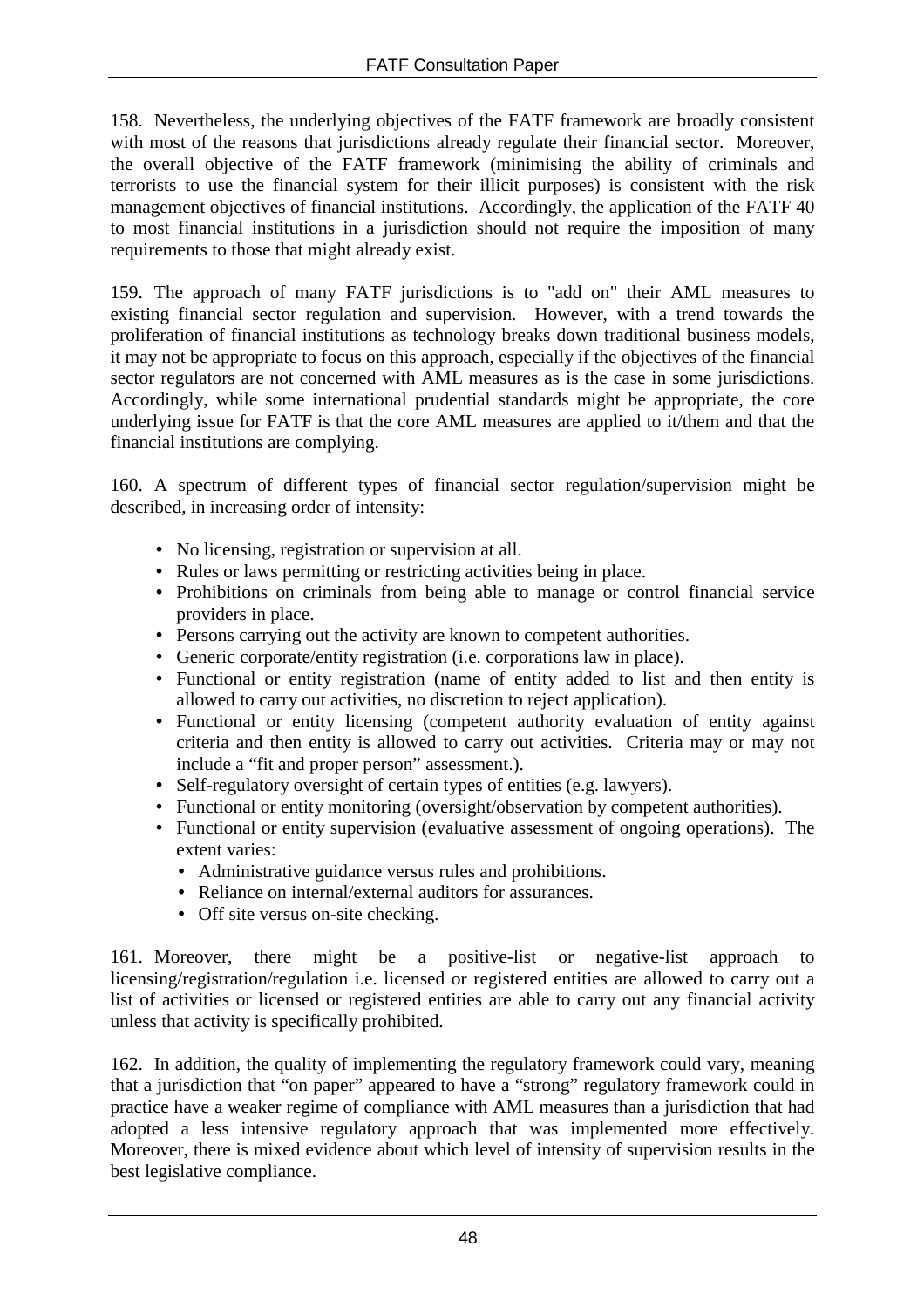163. The method for gaining assurance that different types of entities are complying with the core AML measures could vary according to contextual factors such as:

- The known or suspected levels of criminal activity in that jurisdiction and/or financial service providers of that type.
- The known or suspected levels of money laundering/terrorist financing activity in that jurisdiction and/or financial service providers of that type.
- The known or suspected levels of corruption in that jurisdiction and/or financial service providers of that type.
- The size of that sector or activity in the jurisdiction.
- Other regulatory matters that encourage high standards of financial sector or corporate sector behaviour in the jurisdiction.
- The incentives for legislative compliance (levels of criminal or civil penalties for non-compliance) and the culture of legal compliance in that jurisdiction.

164. The higher the level of risk of money laundering/terrorist financing or lack of compliance in a jurisdiction or industry sector within a jurisdiction, the more intensive the level of regulation and the method for gaining assurance needs to be.

165. Evidence of the level of risk in a jurisdiction or industry sector might be drawn from:

- Crime levels.
- The number of cases commenced and conviction levels for money laundering or terrorist financing.
- Typologies reports indicating the level of money laundering/terrorist financing activity.
- "Failed" investigations that uncover poor compliance with AML measures.
- Evidence that the jurisdiction or financial institutions within the jurisdiction are being used by criminals or for financing terrorism.
- The experience and evidence of other jurisdictions in relation to above matters concerning the jurisdiction being reviewed or evaluated.

166. The minimum level of regulation for entities seems to be that they are subject to a regulatory framework that achieve the core AML measures objectives mentioned above irrespective of the licensing, registration or supervision regime that applies to them.

167. While it seems reasonable that there might also be a need to know whether financial institutions exist or not or that they are licensed or registered there is probably less consensus as to whether this should be mandatory for all types of institutions or financial activities although this is a position that FATF could adopt. It is clearly the expectation for banks and other major types of institutions. FATF has also determined that bureaux de change should be known to authorities and that money remitters should be licensed or registered because of the particular money laundering/terrorist financing threats that they present in many jurisdictions. However, many minor or fringe financial institutions, including some money service businesses, are not currently subject to registration or licensing regimes in some jurisdictions. Some view this as a weakness in international efforts to combat money laundering and terrorist financing. Others see it as acceptable given other institutional or contextual factors that exist to minimise the money laundering risk.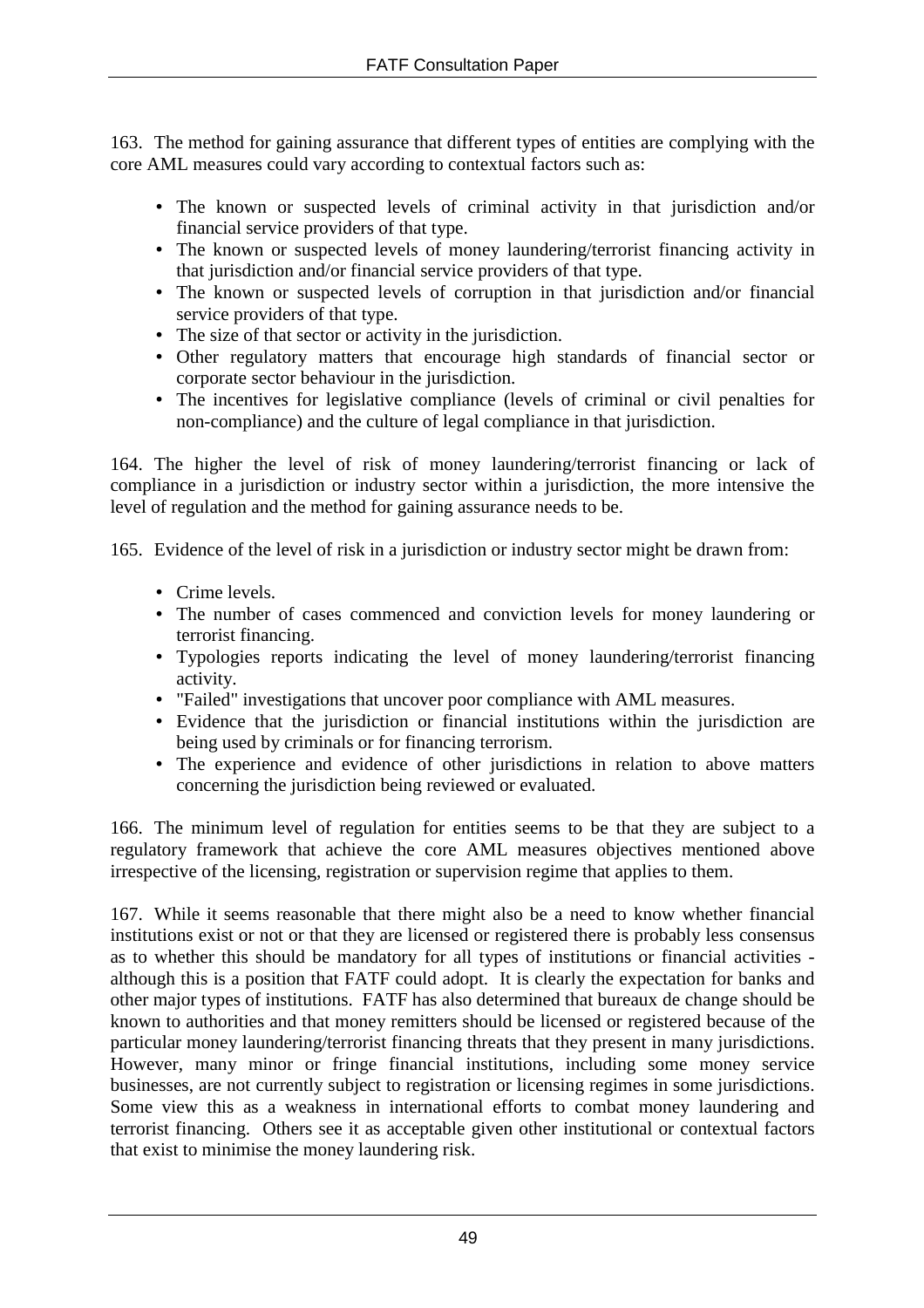168. The minimum level of monitoring or supervision for financial institutions where there is no applicable international supervisory standard seems to be that the competent authorities/FIU must monitor compliance with the core AML measures through actively analysing and investigating:

- A lack of suspicious transaction reports from sectors or financial service providers within sectors.
- Poor quality suspicious transaction reports.
- Any evidence from criminal investigations that financial service providers should have filed suspicious transaction reports and did not.
- Any evidence from criminal investigations that financial service providers did not follow the required AML measures (e.g. did not carry out customer identification or did not keep financial records).

Investigating seems to at least to require powers to:

- conduct on-site inspection or gain assurance from the likes of an auditor about compliance; and
- impose civil or criminal sanctions where non-compliance is uncovered.

169. Above these minimum levels the FATF framework seem to imply an expectation that jurisdictions will apply an appropriate level of regulation and supervision for each type of entity/financial activity according to the risks – with an underlying assumption that the prudential regulation and supervision regime automatically extends to AML measures. Moreover, for some institutions/activities there will also be international supervisory standards issued by other organisations. The NCCT exercise concluded that in addition to the FATF framework, some of the appropriate standards concerning regulation and supervision of financial institutions are those established by the Basel Committee, IOSCO, IAIS, and the International Accounting Standards Committee. The FATF framework would usually expect those standards to apply for monitoring compliance with the core AML measures for the types of institution/activity they cover. However, that may only be appropriate if the prudential supervisor is responsible for monitoring compliance with AML measures – which is not necessarily the case in all jurisdictions. There may also be other standards that evolve. However, making all of those prudential supervisory standards a mandatory requirement in the FATF 40 in all cases might not meet universal acceptance – although it is an option that could be adopted and which seems to be implied in the NCCT Criteria.

170. Another approach is for the revised FATF framework to contain some guidance to jurisdictions that outline the spectrum of regulatory options available and the factors that indicate the need for more intensive or less intensive regulation and supervision. However, if jurisdictions are provided with such a discretion they must be able to convince the FATF and its evaluators that the systems they have in place result in an effective and efficient antimoney laundering system for the financial sector. An approach based solely on guidance, while perhaps being more universally acceptable to many jurisdictions, could prove more problematic insofar as assessing compliance is concerned. For that reason, and because it moves away from what is already set out in the NCCT Criteria, it is unlikely to be a favoured option.

171. In summary the main options available regarding regulation and supervision would seem to be: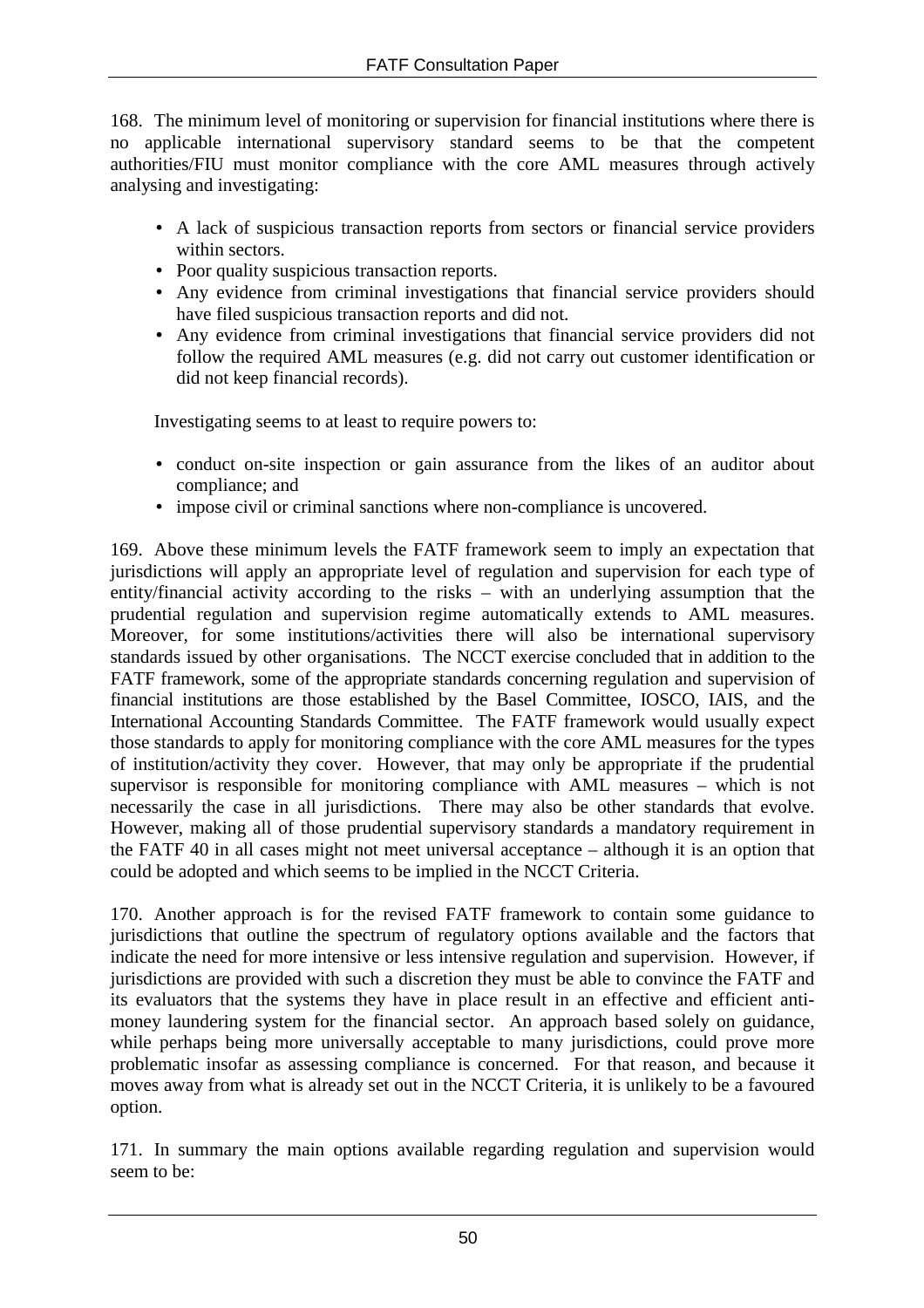## **Option 1**

All financial institutions covered by the FATF framework should be licensed or registered and should be supervised, including being subject to on-site inspections.

## **Option 2**

Jurisdictions should put measures in place for all financial institutions to ensure that they are:

• Subject to legal or regulatory measures to guard against control or acquisition by criminal elements.

*(The FATF invites comments on whether a less prescriptive approach on this element could be taken for certain types of financial institutions, which might be determined on a risk-based approach.)*

- Subject to the AML measures;
- Complying with AML measures;
- Able to be prosecuted or otherwise sanctioned for non-compliance with AML measures.

Such measures must include:

- A registration or licensing regime for bureaux de change and money remitters;
- Powers to conduct on-site inspection or gain assurance from the likes of an auditor about compliance with AML measures.

In addition, any financial service providers that an international supervisory standard applies to should be licensed or registered and supervised in accordance with the applicable standard.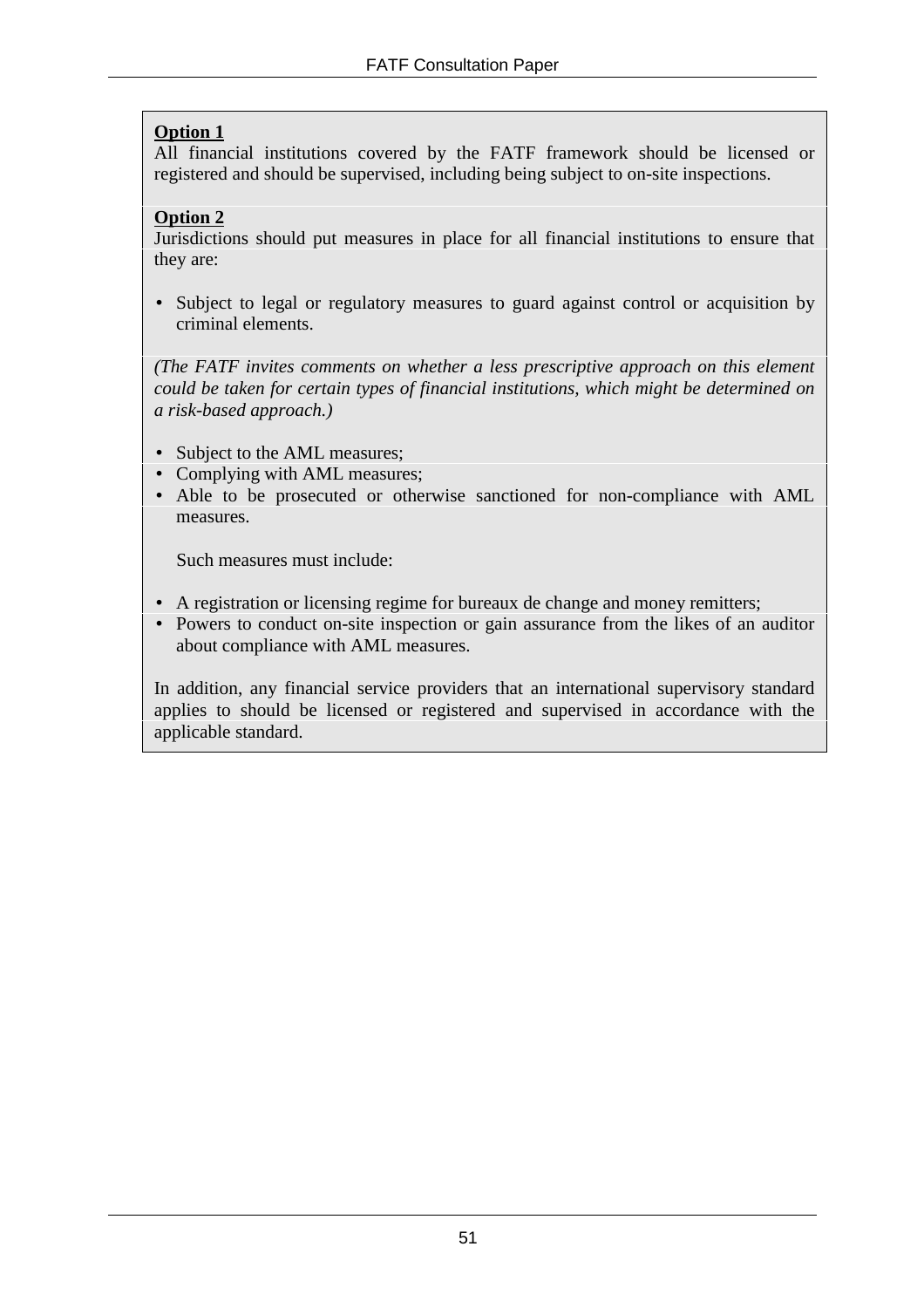## **4. CORPORATE VEHICLES – BENEFICIAL OWNERSHIP AND CONTROL INFORMATION**

172. The FATF has been concerned for several years about the availability of information on the persons that are the true owners and controllers of assets derived from criminal activity. Such persons have increasingly used various types of legal entities or arrangements to conceal their ill-gotten wealth, as part of the money laundering process.

173. Recommendation 11 already requires financial institutions to take reasonable steps to identify the persons on whose behalf an account is opened or a transaction conducted if there are doubts as to whether these customers are acting on their own behalf, and the Interpretative Note highlights the particular risks that might arise in relation to legal entities. This section considers the risks, the obligations that currently apply, the purposes for which beneficial ownership and control information should be required, and possible measures that could be taken. There are also specific sections that focus on the issues of bearer shares and trusts.

# **4.1. Beneficial ownership and control information generally**

## *4.1.1. The problems and risks*

174. This section of the paper considers the issues surrounding obtaining, accessing and sharing beneficial ownership and control information, and the need to consider amplifying the FATF Recommendations in their application to "corporate vehicles"<sup>25</sup>, covering -

- Financial institutions and non-financial entities when meeting their customer due diligence obligations: the need to be able to independently verify the identity of the beneficial owner, both when accounts are opened and subsequently during the relationship.
- Law Enforcement, FIU & Financial Regulators timely availability of information on beneficial ownership to, and sharing of that information between investigators, FIU and regulators, both at national and international levels.

175. As stated in the OECD Report entitled "Behind the Corporate Veil - Using Corporate Vehicles for Illicit Purposes" issued in 2001 ("the OECD report") –

"239. To successfully combat and prevent the misuse of corporate vehicles for illicit purposes, it is essential that all jurisdictions establish effective mechanisms that enable their authorities to obtain, on a timely basis, information on the beneficial ownership and control of corporate vehicles established in their own jurisdictions for the purpose of investigating illicit activities, fulfilling their regulatory/supervisory functions, and sharing such information with other authorities domestically and internationally."26

176. The FATF has consistently found that the lack of transparency concerning the ownership and control of corporate vehicles is a problem for money laundering investigations. For example, the FATF report on money laundering typologies issued in February 2000 states

 $\overline{a}$ 

<sup>&</sup>lt;sup>25</sup> The terms "beneficial ownership" and "corporate vehicle" are defined in the Glossary to this Consultation Paper.

 $26$  p.41 of the OECD Report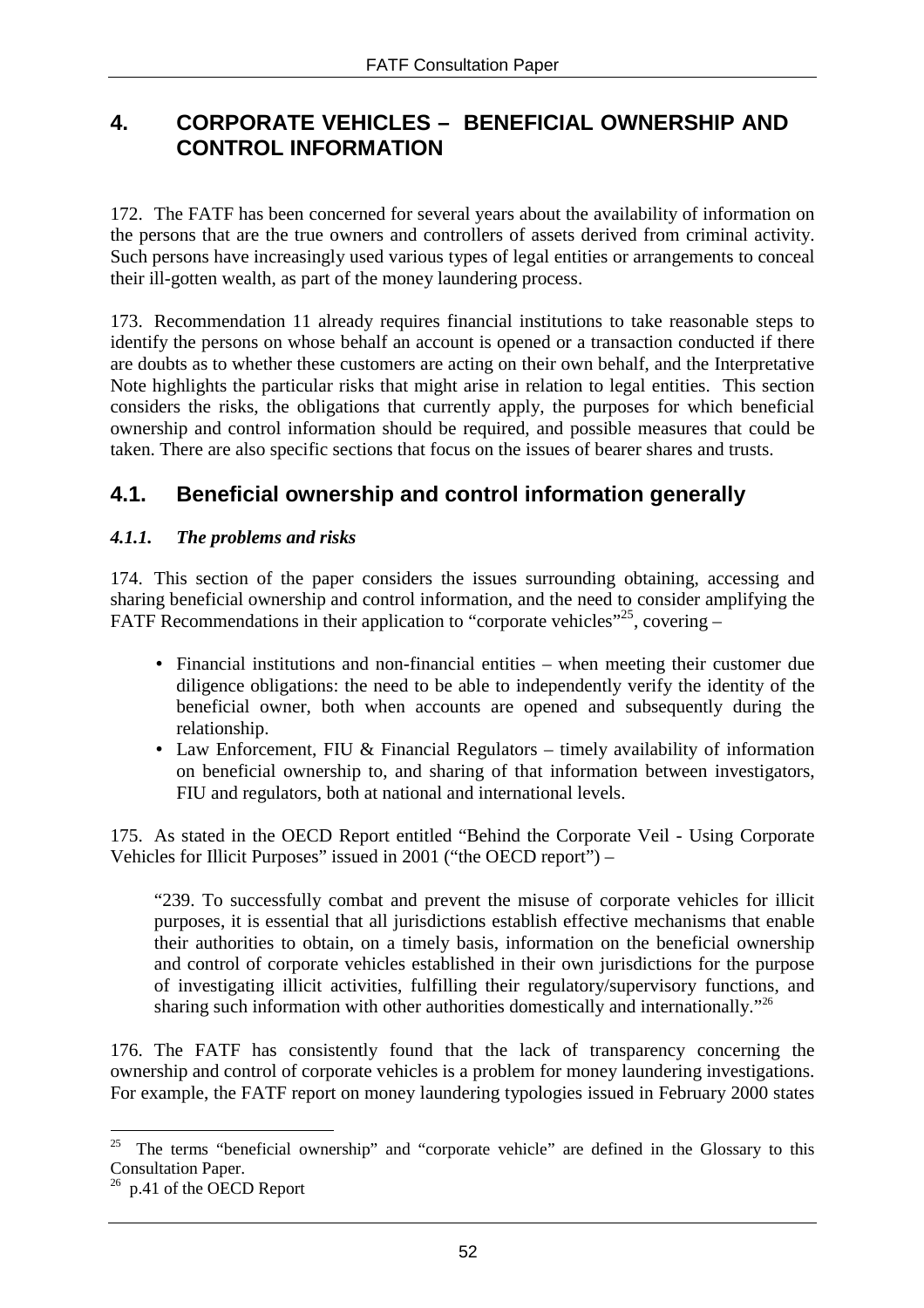"Legal entities or other types of types of legal relationships (such as trusts) formed by these professionals remain ubiquitous in money laundering schemes described by FATF members".

177. Similarly, when the FATF reviewed the criteria for defining non-cooperative jurisdictions, it found that:

"Commercial laws, notably company formation and trust law, are of vital importance in the fight against money laundering. Such rules can hinder the prevention, detection and punishment of criminal activities. Shell corporations and nominees are widely used mechanisms to launder the proceeds from crime, particularly bribery (for example, to build up slush funds). The ability for competent authorities to obtain and share information regarding the identification of companies and their beneficial owner(s) is therefore essential for all the relevant authorities responsible for preventing and punishing money laundering."<sup>27</sup>

178. Other recent studies have also noted the lack of transparency of corporate vehicles as being a matter of serious concern:

(a) In March 2000, the T.M.C. Asser Instituut (in co-operation with the Ministry of Justice of the Netherlands and Europol) prepared a comparative study within EU Member States on the possibilities for the improvement of the international exchange of information on legal persons. The report found "that crime involving legal persons constitutes a serious problem that penetrates the public and legitimate private sector and threatens the transparency of (international) trade as well as that of society as a whole."

The report recommended, inter alia, the need:

"To take measures to make legal persons and the persons behind them more transparent. To make sure that the available databases that provide information on legal persons:

- 1. are up-to-date, reliable and on-line and generally accessible;
- 2. provide basic information about the legal person;
- 3. in addition, provide information about the natural persons who are 'behind' the legal person (directors, shareholders, beneficiary owners)."

(b) In 2001, Transcrime prepared a study for the European Commission entitled "Transparency and Money Laundering". That study found that several types of corporate vehicles (public and private limited companies, trusts, and société de droit civil) are often used in money laundering operations, and that the lack of identification of the "real beneficial owner" was identified as a major problem for competent authorities and financial institutions, which need to identify the true owners and controllers of such vehicles.

c) In 2002, the European Commission issued a report that noted that increased corporate transparency is required to combat financial abuses that threaten the integrity of the international financial system<sup>28</sup>. A recent Conference of European Union Parliaments

 $\overline{a}$ 

see paragraph 19, report of the FATF on Non-Cooperative Countries or Territories issued on 14 February 2000

<sup>28</sup> see http://europa.eu.int/eur-lex/en/com/cnc/2002/com2002\_0081en01.pdf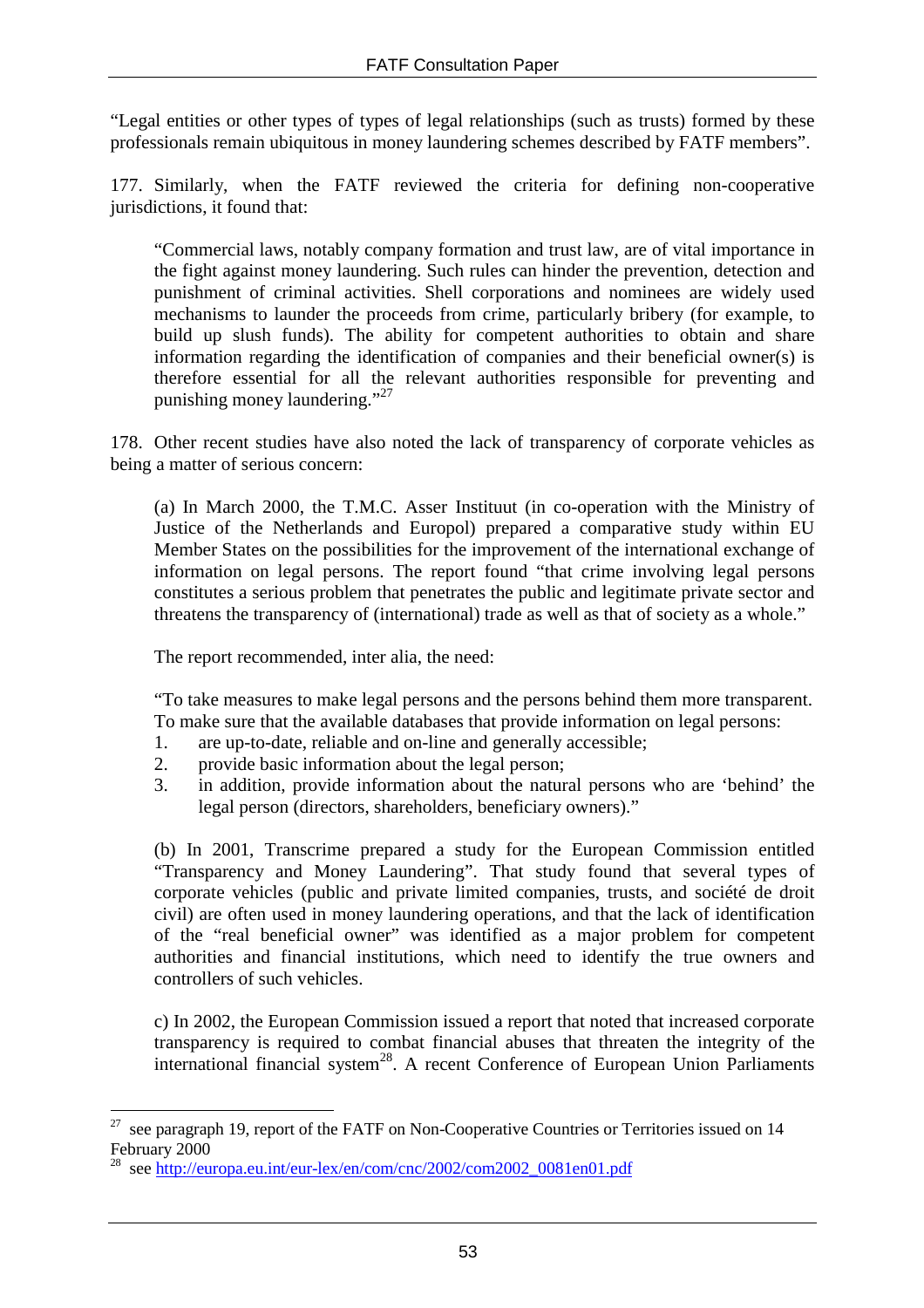Against Money Laundering also issued a declaration calling for measures to be taken to improve the transparency of corporate vehicles.

179. The FATF has always recognised the importance of financial institutions, law enforcement authorities and FIUs, and financial regulators being able to obtain accurate information on the persons that are the ultimate beneficial owners or controllers of property, including property held in the name of legal entities. Recommendation 11 states that information should be obtained about the persons on whose behalf accounts are opened and transactions are conducted. This extends to information on the persons that are the principal owners and controllers of legal entities.

## *4.1.2. Corporate Vehicles*

180. While this section of the Consultation Paper refers to the beneficiaries/controllers in respect of all corporate vehicles (the vehicles mentioned above are frequently interwoven in corporate structures) the issues surrounding the transparency of trusts are dealt with in more detail below, as is the issue of how to ascertain the beneficial owner of bearer shares (see sections 4.2. & 4.3. below). Also relevant to matters covered in this section of the paper is the section below on company and trust service providers (see section 5.3.).

181. Information on the beneficial ownership of corporate vehicles is required for a wide range of purposes. It is needed for –

- The prevention and control of money laundering and in particular the obligation of entities to report suspicious transactions.
- Suppressing the financing of terrorism, terrorist acts and terrorist organisations.
- The effective investigation/prosecution of criminal and civil cases.
- The effective exchange of information between regulatory and law enforcement authorities and FIU.
- The freezing and seizing of funds and other assets.
- Financial institutions and non-financial entities to undertake proper customer due diligence to minimise reputational and other risks.

Separate from the requirements for anti-money laundering and financial regulation purposes is the need of tax administrations for information on beneficial ownership.

182. Difficulties can arise in obtaining information on the beneficial owners of particular corporate vehicles that lend themselves to abuse through a lack of transparency (e.g. where companies can be incorporated without any disclosure of beneficial ownership). In the case of owners and controllers it is therefore important to ascertain the natural persons who ultimately lie behind the corporate vehicle. It is usual for those engaged in illegal activities to try to disguise and obscure their beneficial ownership of assets and make it more difficult for the enforcers of money laundering and regulatory legislation by creating a complex structure of companies and trusts, established in a number of different jurisdictions. It is important to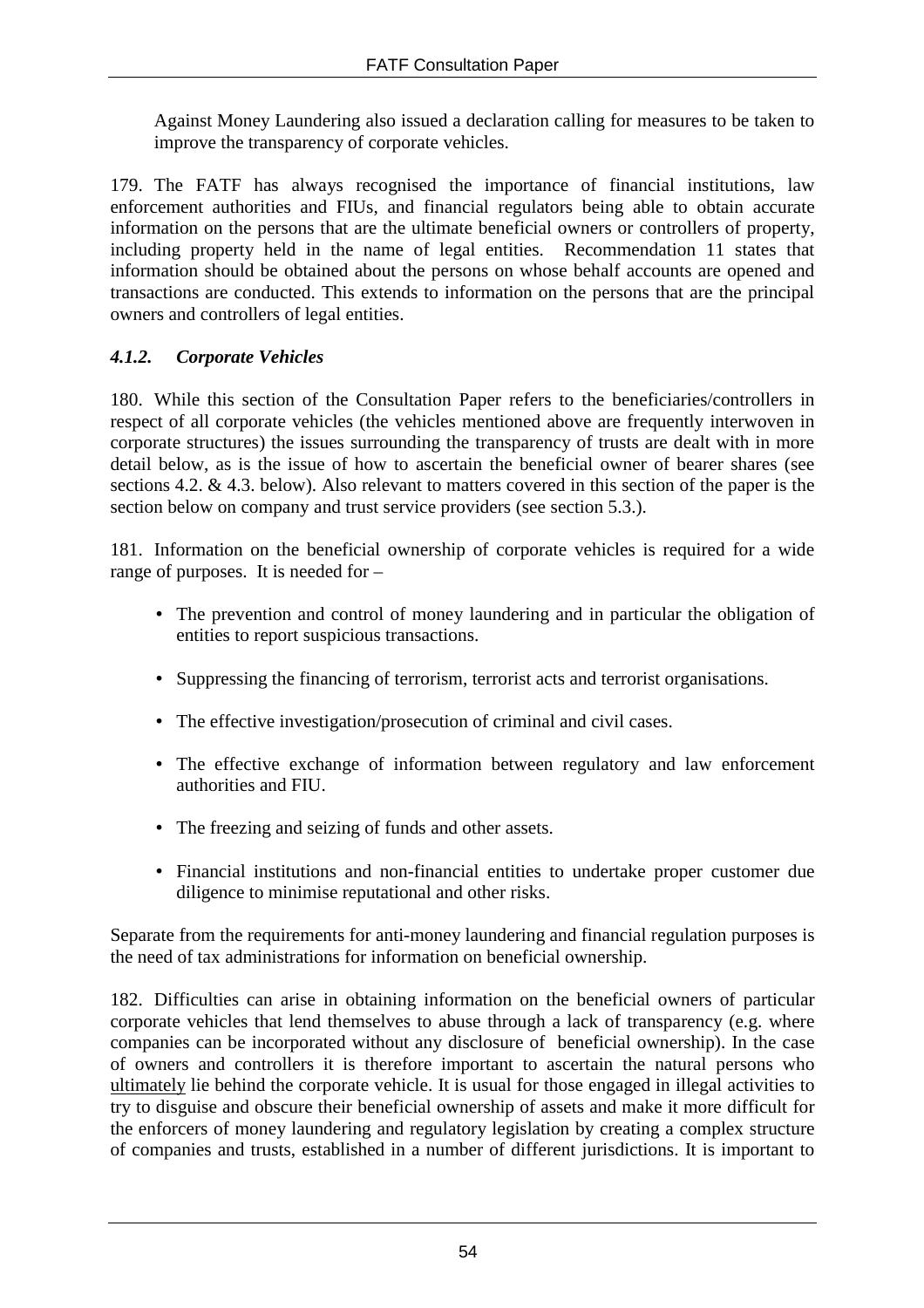be able to get to the end of the chain. Experience has shown that this can seldom be achieved without full and effective co-operation among all the jurisdictions involved.

183. The essential requirements to be met (which are consistent with the fundamental objectives outlined in the OECD Report) are –

- The existence of adequate, accurate and timely information on the beneficial ownership of corporate vehicles which also reflects ongoing changes in that ownership.
- Proper oversight of the systems for maintaining or obtaining beneficial ownership and control information.
- Law enforcement and financial regulators should have the ability to obtain or access information on beneficial ownership in a timely fashion for the purposes referred to in paragraph 181 above.
- Financial institutions and other entities subject to customer due diligence obligations should be able to obtain timely information on beneficial ownership.
- The ability to share information on beneficial ownership with other law enforcement/regulatory authorities or FIU, both domestically and internationally.

Of these requirements the first is considered to be of the first order of importance, in that having legislation requiring beneficial ownership information to be held by banks, non-bank financial institutions, or professional intermediaries, and providing access to such information, is of little help if there is no, or only inadequate and inaccurate information is available. It also highlights the critical importance of effective customer due diligence procedures and controls being required of all entities that are subject to anti-money laundering and financial regulatory legislation.

184. There must be effective systems to ensure that the procedures in place for obtaining and monitoring information on beneficial ownership are applied effectively. In addition, and while recognising legitimate individual or business rights of privacy, there must be no absolute barriers, which prevent this information being obtained by the parties requiring access. There should also not be any laws, regulations or practices that prohibit or unduly restrict the sharing of such information with other regulatory/law enforcement authorities where there are legitimate regulatory or law enforcement requirements.

185. Information on beneficial ownership is important for –

- financial institutions and other entities for due diligence purposes;
- financial institutions and other entities for suspicious transaction reporting requirements:
- regulatory authorities to evaluate financial institutions' risk management systems; and
- law enforcement authorities and FIUs for investigations/prosecutions.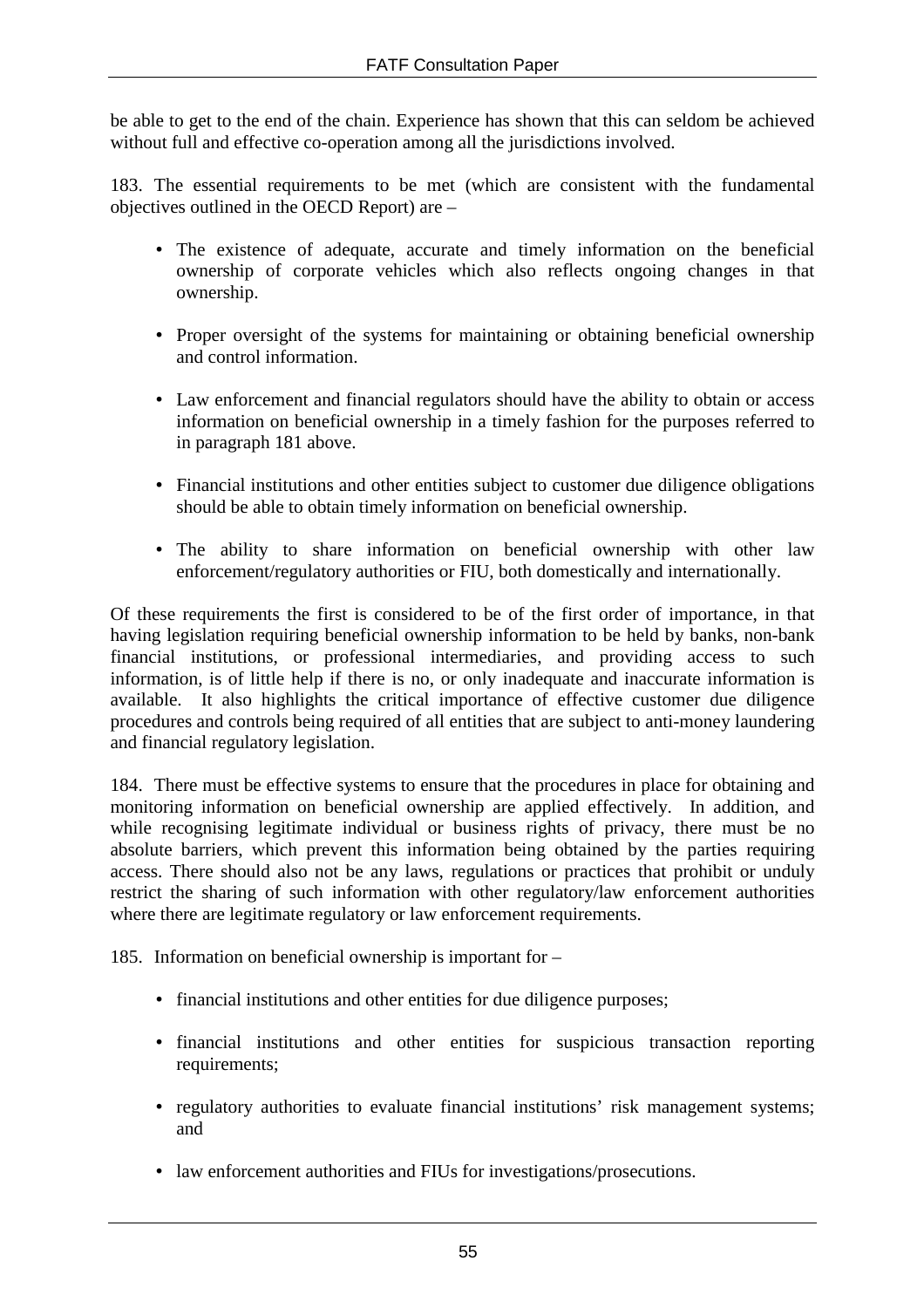186. For the purposes of the FATF framework, the prime requirement is for financial institutions and the regulatory/law enforcement authorities to have timely access to accurate and meaningful beneficial ownership information when this is required. Whether such information should be recorded on a register, which can be accessed in some way by the "public", in order that they should know with whom they are dealing, and without prejudicing legitimate privacy interests, is a broader issue that is not the focus of the FATF. Most jurisdictions in which companies are incorporated require a public registry of companies, but in many cases the registry is not centralised, and will not contain beneficial ownership information.

## *4.1.3. "Risk Spectrum"*

187. From the OECD report and other information it is apparent that, while almost any corporate vehicle is capable of being used for illegal purposes, some vehicles present a lesser risk and some a higher risk. There is a "risk spectrum", and factors that might indicate or affect the degree of risk are set out below.

188. The following factors, which are not listed by order of risk, are directly relevant<sup>29</sup> to the ability of (a) law enforcement and FIUs, (b) regulatory authorities, and (c) financial institutions and non-financial entities to obtain and/or access reliable information on the beneficial ownership and control of corporate vehicles. The factors should be considered having regard to the different types of corporate vehicles, and the degree of risk in a jurisdiction may be higher or lower depending on the laws and systems that exist for all these factors.

- Whether information concerning the beneficial ownership and control of a company is required to be recorded, maintained and kept up to date.
- Whether similar requirements apply concerning information on the settlor or founder, protector (where he exists), trustee and beneficiaries of a trust or foundation, and the partners of a partnership.
- Whether a regularly updated list of the shareholders, directors, and principal officers of all companies is required to be maintained.
- Whether all or some of this information is required to be maintained:
	- a) on a public register;
	- b) on a private register available to entities that are subject to customer due diligence requirements;
	- c) on a private register available to regulators/law enforcement/FIU;
	- d) by licensed/regulated trust and company service providers;
	- e) by unregulated trust and company service providers;
	- f) by the entities themselves.

 $\overline{a}$ 

<sup>&</sup>lt;sup>29</sup> It should be recalled that there are also other factors that are not stated here, which go beyond the specific issue of beneficial ownership information, and which affect the overall effectiveness of an anti-money laundering system. These include the powers, functions and resources of the investigative and regulatory authorities, the scope of the criminal legislation, the preventive measures applicable to the financial or other sectors, the capability of a jurisdiction to co-operate internationally etc. The nature of all these measures and the whole anti-money laundering system also has an effect on the level of overall risk.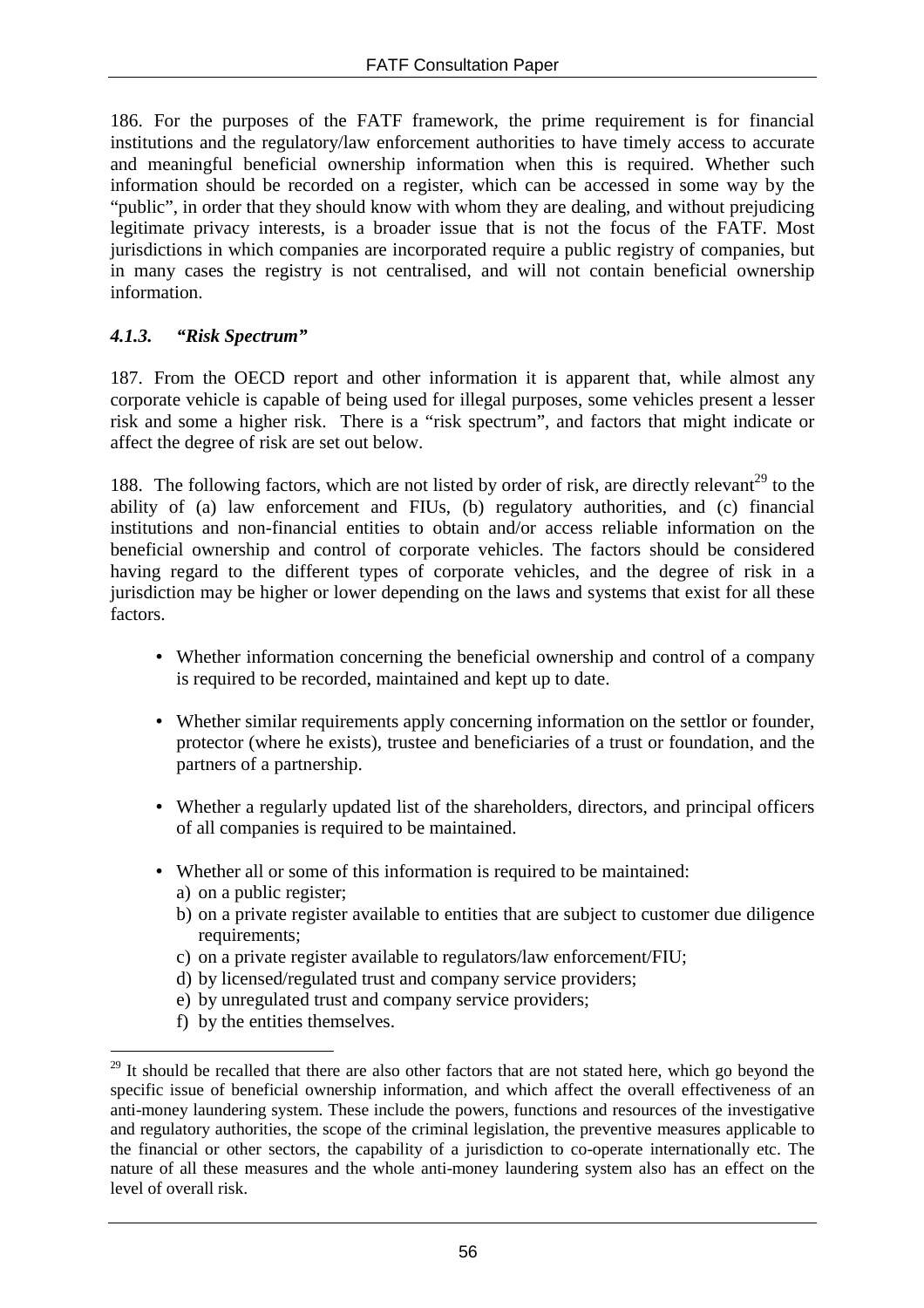- Whether there is a register (public or otherwise) of the corporations, trusts, foundations and partnerships that are created, incorporated, registered or administered in the jurisdiction.
- Is the above information required to be maintained in (a) the jurisdiction of creation/incorporation, (b) the jurisdiction(s) of administration or operation {if different to  $(a)$ , or  $(c)$  both  $(a)$  and  $(b)$ .
- Are bearer or nominee shares allowed, and if so, is there an effective mechanism that will allow the ultimate beneficial owner of the shares to be ascertained.
- Are corporate or nominee directors allowed, and if so, is there an effective mechanism that will allow the natural person with ultimate control of the company to be ascertained.
- Is there a requirement that at least one director of the company/trustee of a trust/administrator of a foundation/partner in a partnership must be a natural person resident in the jurisdiction of creation/incorporation/administration.
- Whether corporate secrecy or privacy laws prevent or unduly restrict access to beneficial ownership information.
- Are financial institutions obliged to obtain beneficial ownership information, and perform customer due diligence when it commences, and during the course of, a business relationship, in particular when opening an account for a customer.
- Whether competent authorities have been designated to oversight and monitor compliance with the above requirements, including imposing sanctions for noncompliance where appropriate.
- Can law enforcement authorities and FIUs, and financial regulatory authorities, obtain or access beneficial ownership information on a timely basis: (a) for their own investigative or regulatory purposes, (b) based upon a legitimate request from a similar foreign authority, and share that information on a timely basis, and without unduly restrictive conditions.

189. In addition to the above factors, it must also be recognised that there are also specific types of corporate vehicles where information on beneficial ownership is likely to be of little if any relevance for anti-money laundering, and could be considered a lesser risk; for example -

- Occupational pension funds.
- Mutual funds and similar types of pooled investments.
- Entities owned or controlled by government or public authorities.

## *4.1.4. OECD Options for Obtaining and Sharing Information*

190. Differences in legal and regulatory systems and practices, and the varying extent to which corporate vehicles are beneficially owned and controlled by residents or non-residents,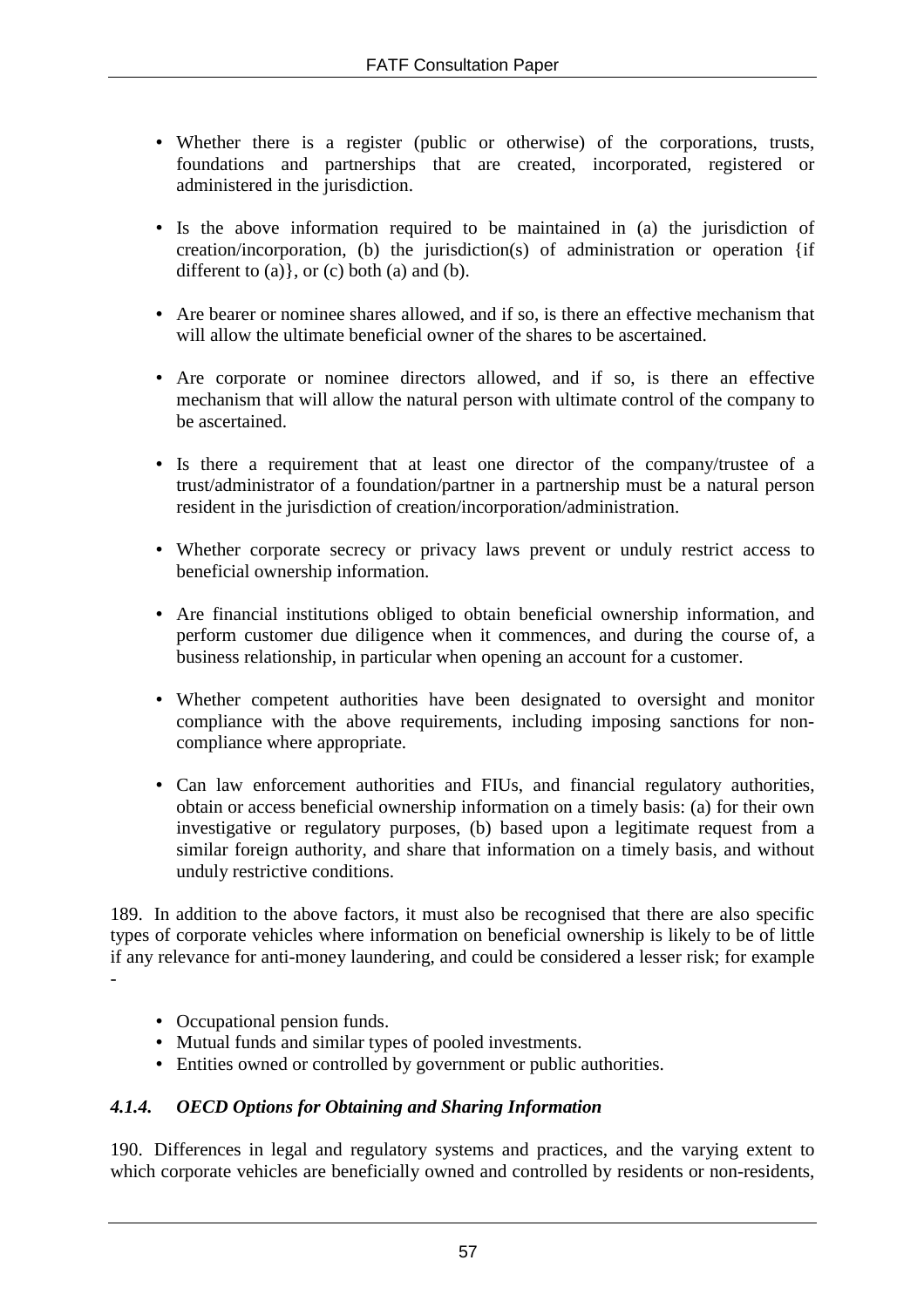may mean that no one option is appropriate to all jurisdictions. However the key requirements outlined in paragraphs 181-183 should be met, whatever option is adopted. Also, as the OECD Report states, while jurisdictions may wish to rely mainly on one particular option it is unlikely that the objectives will be achieved without the jurisdiction implementing aspects of the other options.

191. The OECD Report identifies three possible options for obtaining beneficial ownership and control information –

- Option 1: Upfront disclosure to the authorities;
- Option 2: Requiring corporate service providers to obtain, verify and retain records on the beneficial ownership and control of corporate vehicles (the 'intermediary option');
- Option 3: Primary reliance on investigative measures when illicit activity is suspected;

and lists the primary advantages and disadvantages of each, their suitability and their important elements.

192. The primary advantages and disadvantages of each of the options in the OECD Report, as stated in that report, are as follows $30 -$ 

Option 1: "an upfront disclosure system improves the transparency of corporate vehicles and ensures that certain authorities within a jurisdiction will, at all times, possess beneficial ownership and control information of corporate vehicles established in that jurisdiction. An upfront disclosure system may also enhance the capacity of jurisdictions, especially but not exclusively those with limited resources and weak investigative powers, to cooperate more rapidly and effectively with foreign authorities. In addition, an upfront disclosure system, if effective, may have a strong deterrent effect because individuals seeking to obscure their identity through the use of corporate vehicles are likely to go to a different jurisdiction where anonymity can be more easily achieved. An upfront disclosure system would also enable governments to make available beneficial ownership and control information to financial institutions (through various means such as a semi-public or public registry) in order to enhance the ability of these institutions to comply with their customer identification obligations, especially in the anti-money laundering context. However, in jurisdictions with a substantial domestic commercial sector, an extensive upfront disclosure system may, under certain circumstances, impose significant costs on corporate vehicles (particularly smaller enterprises)".

Option 2: "the 'intermediary option' may allow jurisdictions with limited financial and human resources to ensure that beneficial ownership and control of information is available within their jurisdictions without having to adopt a full-fledged upfront disclosure system. In addition to the upfront disclosure option, the intermediary option may be particularly appropriate for jurisdictions where persons connected to the corporate vehicle are typically not located within the jurisdiction of establishment and

 $\overline{a}$ There may also be other advantages or disadvantages e.g. there may be timelags between the recording of beneficial ownership information and actual beneficial ownership at any particular point in time.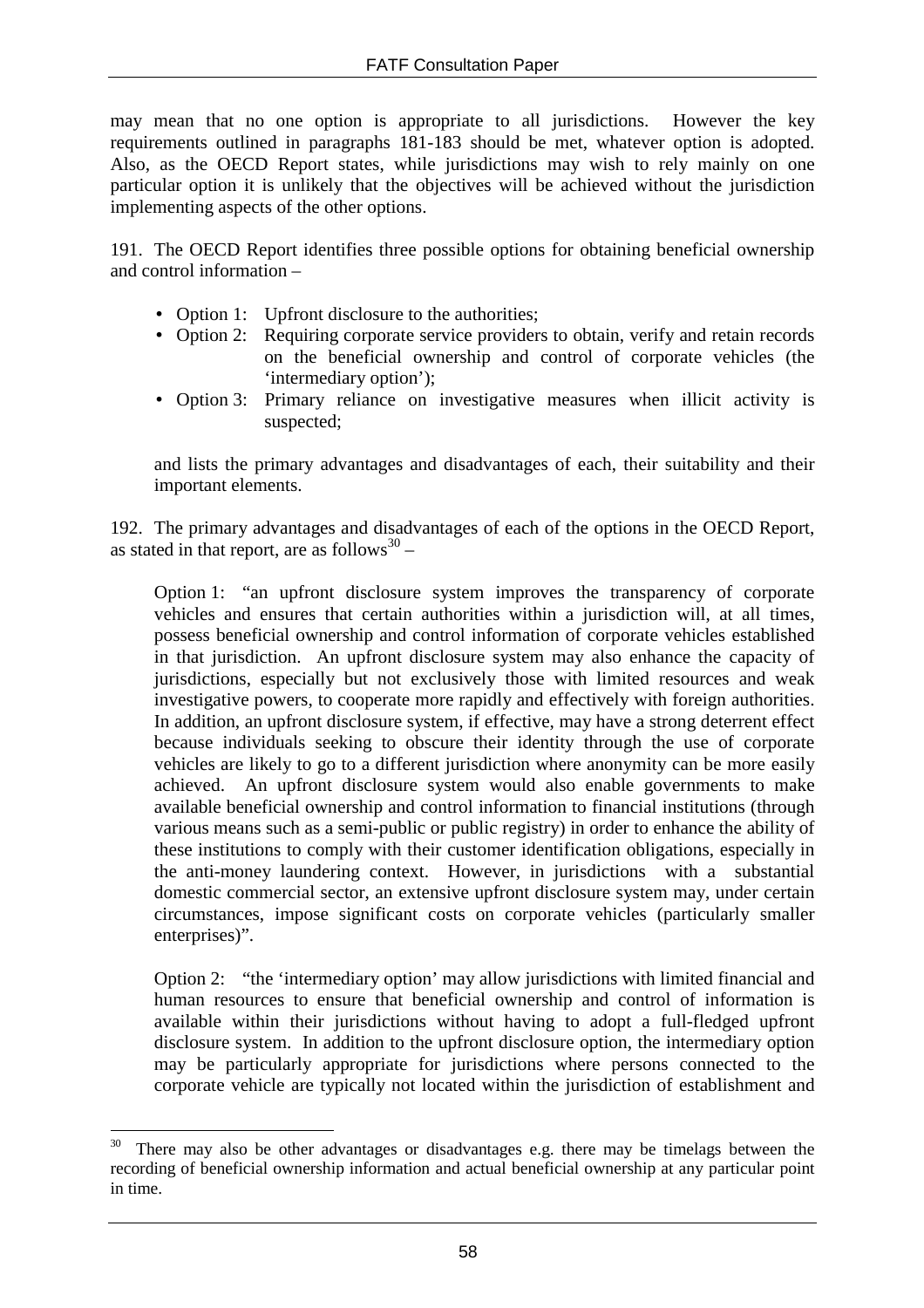where the corporate service provider serves as the primary link to such corporate vehicles. Provided that corporate service providers are able to – and do – maintain the requisite information on corporate vehicles and the domestic authorities have the capacity to – and do – ensure compliance with the applicable requirements, an 'intermediary option' may also strike an appropriate balance between furthering the public's interest in combating the misuse of corporate vehicles and protecting legitimate privacy interests. Under certain circumstances, this mechanism may also have a preventive effect. Nonetheless, by requiring the authorities to obtain beneficial ownership and control information from third parties, the 'intermediary option' introduces the potential for delays in the provision of information."

Option 3: "For jurisdictions that have already developed an effective and efficient investigative mechanism, continued primary reliance on this mechanism may be more cost effective than to establish and maintain an extensive upfront disclosure system. Moreover, in jurisdictions where a substantial domestic commercial sector exists, primary reliance on an investigative mechanism may, under certain circumstance, avoid unnecessary costs or burdens on corporate vehicles (particularly smaller enterprises), which may stifle legitimate business formation. An investigative mechanism, if effective, may also enable policy makers to maintain a reasonable balance between ensuring proper monitoring/regulation of corporate vehicles and protecting legitimate privacy interests. An investigative system however, requires the authorities to obtain beneficial ownership and control information from third parties, thereby introducing the potential for delays in the provision of information."

193. It is arguable that no one option is sufficient in itself. The essential elements that should be present are, to repeat from paragraph 183 –

- The existence of adequate, accurate and timely information on the beneficial ownership of corporate vehicles which also reflects ongoing changes in that ownership.
- Proper oversight of the systems for maintaining or obtaining beneficial ownership and control information.
- Law enforcement and financial regulators should have the ability to obtain or access information on beneficial ownership in a timely fashion for the purposes referred to in paragraph 181 above.
- Financial institutions and other entities subject to customer due diligence obligations should be able to obtain timely information on beneficial ownership.
- The ability to share information on beneficial ownership with other law enforcement/regulatory authorities or FIU, both domestically and internationally.

These requirements are interrelated. A system based on option 1 will only be effective if there is proper oversight of the systems/procedures in the corporate vehicles/institutions supplying information to the authorities. A system based on option 2 must also provide for the obtaining and sharing of information by the authorities. A system based on option 3 will only be effective if there is accurate information available in the corporate vehicles/institutions that are the subject of investigation.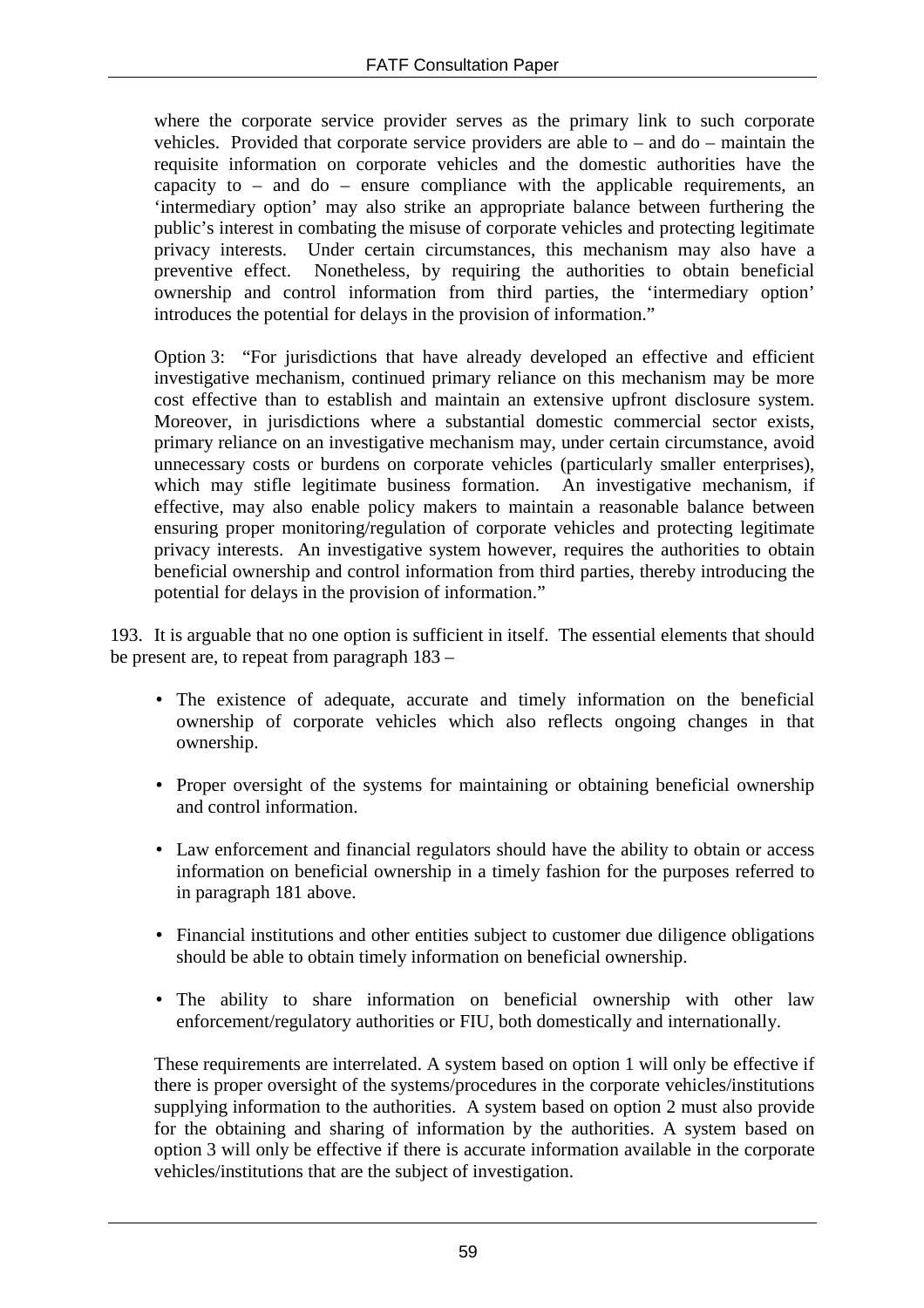194. A key requirement concerning all of the options is an ability to ensure compliance. To quote from the OECD report –

- Option 1: "to be effective, it is important that the authorities are able to and do – impose sanctions on corporate vehicles that do not comply with the applicable requirements under an upfront disclosure system."
- Option 2: "to be effective, it is essential that sanctions are imposed on corporate service providers and where appropriate, on corporate vehicles, that do not comply with the applicable requirements."
- Option 3: "the effectiveness of an investigative system depends, to a significant extent, on the likelihood that beneficial ownership and control information … is available within the jurisdiction in which the corporate vehicles were established. …[and] to enhance the capacity of authorities to obtain beneficial ownership and control information, a jurisdiction may choose to require companies to maintain such information."

## *4.1.5. Actions to remedy the areas of weakness*

195. Having regard to the foregoing, the FATF is considering several complementary ways in which action could be taken to ensure that the agencies and entities referred to in paragraph 174 can obtain beneficial ownership and control information in a timely way, and whereby the key requirements in paragraphs 181-183 could be met:

## *A. Enhanced customer due diligence*

Recommendations 10 and 11 presently set out the circumstances in which financial institutions should identify their customers, including taking reasonable measures to identify the beneficial owners. The measures being considered concerning the expansion and clarification of the customer due diligence requirements, will assist in identifying the beneficial owners of corporate vehicles. Some of the relevant measures being considered are:

- Financial institutions and non-financial businesses must be vigilant in preventing corporate vehicles from being abused by natural persons as a de facto method of operating anonymous accounts.
- There must be proper identification of the natural persons who are the ultimate beneficial owners, and financial institutions and non-financial businesses must have access to this information.
- Particular care should be taken when corporate vehicles have overly complex ownership structures that do not serve a legitimate purpose.
- Financial institutions and non-financial businesses should understand the structure and the purpose of the corporate vehicle, determine the source of funds and identify the natural person who are the ultimate beneficial owners, including those who have control of the funds.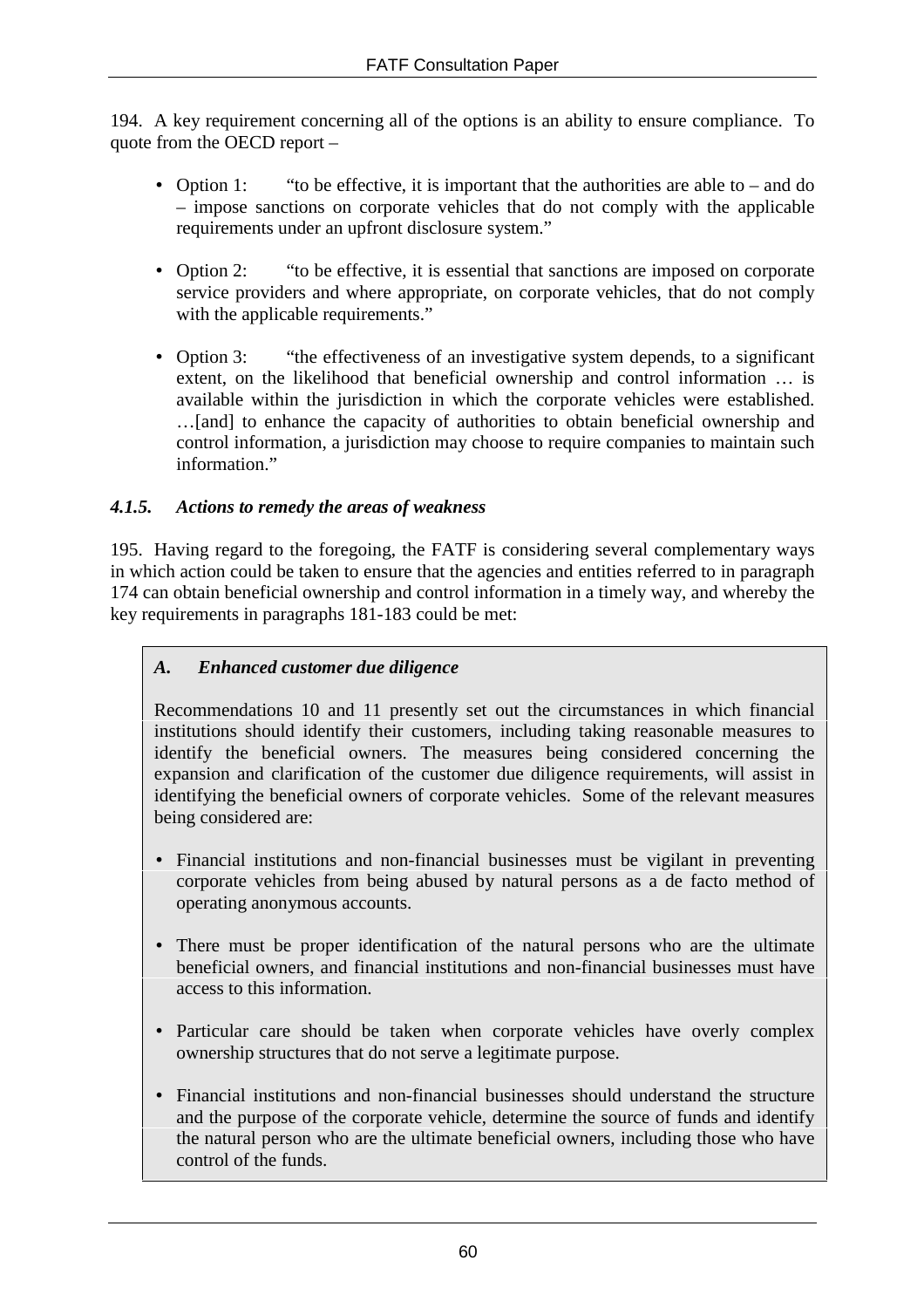• Particular care should be taken where the corporate vehicle is incorporated/administered in a jurisdiction that does not provide for a system that satisfies the requirements set out above.

## *B. Commercial law requirements*

Requirements could be imposed in the commercial law field:

- Which ensure that all countries have laws and systems in place, and have adequate powers to ensure compliance with the key requirements set out in paragraph 183 of this paper. This could be based on the measures set out in the options for obtaining or accessing beneficial ownership and control information in "the OECD report". As noted in paragraph 193, a combination of measures would be necessary for this to be effective.
- That address those factors outlined in paragraph 188 above that most seriously lead to illicit use of corporate vehicles, which reduce transparency, and which introduce obstacles to the effective combat of money laundering. The papers dealing with bearer shares and trusts set out specific options, which provide solutions for dealing with the lack of or reduced transparency that may exist with respect to those instruments or arrangements.

#### *C. Guidance*

Guidance might be prepared which amplifies the "risk spectrum", and provides sound practice guidance in developing systems to obtain beneficial ownership information. This option would have to be prepared after there is a decision as to any minimum standards that might be agreed under the Recommendations.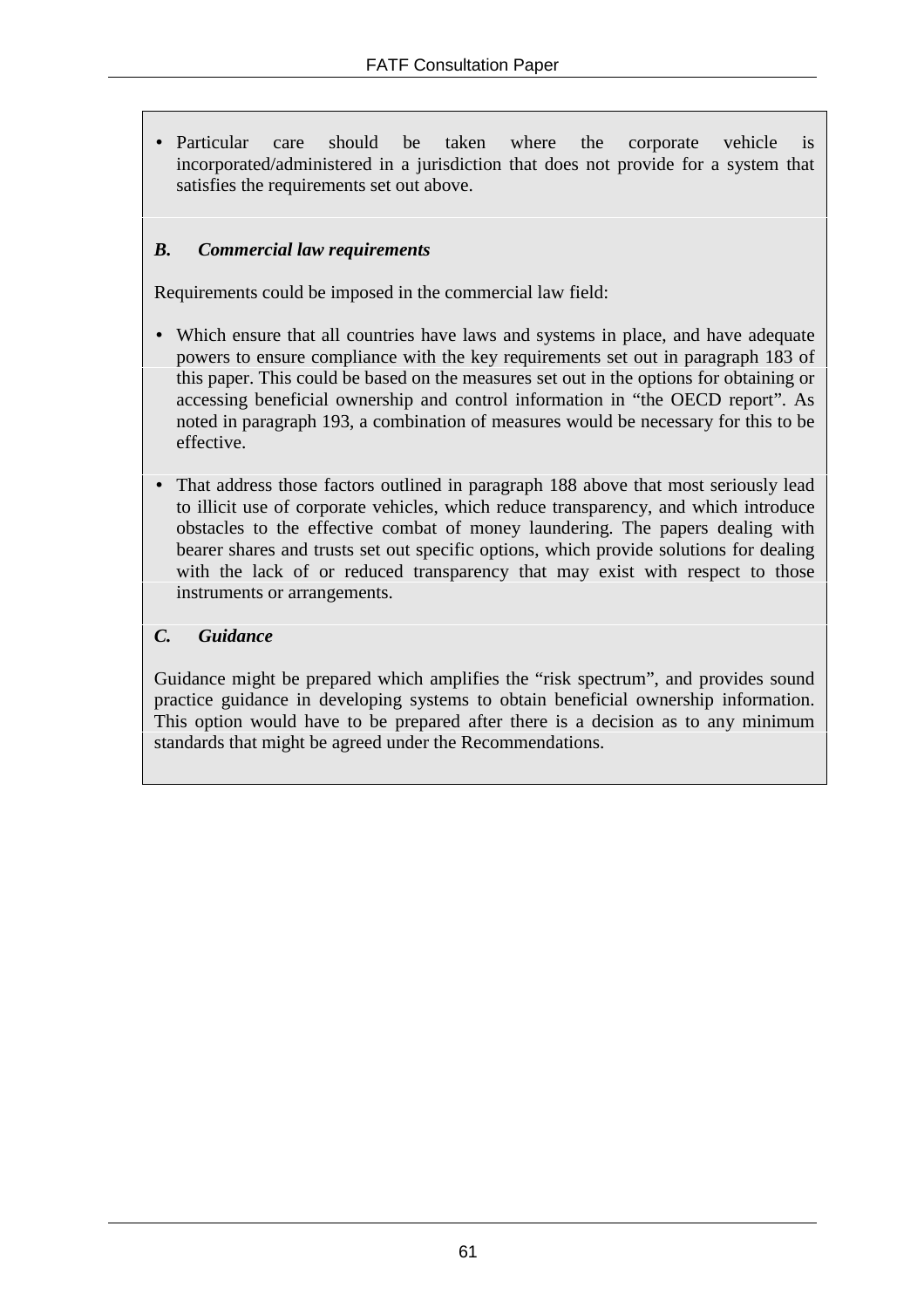## **4.2. Bearer Shares**

196. Bearer shares confer rights of ownership to a company upon the physical holder of the share. They are commonly and legitimately used in a number of countries. However, the high level of anonymity they offer provides opportunities for misuse. In some countries, the identity of bearer shareholders is recorded or can be obtained by entities subject to customer due diligence obligations and the enforcement authorities. But, where the identity of the shareholder is not recorded when the share is issued and transferred or where it is not possible for the entities subject to customer due diligence obligations and enforcement authorities to obtain this information, ownership of the share is effectively anonymous. Such shares are open to two money laundering risks:

- financial assets can be acquired without the purchaser being identified;
- companies may be owned and controlled by interests who cannot be identified.

197. This has implications for FATF Recommendation 10, which requires financial institutions to identify clients when opening business relationships or conducting transactions. Recommendation 10 goes on to say that, when dealing with legal entities, financial institutions should take measures to verify the details of that entity, including the name of the customer. Recommendation 11 states that financial institutions should obtain information on the identity of beneficial owners, and expressly recognises the risks associated with domiciliary companies. The Interpretative Note to that Recommendation states that financial institutions should obtain information on the principal owners and beneficiaries of legal entities, either from a public register or from the client.

198. The FATF Recommendations say nothing specific about bearer shares, nor do they require any controls to be placed on their use. They are not specifically mentioned either in the 25 NCCT Criteria. However, in the June 2000 NCCT Report, the FATF set out five issues of particular concern. These included:

"Difficulties in establishing the beneficial ownership of some legal entities, including companies issuing bearer shares and trusts."

199. This section analyses the extent to which bearer shares are a money laundering risk, considers their legitimate uses, and sets out a number of options for dealing with the risks. Other types of bearer instruments can be transferred anonymously, such as bearer bonds. Their transfer does not lead to the exercise of anonymous control of a company but bearer bonds pose some of the same risks involved in bearer shares: money laundering, fraud, theft, concealing assets. So, although this section of the paper concentrates on bearer shares, jurisdictions may wish to consider options for bearer bonds, which might also be applied to other types of bearer securities.

200. Bearer shares can be issued in companies that are listed on public stock exchanges and in non-listed companies. The money laundering risk of bearer shares in publicly listed companies is less than for non-listed companies, in respect of the danger that the company may be owned or controlled by unidentified interests. In publicly listed companies share ownership is likely to be diverse and there are laws in most countries requiring the identification to the company of any shareholding worth more than a small proportion of the voting rights. The same rules do not generally apply to shareholdings in non-listed companies and it is possible in some countries for such companies to be controlled by shareholders who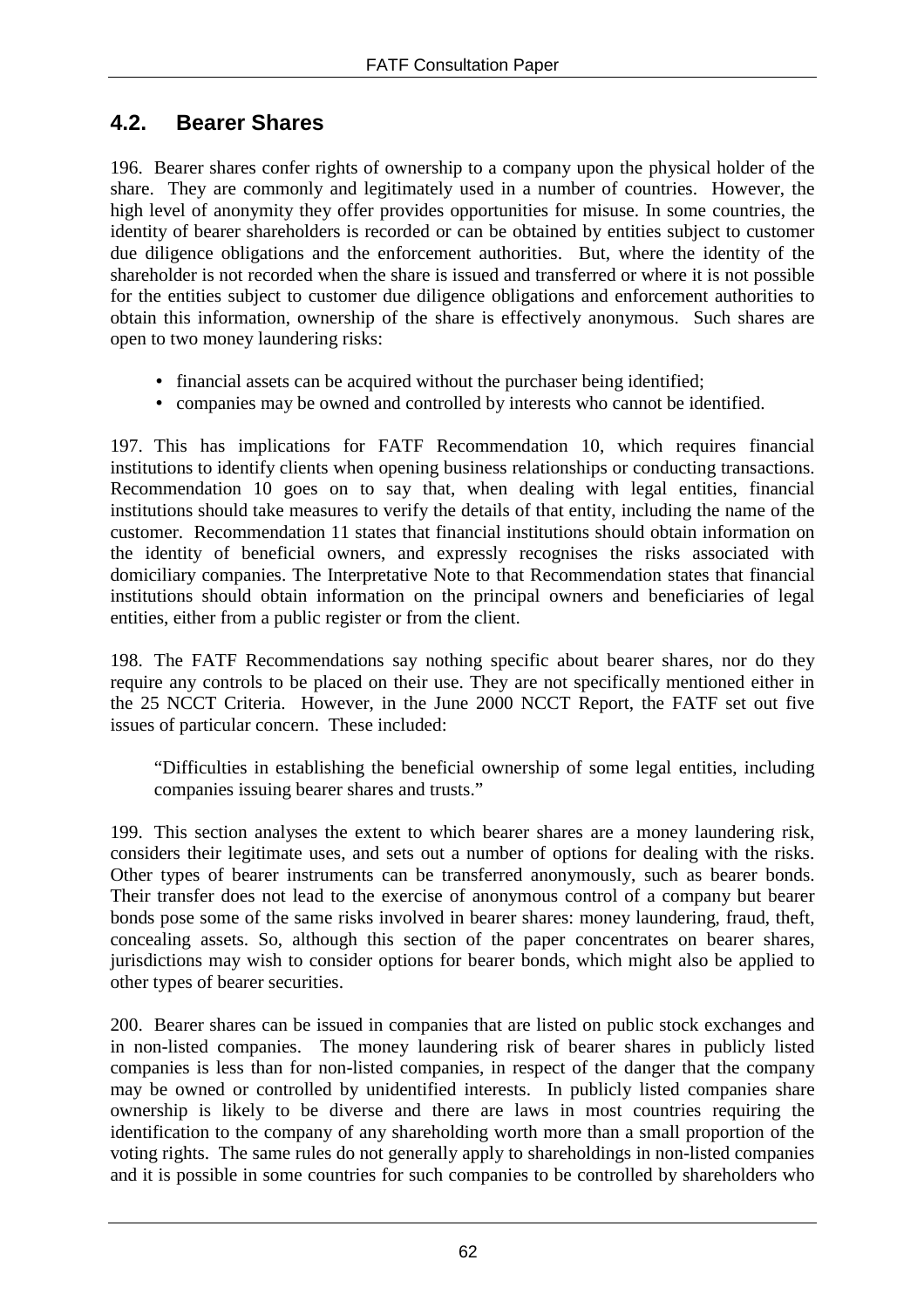are effectively anonymous. Lower risks arise for money laundering in relation to companies that are publicly traded on a regulated market. There are also other substantial arguments why the options being considered for bearer shares should not be applied to such companies. The FATF seeks comments on this issue.

201. The risk that financial assets can be acquired without identification of the purchaser remains for all bearer shares, regardless of the nature of the company. Indeed this risk applies to all bearer instruments.

## *4.2.1. What are Bearer Shares*

202. The OECD Report of April 2001 on Using Corporate Entities for Illicit Purposes defined bearer shares in the following terms: "Bearer shares are negotiable instruments that accord ownership of a corporation to the person who possesses the bearer share certificate. In other words, the who has physical possession of the bearer share certificate is deemed to be the lawful shareholder of the corporation …and is entitled to all of the rights of a shareholder".

## *4.2.2. The Purpose of Bearer Shares*

203. Their central feature is ease of transfer of ownership. This convenience is the reason why they are an important part of the ownership of companies in several countries. As an example, the box below describes in more detail the arrangements for issuing and holding them in Switzerland.

## *4.2.3. The Purpose of the Bearer Share*

#### **Example:**

In an FATF member country, public companies can choose to issue registered or bearer shares. Registered and bearer shares may also coexist in a proportion stipulated in the statutes of the company.

In practice, it is often the case that when founding a company, the founders secure control with the help of registered shares, while a further circle of investors receive bearer shares.

Family businesses also often make use of this possibility: the family shareholders are allowed registered shares with restricted transferability of low nominal value and the public is offered bearer shares with high nominal value. Only the bearer shares are quoted on the stock market.

The coexistence of registered shares with restricted transferability and bearer shares has often been used until now in order to safeguard national control of a company: Only citizens were allowed as registered shareholders whereas bearer shares were available to everybody. A new stock corporation law put into force at the beginning of the 1990s greatly restricted this possibility. Furthermore, in recent years there has been a shift towards ordinary shares, which is primarily conceived as a registered share with weakly restricted transferability.

## *4.2.4. Advantages of Bearer Shares*

. 204. There are a number of **legitimate** reasons for permitting bearer shares.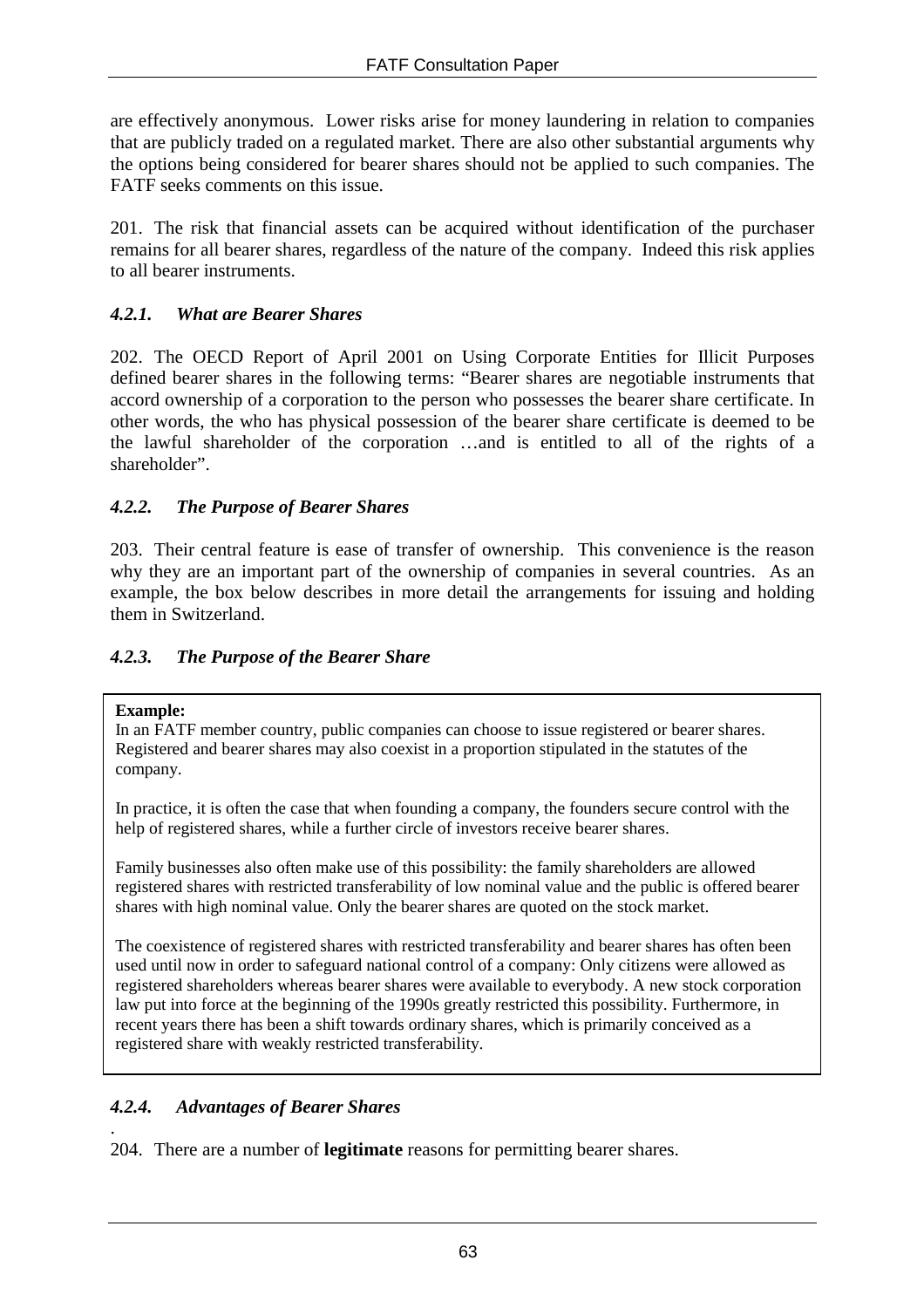- **Quick, easy and cheap control**: A corporate vehicle is formed to handle an international transaction involving a number of business people in the transformation of a product, with higher levels of value added at each stage. In order to obtain credit from their financiers, each business person holds the entire value of the product at that stage by virtue of the bearer share that is passed to them when they accept the product for further transformation. For example, a high-pressure vessel for the oil refining industry, originally made in Country A and then finished in Countries B, C and D before being delivered to the customer in Country E. A company with limited liability can be created within seconds through a global network of agents and intermediaries, often using internet-based company incorporation systems, for as little as US\$100. There are limited minimum capital reserve, due diligence or reporting requirements for such companies.
- **Concern about the competition:** Privately-held or closed companies, or non-listed public companies that are popular in Europe, operate in a fiercely competitive market. Many companies are structured to maintain flexibility in the control and transfer of ownership of one's company and to restrict the availability of commercial information pertaining to the company. Closed companies may issue bearer shares to restrict the flow of commercially sensitive information by keeping to themselves information about their activities and their profits. For example, a company in jurisdiction A found a low cost source of processed shrimp in jurisdiction B and sold it into established markets in Europe. They concealed their interests in the deal by establishing a company from jurisdiction C and handing the bearer shares to an intermediary in jurisdiction D. The intermediary could demonstrate ownership of the company through custody of the bearer shares and act as the principal in the deal with financiers on behalf of the partners in jurisdiction A. Once the deal was concluded they recovered the bearer shares from the intermediary.
- **Demand for security by financiers:** One-off business transactions often use IBCs with bearer shares to securitise the deal. For example, a financial group in jurisdiction W agreed to provide trade finance on a transaction involving a textile contract between a supplier in jurisdiction X, an intermediary in jurisdiction Y and a customer in the jurisdiction Z. The only security available for the financial group was in the goods making up the consignment. The intermediary formed an IBC with bearer shares that were held by the financial as collateral against the trade finance. In the circumstances of any default all the goods would have clearly belonged to the financier.

Another example where bearer shares might secure finance for a business transaction is where a bank lent money to a customer for the purchase of a commercial trading vessel. In addition to seeking a charge against the company and a mortgage secured against the ship, the bank insisted that it hold bearer shares in order to prevent the company created for the deal from taking on any other financial liabilities that might rank ahead of their claim, in the event of bankruptcy.

## *4.2.5. Scope for Abuse of Bearer Shares*

205. There are other reasons for using bearer shares which particularly concern law enforcement authorities and financial regulators: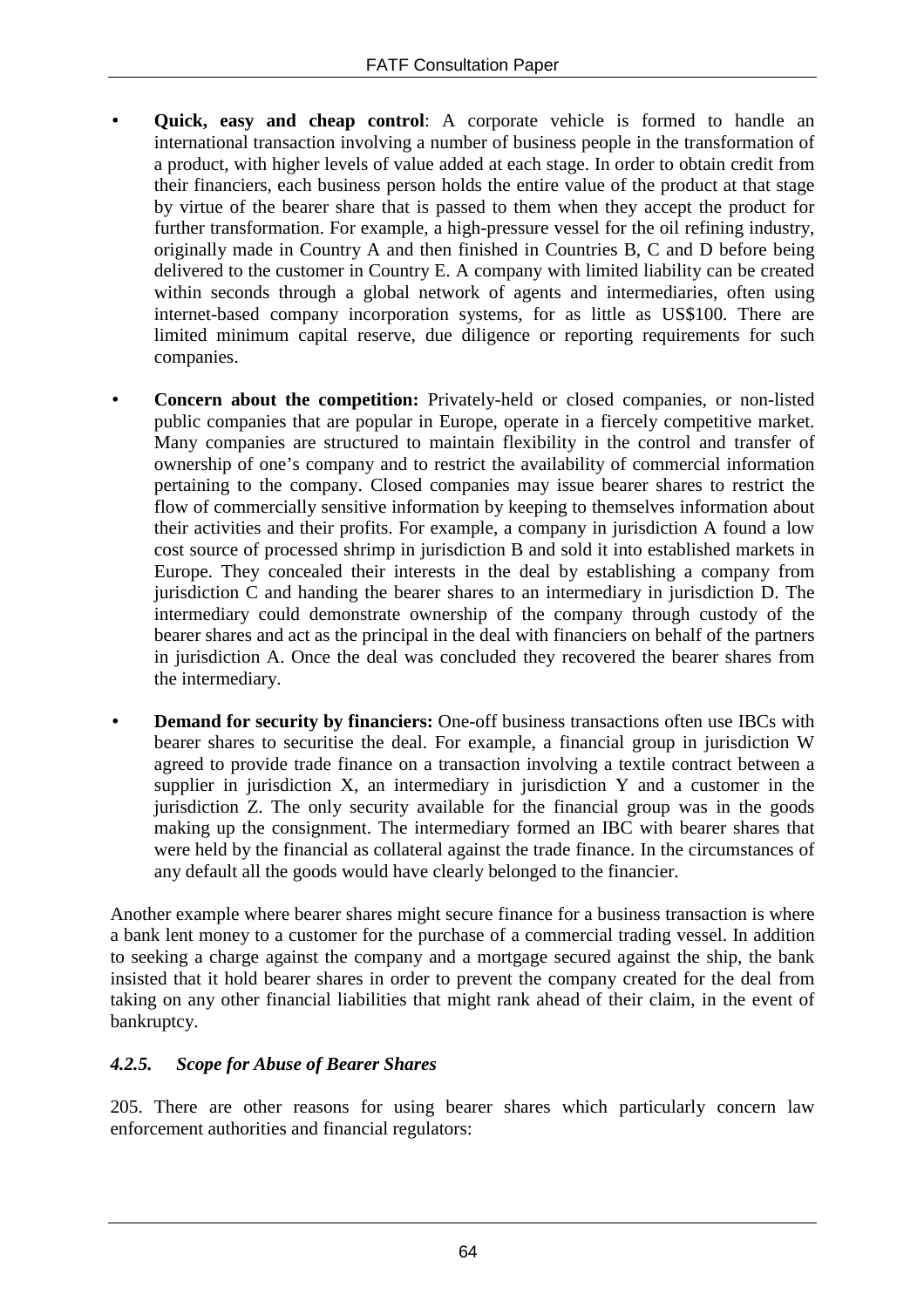- **Privacy of ownership:** Corporations have legitimate reasons for maintaining the privacy of their ownership in certain instances, as described above. But such privacy has other consequences. For example, if there is no legal requirement for the company secretary or registered agent to register and keep up to date details of the beneficial ownership of bearer shares, or subsequent transfer of ownership of those shares, it is impossible for a potential creditor to identify whether assets are available to satisfy a court judgement. In such cases, bearer shares can be used to hide ownership of assets to avoid financial responsibility and court judgements in favour of creditors or to pay spousal or child support following marriage breakdown. They can also be used to hide the ownership of assets and the identity of owners from the tax authorities.
- **Drugs, Arms and other Illegal Activities:** Criminals have grown adept at using intermediaries (lawyers, accountants and company formation agents) to create networks of companies to channel illegal funds through. Those funds may be the proceeds of crime, or may provide the financing for further criminal activity. If customer due diligence systems are operating effectively, it should be possible for entities to identify companies that seek to conduct business with them by identifying the shareholders and beneficiaries, and the nature of the company's business.

206. Companies formed in this way may also be used to purchase property with illegal funds, or to hold assets on behalf of other individuals or companies. The ability to purchase land or property through such corporate vehicles should normally involve a lawyer or estate agent subject to customer due diligence rules. Again, anti-money laundering systems are only as strong as the weakest point. If there are barriers to establishing the beneficial owner of a company, entities will not be able to know their customers, and loopholes will emerge.

207. Bearer shares are not the only reason why financial institutions may have difficulty identifying the beneficial owner of companies (nominee shareholdings or holding assets through trusts can create difficulties). But, a financial institution dealing with a company whose shareholdings are entirely or mainly in pure bearer form faces an almost impossible task in identifying beneficial ownership. Not only is the information not recorded, but there may be no corporate agent with that information. Indeed company directors may not know who currently holds the bearer shares and therefore owns the company.

## *4.2.6. Examples of the Misuse of Bearer Shares*

#### Example 1:

Several subjects were arrested following a parallel drug and proceeds of crime investigation by Jurisdiction A into an international organisation engaged in the massive importation of hashish into Jurisdiction A and another jurisdiction. As a result of these arrests, information was received regarding the world-wide operations of the group and more specifically how they laundered their illicit profits in Jurisdiction A. A subsequent search of a residence in Jurisdiction A, revealed that the registered owner of the residence was a corporation registered in Jurisdiction B. During the course of the search of the house, several bearer share certificates were seized which were attributable to several other corporations in Jurisdiction B, including the corporation to which the residence being searched was registered. Inquiries through the Land Titles in Jurisdiction A revealed two other properties, which were registered to the corporations in Jurisdiction B and linked to the bearer share certificates.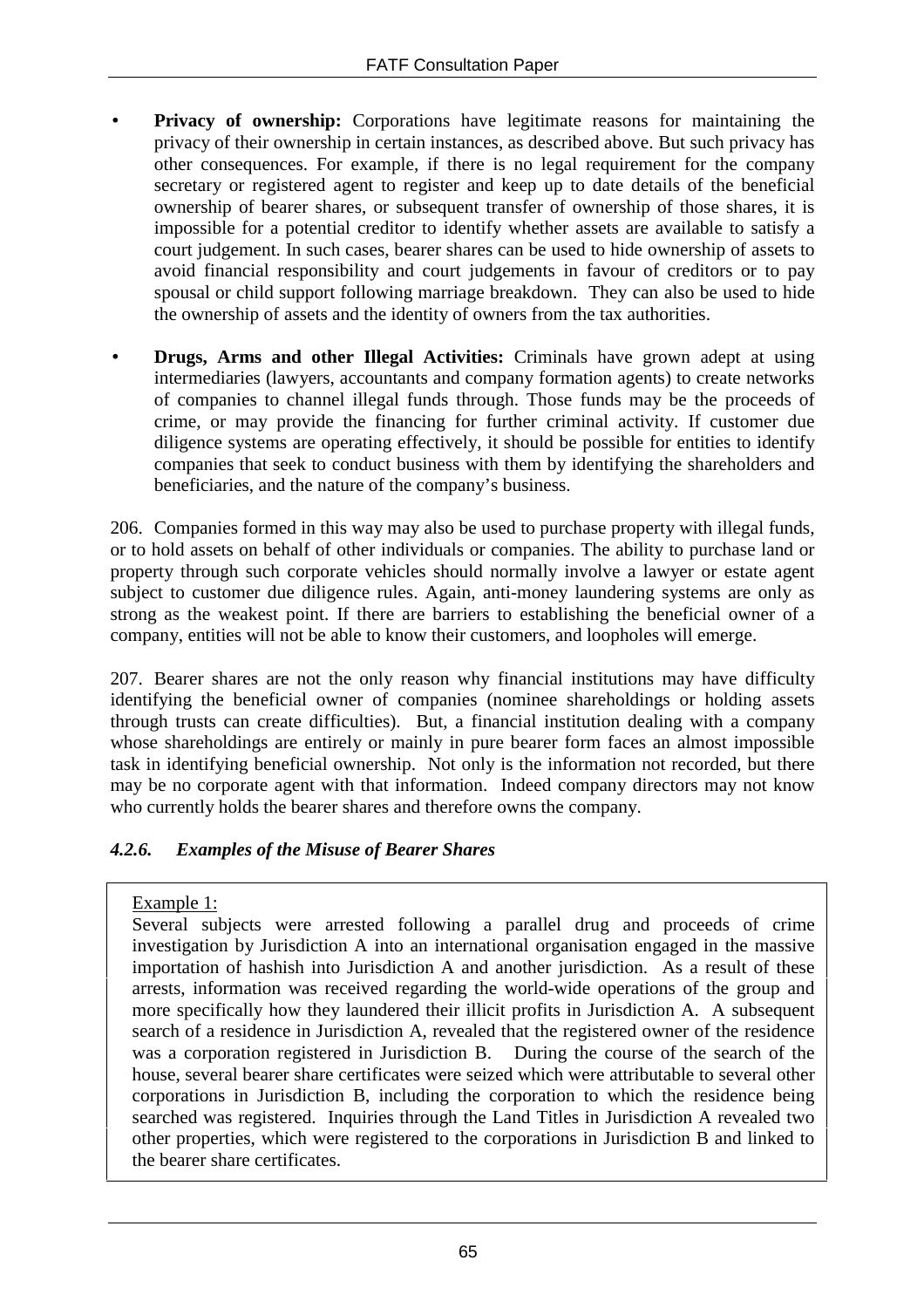Official Requests were made to the Government of Jurisdiction B for legal assistance in determining the beneficial owners of the corporations but despite protracted negotiations, the corporate information was never released. Links between the corporations in Jurisdiction B and a member of the criminal organisation being investigated in Jurisdiction A were made through correspondence located in Jurisdiction A. This clearly established beneficial ownership. It is quite apparent that if this correspondence had not been located in Jurisdiction A it would have been impossible to link the two entities. The three properties previously mentioned were valued at over \$4.5 million (Can) and were subsequently forfeited.

#### Example 2:

As a result of a drug importation investigation, approximately CAD2.75 million was restrained in combined assets from residential property and bank accounts. These assets were located in two North American countries and two European countries. Significant assets restrained involved two offshore companies incorporated in Jurisdiction A. Investigators also seized original bearer shares of three offshore companies and original articles of incorporation. The investigation revealed that one of the suspects used the services of a lawyer from Jurisdiction B to design a money laundering scheme, which included the corporation of offshore companies with bearer shares. The lawyer hired the services of a management company in Jurisdiction C, who in turn used the services of a company in Jurisdiction A to incorporate bearer share companies in Jurisdiction A and Jurisdiction D.

There was absolutely no requirement to register the names of the shareholders at the corporate registry office, company head office or anywhere else. The only names that appear are the original incorporators of the company in Jurisdiction A, who then forwarded the bearer shares and articles of incorporation to the management company.

The management company then forwarded the original bearer shares and articles of incorporation to the Jurisdiction B lawyer, who in turn handed them over to the client. The files held by the management only contained the names of the nominee directors, nominee administrators and the direction given by the Jurisdiction B lawyer who acted on behalf of the suspect shareholder.

The use of bearer share companies and professional intermediaries in this investigation almost offered absolute anonymity to the natural person in possession of the bearer shares and is clearly a powerful tool to conceal proceeds of crime. If investigators had not seized the bearer shares in the possession of the suspect, it would have been impossible to determine the owner of these companies and ultimately to identify and restrain their assets as proceeds of crime. In this case, the offshore companies held significant assets alleged to be the proceeds of crime, bank accounts in Jurisdiction C, and residential property in Jurisdiction B & E.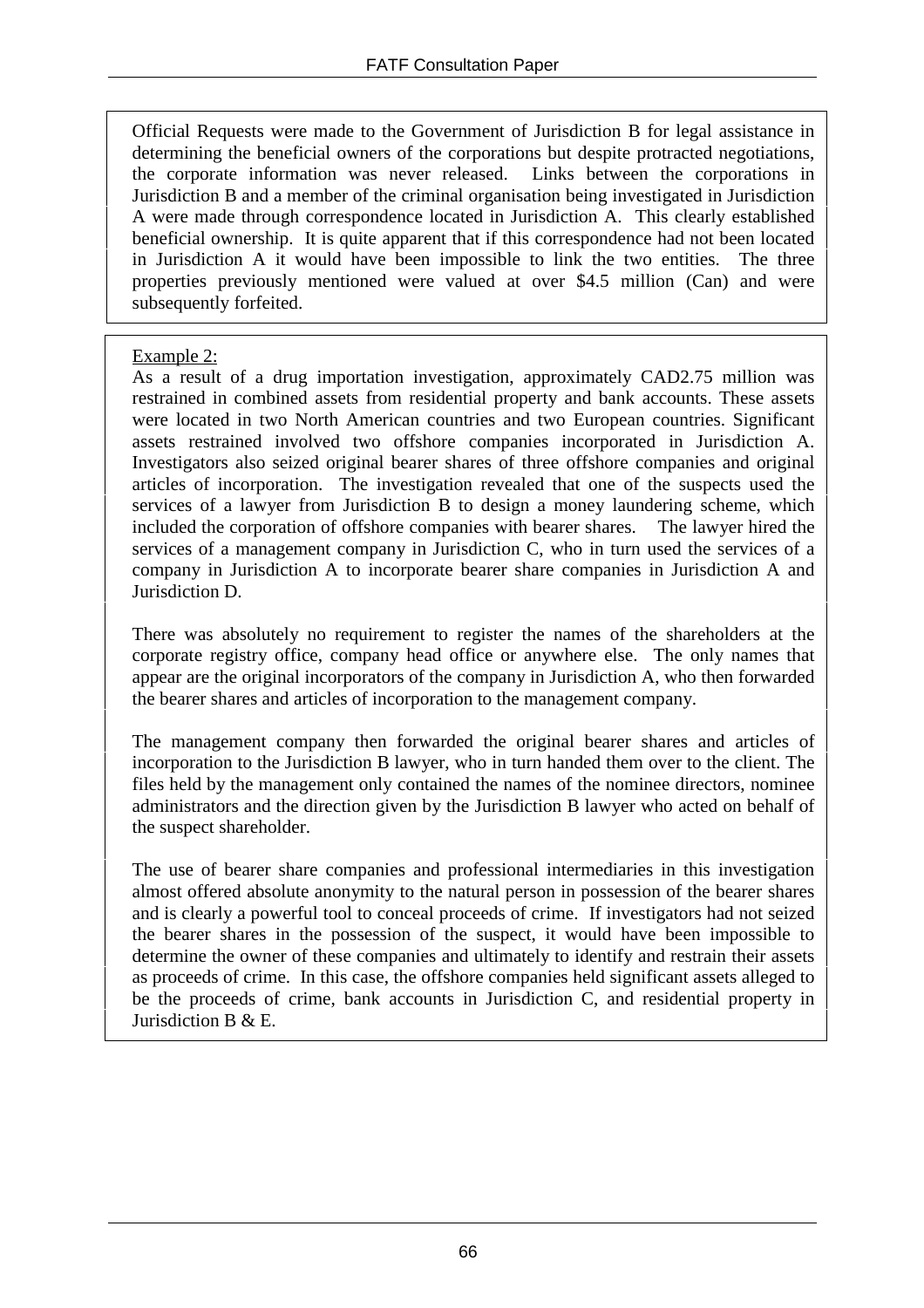## *4.2.7. How could bearer shares be controlled*

#### **Bearer Shares in one FATF member**

An FATF country has two methods for transferring bearer shares:

Bearer shares represented by physical titles. In this case, the person to whom a bearer share is initially handed and all the subsequent changes of ownership are known because the creation and the transmission of the bearer share must be conducted through a notary or licensed financial institution. These intermediaries are obliged to collaborate with the competent judicial authorities as well as with the competent authorities on the fight against money laundering.

Bearer shares represented by book entry shares. In this case, shares must be registered. The register has to be held by a security agency or company. The subsequent changes of ownership being registered in every moment, the real owner of the bearer share is always identified.

208. A number of ways of ensuring that bearer shares are not used for criminal purposes including money laundering are set out below. Which, if any of these options are chosen by a jurisdiction, will depend upon a judgement of whether the costs of such measures are proportionate to the threat of money laundering through abuse by corporate vehicles which issue such shares. However, the objective of any of the options is to ensure that entities subject to customer due diligence requirements, law enforcement authorities and FIUs, and regulators are able to obtain accurate information on the persons that are the ultimate beneficial owners or controllers of property, including property held in the name of legal entities. Lower risks arise for money laundering in relation to companies that are publicly traded on a regulated market. There are also other substantial arguments why the options being considered for bearer shares should not be applied to such companies. Different solutions may also be appropriate for other types of anonymous securities such as bearer bonds.

209. An overall consideration for section 4 is that the revised FATF Recommendations will have to reflect a balance in terms of the measures applied to different types of corporate vehicles. Three options for consideration for jurisdictions that permit bearer shares are:

a) **Central Registration - All bearer shares should be registered centrally** with details of the owner and physical location of the shares kept on a company registry in the jurisdiction of incorporation. Transfers of shares should be recorded and notified to the registry at the time of that transfer. Company registrars must be obliged to provide details to the competent authorities, subject to appropriate due process. This requirement should be strengthened by providing that unless this is done, shareholder rights such as voting rights or the receipt of dividends could not be exercised. Shareholders would be required to identify themselves when they sought to exercise such rights. Such a requirement would effectively convert bearer shares into registered shares, effectively eliminating pure bearer shares. As shares are increasingly "dematerialised" with the increased use of electronic shareholding and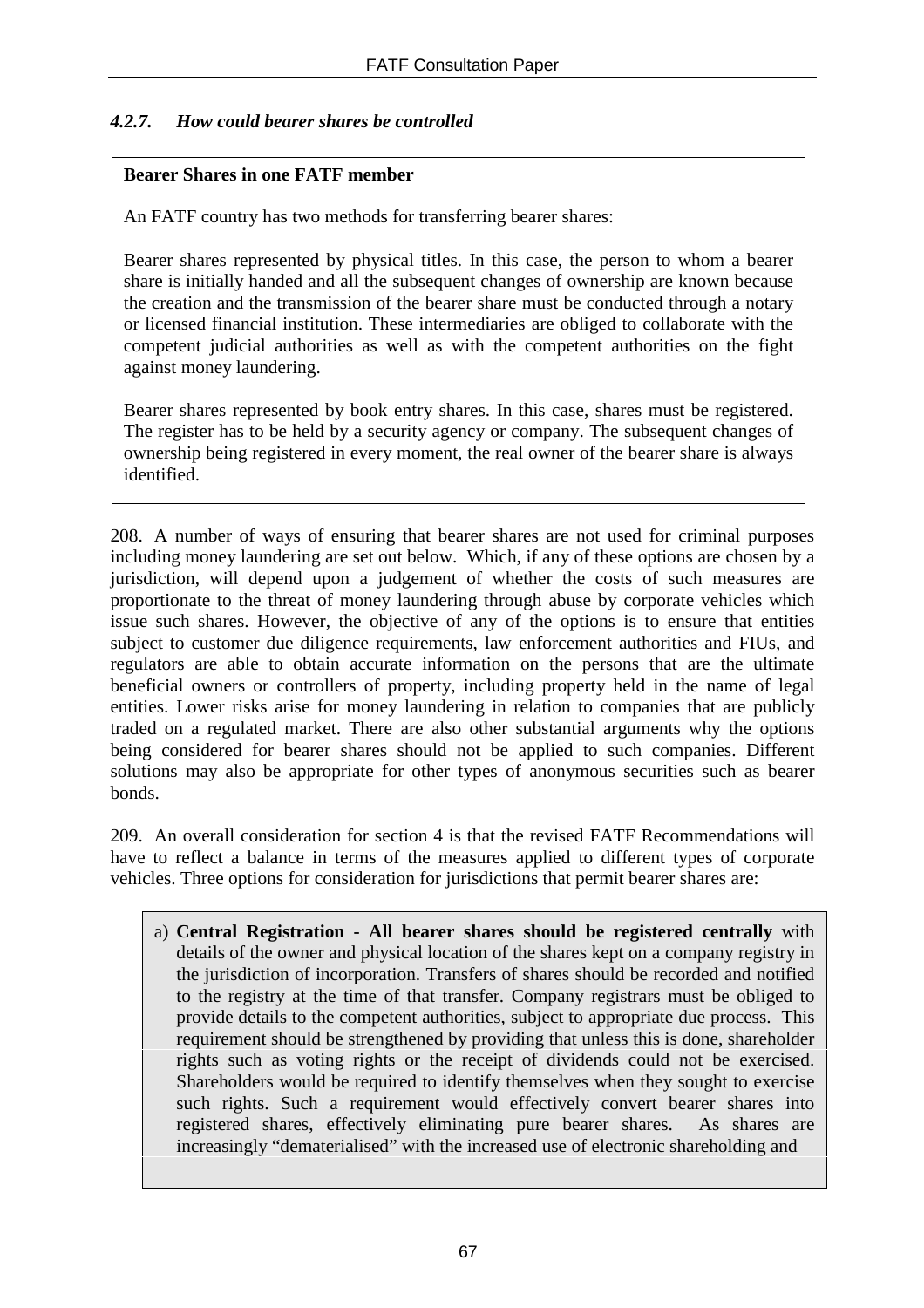dealing, bearer shares in publicly listed companies are likely to disappear. However, while dematerialisation of shares in publicly listed companies is likely to grow, it will probably not do so for private or public companies whose shares are not listed on a stock exchange. These, of course, are the companies where there is the biggest risk of exposure to money laundering.

- b) **Bearer shares should be immobilised.** The share certificates could be physically deposited and held by a "custodian" who is a licensed financial institution in an FATF jurisdiction, or a jurisdiction that meets FATF standards.
- c) **Information about the natural persons who are the ultimate beneficial owners of bearer shareholdings, or at a minimum those shareholdings that control the company, must be maintained or be obtainable by law enforcement authorities and FIUs, regulators and entities subject to customer due diligence requirements.** The precise mechanism by which this is achieved could be left to each jurisdiction to determine. Amongst the possible approaches to meet this requirement are:

(i) The company should be required to maintain this information and make it available for inspection by the authorities on request. If this information is available within the company this would also allow entities subject to customer due diligence requirements to verify the beneficial owners of bearer shareholdings, or at a minimum those shareholdings that control the company.

(ii) The company should be required to file certain information with the Registrar of Companies. As a minimum, this could be the name and address of the business, names and addresses of those authorised to make financial commitments on behalf of the company (e.g. board members, directors, authorised representatives).

(iii) As per option (ii), but there would also be an obligation to file the names and addresses of those with shareholdings above a certain threshold percentage.

(iv) The creation and subsequent transfer of all bearer shares would have to be carried out or authorised by a public official or a financial service provider/institution or non-financial business that is subject to the FATF framework. This would be conditional upon a number of steps being taken to strengthen transparency of beneficial ownership including:

- (a) proper identification and recording of the parties involved when the bearer share is acquired, obtained or transferred.
- (b) the notification of the company of the acquisition or transfer and the power to exercise ownership rights (e.g. voting rights, right to transfer the share and/or receipt of dividends) being conditional upon these steps being done.

210. There are advantages and disadvantages to each option. The first option clearly deals with the risks associated with bearer shares, but also removes the advantages they offer to legitimate users. The second option maintains some of the flexibility offered by bearer shares, although the requirement to use licensed entities to immobilise them would increase the costs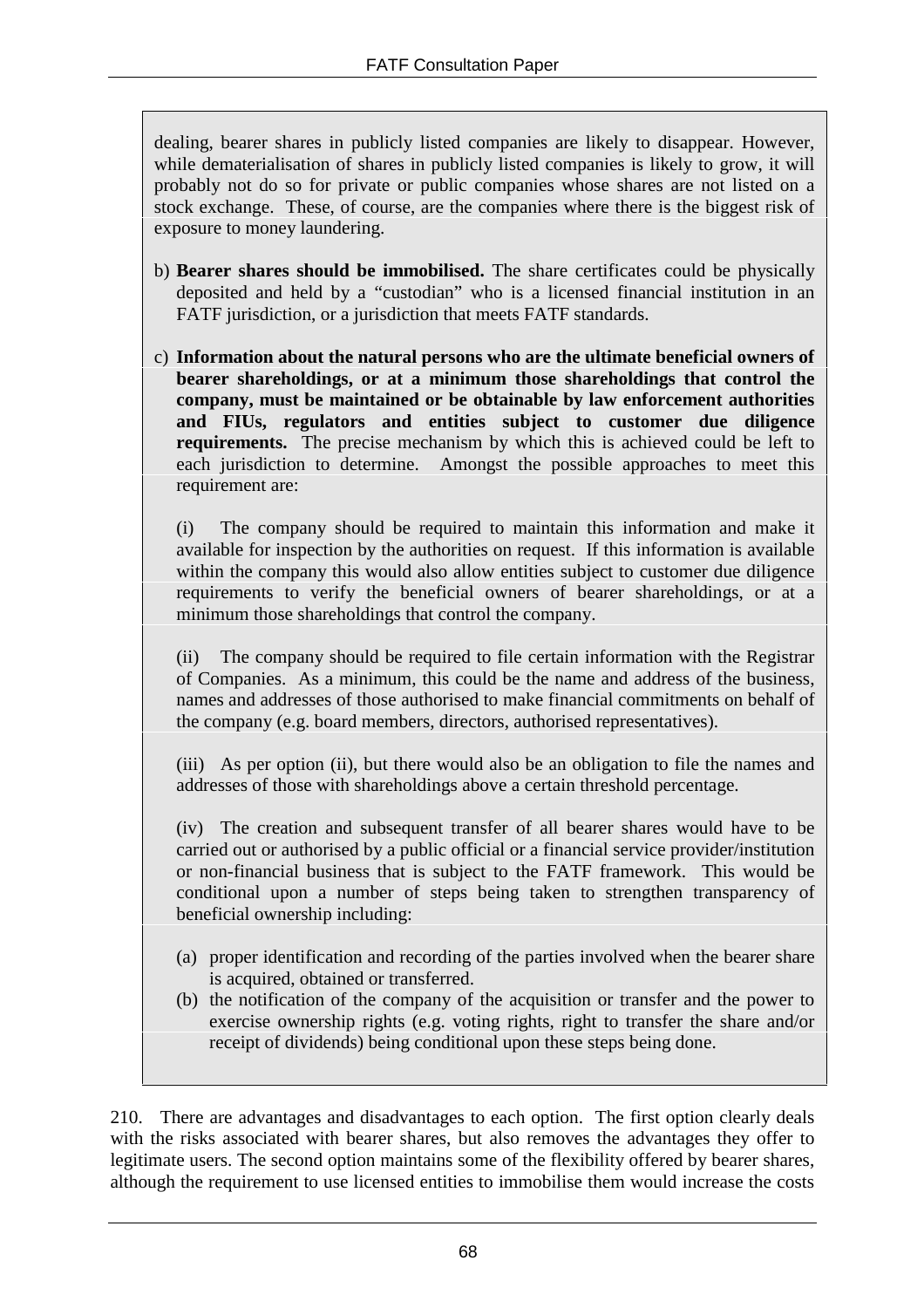of making such transfers. The various alternatives in the third option would allow for easy transfer of ownership but carry with them risks that, if the institution responsible for keeping records did not do so and bearer shares were misused, all the rights to the shares could be exercised unlawfully without detection.

### *4.2.8. A Menu or Minimum Standards*

211. Finally, a possible approach to the issue might be for the FATF not to make any of these options as mandatory but set out some or all of them as a "menu" and invite countries to choose which to apply, according to the circumstances prevailing in their jurisdiction. It would be mandatory to do something from the menu and the jurisdiction would need to demonstrate in mutual evaluations etc, its compliance with the FATF standard on bearer shares, and that it had chosen an option that dealt effectively with the money laundering risks associated with bearer shares in that jurisdiction. This is similar to the approach in the OECD Report. It is a rather different approach, though, from the one normally adopted by FATF, which is to set minimum standards and leave it to individual countries to adopt more significant measures if they consider this necessary.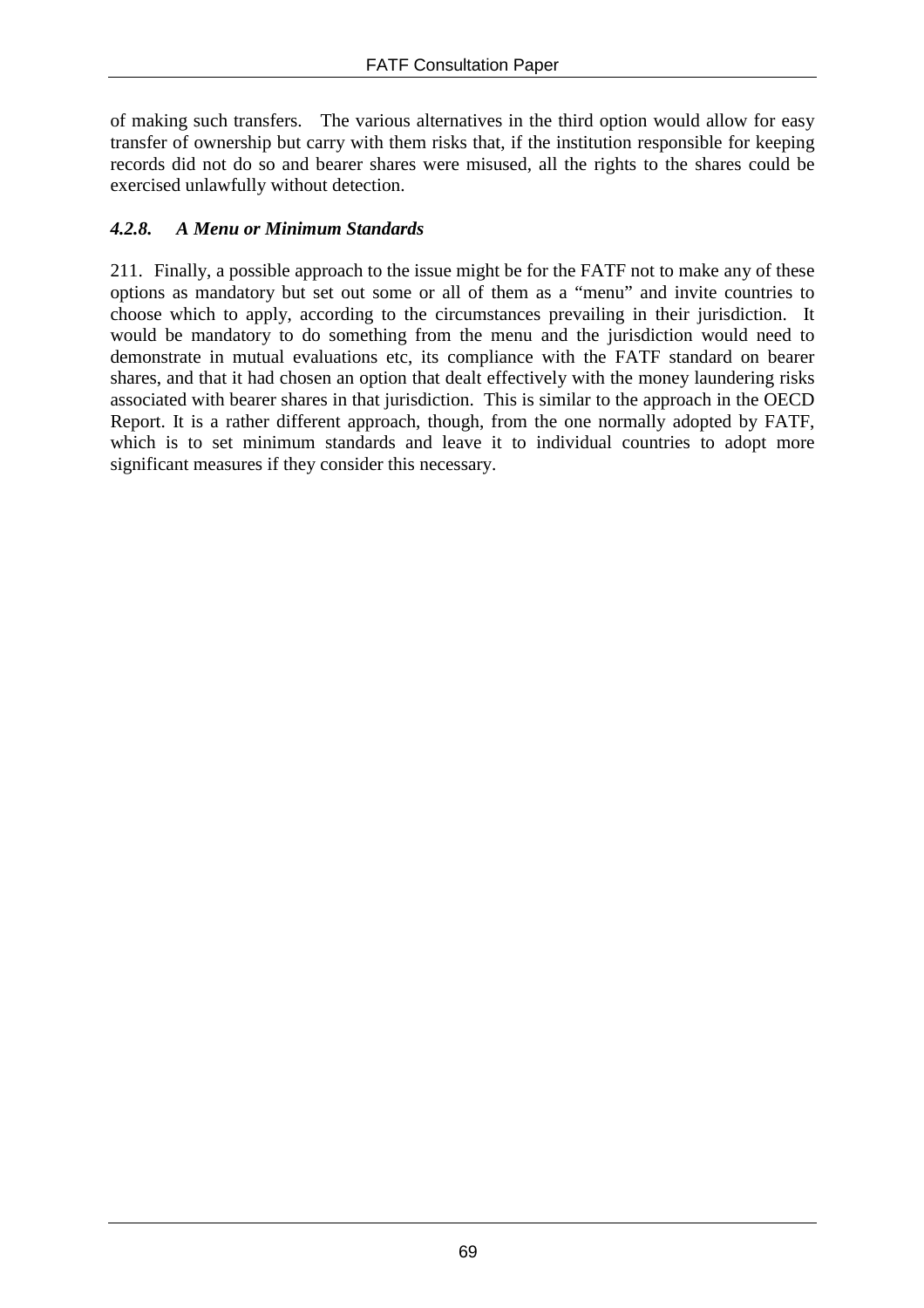## **4.3. Trusts**

212. Trusts<sup>31</sup> are an integral part of the jurisprudence of many nations throughout the world. They are part of legal systems that enable people (and judicial authorities) to resolve many difficult problems of a personal nature (e.g. in relation to succession planning, provision for family members and others in a structured and legally binding way, protecting beneficiaries against their own weaknesses, bringing together in a cohesive whole assets dispersed throughout the world and entrusting assets to professional management on a long term basis). Trusts also play a major role in commercial transactions (such as securitisations) and in such socially beneficial areas as pension schemes, employee benefit schemes and legitimate charities.

213. In many jurisdictions trusts are not improper. Many trusts are formed for everyday legitimate purposes for inheritance, the education of minors, recognised registered charities etc. which pose little risk of money laundering. However it is not possible to identify separate categories of trusts that will be entirely free of concern. Rather what is required, and what this paper is designed to do, is to identify the characteristics of trusts that are able or are perceived to present risks of money laundering, and propose practical options for eliminating or minimising such risks. In presenting the options however it is recognised that the circumstances pertaining in individual jurisdictions will call for some flexibility in translating the options into practical action.

214. A trust is not a legal entity. It is a description of a relationship wherein the trustee is the legal owner of assets, having had them vested in them by the settlor, and acts in the interests of another person – the beneficiary, or for a specified purpose. Trusts are normally created in writing in a "trust deed" or "trust instrument", and these are commonly referred to as express trusts. Certain specific types of trust relationships, such as constructive or resulting trusts, are not created in writing, and arise by law. A trust company is a company whose business is acting as a trust or company service provider. It forms and administers trusts and companies and arranges for the appointment of trustees. Trust services can be provided by a range of entities and individuals. They can be performed by trust companies. They are often performed by lawyers and accountants, and they are sometimes performed by individuals or partnerships $32$ .

215. Whilst acknowledging their legitimate use in business and their long tradition in several jurisdictions, trusts like companies and bank accounts can be misused. Such misuse has been identified in recent reports such as the OECD Report on Using Corporate Vehicles for Illicit Purposes, the UN Report on Offshore Financial Centres and the Transcrime Report for the European Commission on "Transparency and Money Laundering". There is a need to find a means of coping efficiently with this misuse without damaging the legitimate use of trusts. This can be achieved by enhancing the level of transparency of trusts in general, since transparency is the most effective deterrent in preventing misuse of trusts, companies or bank accounts. Transparency is important in ensuring that law enforcement and regulatory authorities can have access to information when required. Transparency also allows entities to

<sup>31</sup> As noted in section 4.1 above, the FATF is also concerned about the potential misuse of foundations. Foundations are entities that have certain features in common with trusts, and the FATF intends to consider the types of measures that may be required to prevent them being misused.  $32$  For background information on the types of trust see Annex 5.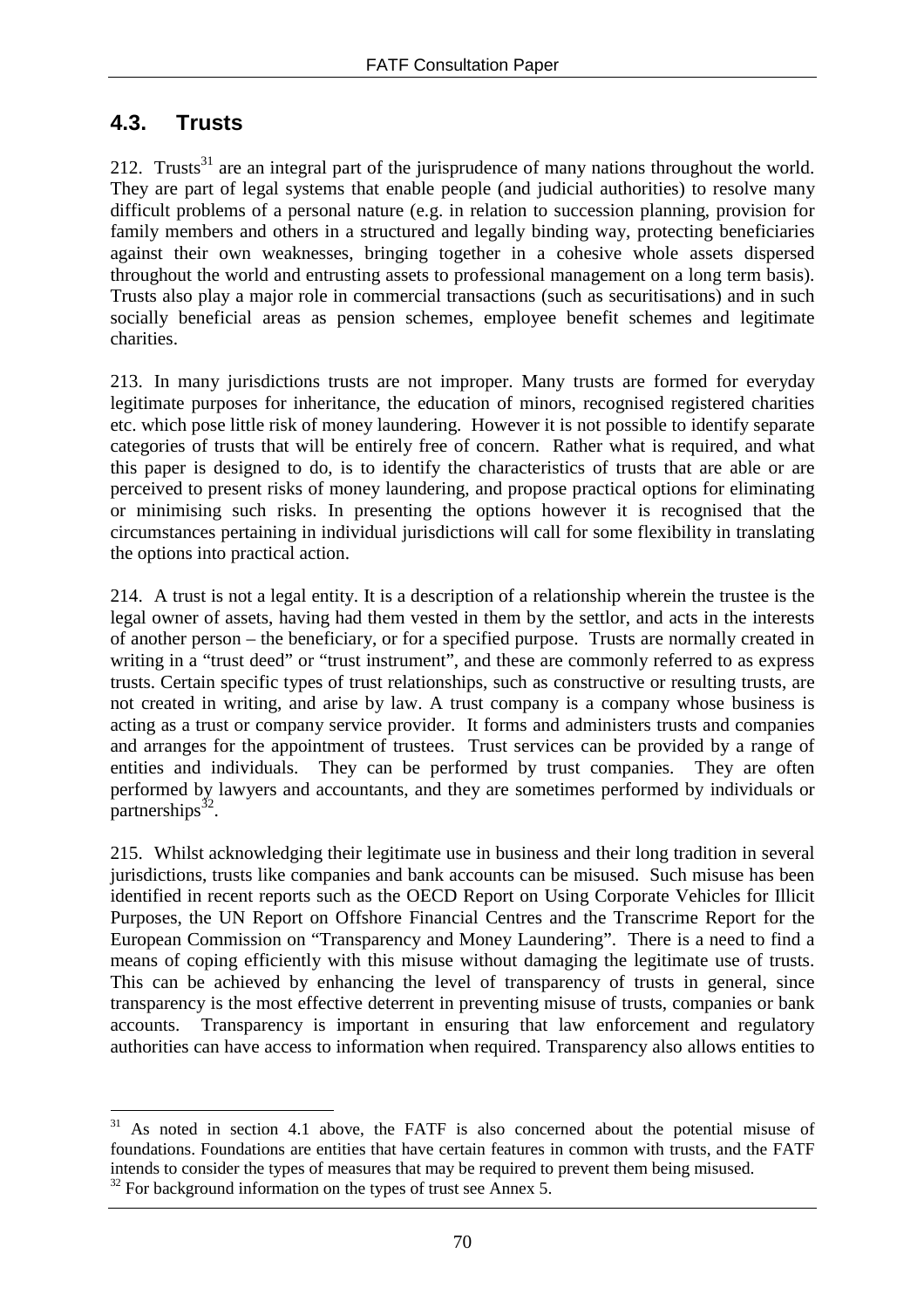undertake effective customer due diligence without which business relationships should not be established.

#### *4.3.1. What can give rise to insufficient transparency*

216. Aspects of some trusts that can give rise to lack of transparency and enable their misuse, which are also to be found in the misuse of companies, limited partnerships and other legal entities, can be itemised as follows –

- a) Trusts can exist without any written record.These conditions, where they exist, can create difficulties for law enforcement or regulatory authorities (either administrative or judiciary) to gather rapidly information or evidence regarding the very existence of the trust and collect the names of their settlor and beneficiary(ies). In such circumstances, it can also be very difficult, if not impossible, for an entity carrying out customer due diligence to know and verify the name of a beneficiary of a financial transaction conducted through such a trust.
- b) A trust deed can exist which does not identify the settlor and/or the beneficiary. Together with the situation in (a) above, this can create an important obstacle for the law enforcement authorities to identify rapidly the beneficiary(ies) of the trust, and can hamper an entity in fulfilling properly its customer due diligence requirements.
- c) Some forms of trusts, such as the discretionary trust, can make it possible to give the trustee discretionary power to name the beneficiary within a class of beneficiaries and distribute accordingly the assets held in trust. The beneficiary can be named or changed at any time, which can make it possible to keep the beneficiaries' identity secret up until the time the ownership of the assets held in trust is transferred to them. As in (a) above, this can also make it difficult, if not impossible, for an entity to know and verify the name of a beneficiary of a financial transaction conducted through such trusts.
- d) The laws of certain jurisdictions have encouraged the development of so-called asset protection trusts which can protect the settlor from the freezing, seizure or confiscation of the assets, even though the settlor is able to keep control over their management, either by giving the trustee instructions or by naming a protector. In some jurisdictions, the settlor can be made a beneficiary of the trust without anyone being able to find out.
- e) Decisions about the management of trusts may not be recorded and they may not be disclosed in writing to anyone. If such decisions are not recorded at least by the trustee the law enforcement authorities cannot have access to them.
- f) Trusts can be set up for the purpose of managing shares in a company, which can make it even more difficult to determine who the true beneficiaries of assets managed by companies are (cascade arrangements). These kind of arrangements often have the purpose of hiding the identity of the ultimate beneficiary(ies) or real owner of an asset.
- g) Flee clauses can constitute an obstacle to an effective anti-money laundering framework, in particular in terms of international legal assistance. These clauses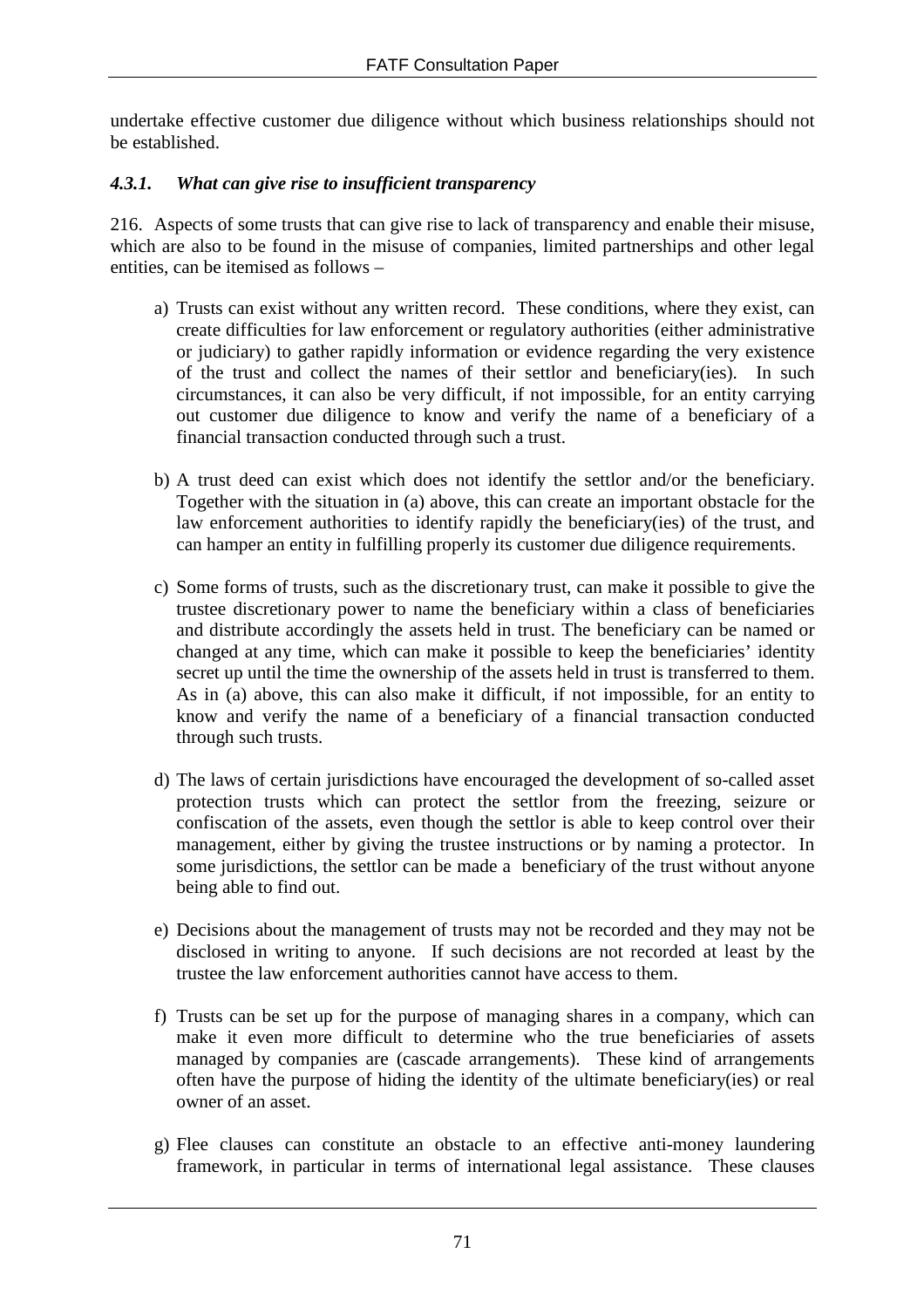permit the automatic change of the law of the trust in case of certain events. With such clauses, it is possible to protect trust assets against legal action.

h) In some countries, the use of trusts can be a way to escape from judicial decisions that freeze, seize or confiscate the assets located in trusts. Some legislation can explicitly prohibit the freezing, seizure or confiscation of the assets located in trusts.

### *4.3.2. The Objective and Minimum Requirements*

217. In seeking to enhance the transparency of trusts it is not the intention to limit the proper use of trusts, or to deny that some aspects of a trust that can give rise to misuse also support the legitimate uses to which trusts can be put. The objective is to prevent trusts from being used to:

- circumvent the money laundering prevention laws (especially the customer due diligence procedures);
- frustrate domestic and international investigations by law enforcement, FIU or regulators.

This objective is not peculiar to trusts. It applies equally to the misuse of other types of corporate vehicles or legal entities.

218. In seeking to achieve the above objective the following requirements need to be met:

- information about the identity of the settlor, trustee, possible protector and the beneficiary(ies) of a trust is available to entities when carrying out customer due diligence, and is accurate;
- the identity of the settlor, trustee, possible protector and the beneficiary(ies) of a trust is available on a timely basis to administrative or judicial law enforcement authorities or FIU, both at the domestic and international level, and is accurate;
- the affairs of a trust are properly documented and are available to law enforcement authorities in support of an investigation/prosecution.

## *4.3.3. Action to be Taken to Enhance the Transparency of Trusts*

219. Trusts in common with other corporate vehicles can be misused for illicit purposes but their potential for such mischief can be better controlled through comprehensive and robust regulatory regimes, the abolition of secrecy provisions, ending the misuse or inappropriate reliance on privilege or confidentiality by professional gatekeepers such as lawyers and accountants, further requirements for financial institutions, the existence of appropriate gateways for the exchange of information and a capacity and willingness to co-operate on the part of regulators, intelligence agencies, law enforcement agencies and judicial authorities in line with international standards.

220. These requirements can be considered under the three following themes:

• Enhancing the level of transparency of trusts (reducing their opacity and the number of opportunities they offer to money launderers).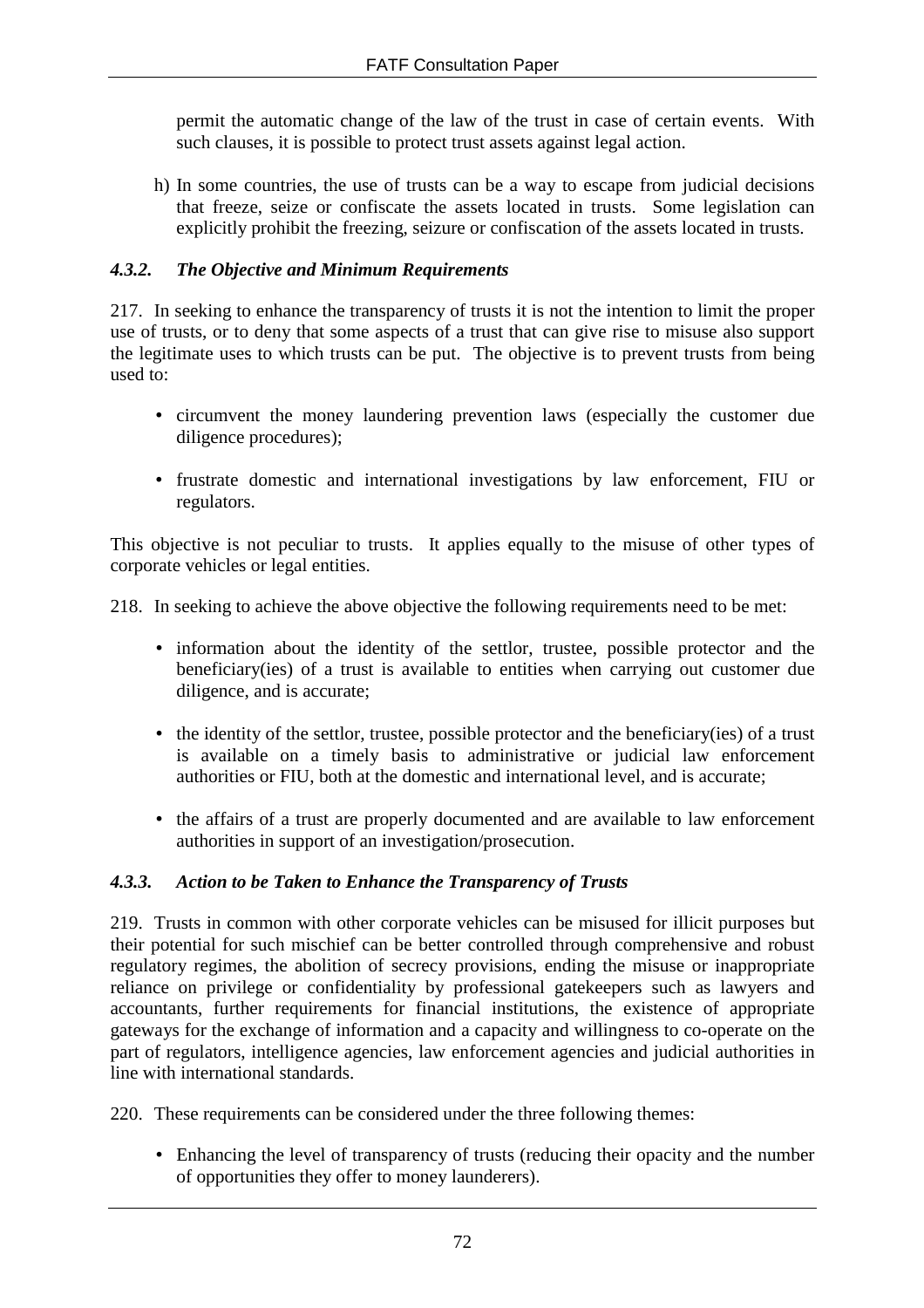- Enforcing the trustees obligations and regulating trust and company service providers.
- Ensuring access by entities and relevant authorities to the relevant and accurate information about settlors, trustees, protectors and beneficiaries.

221. To help achieve these key objectives a number of possible measures can be considered. The first set of measures contains actions that reflect current practice in a number of jurisdictions, and which, subject to proper account being taken of differences in the legal systems of individual jurisdictions, provide examples of ways in which the options set out in section 4.3.4. below could be implemented. Subparagraphs (a) to (e) below are illustrative of the controls that could apply to company and trust service providers, and should be read in conjunction with the specific options noted in section 5.4.

- a) Jurisdictions could introduce meaningful and effective legislation for the regulation and supervision of those involved in the business of providing trust and company services. All such businesses should be licensed. Only those who are "fit and proper" (in terms of integrity, competence and solvency) should be granted licences. It should be a criminal offence to provide trust and company services without a licence.
- b) The regulator of the trust and company service providers could be a statutory regulatory authority, which should have the power to impose sanctions. As part of the licensing process, the regulator should carry out "on-site" inspection visits to observe at first hand and monitor the business, policies and procedures, etc. of the applicant. Meetings should take place with the directors and with members of staff selected at random. The inspection visit should also include an examination of client files.
- c) If the applicant is regarded as "fit and proper", and is therefore awarded a licence, there should be further on-site inspection visits at regular intervals to monitor whether the licensee continues to operate the business in an acceptable manner. A particular focus of all "on-site" inspection visits should be to verify whether those engaged in the provision of trust and corporate services comply fully with all aspects of customer due diligence (customer verification, keeping of records, training of staff, recognition and reporting of suspicious customers/transactions). The regulator should be legally entitled to view all files and documents.
- d) All necessary information relating to customers of service providers (including the names of beneficial owners and controllers of companies and the trust deed with the names of the settlors, protectors, trustees and beneficiaries of trusts, etc) should be maintained in the jurisdiction and be accessible to regulators, law enforcement authorities, FIU as well as entities which need such information to undertake effective customer due diligence. There should be specific provisions in legislation or codes of good practice on the obligations placed on trust service providers covering customer identification, "letters of wishes", specification of assets held in the trust, documentation of asset management decisions etc.
- e) All trust and company service providers should be subject to anti-money laundering legislation including the making of suspicious transaction reports. They should be responsible for knowing the identity of those who are the instigators and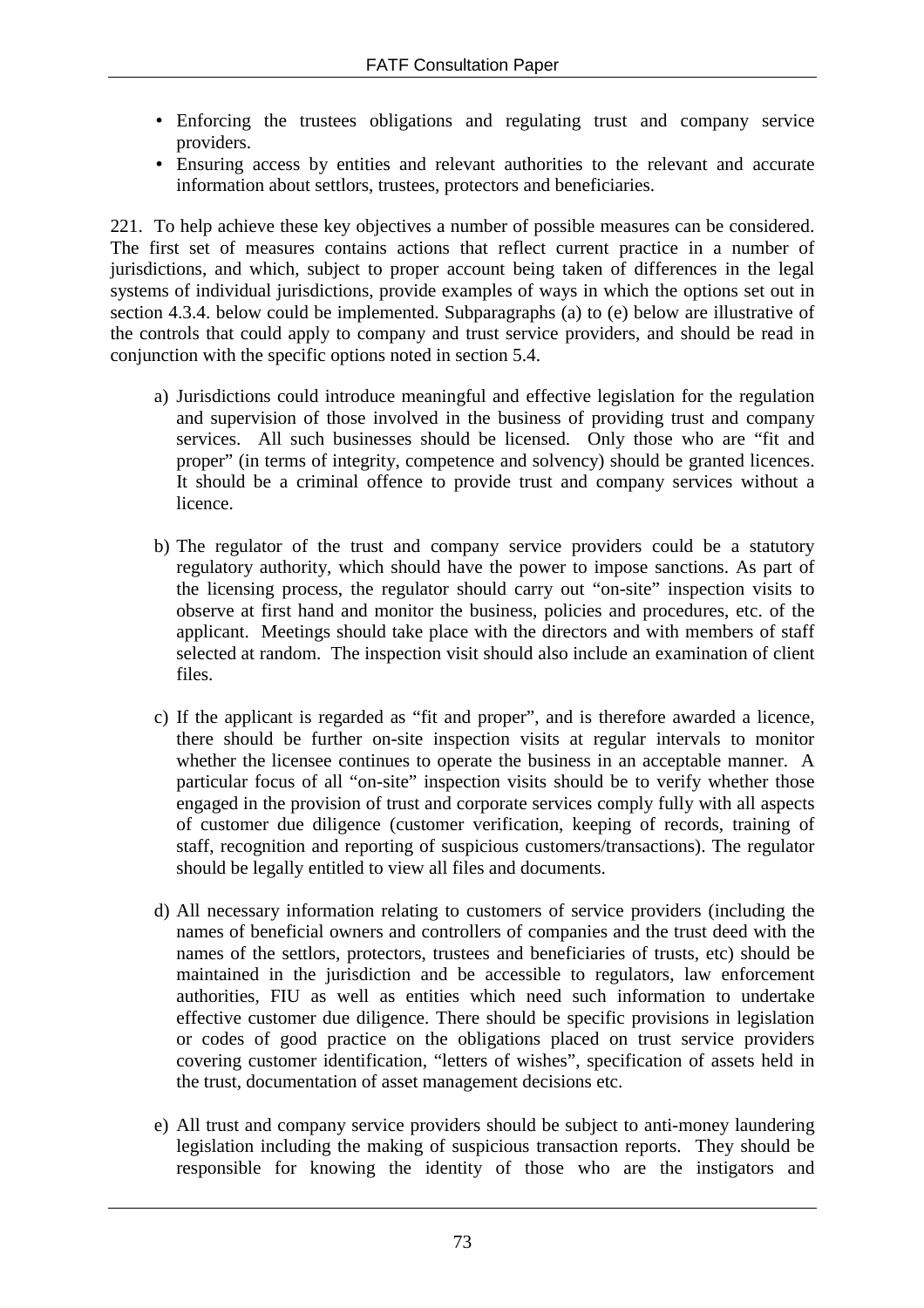beneficiaries of a trust and for the ongoing monitoring and documentation of the affairs of a trust.

- f) There should be measures in place to ensure that all relevant information relating to a trust can be exchanged in an effective manner between law enforcement, regulatory, and other competent authorities, both within a jurisdiction and internationally.
- g) All jurisdictions from which trust or company products are offered, or in which trusts or companies are administered, should ensure that there are laws in place which set out clearly the respective responsibilities of trustees, company directors and others involved in the management and control of such entities.
- h) The setting up of so-called "charitable trusts" with no named individuals as beneficiaries should be monitored – and thereby their misuse discouraged – by requiring full details of such trusts (including any letters of wishes) to be provided to the relevant authority.
- i) Entities opening accounts in respect of trusts and companies should be required to identify the ultimate beneficiary(ies) and principal(s) of such structures in accordance with customer due diligence standards to the same extent as if applications were being made by individuals to open personal accounts. Limited exceptions should be permitted in respect of unborn and infant beneficiaries. Limited exceptions should be permitted in respect of large classes of beneficiaries (particularly if the interests of some of them are only contingent and somewhat remote) but "client identification" and verification of such individuals should be required before any payments are permitted from the account to them. Entities are not under any legal compulsion to open an account if they are not satisfied with information supplied to them in relation to customer identification, and they should have procedures in place to deal with situations where they are not totally satisfied. As noted at paragraph 33, these procedures could include not opening an account, preventing withdrawals from the account, or filing an STR.

222. A second set of possible measures that could be considered have not been as widely adopted, although some of the measures have been adopted in certain countries. These measures include:

a). Full and Proper Documentation - it is a reasonable general proposition that all trusts should be fully and properly documented. For example, at the time the trust is created, this might require a written trust deed, setting out the names of the settlor, trustee, beneficiary, protector, property covered by trust, real object etc., together with an obligation to subsequently update this information. However there are some cases, where, for example, it only becomes apparent retrospectively that a trust exists e.g. a court decides that there is a constructive trust (see Annex 5). In those cases, it would not be possible to objectively know that the trust existed until that time, and thus it could not be documented in advance.

Where trust and company service providers act in relation to trusts they should do so only in relation to trusts that are fully documented. As far as constructive trusts are concerned, the details of beneficial ownership and effective control would normally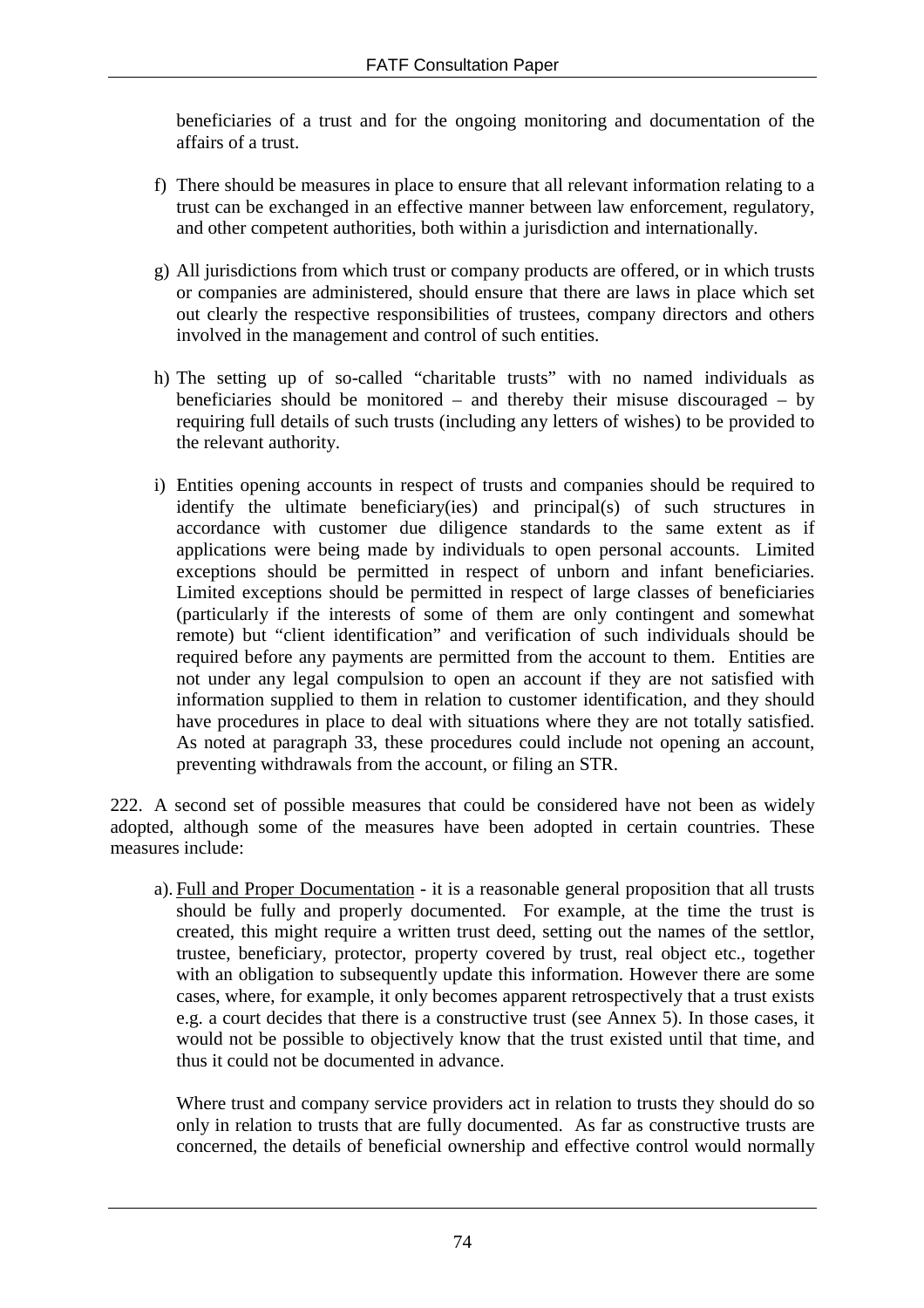become fully transparent as part of a court's decision, and thus be available to the relevant parties.

b).Discretionary Trusts - the trust deed should set out the information referred to above, and this should be verified by the trustee (in the same manner as a bank collects and verifies the identity of its customer). The use of discretionary trusts should be restricted in order to enable the proper identification of all the possible beneficiary(ies).

Some flexibility is required to address the situation where circumstances might change over time (e.g. the birth of children and the increasing incidence of successive marriages and divorces, and the necessity of providing for children and dependants of previous marriages whether of one of the original beneficiaries or a partner), but the requirement should then be that those providing trust services should at all times be able to identify the known beneficiaries. To balance the uncertainty accepted by the financial institutions managing the accounts of these trusts, the trust service providers should be required to inform the financial institutions when changes in beneficiaries do occur, although specific exceptions may be needed for certain types of trust where beneficiaries fall into a class and the costs of notifying each change was excessive e.g. a charitable trust established by a government authority creating and then maintaining a public park where the beneficiaries might be expressed as all of the citizens residing in a geographic area.

c). Register - the trust deed (with all relevant information) should be registered in a register held by a competent authority. There could be several options as to the degree of access that is accorded to some or all the information on the register. Entities that have to perform customer due diligence should have timely access to this register as should administrative and judicial authorities for the purpose of their administrative or judicial investigations.

There are arguments in favour of and against a register of trusts. Those who favour this proposal argue that it would assist entities in fulfilling their customer due diligence and reporting requirements. However, institutions would often be able to access information more directly from their customer, which would be more comprehensive and up-to-date than that which would be on a register, though the institution would be reliant on the customer for the accuracy of the information. In addition, entities should not accept a customer unless all the information required for effective customer due diligence is obtained.

A register, it is suggested, would allow administrative and judicial authorities, including FIU, readier access to key information for fighting money laundering and regulating the financial system. However the information on a register would not be sufficient in itself. Access to a register could need to be restricted to reconcile the need to protect legitimate privacy needs and existing legitimate privacy laws with the needs for improving the fight against money laundering and to deter the use of trusts to obscure individuals' identities. A failure to update information contained in the register would need to constitute an offence, for the accuracy of the information provided, to be ensured. Careful consideration will need to be given to comparing the benefits that might be obtained from a register and comparing them with the costs that would be incurred.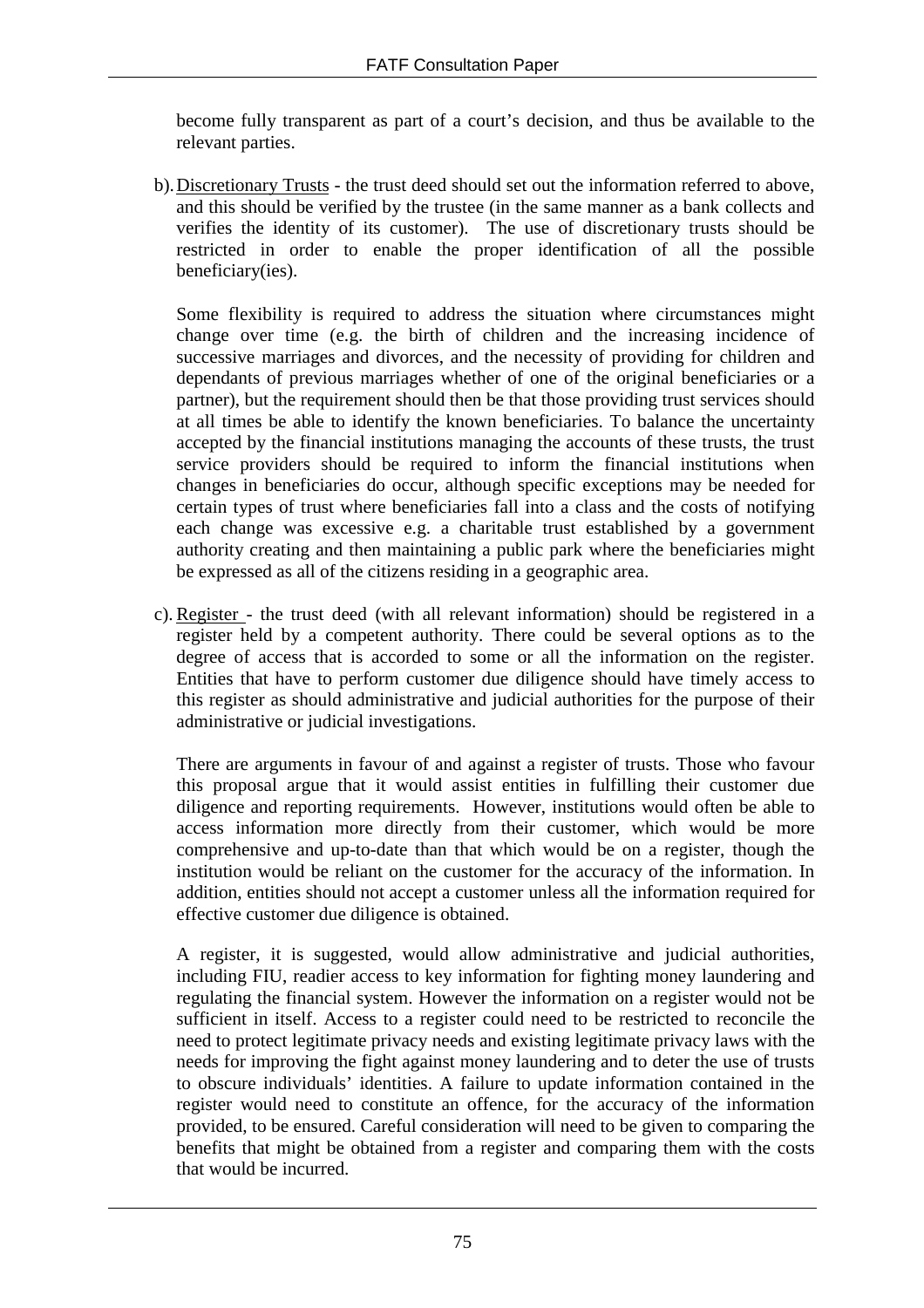d).Prohibition of, or restrictions on "charitable trusts" without named individuals as beneficiaries and on trusts having another trust as beneficiary.

So called "charitable trusts" are capable of misuse but there are also many legitimate "charitable trusts" and it would be detrimental to the charities concerned if they were not to be permitted. The key point is to ensure that one can discover the real beneficiary underlying a trust.

e). Prohibition of "flee clauses" - The concern for "flee clauses" arises where the purpose of such a clause is to engage in "jurisdiction hopping" and thereby make it difficult for anyone to challenge the trust effectively or otherwise to litigate effectively. On the other hand a "flee clause" can be used to provide for the proper law of the trust to change automatically upon the happening of certain events, such as a revolution or invasion or other event associated with civil unrest and political instability. This provision is only effective if the trust is governed by the proper law of one jurisdiction, while the assets are held in another. The elimination of "flee clauses" would not be of any concern to any politically stable jurisdiction involved in quality business but, given the many reasons for the formation of trusts and the many eventualities to be provided for, it could be argued that rather than prohibit "flee clauses", their use should be restricted to avoid misuse and constraints to international co-operation. Thus, an appropriate compromise might be to restrict the use of "flee clauses" to a number of defined legitimate circumstances, such as those mentioned above.

## *4.3.4. Options to Consider*

223. An overall consideration for section 4 is that the revised FATF Recommendations will have to reflect a balance in terms of the measures applied to different types of corporate vehicles. There is a reasonable degree of common ground that in order to ensure the transparency of trusts certain minimum standards must be applied to them i.e.:

- the existence of adequate, accurate and timely information;
- proper oversight of systems for maintaining or obtaining information;
- timely access to information by law enforcement and regulatory authorities and FIU;
- financial institutions and other entities subject to customer due diligence obligations should be able to obtain timely information on beneficial ownership;
- the ability to share information with other law enforcement and regulatory authorities, and FIU, both domestically and internationally.

224. The issue is how to achieve such transparency in practice. A range of options have been proposed but they basically divide into three broad approaches, which are broadly similar to the approaches set out in the OECD Report in which "corporate vehicles" is defined to include trusts and foundations. A system based on option 1 below will only be fully effective if there is proper oversight of the system/procedures in the institution supplying information into the authorities. A system based on option 2 must also provide for the obtaining and sharing of information by the authorities. A system based on option 3 would only be effective if there is accurate, accessible and up to date information available at the legal entity being investigated or at a related financial institution. All options require that information about the trustees, beneficiaries and settlors must be maintained, be obtainable or could be subject to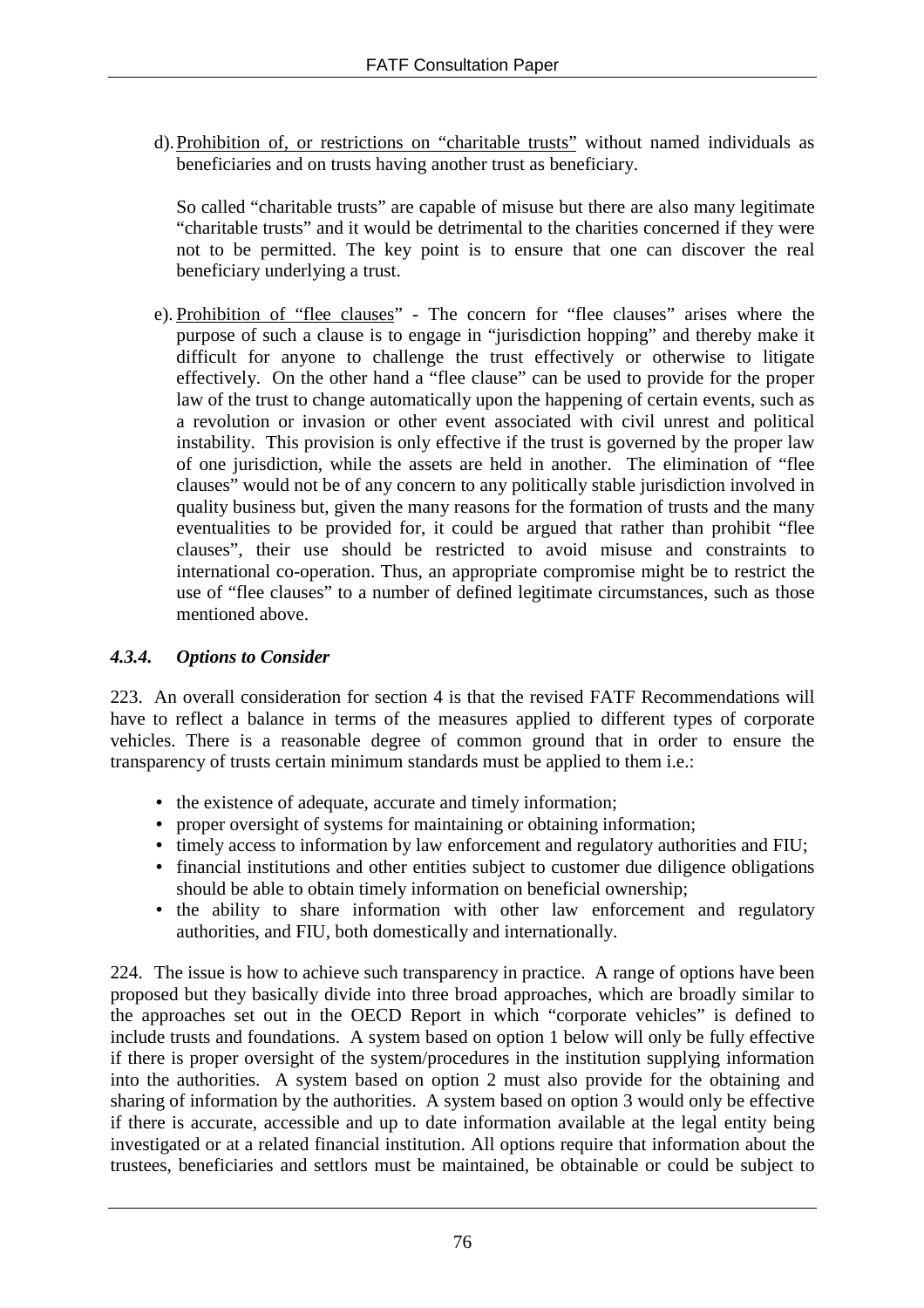timely disclosure for law enforcement, regulators, FIU, and financial institutions and entities subject to customer due diligence obligations.

225. As the options for obtaining beneficial ownership and control information are to a large degree complementary, jurisdictions that rely primarily on one particular option may, depending on their particular circumstances, find it highly desirable and beneficial to supplement this mechanism with other options. (Executive summary of OECD Report "Behind the Corporate Veil"). The options are:

## **Option 1**

Upfront disclosure to the authorities of information on:

- the name of the trust and trustees; or
- as above **plus** the name of the settlor, protector and the beneficiaries or class of beneficiaries; or
- as above plus the trust deed.

This amounts to registration of trusts. There are also options as to whether the register should be one kept by the authorities and whether it contains information that should be disclosed to the public.

#### **Option 1a**

The register would be public. This would provide financial institutions and other entities subject to AML requirements, including customer due diligence obligations, with a source of information to help them effectively discharge these obligations.

## **Option 1b**

However, some information about the beneficiaries of trusts, and even their existence, often contains detailed personal information whose disclosure could seriously affect personal privacy. It may therefore be considered preferable to restrict public access to this information and limit it to law enforcement and regulatory agencies, and FIU.

Whatever the decision on access, it would have to be understood that such a requirement could only apply in practice to explicitly formed trusts and not to constructive trust relationships, which are incapable of such registration. To be effective the authority or body which registered trusts would need to have powers of oversight over the suppliers of such information to check that the criteria in paragraph 221 were being complied with. There would also need to be powers for the authorities to share such information with their overseas counterparts.

## **Option 2**

Requirement for anyone involved in the establishment or management of trusts on a professional basis to obtain, verify and retain records on the settlor, beneficiaries (or class of beneficiaries) and controllers such as trustees or protectors as part of:

- anti money laundering legislation; and/or
- the application of a regulatory regime to all trust and company service providers.

There would also need to be powers for the authorities to share such information with their overseas counterparts.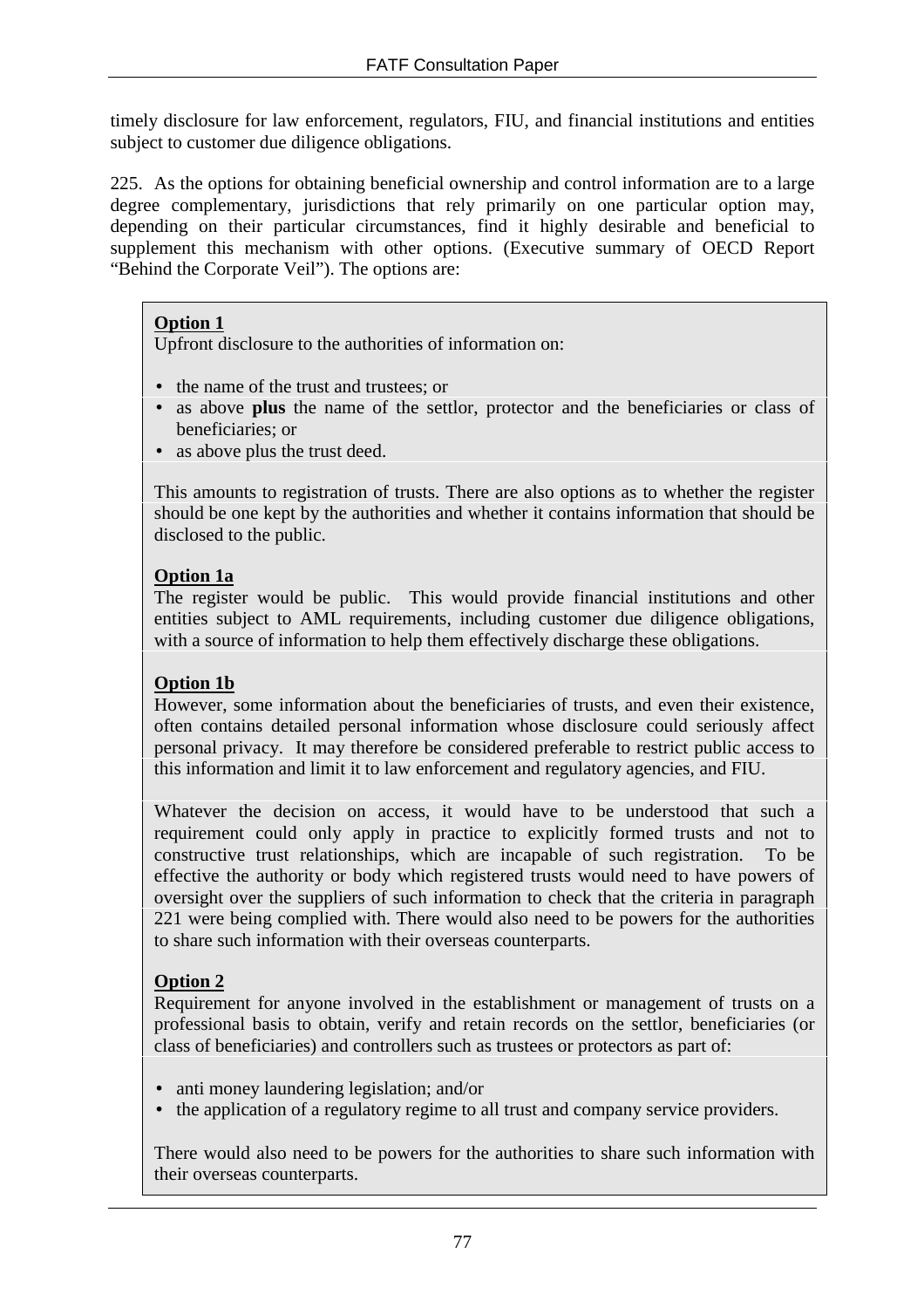## **Option 3**

Reliance on investigative powers when illicit activity is suspected. The authorities would need to have powers to compel the provision of information about the settlor, protectors and beneficiaries of trusts to law enforcement and, as appropriate, regulatory authorities. These authorities would also need to have power to share such information with their overseas counterparts.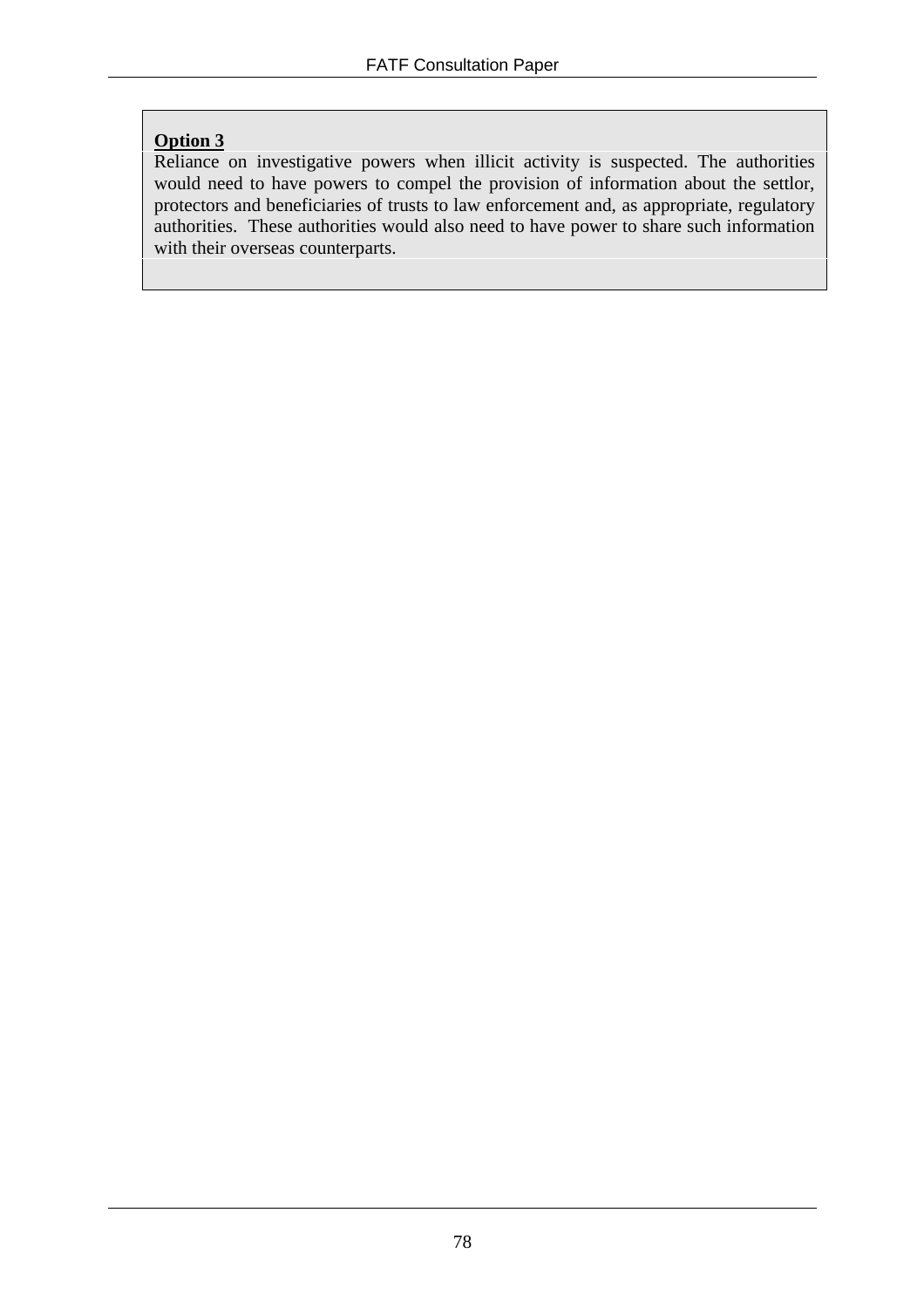# **5. NON-FINANCIAL BUSINESSES AND PROFESSIONS**

226. The FATF Forty Recommendations already contain several recommendations that apply to businesses and professions that are not financial institutions. Recommendation 9 asks countries to consider applying Recommendations 10-21, and 23 to the financial activities (as defined in the Annex) of non-financial businesses or professions. In addition, Recommendation 27 requires the designation of competent authorities to supervise and regulate the implementation of the Recommendations in professions that deal in cash.

227. Currently, more than two-thirds of FATF members have applied some or all of the antimoney laundering measures contained in Recommendations 10-21 to persons or entities other than financial institutions. The second EU AML Directive, amending the 1991 directive, was adopted on 4 December 2001, and now applies anti-money laundering obligations to several additional classes of businesses and professions:

- Auditors, external accountants, and tax advisors.
- Real estate agents.
- Casinos.
- Dealers in high value goods, e.g. precious stones or metals or works of art, when there is a payment of  $\epsilon$  15,000 or more in cash.
- Notaries and other independent legal professionals when they participate in planning certain types of transactions for their clients, or if they act on behalf of and for their clients in any financial or real estate transaction.

228. EU member states have until 15 June 2003 to transpose the new Directive into national law. It extends the anti-money laundering obligations, in particular the requirement to identify customers and the obligation to report any fact which might be an indication of money laundering, to a series of non-financial businesses and professions.

229. For several years FATF Typologies reports have referred to the increasing role played by professional service providers and non-financial businesses in money laundering schemes. For example, the 2001 Typologies Report states:

"Lawyers, notaries, accountants and other professionals offering financial advice have become the common elements to complex money laundering schemes. This trend is mentioned by almost all FATF members."

230. The money laundering risks associated with such businesses and professions have also been expressly recognised by the European Commission, the European Parliament, and the United Nations. The 1998 United Nations report entitled "Financial Havens, Banking Secrecy and Money Laundering" states –

"Money launderers frequently use lawyers and accountants to help them hide funds. All too frequently, unscrupulous lawyers provide advice on money-laundering to their clients on the assumption that they will be protected by the rules of privilege that protect the confidentiality of the lawyer/client relationship."

and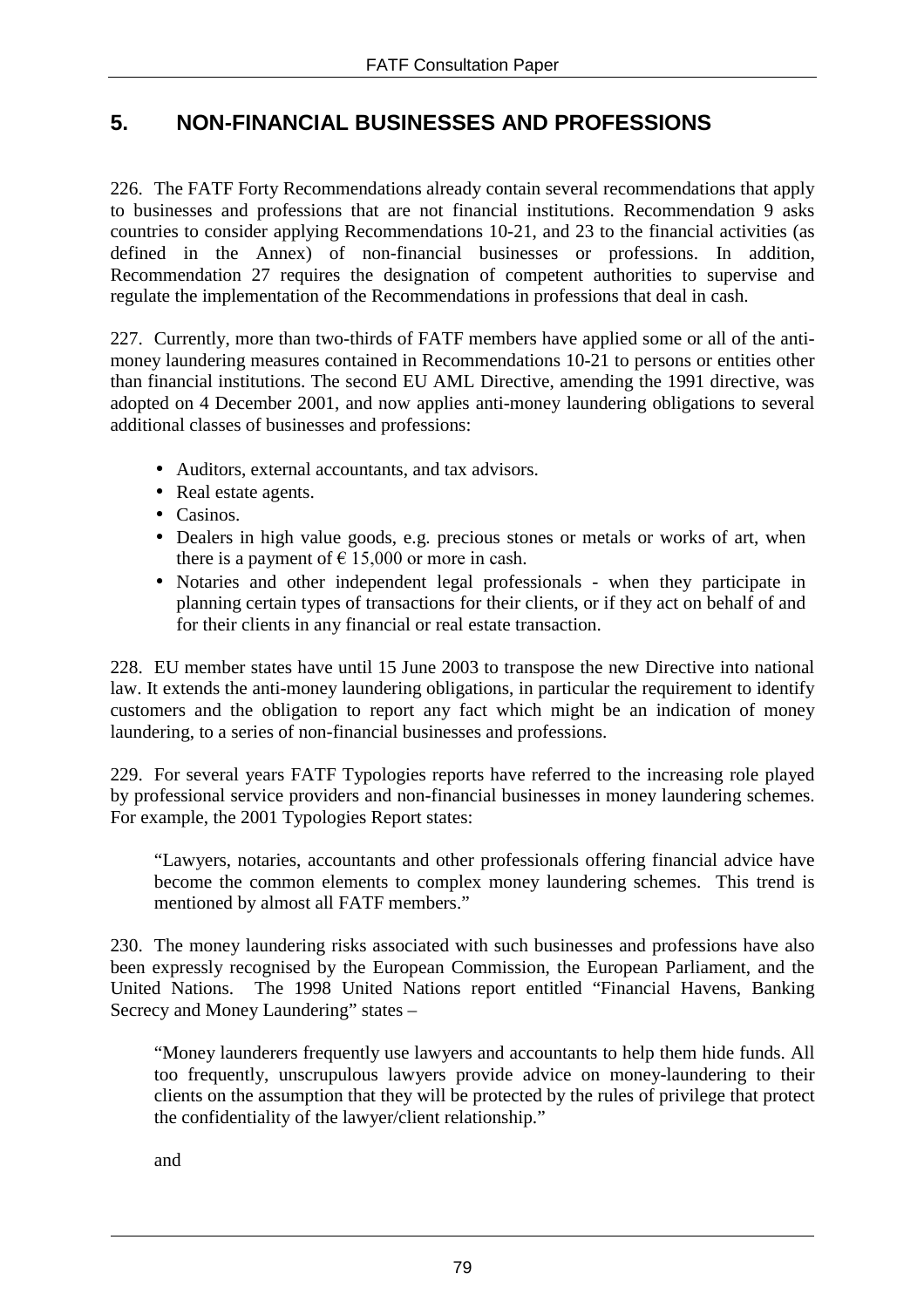"Gambling casinos have been used to hide the proceeds of drug sales for more than 50 years. Casinos are ideal vehicles for laundering because they generate large amounts of unaccounted for cash… Because of the vulnerability of casinos to money-laundering operations, it is essential that the industry be more carefully regulated".

231. Taking these significant risks into account, the FATF is therefore considering extending the application of Recommendations 10-21 and 26-29 to seven types of non-financial businesses or professions. Those seven categories are:

- Casinos and other gambling businesses
- Dealers in real estate and high value items
- Company and trust service providers
- **Lawyers**
- **Notaries**
- Accountants and auditors
- Investment advisors

232. For each category of business or profession, the paper focuses on the options for several key issues that would be relevant to the application of an anti-money laundering system:

- (a) a more precise description of the businesses or professions, and the activities to be covered;
- (b) customer due diligence rules;
- (c) suspicious transaction reporting and increased diligence; and
- (d) regulation and supervision.

233. For certain businesses or professions, it might also be possible to consider alternative or additional options (see paragraph 10 above). In addition, except where explicitly provided for e.g. professional secrecy obligations, a necessary component of all systems would be that there are no secrecy laws, regulations or rules that prevent the various businesses or professions from providing the relevant information or making it available to law enforcement or regulatory authorities when they have legitimate inquiries. Similarly, the laws must provide the necessary gateways for exchange of information internationally, and must not prevent or unduly restrict the flow of such information.

234. Consideration should also be given to the interaction between the earlier sections of the paper, particularly section 3, and this section. If AML obligations are widened, clarified or amended pursuant to the discussion in earlier sections, this could have an impact on the proposals and options in section 5.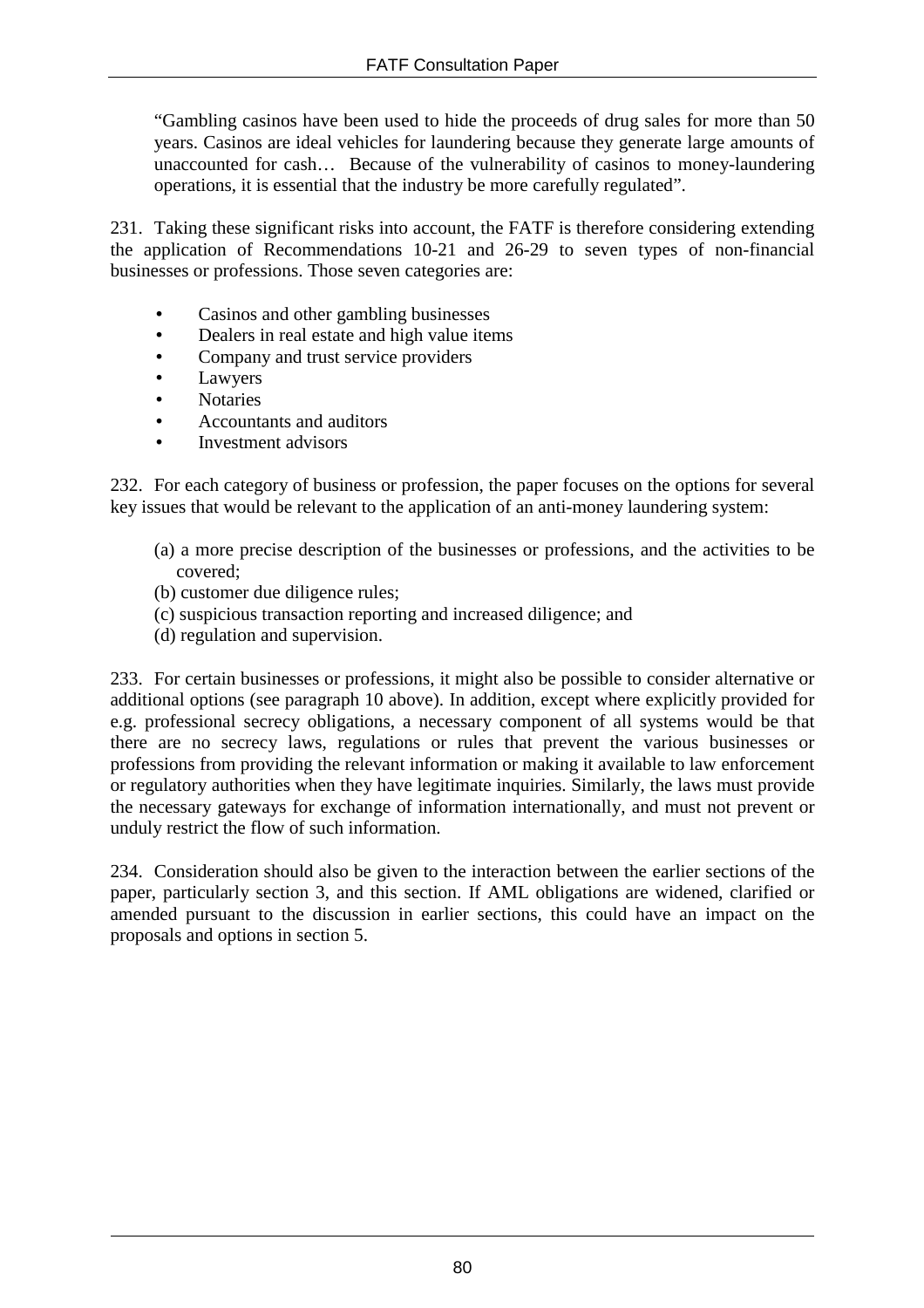# **5.1. Casinos and other gambling businesses**

235. This section of the paper discusses casinos<sup>33</sup> and other types of gambling activity and their vulnerability to money laundering, briefly examines the anti-money laundering measures taken by some jurisdictions, and sets out some options. Estimates of the size of the gambling industry precisely are sizeable. For example, a 1999 US report<sup>34</sup> found that the annual revenues for various types of casino gambling exceeded USD 26 billion, revenues for horse race betting were approximately USD 3.25 billion, and estimates of illegal sports betting ranged from USD 80-380 billion. A UK study<sup>35</sup> found that the annual gambling turnover in 1998 in the United Kingdom was approximately GBP 42 billion, of which nearly half was casino gambling, and rest principally horse racing, gaming machines and the national lottery.

236. Recent studies of internet gambling suggest that while this form of gambling may still be relatively small, it is growing rapidly. Internet gambling refers to both Internet betting<sup>36</sup> and Internet gaming<sup>37</sup>. The issue of the vulnerability of Internet gambling, which is closely linked to the broader issue of the risks that arise from electronic financial services, is one that the FATF recently considered. The 2001 Typologies Report states – "Internet gambling might be an ideal web-based "service" to serve as a cover for a money laundering scheme through the net. There is evidence in some FATF jurisdictions that criminals are using the Internet gambling industry to commit crime and to launder the proceeds of crime."

#### *5.1.1. Casinos: Vulnerability to Money Laundering*

237. Casinos are vulnerable to manipulation by money launderers due to the fast-paced and cash intensive nature of the games and because casinos provide their customers with a wide array of financial services. Financial services available at casinos are similar and, in many cases, identical to those generally provided by banks and other depository institutions and can include customer deposit or credit accounts, facilities for transmitting and receiving funds transfers directly from other institutions, and cheque cashing and currency exchange services.

238. The experience of law enforcement and regulatory officials suggests that the gambling environment often attracts criminal elements involved in a variety of illicit activities, including fraud, narcotics trafficking and money laundering. With large volumes of currency being brought in and played by legitimate customers, gaming can create a good "cover" for money launderers who are in possession of large amounts of currency. Casinos are also attractive to organised crime if the criminals are able to take over and control the casino, thus

<sup>33</sup> This paper takes the definitions used by the UK Gambling Review (see below). A casino is a commercial gaming club that provides table games other than bingo, but may also provide other types of gambling e.g. gaming machines (a game of chance machine, which requires coins or tokens to be activated).

 $34$  The report can be located at http://www.ngisc.gov/reports/fullrpt.html

<sup>&</sup>lt;sup>35</sup> The report of the Gambling Review can be found at http://www.gamblingreview.gov.uk/

<sup>&</sup>lt;sup>36</sup> Internet betting is making bets using the internet as a conduit to place a bet. The gambling event takes place off-line and the result is independently verifiable i.e. the on-line system does not generate the result, it is used simply for communicating information. The internet is often an alternative to other means of entry to the gambling venue such as the post or telephone.

 $37$  Internet gaming is on-line gaming where the gambling event takes place via the internet and is probably based on a random number generator. The games may appear as virtual-casino style games, slot machine games or interactive lotteries.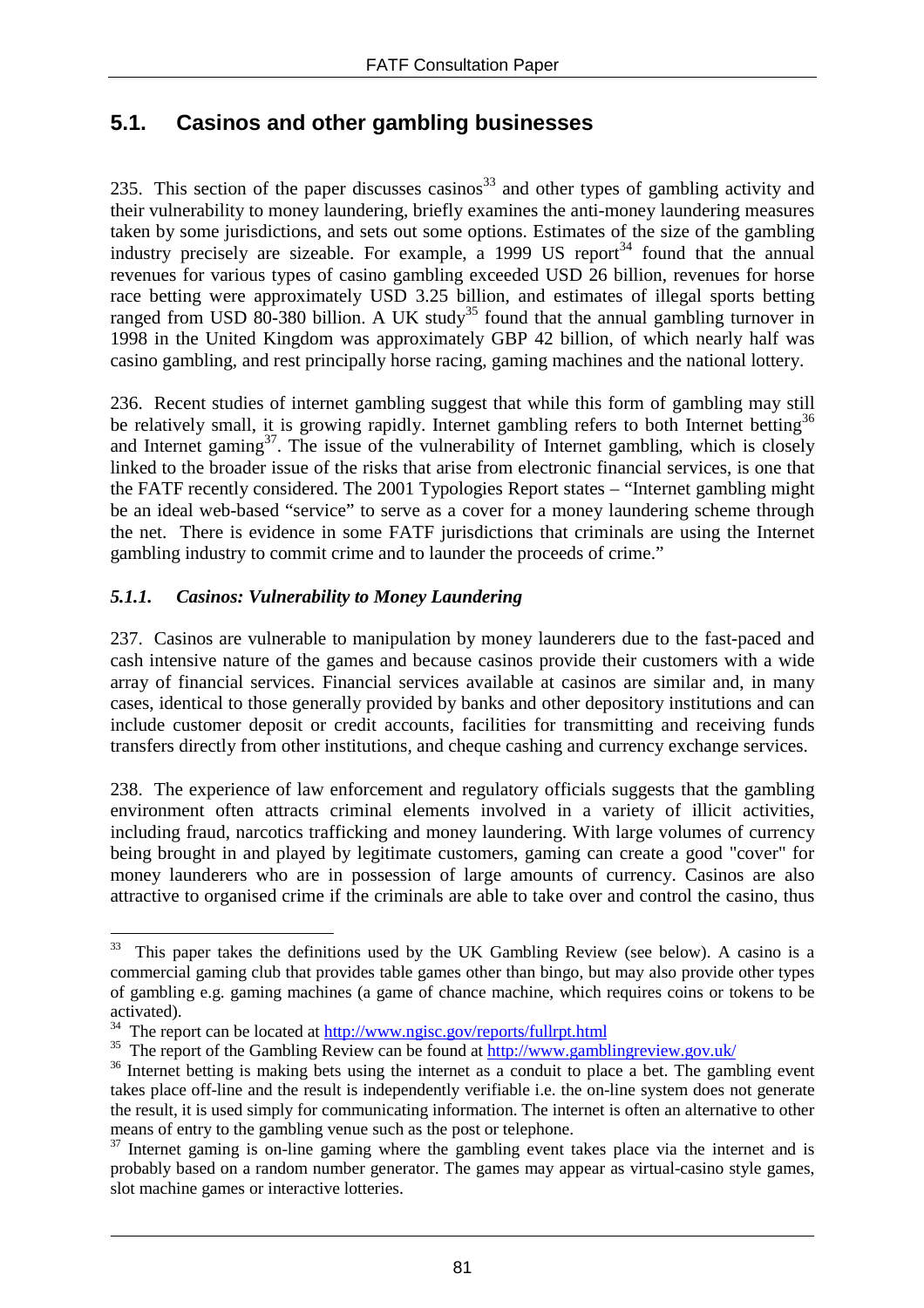providing them with an opportunity to launder their illicit proceeds, as well as engage in other types of criminality. The FATF has consistently noted the use of casinos in money laundering schemes in its annual Typologies Reports, while those countries that require casinos to report suspicious transactions have received significant numbers of STRs.

239. The money laundering schemes that have been uncovered include instances in which casinos were used by individuals to commit offences including structuring and money laundering, many of them involving organized crime. Also, money launderers have been known to use agents to disguise the true ownership of the funds and are willing to lose some of the money while gambling as a necessary cost of doing business. Other techniques include:

- Buying chips or tokens with cash, conduct minimal betting and then request repayment by a cheque drawn on the casino's account.
- Using a chain of casinos with establishments in different countries and asking for the amount held by the casino in credit for gambler to be made available in another jurisdiction and then withdraw it in the form of a cheque there.
- Asking for winner's cheques to be made out in the name of third persons or without a nominee.

## *5.1.2. Detection of Suspicious Casino Transactions*

240. In most casinos, officials monitor the gaming activity of customers, usually to ensure that there is proper gambling conduct, rather than as a measure to combat money laundering. However, these officials, together with employees who conduct transactions with a customer are in a unique position to recognise transactions and activities that appear to have no legitimate purpose, are not usual for a specific player or type of players, or are not consistent with transactions involving wagering. This is because while suspicious transactions and activities can take place anywhere in a casino, they usually occur at a casino cage, gaming table or slot machine.

241. It is not necessary that currency be involved in the transaction for it to be considered suspicious. Sometimes the transactions will be in the form of monetary instruments, wire transfers or credit cards in which the initial placement of illegal proceeds may have occurred at a financial institution or a series of financial institutions. At times customers and/or agents are willing to lose a nominal amount of chips by making small bets or offsetting larger bets and then exchanging the chips for currency, a check or a wire transfer. Suspicious activities often involve structuring to avoid record-keeping or reporting thresholds, using agents to conduct multiple transactions for an anonymous individual, transacting large amounts of funds with little or no related gaming activity (*i.e.*, false drop), providing false documents or identifying information, and layering transactions to disguise their source.

242. The suspicious nature of the transaction may first be detected by an employee conducting the transaction, a supervisor observing the transaction, or a surveillance department employee monitoring the transaction. In certain instances, there may be facts and circumstances along with the casino's knowledge of its customer, which provide a reasonable explanation for the transaction that would remove it from the suspicious category.

243. There may be any number of reasons why a transaction, under particular facts and circumstances, is suspicious. In addition, the suspicious nature of transactions is cumulative in its effect. The more frequently any one or combination of these examples occurs at a casino,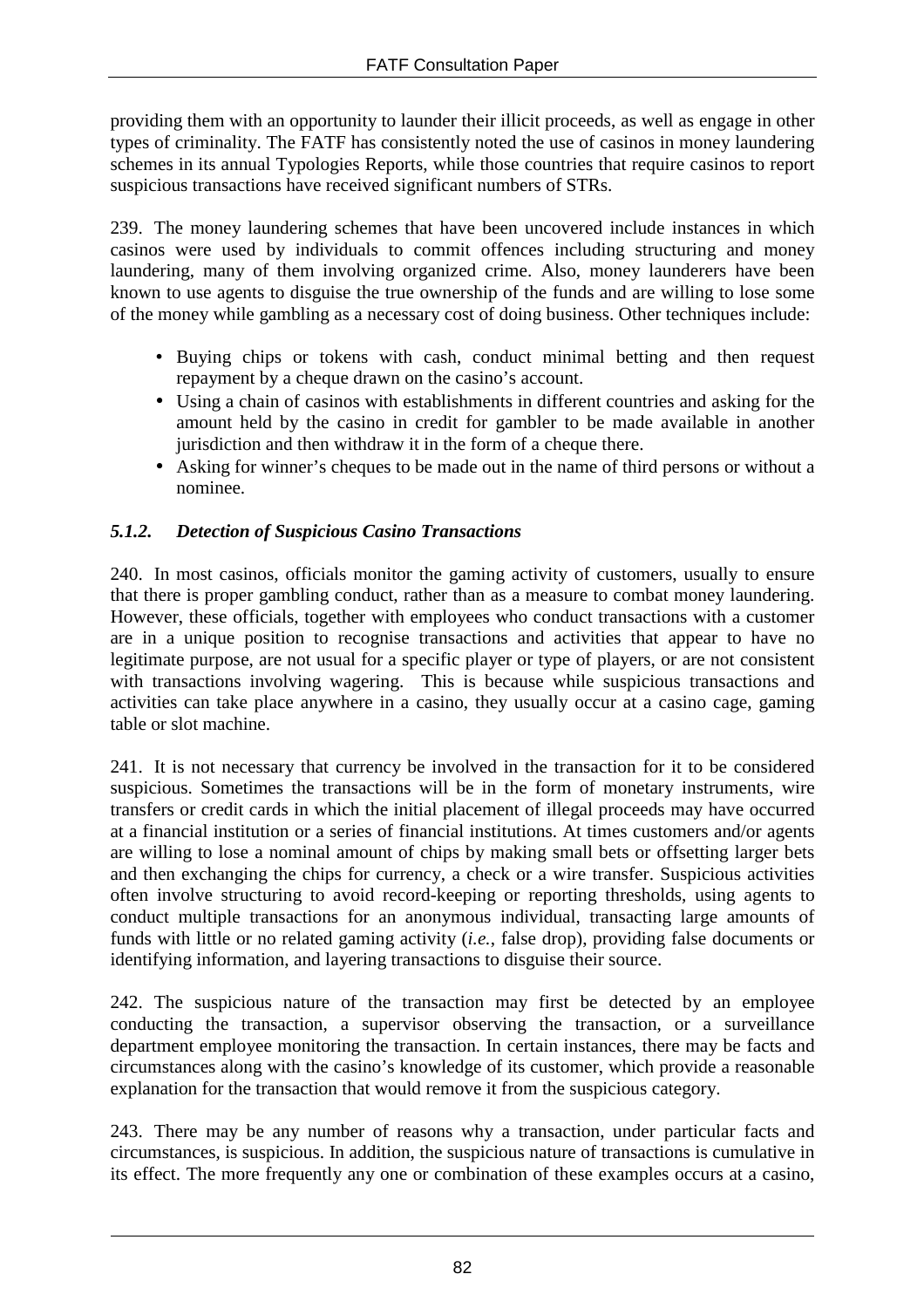the more likely it is that the customers conducting these transactions are committing, or may be attempting to commit, financial crimes. The scrutiny needed to identify suspicious transactions highlights the importance of casinos knowing their customers.

244. A casino must know its customer to make an informed decision as to whether a transaction is suspicious. Many casinos already know a great deal about their customers from information routinely obtained through deposit, credit, cheque cashing and player rating accounts. These accounts generally require casinos to obtain basic identification information about the accountholders and to inquire into the kinds of wagering activities in which the customer is likely to engage. For example, deposit and credit accounts track customer deposits and casino extensions of credit. The player rating account tracks gaming activity and is designed primarily to award complimentary perquisites to volume players, and to serve as a marketing tool to identify frequent customers and to encourage continued patronage. In certain instances, casinos use credit bureaux to verify information obtained from customers. All of these sources of information can help a casino to understand better its customer base and to evaluate specific transactions that appear to lack justification or otherwise cannot be explained as falling within the usual methods of legitimate business.

## *5.1.3. Non Casino Gambling: vulnerabilities to money laundering*

245. Other than casinos the more prevalent forms of legal gambling include horse racing betting (on and off course), slot and other gaming machines, soccer and other types of sports betting, spread betting, card clubs, and lotteries and pool competitions. Some of these other types of gambling provide an ideal cover for money launderers because they have a high volume cash turnover, offer considerable anonymity for customers, no recognisable audit trail and persons that engage in significant gambling are usually welcome. The vulnerabilities identified above for casinos are equally applicable to some other forms of gambling. In addition, in some jurisdictions gambling businesses such as betting shops, card clubs and offcourse bookmakers are vulnerable to money laundering because they provide services similar to financial institutions, including customer deposit, or credit accounts, facilities for transmitting and receiving funds from other financial institutions, cheque cashing and currency exchange.

246. Gambling is particularly attractive to money launderers at the placement stage. Sale of winning horse-racing tickets has been identified in money laundering cases, with the criminal buying winning tickets with criminal proceeds and then obtaining a cheque when the winning ticket is returned. There is evidence that telephone betting accounts have been abused by launderers as both a means of disguising who is really gambling and also legitimising funds; cash is paid into such accounts, a small amount is gambled and the balance transferred back out into a bank account. The bank then records the source of the funds as winnings thereby lessening suspicion.

247. Gambling businesses that use a token or chip system such as poker machines, are also vulnerable to money laundering. Any chip system that permits a customer to purchase chips with funds, which can then be sold back, provides a low cost, intensive opportunity for structuring and conversion of funds.

248. Historically organised crime and other criminal elements have always been attracted to gambling. The combination of large profits, cash transactions and the opportunity to launder funds attracts criminal operators. The large amounts of cash introduced daily by legitimate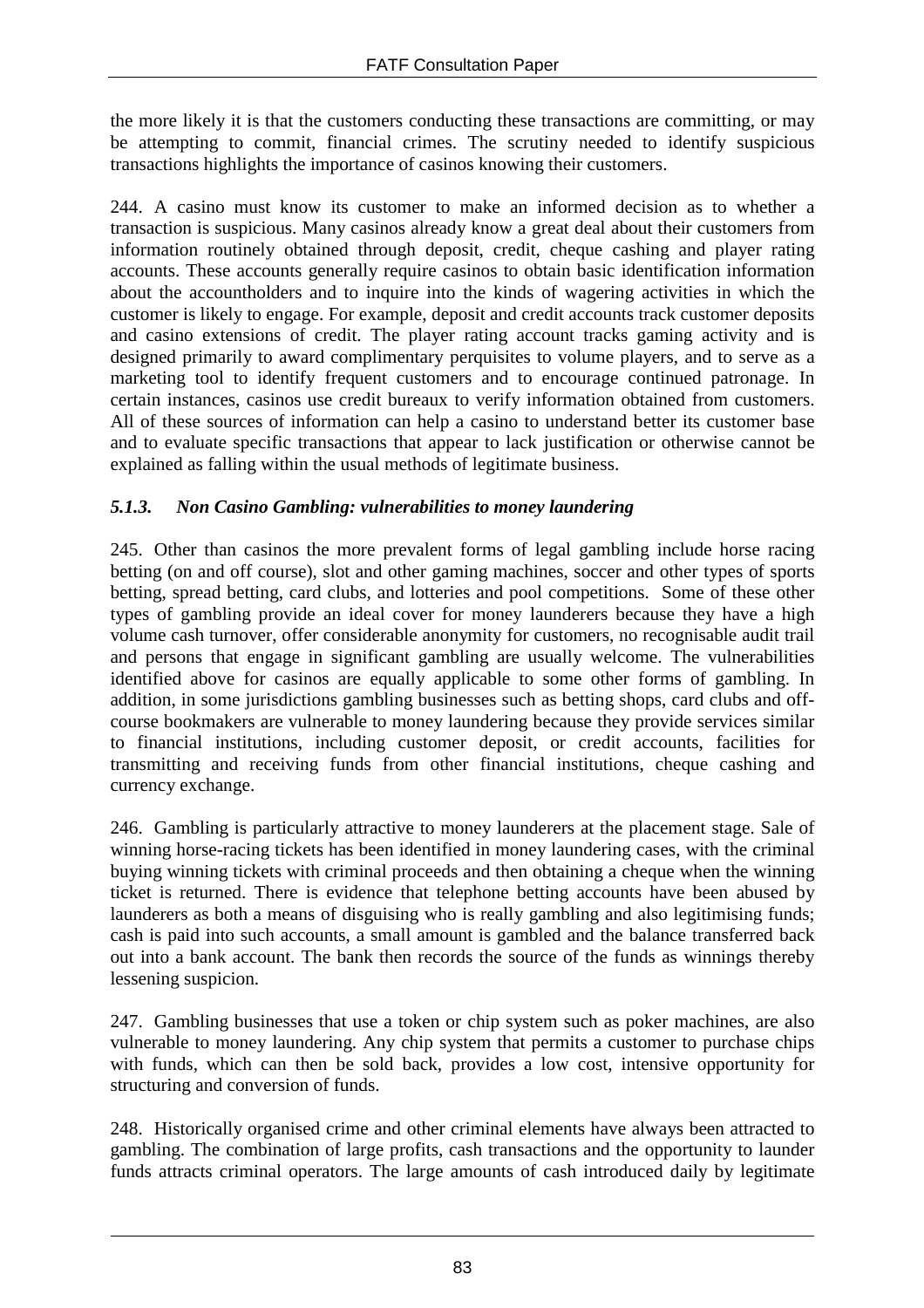customers provide cover for money launderers without necessarily alerting the authorities. It is necessary that the gambling industry is aware of these risks and takes steps whether by regulation or otherwise to establish systems to counter them.

#### *5.1.4. The measures currently in place*

249. At a national level, a number of FATF members have required various types of gambling businesses to comply with anti-money laundering obligations, and casinos are generally tightly regulated and supervised, and usually subject to anti-money laundering requirements. In Australia and New Zealand, casinos, gambling houses and bookmakers who open accounts for customers are required to obtain identification before the account can be operated, as well as for all large cash transactions and any suspicious transaction<sup>38</sup>. There is also a requirement to report suspicious transactions, and implement other measures to combat money laundering. Similar requirements apply in the United States for casinos and card clubs. In Hong Kong, certain voluntary measures are in place. Customer identification and suspicious transaction reporting obligations apply in Brazil, Iceland and Turkey to lotteries, and in Finland to casinos, horse racing, lotteries and betting agents where the amount of the bet is over  $\epsilon$  3000. Portugal has legislation requiring betting and lottery agencies to identity the holders of winning coupons and retain the relevant data for a 10 year period.

250. The EU Directive now extends to casinos, which are required to identify their customer by means of supporting evidence where gambling chips worth  $\epsilon$  1000 or more are bought or sold. For casinos subject to state supervision this requirement is deemed to be complied with if their customers are registered and identified on entry to the casino. Where money laundering is suspected, the casino must identify the customer regardless of the amount involved, and is also obliged to file an STR with the competent authority. They are obliged to implement internal control measures and train their staff concerning money laundering issues.

251. In most jurisdictions, casinos and some other gaming entities are subject to some type of licensing or registration, regulation and supervision because of their vulnerability to various forms of criminal activity including money laundering, illegal betting, race or game fixing etc. However governments have regulated such businesses for other reasons as well, such as the need to ensure that gamblers receive fair treatment when gambling, and to protect persons that are potentially vulnerable. In certain jurisdictions, casinos are indirectly owned by the government, while in others private ownership is allowed, but usually on the basis of fairly strict licensing requirements. Where there is private ownership, a tight regulatory regime is intended to protect customers and ensure that the casino does not fall within the ownership or control of criminals or their associates. In addition, there are usually extensive checks on casino owners and operators. In some jurisdictions, casinos and certain other gambling entities have fit and proper tests for senior management, screening programmes for senior staff, and various compliance and training programmes.

#### *5.1.5. Customer due diligence/ Record-keeping/Suspicious transaction reporting*

 $\overline{a}$ 

252. The corner stone of an effective AML regime includes, as with other financial institutions, adequate know your customer and record keeping requirements and an effective suspicious transaction reporting regime. A casino or gambling business must know its

<sup>&</sup>lt;sup>38</sup> In New Zealand casinos and gambling houses are the same thing and the "bookmaker" is a government owned and controlled entity.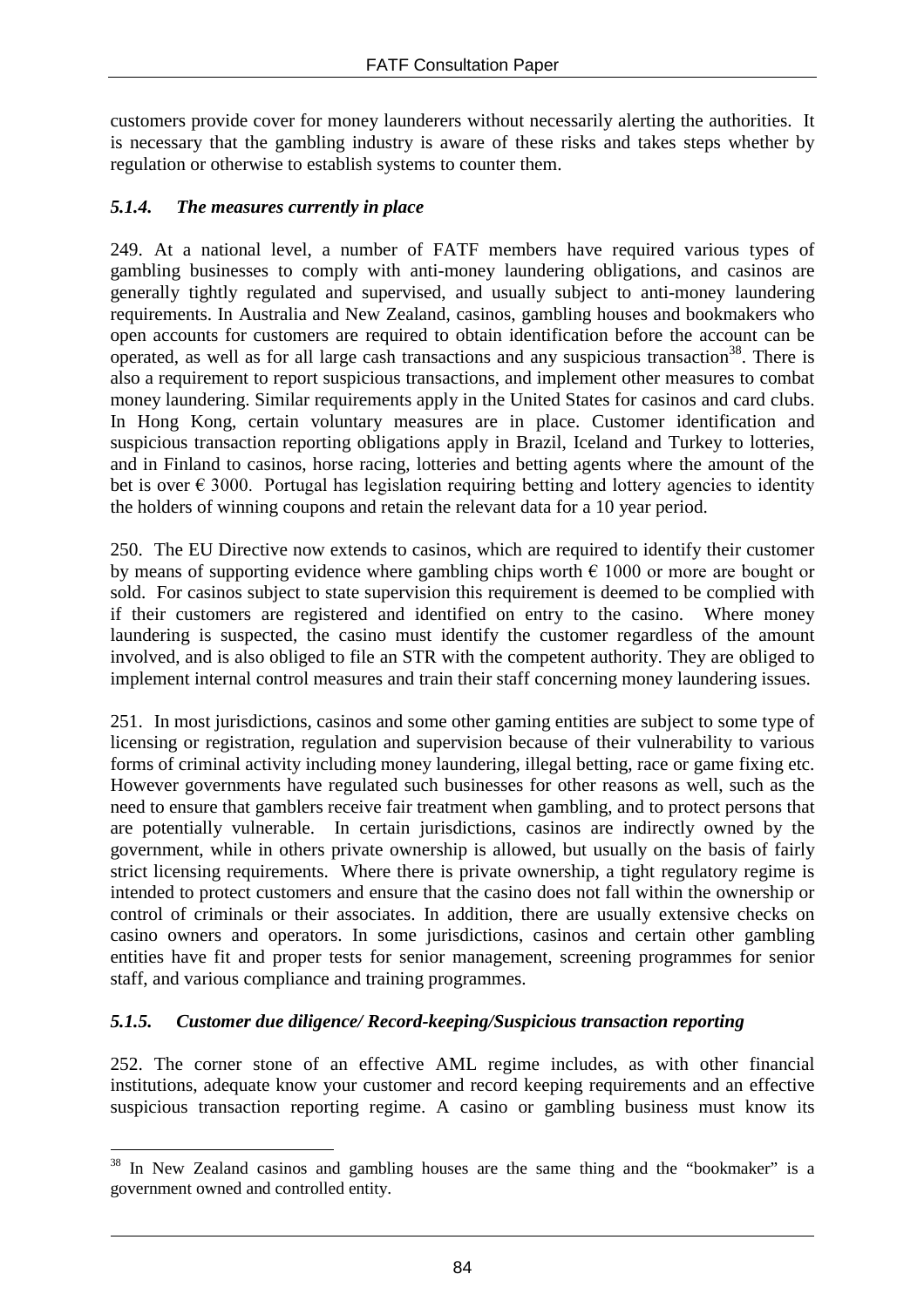customer before it can make an informed decision as to whether a transaction is suspicious. Most FATF members already require customer identification and record keeping by casinos, and a number of jurisdictions have extended these requirements to other gambling institutions. It may also be necessary to consider some minimum transaction threshold for the large numbers of occasional gamblers, i.e. persons that do not establish some type of account with the casino.

253. A further option would be for countries to extend the customer due diligence and record keeping measures to other gaming entities that are recognised within their jurisdiction as being vulnerable to money laundering. Many other such gambling entities already require identification before a substantial bet can be placed and carry out credit and identification checks on regular or high volume customers. Individual jurisdictions could set a threshold for the application of such measures appropriate to their own anti-money laundering regime. Records retained for the purpose of customer profiling and marketing would also provide information on customer betting patterns. Records of transactions and customers should be retained for a minimum period of 5 years in order that funds can be traced effectively and information made available to the regulatory and law enforcement authorities. Records should be retained in a format that can be used in judicial proceedings.

## *Options for coverage of gambling businesses*

## **1. Businesses and activities to be covered**

Given the proven risks that exist for the casino industry, and the high degree of regulation and anti-money laundering measures already in place, anti-money laundering measures should be made mandatory for casinos, and consideration should be given to tight anti-money laundering controls and supervision for casinos. As a minimum this should apply where the casino is an actual physical location, and consideration needs to be given to the practical application of anti-money laundering measures to Internet entities that provide similar gaming facilities.

**Option 1**- Casinos and a minimum set of other vulnerable gambling entities.

**Option 2** – Casinos and other gambling entities that are perceived by each jurisdiction to be vulnerable to money laundering.

## **2. Customer due diligence**

**Option 1-** For all customers whenever they (a) enter into a permanent or ongoing business relationship with the gambling entity, and (b) if they conduct a business transaction, purchase or sell gambling tokens or cash in winning tickets above a certain threshold. Given the diversity of gambling patterns between jurisdictions the threshold could be left to individual countries, though consideration might also be given to applying whatever standard may be agreed for financial institutions having large cash transactions with occasional customers (see section 3.6.3. above).

**Option 2-** For all customers as above but only when there are cash transactions above a certain threshold. Cash transactions would include withdrawals as well as deposits and currency exchange.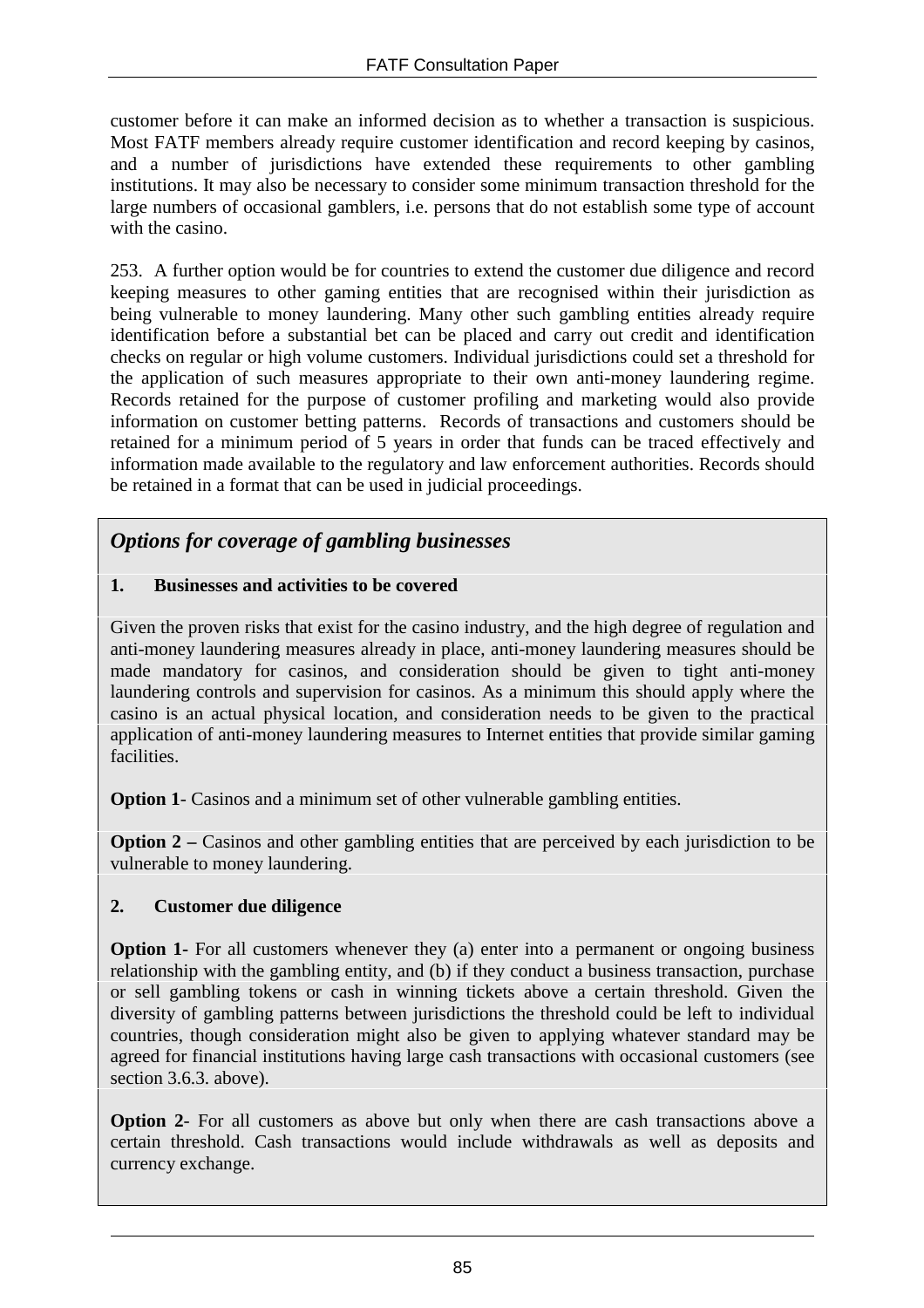**Option 3** – Apply requirements similar to those in article 3 of the EU Directive to casinos. The Directive allows for some discretion when the entity is state supervised.

It is proposed that the standard set out in Recommendation 12 should apply to all three options, namely, retain records of transactions and customers for a minimum period of 5 years.

### **3. Suspicious transaction reporting and increased diligence**

**Option 1** – Mandatory for any suspicious transaction, regardless of the amount of money involved.

**Option 2** – Mandatory for casinos to report all suspicious transactions, but other types of gambling entities that are covered by AML obligations need only report suspicious transactions exceeding a certain threshold.

Whichever option is adopted, Recommendations 14 and 16-19, which lay out other measures that are required for additional diligence should also apply.

Countries should issue guidelines on suspicious transactions that reflect the nature of gambling within their own jurisdictions.

#### **4. Regulation and supervision**

#### **Casinos**

Casinos should be fully regulated and supervised, while each jurisdiction could apply such measures to other gambling entities as it deems necessary. Casinos should be subject, whether publicly or privately owned, to a regulatory and supervisory regime, consistent with each jurisdiction's anti money laundering policy, that ensures that they have effectively implemented the necessary anti-money laundering measures. In particular, stringent checks should be conducted on the owners, beneficial owners, managers and operators of casinos. Given that casinos are for the most part already regulated, this should not impose a disproportionate burden on the regulatory authorities.

#### **Other gambling entities**

**Option 1** – jurisdictions could apply regulatory or supervisory measures, similar to those applicable to casinos, to other gambling entities as it deems necessary.

**Option 2** – Jurisdictions could require other gambling entities to be subject to some form of self-regulation.

**Option 3** – Jurisdictions could require the external auditors of gambling entities other than casinos to examine and report on the AML controls as part of an annual audit of the accounts of the entity.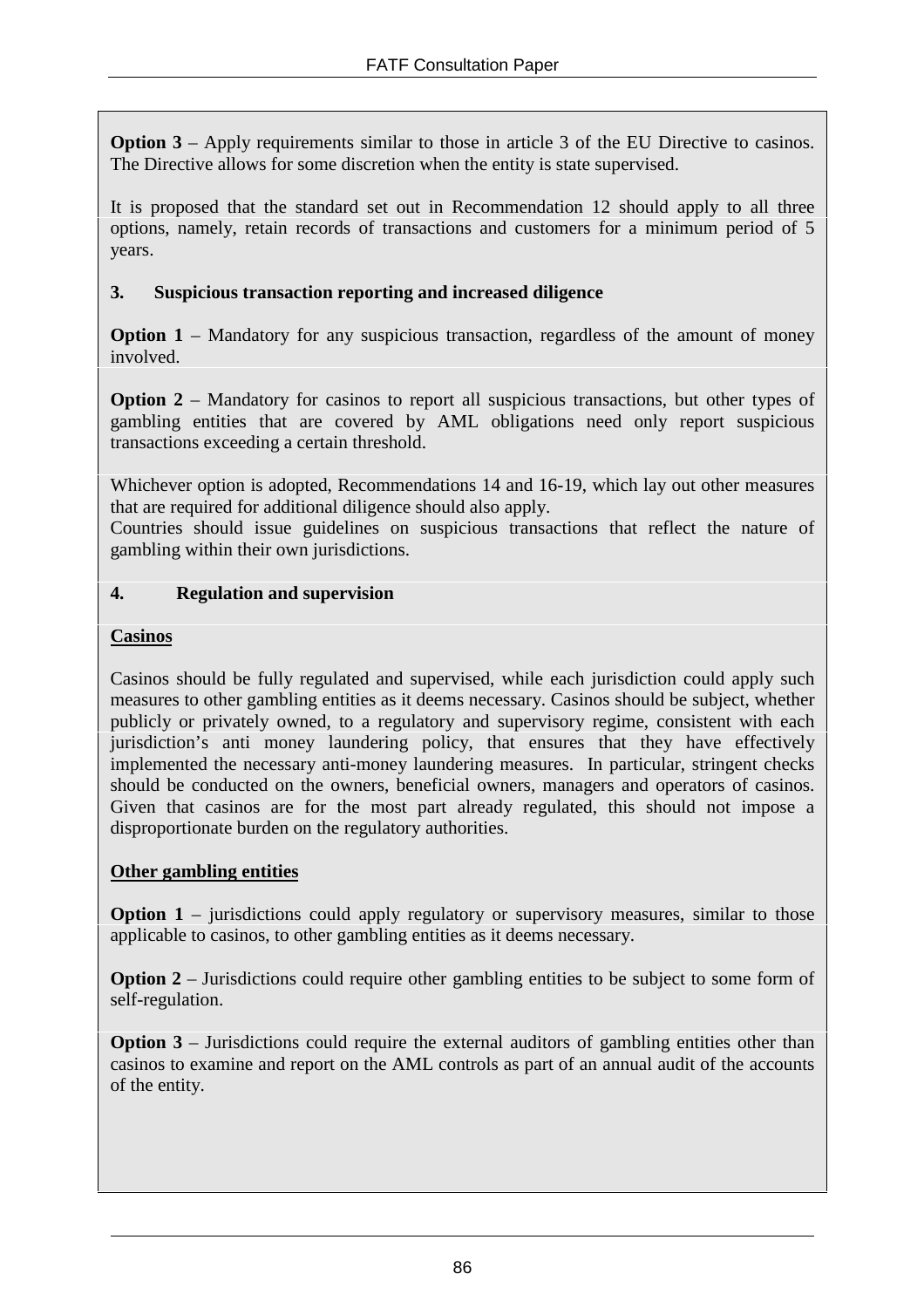## **5. Additional counter-measures for Internet gambling**

The FATF will consider the application of appropriate AML counter-measures (similar to those outlined above) to effectively prevent misuse of internet gambling facilities by money launderers. This would also include consideration of several options that were suggested in the FATF 2001 Typologies Report:

- 1. Require Internet service providers (ISPs) to maintain reliable subscriber registers with appropriate identification information.
- 2. Require ISPs to establish log files with traffic data relating Internet-protocol number to subscriber and to telephone number used in the connection.
- 3. Require that this information be maintained for a reasonable period.
- 4. Ensure that this information may be made available internationally in a timely manner when conducting criminal investigations.

#### **6. Other possible measures**

- 1. Consider the circumstances and conditions under which casinos can offer various financial services, e.g. if casinos are allowed to operate like banks, what controls should be in place.
- 2. (a) Prevent casino chains being allowed to offer credit to clients at different locations without each individually conducting appropriate customer identification requirements? (b) This could apply either to all such situations or only to casinos operating in different jurisdictions.

(c) Prevent casinos from allowing their chips to be removed from the casino premises.

3. Where a customer deposits cash when commencing their gambling activity, any winnings should only be returned to them as cash and in the same currency.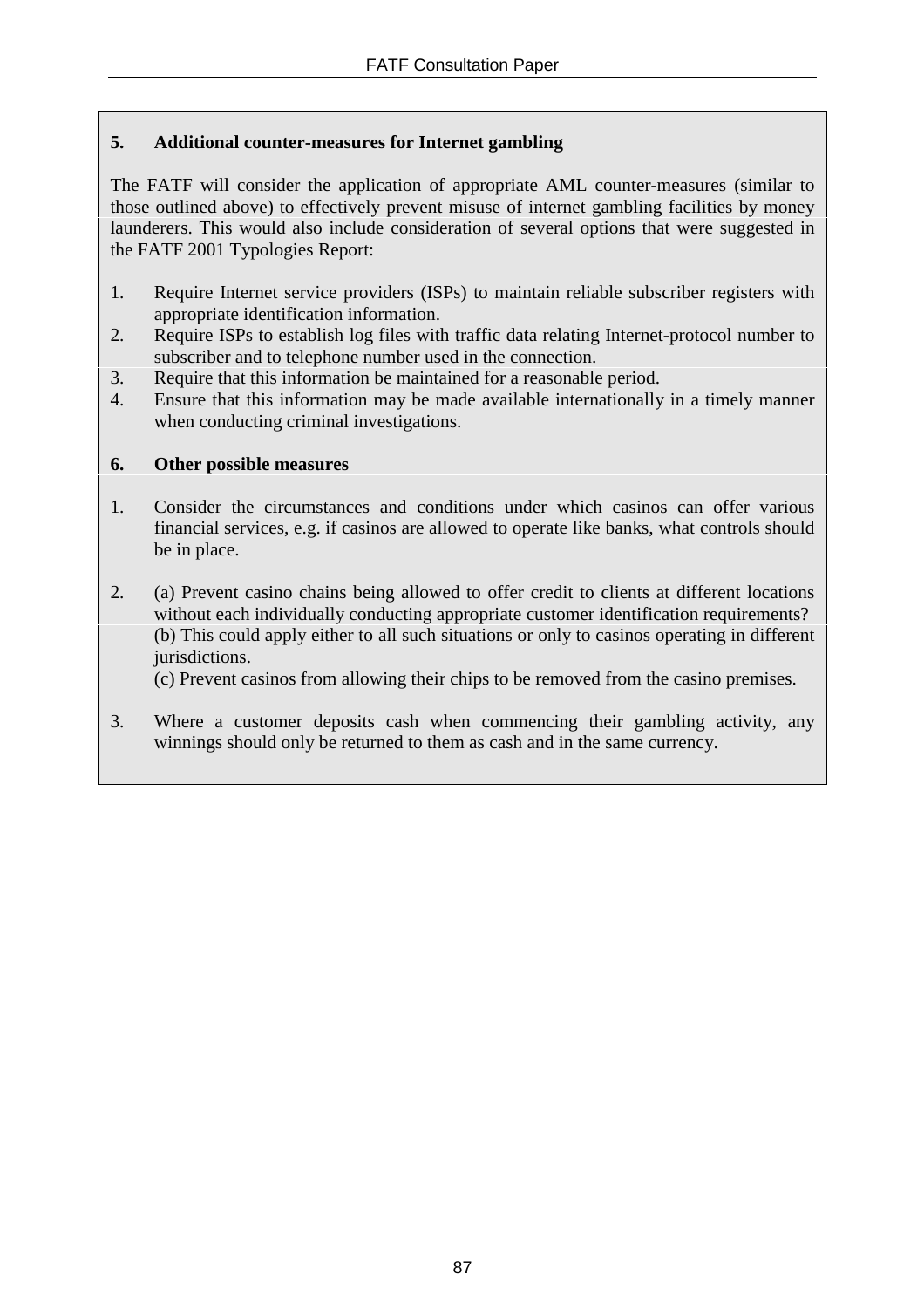# **5.2. Real Estate Agents and Dealers in High Value Goods**

254. Businesses and activities linked to trading in real estate and high value goods<sup>39</sup>, which may be used in the placement or integration phases of money laundering, have been specifically identified as vulnerable to money laundering. For example, a recent FATF study of money laundering methods, techniques and trends found - "The real estate sector is now fully within the sphere of money laundering activities. Investment of illicit capital in real estate is a classic and proven method of laundering dirty money… Numerous cases of laundering were cited by the experts." Also "sellers of high-value objects like artworks are unquestionably a significant presence in laundering activities"<sup>40</sup>.

255. Gold dealers have also been identified as being vulnerable to money laundering: "Several members reported that the vulnerability to money laundering within their countries has increasingly centred on specialised gold bullion sellers. This is due in part to the fact that anti-money laundering legislation targeting traditional financial institutions has generally caused those customers desiring to purchase bullion anonymously to turn to other sources"<sup>41</sup>. The 1998-99 Typologies Report also identified close links between wholesale and retail dealing in gold, informal remittance systems, and money laundering cases. Similar links have also been found between money laundering and trade in diamonds. More recently, these industries have been linked to the financing of terrorist organisations and activities.

256. In a number of FATF and other countries, there has also been extensive use of luxury vehicles such as expensive automobiles, and boats or planes, as part of the money laundering process. Such items are used both at the placement level, as a means of transporting cash or other criminal proceeds, as well as at the layering and integration stages, when they are luxury items that criminals own as part of their assets. Another type of business that is subject to anti-money laundering obligations in several countries and which is involved in transporting cash and high value items are professional carriers of cash and other valuables.

257. In considering the application of anti-money laundering measures to the real estate industry and dealers in high value goods, one must take into account that these industries may vary considerably in their types of clients, and the types and value of transactions that they conduct. However, they are quite similar in that they are generally not subject to any supervision or monitoring, except perhaps to a limited extent by professional bodies for some industries. Some practical difficulties might therefore arise in applying anti-money laundering measures to such businesses and activities, mainly due to this traditional lack of specific regulation of such businesses or control by a supervisory authority.

#### *The measures currently in place*

 $\overline{a}$ 

258. At a national level, relatively few FATF members currently require real estate agents or other dealers in high value items to comply with anti-money laundering obligations. Some examples include:

<sup>&</sup>lt;sup>39</sup> The reference to "real estate agents" extends to those persons that are engaged in the business of acting as professional intermediaries in the purchase and sale of real estate for third parties. This could cover not just agents, but also brokers.

<sup>40</sup> FATF Report on Money Laundering Typologies 1997-98

<sup>41</sup> FATF Report on Money Laundering Typologies 1998-99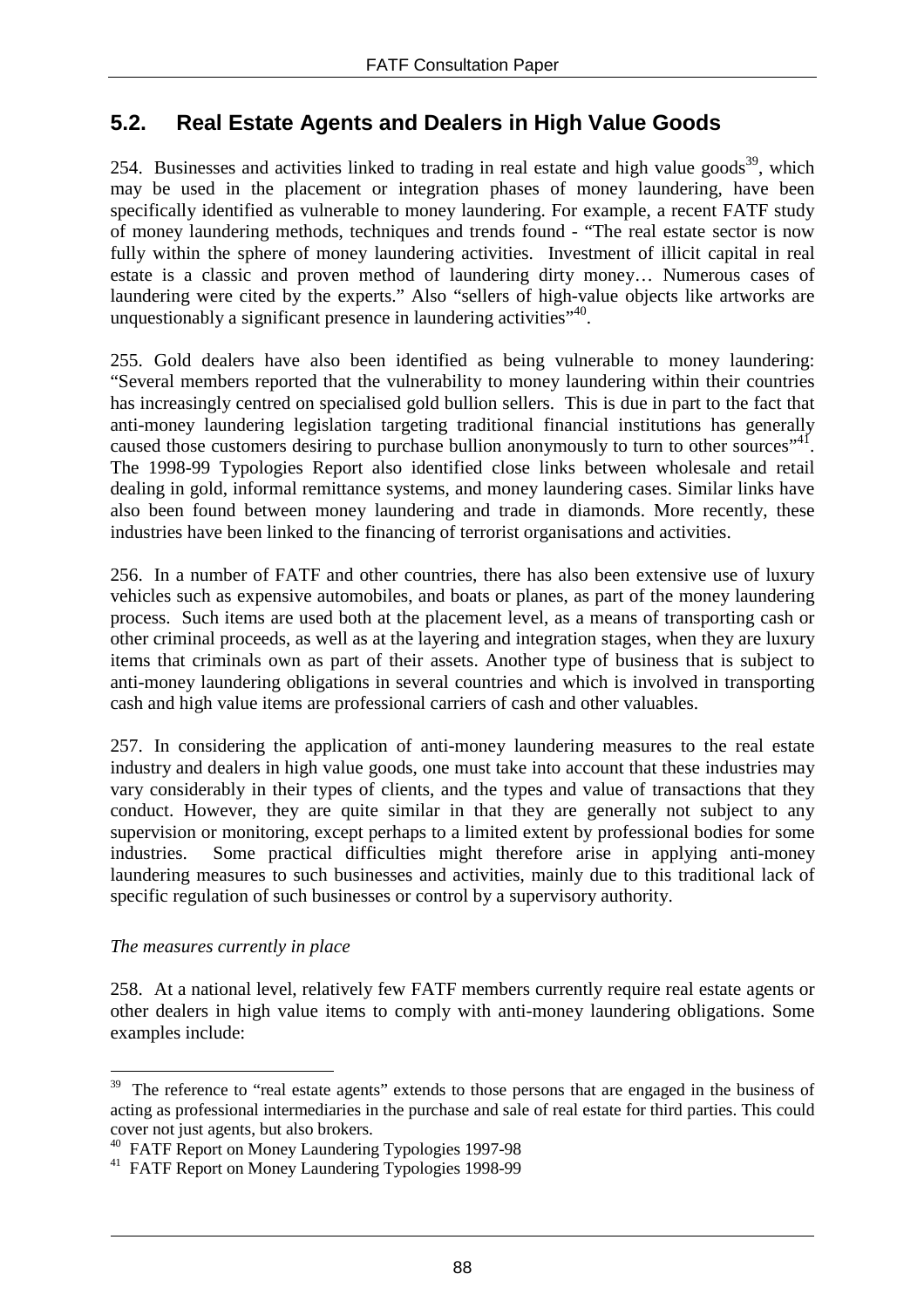- Australia gold dealers are treated in the same way as financial institutions and must identify their customers, keep records, report suspicious transaction, and implement other measures to combat money laundering.
- Spain anti-money laundering requirements apply to individuals or legal entities that engage in: (a) real estate promotion or the buying and selling of real property, and (b) trade in precious gems, stones and metals and trade in art objects and antiques.
- Portugal applies its anti-money legislation to a similar range of businesses, as well as to dealers in cars, boats and aircraft, but only for cash transactions exceeding a certain size.

Certain AML measures also apply to a range of such businesses in other FATF countries – Argentina, Belgium, Brazil, Canada, Finland, Italy, Turkey and the United States.

259. The Directive, article 2a(6), provides that it now applies to:

"6. Dealers in high-value goods, such as precious stones or metals, or works of art, auctioneers, whenever payment is made in cash, and in an amount of EUR 15 000 or more:"

Such businesses are also obliged to report suspicious transactions and implement internal control measures and train their staff concerning money laundering issues.

*Options for coverage of dealers in real estate and high value items*

#### **1. Businesses and activities to be covered**

**Real estate agents, together with:**

**Option 1** – An agreed minimum list of dealers in high value items e.g. dealers in precious stones or metals, or in works of art or auctioneers.

**Option 2** – Such other dealers in high value items as are perceived by each jurisdiction to be vulnerable to money laundering.

**Option 3** – Option 1 or 2, but only if it involves cash transactions (including multiple linked transactions) exceeding a certain threshold e.g. USD/ $\in$  15,000.

Where feasible, the FATF will seek to ensure consistency in any thresholds that are set, thus the threshold set above could be the standard that may be agreed for financial institutions having large transactions with occasional customers (see section 3.6.3.).

#### **2. Customer Due Diligence**

The options that are reasonably applicable concerning the verification of customer's identity may vary according to the type of business that is covered, and depending on whether there is an ongoing business relationship or whether it is a one-off transaction. Certain businesses, such as dealing in residential real estate or selling jewellery are more likely to involve one-off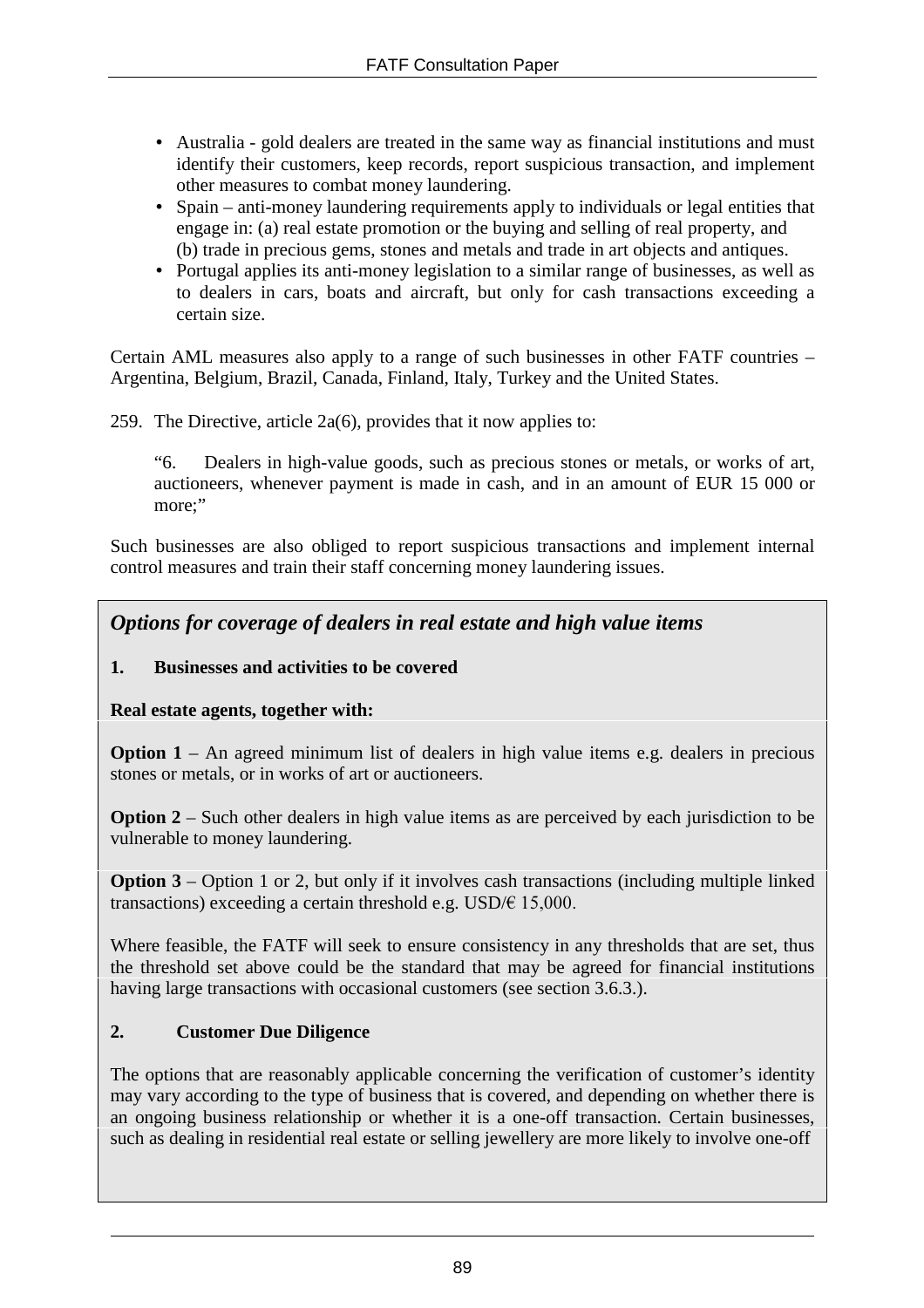transactions, while others, for example wholesale trading in precious metals or stones or dealing in industrial/office real estate, might be more likely to involve an ongoing relationship.

The businesses referred to above shall:

**Option 1** – Carry out due diligence in respect of clients and/or the parties to the contract [and the object of any transaction], regardless of the means of payment employed.

**Option 2** – Carry out due diligence in respect of clients and/or the parties to the contract [and the object of any transaction], whenever they exceed a certain threshold, which could be standardised (for example USD/ $E$ 15000), or might vary according to the activity involved.

**Option 3** – as set forth in Option 2 but only for transactions settled in cash.

Consideration also needs to be given as to whether one or more of the options would be more applicable to ongoing business relationships, while another option might be more appropriate for one-off transactions. It is also proposed that the standard set out in Recommendation 12 should apply, namely, retain records of transactions and customers for a minimum period of 5 years.

#### **3. Suspicious transaction reporting and increased diligence**

**Option 1** – Mandatory for any suspicious transaction, regardless of the amount of money involved.

**Option 2** – Mandatory only for transactions exceeding a certain threshold.

Whichever option is adopted, Recommendations 14 and 16-19, which lay out other measures that are required for additional diligence should also apply.

#### **4. Regulation and supervision**

The question of regulation and supervision raises a number of sub-issues.

#### **(a) The means by which the authorities can determine whether there are businesses which are subject to the anti-money laundering obligations**.

Different options could be applied to different categories of business, and the principal options are:

**Option 1 - Rules or laws permitting or restricting activities being in place, and persons must** declare/register involvement in activities (the name of the entity is added to a list and the entity is allowed to carry out activities, no discretion to reject application).

**Option 2 - Rules or laws permitting or restricting activities being in place, and licenses are** issued to conduct that type of business (the entity is evaluated against criteria by a competent authority and is allowed to carry out the particular activities).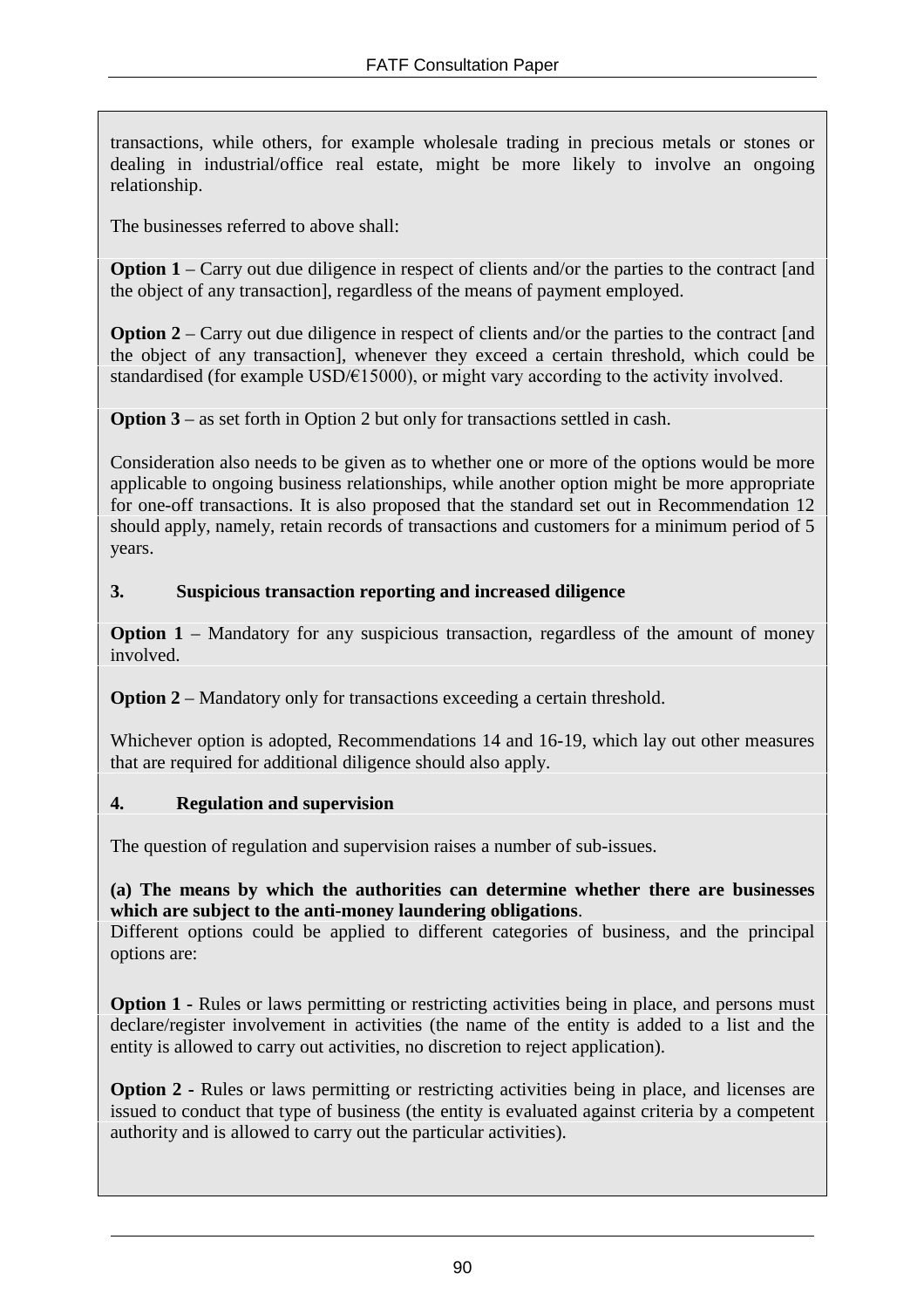## **(b) Oversight and supervision of compliance**

**Option 1** – To require the external auditors of high value dealers to examine and report on the anti-money laundering controls as part of an annual audit of the accounts of the entity.

**Option 2** – Oversight by a self-regulatory organisation (SRO).

**Option 3** – Oversight or supervision by one or more designated competent authorities (part of government). There could either be a single authority for all businesses and activities, or different authorities according to the activity.

The relevant body would need to have the appropriate powers to conduct assessments of whether a business is meeting its obligations.

#### **(c) Sanctions system**

The system should allow for sanctions for failing to comply with the relevant obligations. Those sanctions should be broadly proportionate and consistent with sanctions applicable to financial entities in similar circumstances. They could be criminal sanctions, administrative sanctions, or both criminal and administrative sanctions.

#### **5. Other possible measures**

1. Although there are potentially significant ramifications, a measure which has been adopted in some countries (three FATF members have such measures) is to impose a limit on the size of cash transactions. An option would therefore be to extend FATF Recommendation 24 by requiring any transaction above a certain threshold to be made by a payment method other than cash.

In considering this option, the FATF will consider very carefully the benefits to be obtained from implementing this option against the likely costs to society, including the risk of interference with the fundamental rights and liberties of individuals.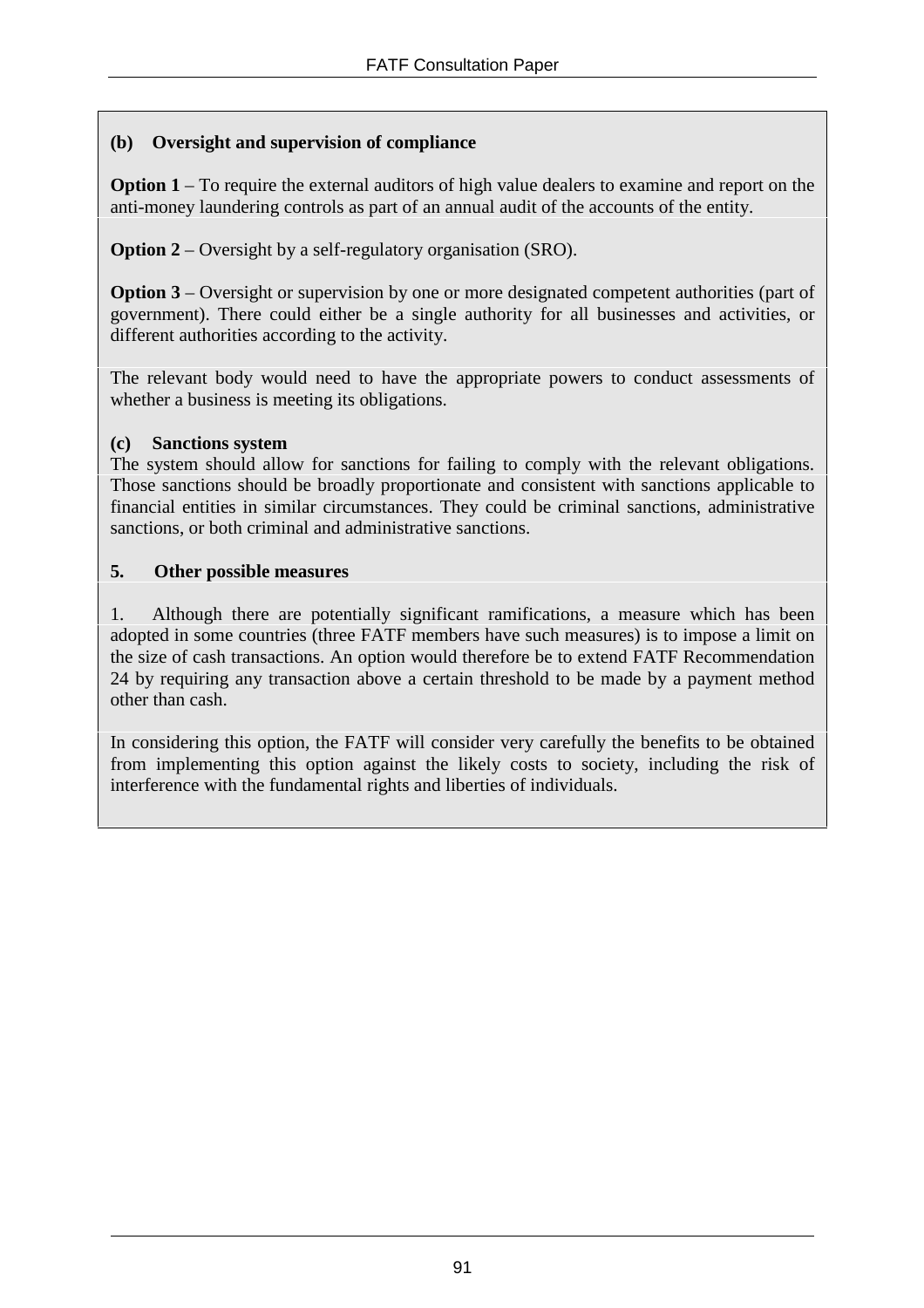# **5.3. Trust and Company Service Providers**

260. As is noted elsewhere, the FATF has consistently found that legal entities or other types of legal relationships (such as trusts), usually formed and managed by professional service providers are a common feature of money laundering schemes. A major part of the problem is the lack of transparency concerning the beneficial ownership and control of corporate vehicles such as companies, trusts, foundations etc., but an equally important issue is addressing the risks posed by the professionals that create and manage these vehicles.

261. It is important to have a good understanding of the relevant concepts and entities that are relevant to the industry. The concept and basis for a company is well known in all jurisdictions, but trusts are a concept that is less universal. A trust is not a legal entity. It cannot have a bank account and it does not own property. It is a description of a relationship wherein the trustee is the legal owner of assets, having acquired them from the settlor but acts in the interests of another person, the beneficiary.

262. There are a wide range of different types of businesses or professionals that act as professional service providers for the creation and administration of companies, trusts, foundations or other legal entities or arrangements. For example, in many jurisdictions, lawyers and accountants play an important role in this type of business, but the service is also provided by banks, businesses that specialise in providing these services or suitably qualified individuals or partnerships. The same term can also have different meanings in different jurisdictions. In some jurisdictions, a trust company is a company whose business is acting as a trust service provider, i.e. it forms and administers trusts and arranges for the appointment of or acts as trustees. In others, a trust company may also be entitled to do banking business, or to provide similar services with respect to companies. What counts for anti-money laundering purposes is not the name of business that provides the service but the types of service it provides. The services that could be covered are:

- acting as a company or partnership formation agent;
- acting as (or arranging for another person to act as) a director or secretary of a company or a partner of a partnership;
- providing a registered office; business address or accommodation, correspondence or administrative address for a company, a partnership or for any other person;
- acting as (or arranging for another person to act as) a trustee of an express trust;
- acting as (or arranging for another person to act as) a nominee shareholder for another person.

## *5.3.1. The money laundering risks*

263. Companies and trusts are often used by money launderers and other criminals who wish to conceal their identity. For example, as stated in the 2001 Typologies Report, FATF experts found that "trusts, along with various forms of corporate entities, are increasingly perceived as an important element of large-scale or complex money laundering schemes". Because of this, it is important to ensure that those who are responsible for forming and administering trusts and companies must themselves, know the identity of the persons who are the beneficiaries or beneficial owners respectively, and who effectively control the trust or company in question. In 2000, the FATF examined the role of the individuals or agents that help to create such entities, and found them to be a key factor in an increasing number of complex money laundering schemes.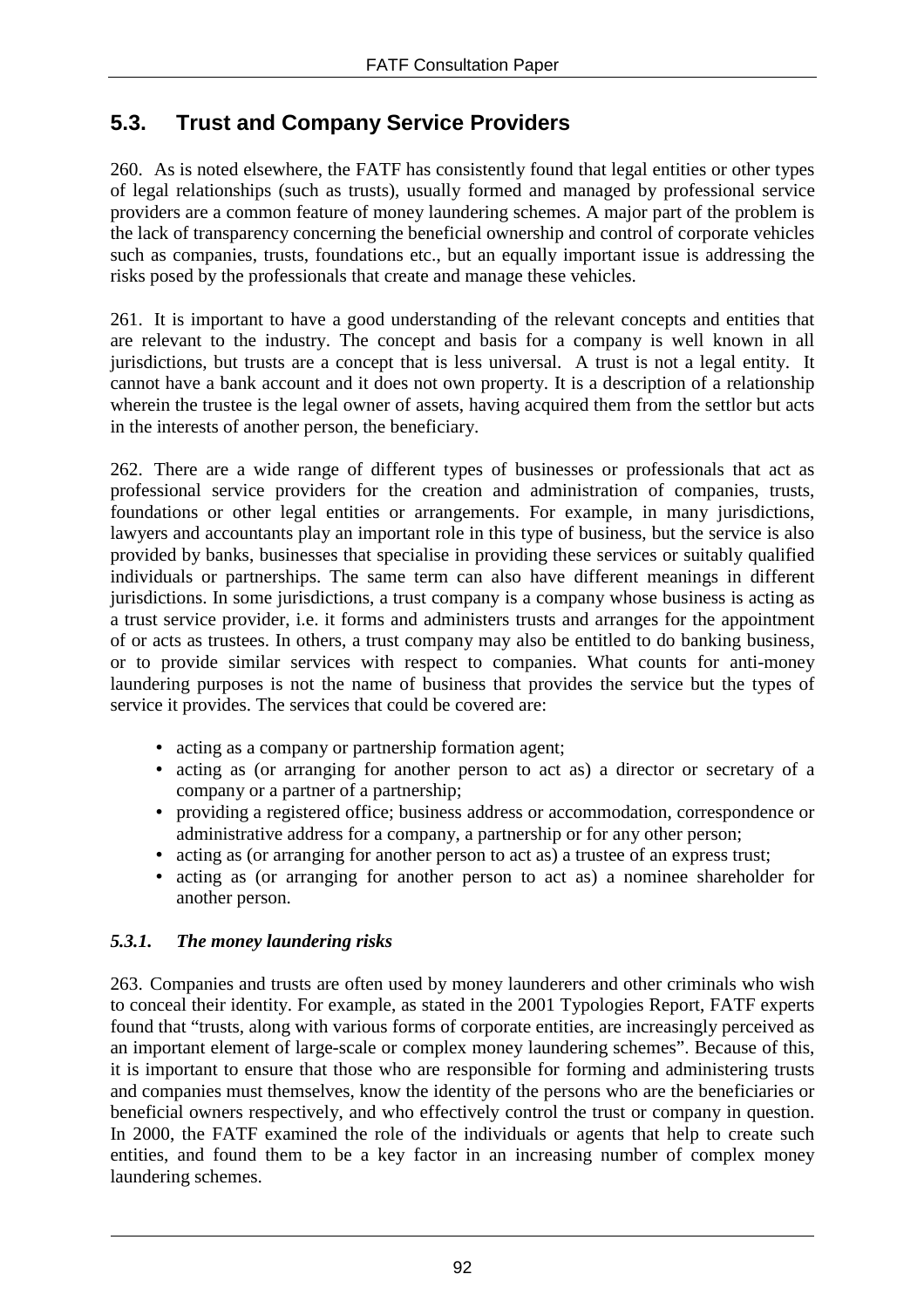264. The need to take action with respect to trust and company service providers has also been recognised by other international bodies. The OECD Report highlights the role that trust and company service providers can play in the misuse of corporate vehicles. The identified misuse is not restricted to money laundering, but extends to bribery and corruption, hiding assets from legitimate creditors and claimants, fraud, securities law and tax offences. The report states:

"76. Corporate service providers regularly design structures to ensure that the beneficial owner remains anonymous, and often act as the intermediary between the client and the authorities in the jurisdiction of incorporation.......

78. Trustees may also play a role in obscuring the identity of the beneficial owner......"

265. The Basel CDD paper also identifies client accounts opened by professional intermediaries as a high-risk area. These concerns have caused the Offshore Group of Banking Supervisors to set up a working group made up of members of the Group and representatives from several other countries and relevant international organisations. This group is working to produce a recommended statement of minimum standards and/or guidance for trust and company service providers.

266. The risks associated with "gatekeepers" have also been recognised by the G8. Following the meeting of Justice Ministers in Moscow in 1999, the official communiqué noted that many money-laundering schemes involve misuse of financial intermediaries. The Ministers noted that they would "consider requiring or enhancing suspicious transaction reporting by the "gatekeepers" to the international financial system, including company formation agents, accountants, auditors and lawyers ..."

267. When considering the options for addressing these risks, it is important to bear in mind the need for a level playing field, and the displacement effect that occurs when measures are taken in one jurisdiction but not in another. In relation to trust and company service providers, there is evidence that service providers relocate from jurisdictions that have adopt strong antimoney laundering and regulatory measures to those that have no such measures. Another important general consideration is that trust and company service providers often control large amounts of client funds and can make investment decisions for the trusts and companies that they control, thus acting in a comparable way to investment or portfolio managers. This has implications for anti-money laundering controls, but also for protection of customers against criminal activity or incompetence by the service provider.

#### *5.3.2. The measures currently in place*

268. In most FATF members trust and company service providers are not dealt with as a class of business that is subject to AML obligations. Rather, certain professions, such as lawyers or accountants, which commonly provide services such as creation and management of trusts and companies, are covered by the relevant obligations (as noted elsewhere in this paper). This concept is incorporated in the new EU Directive, in that notaries and lawyers fall within the scope of the Directive when they are acting in the exercise of their professional activities in relation to, inter alia, the "creation, operation or management of trusts, companies or similar structures".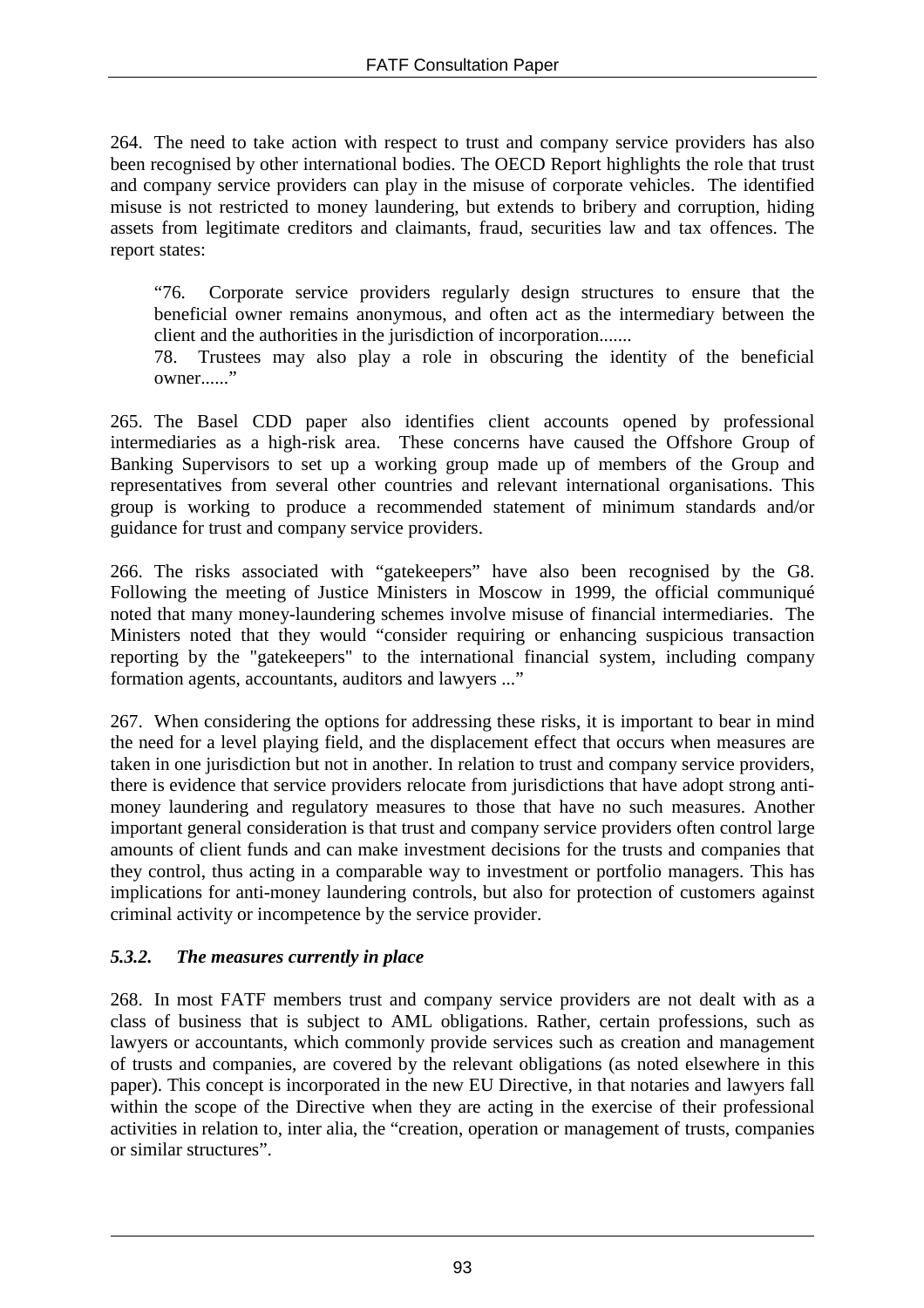269. However, in a number of jurisdictions outside the FATF, a much more comprehensive approach has been taken. Trust and company service providers are regarded as a part of the financial services industry and the sector is regulated and supervised in the same manner as investment business, banks, collective investment funds etc. In those jurisdictions, it was considered appropriate to insist that the same high standards of integrity, competence and financial standing should be applied to this sector as to other regulated financial sectors. The fact that trust and company service providers have another role, that of gatekeeper to the financial services sector, was another important reason for regulating the sector so as to protect the integrity of the system. Even where the service provider does not handle client funds directly, the service provider (like an investment advisor) often occupies a central and knowledgeable role with respect to a client's affairs – a factor of considerable importance in complex money laundering investigations.

270. The OECD Report also recognises that a full regulatory system for service providers could be necessary if a jurisdiction intends to rely on the service providers to obtain and record information on beneficial ownership and control of corporate vehicles. In most jurisdictions where service providers are comprehensively regulated, the same approach is taken for both trust service providers and company service providers, but a small number of jurisdictions apply stricter obligations to trust service providers.

271. The full regulatory approach that has been adopted in those jurisdictions usually deals with a number of key issues, which address not only money laundering concerns, but also consumer/customer protection, prudential concerns, the integrity of the system as a whole etc. The major issues that would be dealt with include:

- The fit and properness of those engaged in the provision of trust and company services and their business methods.
- The adequacy of the resources available to the service providers and the regulatory and law enforcement authorities.
- The availability of accurate, timely information, particularly on ultimate beneficial ownership.
- Adequate arrangements to share or exchange information.
- Adequate measures to protect customers and clients.
- Effective independent vetting and inspection arrangements.
- Ensuring directors and trustees exercise their responsibilities appropriately.
- Maintaining a high standard record keeping and auditing.

## *Options for coverage of trust and company service providers*

## **1. Business or profession to be covered by anti-money laundering obligations**

**Option 1** - All businesses or persons that, as a commercial undertaking, provide services to third parties relating to the creation, management, administration or operation of companies, trusts, foundations or other similar vehicles should be subject to AML obligations.

**Option 2** – the same as option 1, except that the AML measures would only apply where the service provider is involved in financial transactions with the client.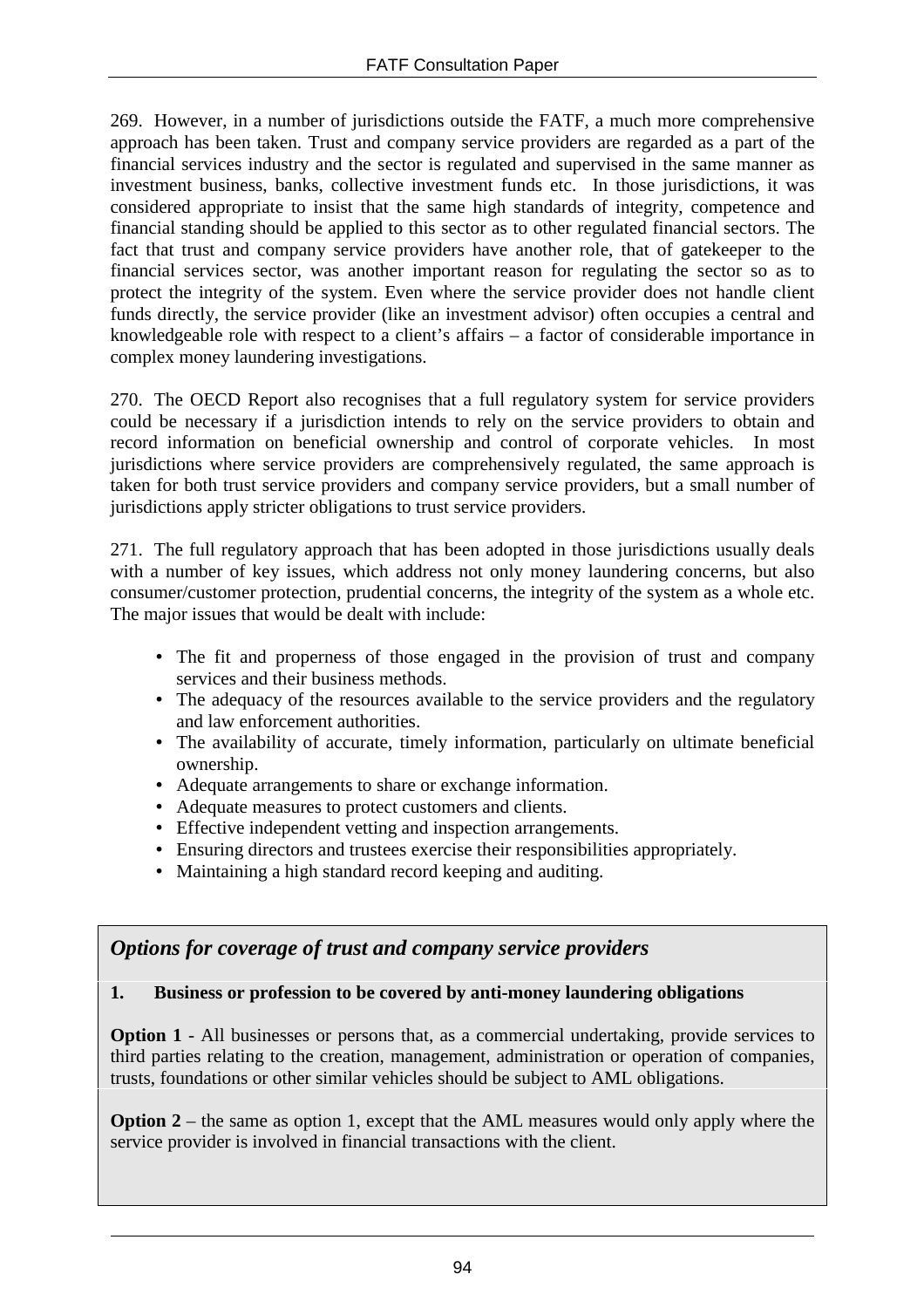Where particular classes of professionals, in particular lawyers or accountants, are subject to some or all of the FATF Recommendations in respect of all or certain parts of their professional activity, there will be a need to ensure that the obligations imposed are consistent.

It may be however that jurisdictions believe that only some of the services or parts of the sector fall into a higher risk category and thus need to be subject to obligations. A further exception, applicable to both options, might therefore be to exclude service providers from coverage in relation to services such as merely forming companies, where control changes hands and there is no further involvement by the service provider. It might be argued that these activities are lower risk, and that application of the full set of anti-money laundering obligations is not necessary.

#### **2. Customer due diligence**

Service providers should be subject to the same customer due diligence as apply to financial institutions i.e. Recommendations 10 and 11 would apply. It is also proposed that the standard set out in Recommendation 12 should apply, namely, retain records of transactions and customers for a minimum period of 5 years.

#### **3. Suspicious transaction reporting and increased diligence**

The general principle should be that trust and company service providers would be obliged to comply with Recommendations 14-19, and in particular the reporting of suspicious transactions (though note the discussion in section 3.7.3.4. of reporting suspicious activity).

If the service provider is a lawyer, notary, accountant or auditor then the obligation to report a suspicious transaction may depend on any applicable professional secrecy or legal professional privilege (see the relevant section in the options for those professions for a more precise description).

## **4. Anti-money laundering regulation and supervision**

As the provision of trust or company services is performed by several different types of professions or businesses, and the legislative action that has been taken at a national level varies widely, there is no uniform position concerning the regulation and supervision of service providers. A range of possible measures could be taken to ensure that the anti-money laundering requirements laid out in Recommendations 10-21 and 26-29 are observed.

**(a) The means by which the authorities can determine whether there are professionals or businesses offering trust and company services to third parties as a commercial undertaking.** Options include:

**Option 1 - Rules or laws permitting or restricting activities being in place, and persons must** declare/register that they are engaged in offering the relevant trust or company services (the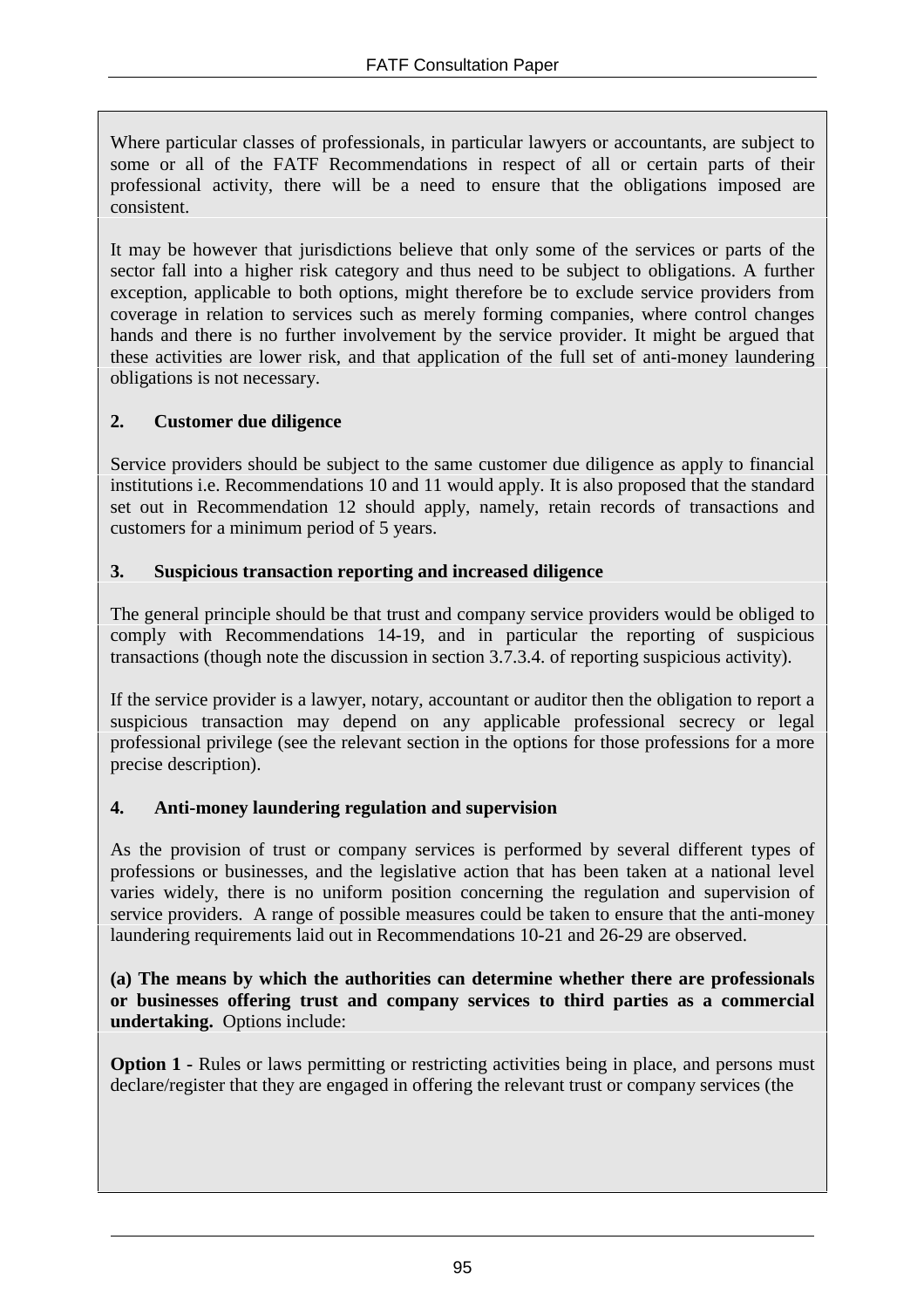name of the entity is added to a list and the entity is allowed to carry out activities, no discretion to reject application).

**Option 2 - Rules or laws permitting or restricting provision of various enumerated trust and** company services, the issuance of licenses to conduct that type of business (with competent authority evaluation of the entity against criteria both initially and on an ongoing basis, and the entity is then allowed to provide the relevant services).

#### **(b) Requirements that prevent criminals from being able to own, manage or control the service providers for illegal purposes (this is a component of (a) option 2).**

**Option 1** – persons with criminal records are prevented from owning, managing or controlling such a business.

**Option 2** – the competent authorities have a system to ensure that they are aware whether persons with a criminal record are involved in such businesses.

**Option 3** – as part of oversight the competent authorities conduct some type of fitness and properness checks on the persons engaged in these businesses.

## **(c) Oversight and supervision of compliance**

**Option 1** – Oversight by an SRO.

**Option 2** – Oversight or supervision by one or more designated competent authorities (part of government). This might be either a single authority for all types of service providers and for all components of the anti-money laundering system, or different authorities could supervisor different parts of the system.

Under both options, the relevant body would need to have the appropriate powers to conduct assessments of whether a service provider is meeting its obligations.

## **(d) Sanctions system**

The system should allow for sanctions for failing to comply with the relevant obligations. Those sanctions should be consistent, i.e. the kind of sanctions used should be similar to those applicable to financial entities. They could be criminal or administrative sanctions, or both.

## **5. Full regulation and supervision**

As mentioned above, a number of jurisdictions seek to address not only money laundering concerns, but also issues relating to consumer/customer protection, prudential concerns, the integrity of the system as a whole etc, and consequently introduce a fuller range of measures. These additional measures, such as the duties and responsibilities of directors and trustees are mentioned above, and a further option might be to reference this broader range of measures or requirements.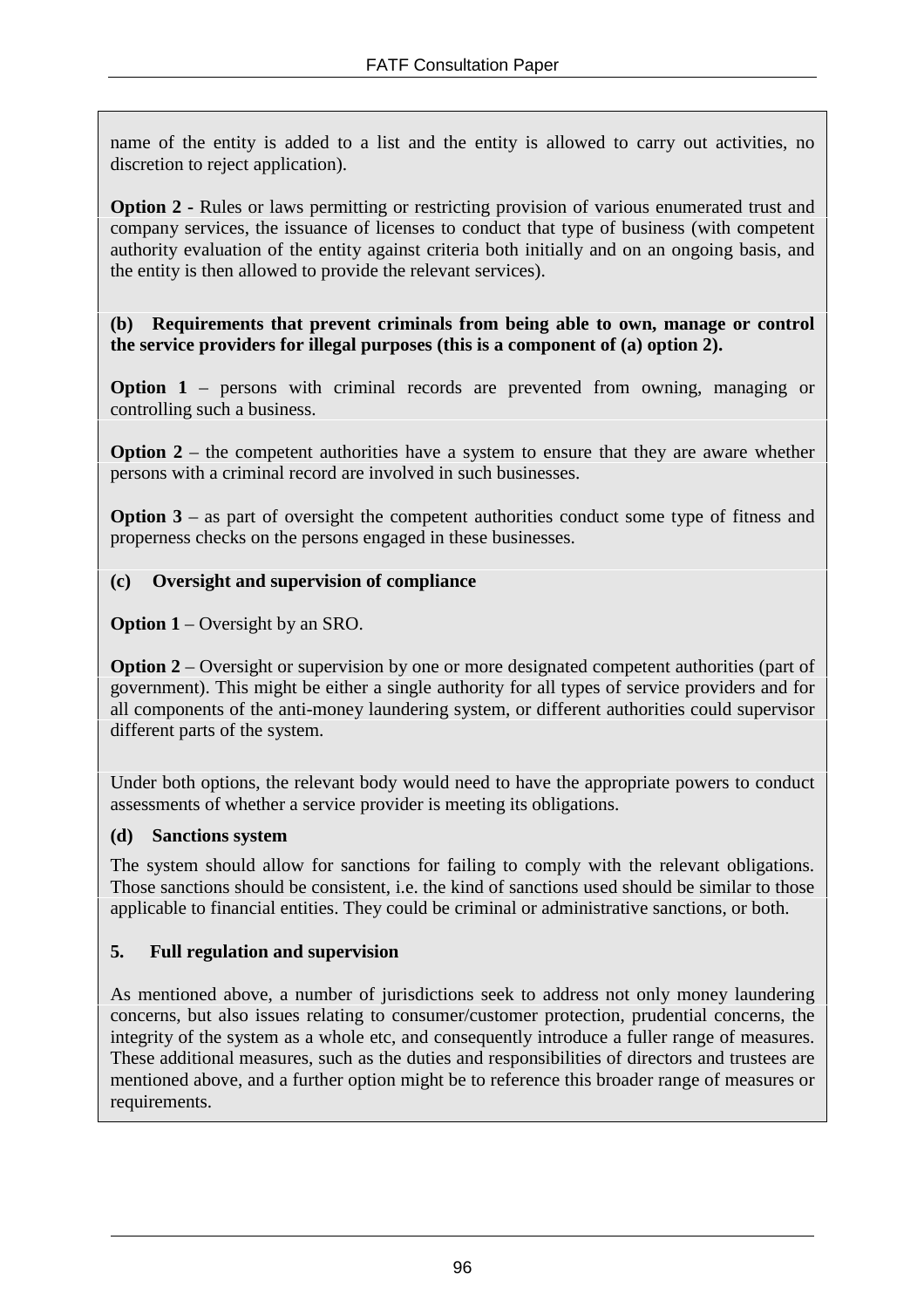# **5.4. Lawyers and legal professionals**

272. Since the FATF first commenced studying money laundering methods and techniques on a systematic basis in 1995-96, lawyers have been consistently mentioned in FATF typologies reports as being linked to money laundering schemes and cases. A variety of reasons have been cited as to why lawyers appear to be frequently involved in money laundering:

- It has been commonly observed that criminals use lawyers client accounts for the placement and layering of funds. In many countries, this offers the advantage to the launderer of the protection that is afforded by legal professional privilege or professional secrecy.
- In a number of countries, lawyers provide a service as a "gatekeeper", that is, through their specialised expertise they are able to create the corporate vehicles, trusts, and other legal arrangements that facilitate money laundering.
- Lawyers offer the financial advice that is a required element of complex money laundering schemes.
- The use of lawyers and the corporate entities they create can provide the criminal with a veneer of respectability for the money laundering operations.

273. In addition, it has been uniformly observed both by FATF members and other international organisations that as anti-money laundering controls are effectively implemented in the financial sector, money launderers are turning to other sectors, including the use of professionals, to launder their illegal proceeds. For example, the involvement (unknowingly and otherwise) of lawyers and other professionals in money laundering cases is frequently noted in the 1998 Report of the UN Office for Drug Control and Crime Prevention on financial havens, banking secrecy and money laundering.

274. The particular role, history and status of the legal profession and the rules that attach to it, means that very careful attention will need to be given when considering the application of anti-money laundering obligations to such professionals. In particular, due to the professional secrecy or privilege that exists in relation to certain types of communications with clients, the application of the requirement to report suspicious transactions will need to be closely examined. Professional secrecy or privilege is a principle that exists in all members, but its precise boundaries vary, depending on the structure of the relevant legal system. The objective is to make it more difficult for actual or potential money launderers to attempt to misuse the services of the lawyer, while still taking into account fundamental rights.

#### *The measures currently in place*

275. Several FATF countries have already brought lawyers under the scope of their antimoney laundering regimes. New Zealand applies AML measures to lawyers engaged in certain financial activities for their clients. A number of FATF members, such as the UK, and Hong Kong, China have legislation that requires all persons to report suspicious transactions. In Canada, legal counsel are subject to AML obligations when they receive or pay funds; purchase or sell securities, real property or business assets or entities; and transfer funds or securities on behalf of any person or entity, including giving instructions in respect of those activities. However there are certain exceptions if a matter is subject to legal professional privilege.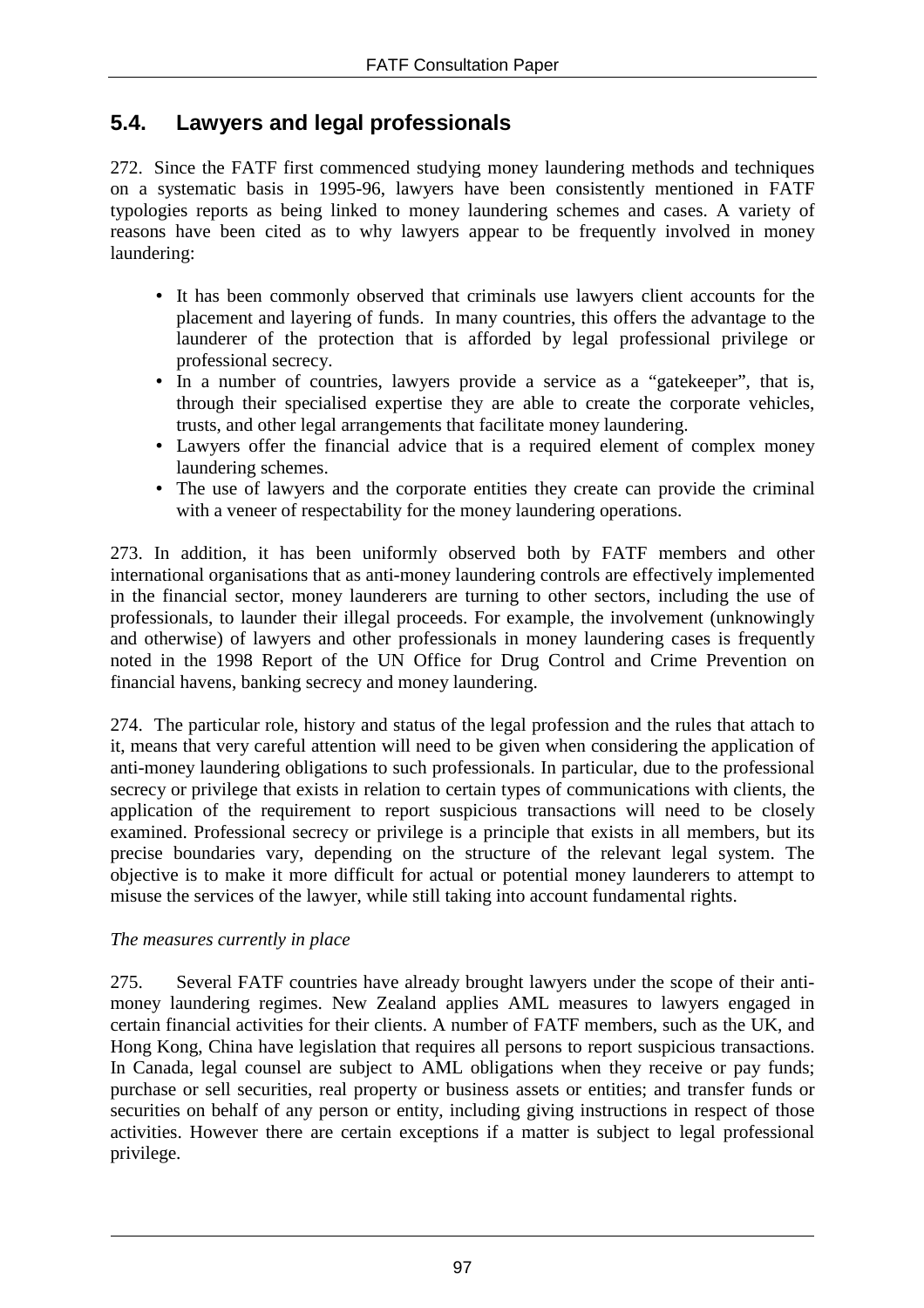276. Switzerland is another FATF jurisdiction where action has been taken to taken to include lawyers within the scope of their AML regime. All financial intermediaries are covered, and lawyers that provide the requisite financial services are regarded as financial intermediaries, though not with respect to the core business of a lawyer i.e. business covered by legal privilege. All intermediaries must be licensed, and are subject to customer due diligence and reporting obligations, including the obligation to report suspicious transactions to the FIU. Lawyers are also subject to supervision for anti-money laundering purposes, being supervised by an SRO, which is itself supervised by a supervisory authority.

277. The increased misuse of lawyers was noted by the European Commission and European Parliament, and led to the inclusion of lawyers under the Directive. Lawyers, who are referred to as "independent legal professionals", fall within the scope of the Directive when they are acting in the exercise of their professional activities and either:

- (a) assist in the planning or execution of transactions for their client concerning the
	- (i) buying and selling of real property or business entities;
	- (ii) managing of client money, securities or other assets;
	- (iii) opening or management of bank, savings or securities accounts;
	- (iv) organisation of contributions for the creation, operation or management of companies;
	- (v) creation, operation or management of trusts, companies or similar structures; or
- (b) act on behalf of and for their client in any financial or real estate transaction.

278. In essence, under the Directive, independent legal professionals are brought into the fight against money laundering when they are involved in particularly vulnerable lines of business. They will be subject to know-your-customer rules and to an obligation to report suspicions of money laundering. Professional secrecy or legal professional privilege may be upheld when the lawyer is representing a client in court proceedings or is providing legal advice to ascertain the client's legal position. Thus, as stated in the preamble to the Directive, legal advice remains subject to the obligation of professional secrecy, unless the lawyer knows<sup>42</sup> that the client is seeking legal advice for money laundering purposes.

279. . The Directive also allows each EU Member State to legislate and provide that STR are not to be sent by lawyers (or notaries) directly to the FIU but can be sent to "an appropriate self-regulatory body of the profession". Each State will then determine how that selfregulatory body will co-operate with the competent government authorities, in particular the FIU.

280. At this time, it is proposed that the FATF framework should cover, with several options, independent legal professionals. This term is intended to cover lawyers and legal professionals that are licensed or admitted to practice and who work in law firms or are selfemployed; it does not cover lawyers who have the status of employees in a legal undertaking that is not in the business of providing legal advice to third parties. A similar interpretation is taken in relation to accountants (see paragraph 294 below).

 $\overline{a}$  $42$  In some FATF members (both within Europe and elsewhere), legal professional privilege does not apply where a lawyer suspects or strongly suspects that the client is seeking legal advice for money laundering purposes.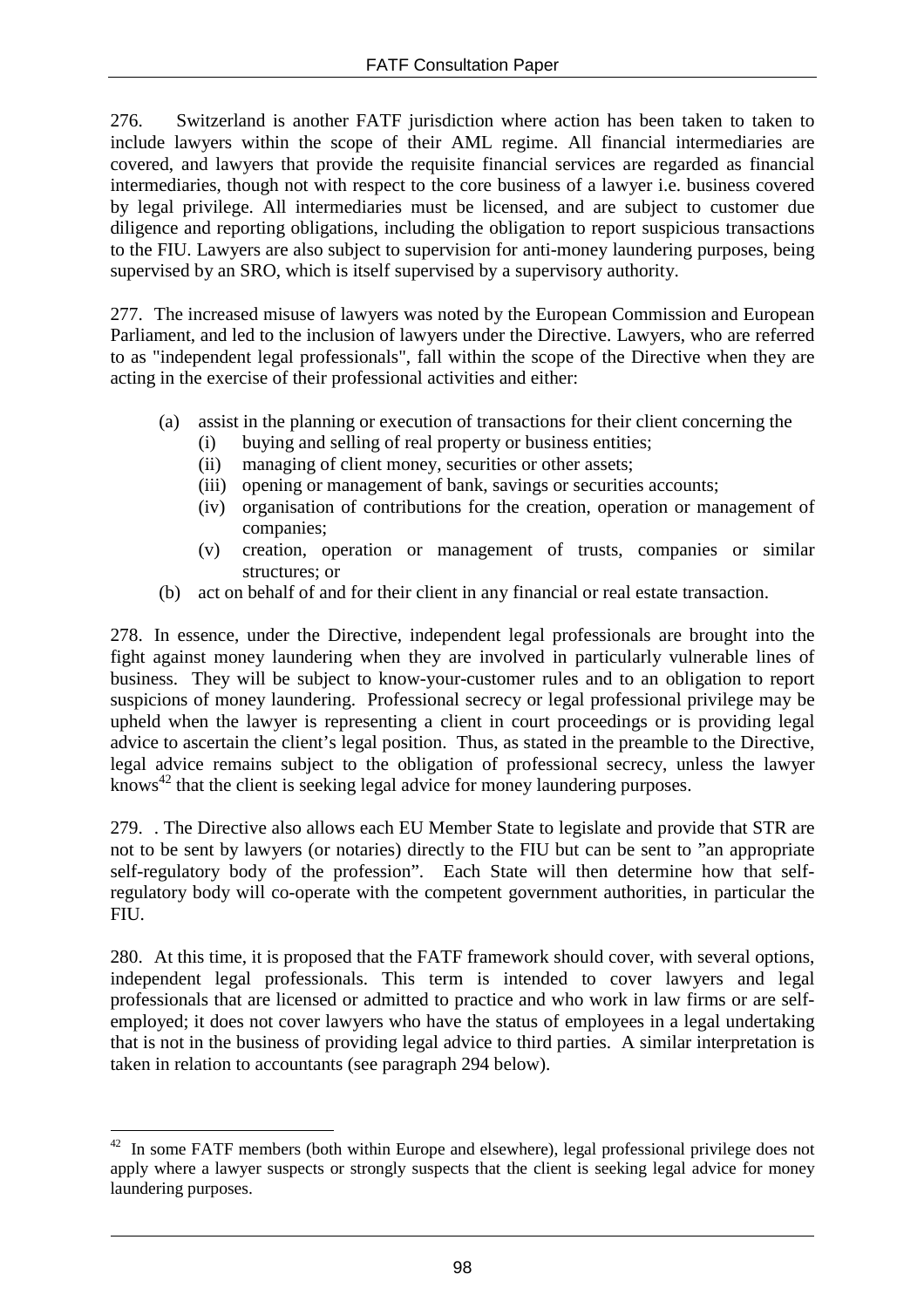# **5.5. Notaries**

## *5.5.1. The notarial profession*

281. The profession of the notary is an ancient one and in many countries is closely linked with or is a branch of the legal profession. In almost all countries a notary or notary public (as they are referred to in some countries) is usually appointed by the government, but sometimes by the judiciary or the church. In civil law countries, a notary is a generally a public official, and the State delegates power to the notary to publicly certify and authenticate the documents that he draws up, conferring upon them probatory strength and executive force i.e. they are admissible in court without further proof of their authenticity. The notary also secures their preservation. In many jurisdictions, only "authentic acts" may be inscribed in the public records. Thus the mechanics of various registry systems, such as the registry of land ownership, often rests upon the notarial profession.

282. In order to allow independence, the notary is recognised professional status in the way the notary goes about her/his functions, which include all the activities carried out by lawyers except appearing in court. The notary has an important advisory function, ensuring compliance with the law, legal certainty and the avoidance of litigation. The notary is supposed to perform their services as an objective and neutral advisor, and can act for both parties to a transaction provided there is no conflict of interest. A notary cannot normally refuse to provide services unless the act demanded is clearly contrary to the law.

283. Notaries are required to have high educational qualifications and are subject to stringent disciplinary rules. Notaries are normally appointed for life and, except for unfitness or serious misbehaviour, cannot be removed from office. Notaries are subject to a strict obligation of professional secrecy. The nature of this obligation is slightly different from that enjoyed by other lawyers, given that notaries do not represent clients before the courts.

284. In common law countries, the functions of a notary are primarily just to witness and authenticate documents and to certify copies of those documents. However, in civil law countries or in parts of countries that apply a civil law system, notaries usually perform a much wider range of functions. The notary will typically be involved in providing legal advice, in all aspects of the conveyancing of real property, in drawing up all types of contracts, in matters of matrimonial law, inheritance law, including the drafting of wills, and the constitution and modification of companies and other commercial entities. Duties will often include advice on matters of tax law. Notaries will often handle clients' money though the situation will vary from one member to another. For example, in Japan notaries public are not supposed to keep in custody or manage their clients' money or act as gatekeepers.

## *5.5.2. Notaries and the fight against money laundering*

285. Given the fields in which they are active, notaries are likely to encounter potential money laundering operations. In the 2000 FATF Typologies Report it was noted that:

"62. The use of professionals specialising in the creation of legal entities as mechanisms for money laundering has already been described in the discussion of company formation agents. FATF members continued this year to note that other professions -- solicitors, notaries, and accountants, for example -- frequently play a role in money laundering schemes."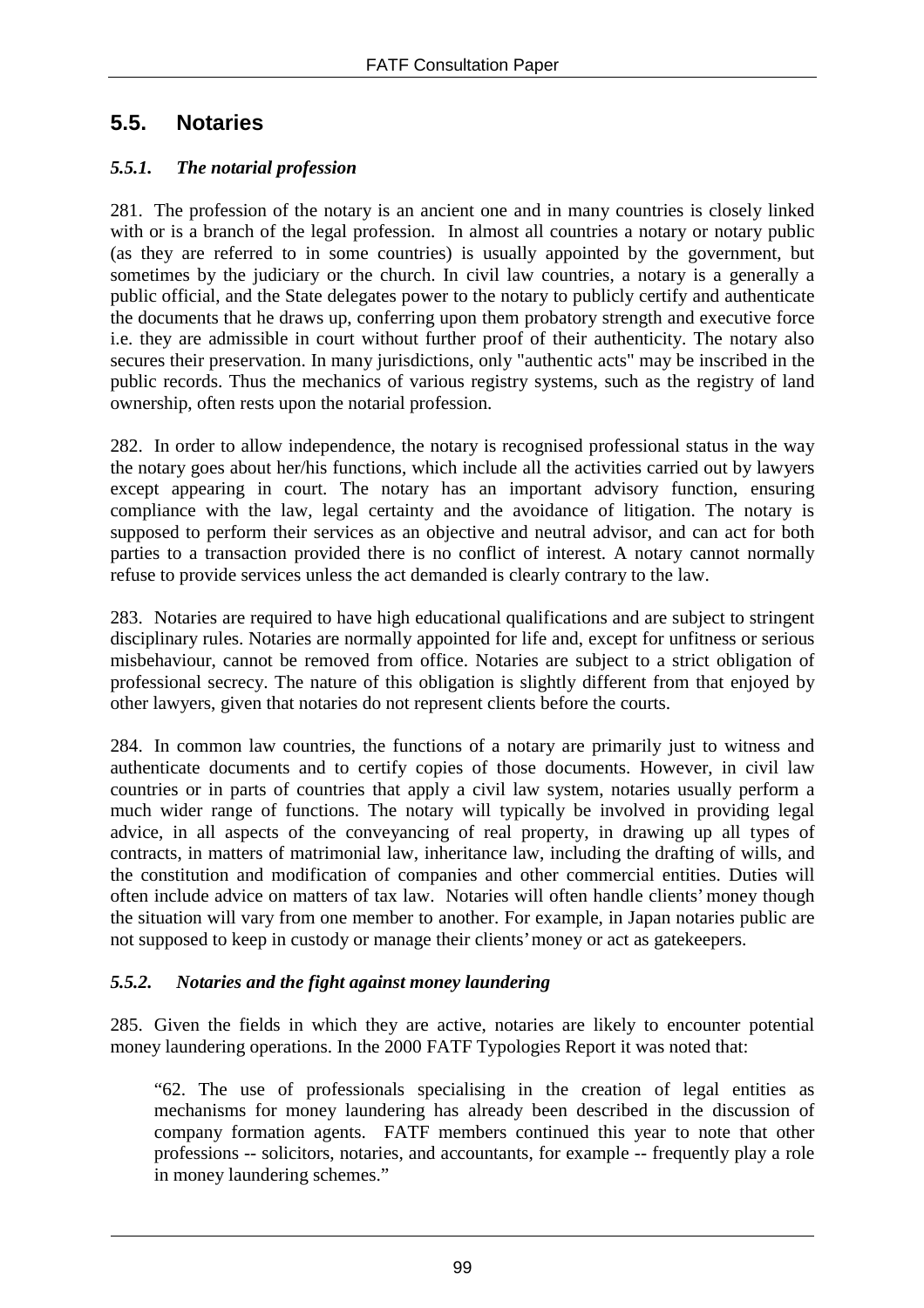Belgium identified the creation of companies and the purchase and sale of real property as the areas in which notaries were most likely to be confronted with money laundering operations. The Netherlands reported that there had been cases in which lawyers and notaries were intentionally or unintentionally involved in suspicious transactions.

286. The notarial profession within the European Union, as well as in some other FATF members, appears to accept a role in the prevention of money laundering. A paper dated 2001 of the Conférence des Notariats de l'Union Européenne (CNUE) states (informal translation):

**"**Transparency of transactions: the notary is obliged to verify the identity of the parties and participates, as a public authority and in the public interest, in the fight against money laundering and tax evasion".

## *5.5.3. The measures currently in place*

287. At a national level, only a few FATF members currently require notaries to comply with anti-money laundering measures, e.g. Argentina, Belgium, Luxembourg, Spain, and Switzerland. For example, Argentina and Belgium require notaries to identify their customers, keep records and report suspicious transactions in a similar manner to banks and financial institutions. Switzerland also imposes anti-money laundering obligations on notaries when they are acting as financial intermediaries (see section on lawyers below for more detail).

288. The EU Directive now applies to notaries (as with other independent legal professionals) in respect of the listed types of business (financial, property and company law and fiduciary business). When legislation is enacted by each State, notaries will have to fulfil the normal client identification obligations, and will also be obliged to report suspicious transactions and implement internal control measures and train their staff concerning money laundering issues. The provisions on professional secrecy in respect of legal advice, and on the reporting obligations are the same as for lawyers (see paragraphs 277-279 above).

# *Options for coverage of lawyers and notaries*

- **1. Professions to be covered**
- **A. Lawyers**

**Option 1** – Lawyers and independent legal professionals in all their activities.

**Option 2** – Lawyers and independent legal professionals, but only where they are acting as financial intermediaries on behalf of or for the benefit of the client.

**Option 3** - Lawyers and independent legal professionals where they are involved in the planning or execution of financial, property, corporate or fiduciary business for the client.

## **B. Notaries**

**Option 1** – Notaries or notaries public, in all countries.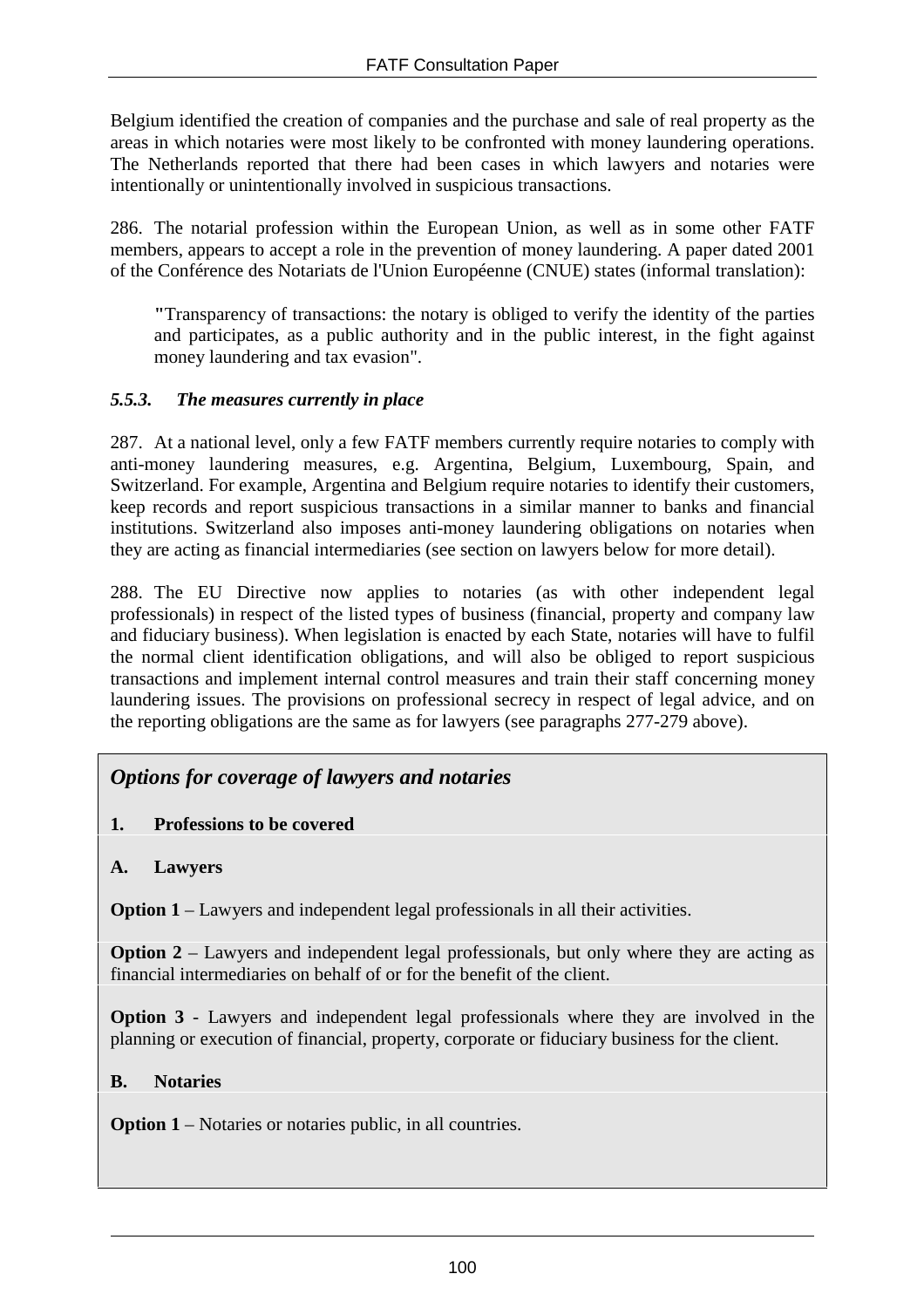**Option 2** – Notaries or notaries public, but only where they are acting as financial intermediaries on behalf of or for the benefit of the client.

**Option 3** - Notaries or notaries public where they are involved in the planning or execution of financial, property, corporate or fiduciary business for the client.

## **2. Customer due diligence**

Lawyers and notaries should be subject to the same customer due diligence obligations that apply to financial institutions in respect of customers activities covered in (1) above (Professions to be covered) i.e. Recommendations 10 and 11 would apply. It is also proposed that the standard set out in Recommendation 12 should apply, namely, retain records of transactions and customers for a minimum period of 5 years.

## **3. Suspicious transaction reporting and increased diligence**

The general principle should be that lawyers and notaries would be obliged to comply with Recommendations 14-19, and in particular the reporting of suspicious transactions (though note the discussion in section 3.7.3.4. of reporting suspicious activity). However, there are several options available regarding when the reporting obligation would apply:

**Option 1** - A general obligation in respect of all their activities.

**Option 2** - An obligation limited to their involvement in certain listed vulnerable activities e.g. where they act as a financial intermediary.

**Option 3** – apply option 1 or 2, but allow countries to decide whether STR are to be sent directly to the FIU or to the appropriate SRO (where one exists) for that profession. Each jurisdiction could determine the details of how that SRO would then co-operate with the FIU and other competent authorities.

In considering option 3 and the desirability of a level playing field, the FATF invites views on whether the SRO should have a discretion to withhold STR from the FIU.

Under all the options above, there would be no obligation to report the suspicious transaction if the relevant information came to the lawyer or notary in circumstances in which the lawyer or notary is subject to professional secrecy or legal professional privilege\*. It should be noted that the rule of secrecy or privilege may not apply (depending on the laws of the country concerned) if the lawyer or notary has knowledge or a strong suspicion (in some countries, this extends to 'suspicion') that their services are being abused for money laundering or criminal purposes. Such issues or secrecy or privilege would not be relevant in countries where the notary exercises a more limited function that excludes the giving of legal advice.

Whichever option is adopted, and with one possible exception, Recommendations 14 and 16- 19, which lay out other measures that are required for additional diligence should also apply. The only possible exception could be that consistent with the option provided for in the EU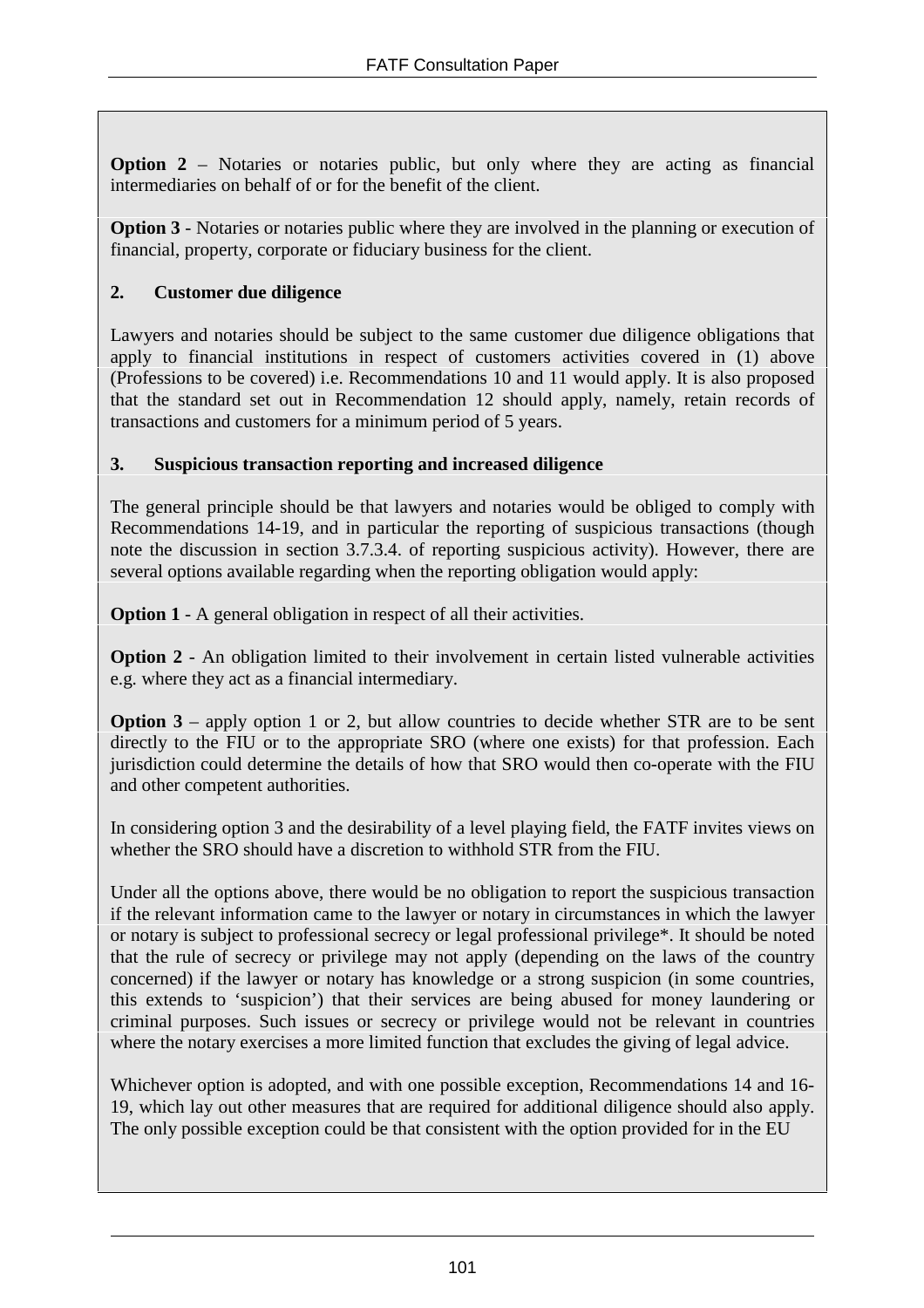Directive, Recommendation 17 would not apply to lawyers and notaries, who would be permitted to tip-off their clients that they had made a report. There are two options:

**Option 1** – "Tipping-off" is permitted. **Option 2-** "Tipping-off" is not permitted.

The FATF may also give further consideration as to whether it would be "tipping-off" if lawyers are required to dissuade their clients from being involved in any illegal activity.

## **4. Regulation and supervision**

Both the legal and notarial professions are normally subject to some type of self-regulation, under which a body that represents the profession, and which is made up of member professionals, has a role in regulating the persons that are qualified to enter and who practice in the profession, and also performs certain supervisory type functions. For example, it would be normal for these self-regulatory organisations (SROs) to enforce rules to ensure that high ethical and moral standards are maintained by those practising the profession. Neither lawyers nor notaries are "supervised" in the same way as financial institutions, and would not be subject to similar supervisory processes.

As there are already systems and controls governing the persons that can practice the profession, often directly or indirectly involving the State, a number of the regulatory and supervisory issues that arise concerning non-financial businesses may not be relevant to the professions. Thus, the authorities should be able to determine from such existing systems whether the persons are entitled to practice as notaries in their jurisdiction.

Similarly the State or the SRO would have in place rules and requirements that are designed to prevent or at least limit criminals from being able to own or be engaged in a legal or notarial practice, let alone run that practice for illegal purposes. It is also commonplace that there are rules and regulations that are designed to ensure that these professionals are fit and competent to practice their profession.

As regards oversight and supervision, there are several options, though some may be more practical to implement than others:

**Option 1** - Self-regulatory oversight by an SRO.

**Option 2** – Self-regulatory oversight by an SRO, which could itself be subject to supervision itself by a government body on compliance with AML obligations.

**Option 3** – Oversight or supervision by one or more designated competent authorities (part of government).

Under both options, the relevant body would need to have the appropriate powers to conduct assessments of whether a lawyer or notary is meeting their obligations.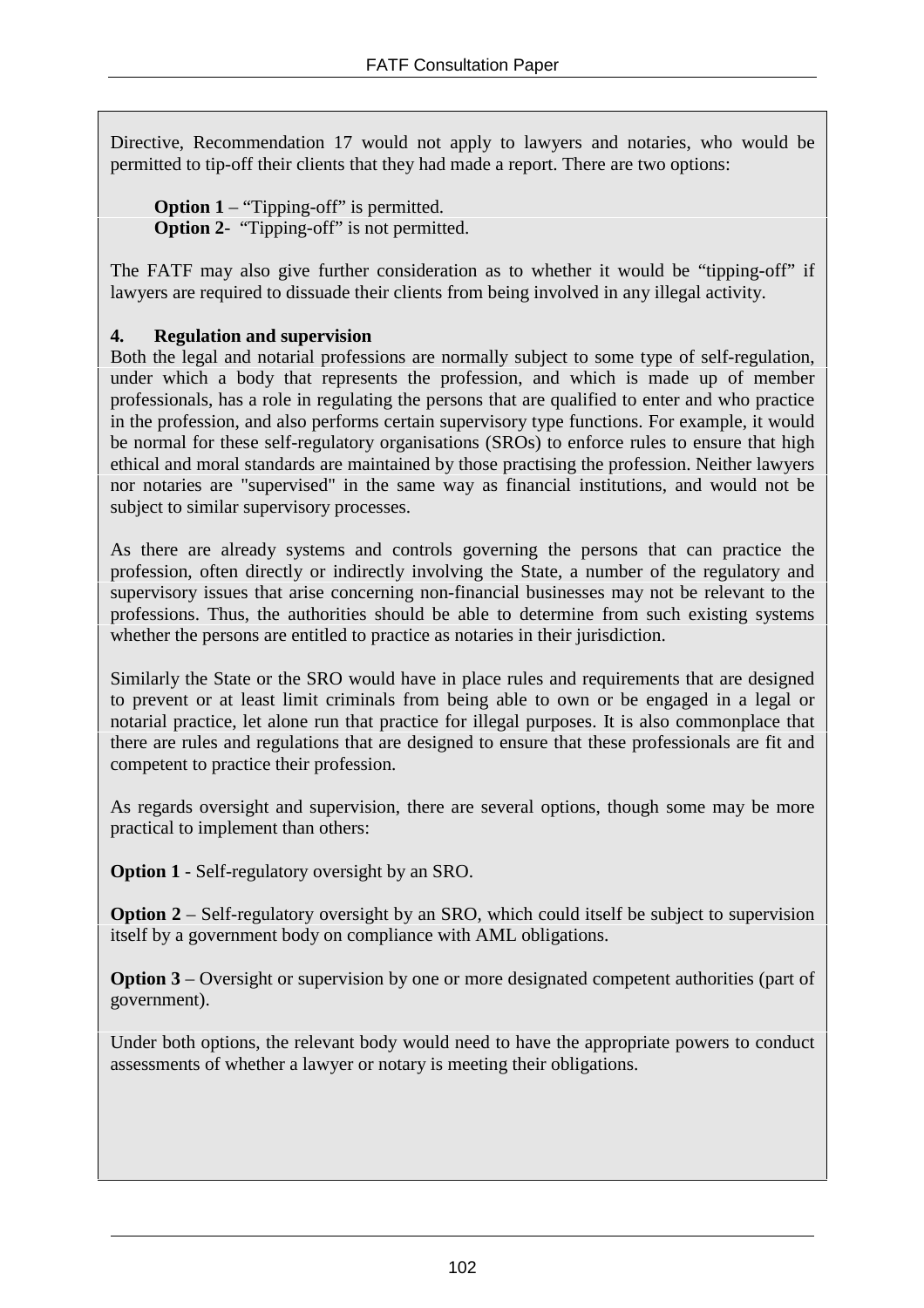The system should also allow for sanctions for failing to comply with the relevant obligations. Those sanctions should be broadly proportionate and consistent with sanctions applicable to financial institutions in similar circumstances. They could be criminal, administrative or other sanctions.

\* It would be for each jurisdiction to determine the matters that would fall under legal professional privilege or professional secrecy relating to lawyers, notaries or other professionals. This would normally cover information they receive from or obtain through one of their clients: (a) in the course of ascertaining the legal position of their client and (b) performing their task of defending or representing that client in, or concerning judicial proceedings, including giving advice on instituting or avoiding proceedings.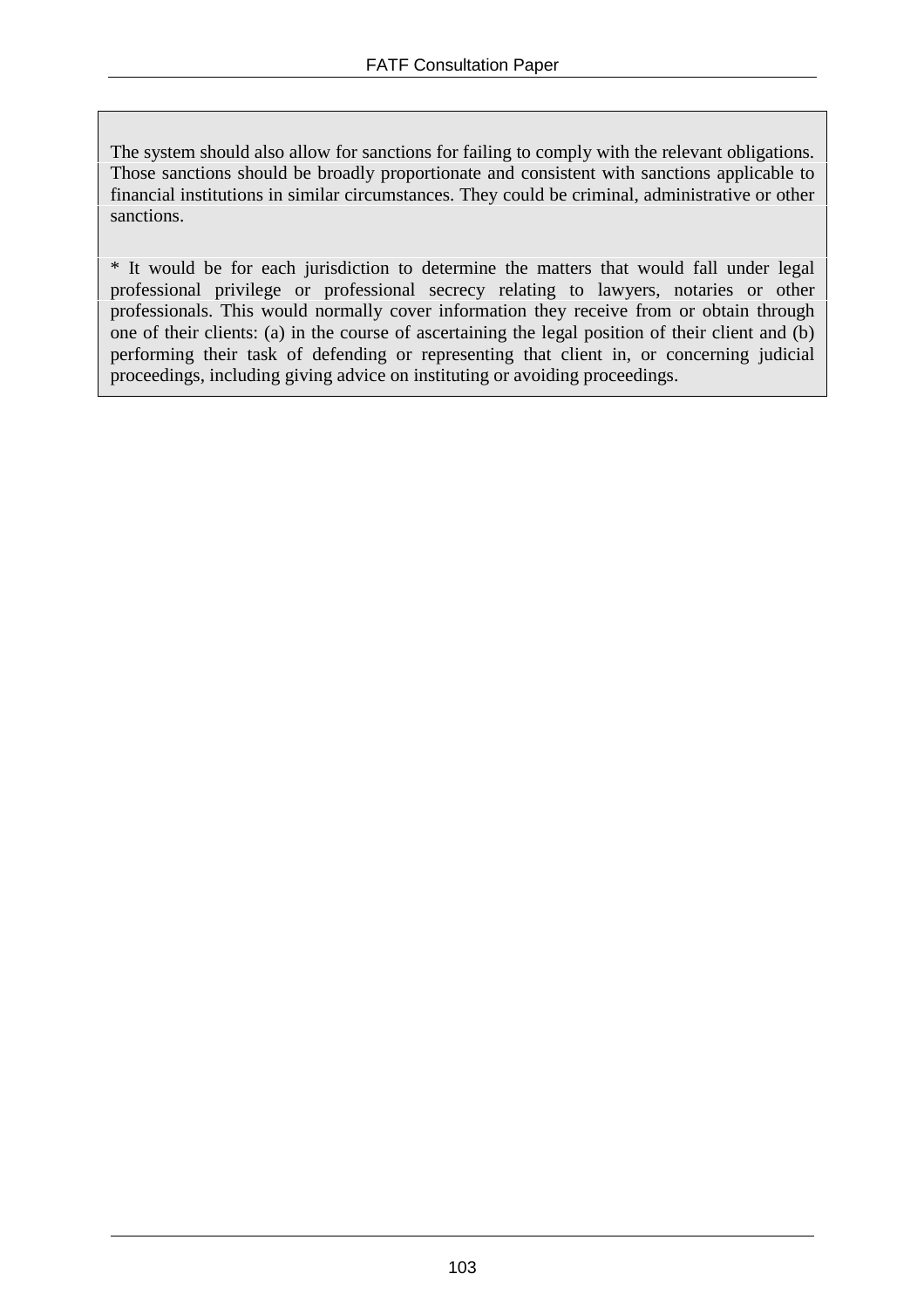# **5.6. Accounting Professionals**

 $\overline{a}$ 

289. As with lawyers, over recent years FATF studies of money laundering methods and techniques have linked accountants to money laundering schemes and cases, and accountants appear to be involved in money laundering for reasons similar to those applicable to lawyers:

- In a number of countries, accountants act as "gatekeepers" through their specialised expertise they are able to create the corporate vehicles, trusts, and other legal arrangements that facilitate money laundering.
- Accountants offer financial and fiscal advice that is often a required element of complex money laundering schemes.
- The use of accountants and the corporate entities they create can provide the criminal with a veneer of respectability for their money laundering operations.
- As anti-money laundering controls are effectively implemented in the financial sector, money launderers are turning to other sectors, including the use of professionals, to launder their illegal proceeds.

290. The role that is played by external accountants<sup>43</sup> as "gatekeepers", whether knowingly or otherwise, and the risks that might result if they are acting for criminal clients is well established. In addition though, accountants acting as auditors also have a very important role, since they are the professionals responsible for checking financial statements, verifying the accuracy of books and records and checking on various types of controls for companies and businesses globally. Internal auditors working in financial institutions, often already have a significant role in combating money laundering and in checking the internal controls that exist within the institution. Similarly, external auditors could, in certain circumstances be well placed to perform checks on the adequacy of measures in place in the businesses in which they are conducting an audit. Other types of external accounting professionals, such as those engaged in forensic accounting or risk management could also make important contributions to combating money laundering.

291. The accounting profession has also recognised the need for members to take action concerning money laundering. In 1999, the Fédération des Experts Comptables Européens (along with other associations for accountants, lawyers, notaries and tax advisors) committed themselves to a Charter requiring national member associations to adopt codes of conduct which would help to prevent professionals being involved in organised crime. More recently, in January 2002, the International Federation of Accountants (IFAC) issued a white paper<sup>44</sup> that considers the role that accountants can play in efforts to prevent money laundering.

<sup>&</sup>lt;sup>43</sup> The reference to "external accountants" is intended to refer to accountants exercising professional duties (including auditing functions) that practice as sole practitioners, partners or employed accountants within professional accounting firms. It is not meant to refer to 'internal' accountants that are employees of other types of businesses, nor to accountants working for government agencies, who may already be subject to measures that would combat money laundering.

<sup>&</sup>lt;sup>44</sup> The paper can be located at – www.ifac.org. It lists a number of different types of accountants that may be able to play a role combating money laundering - accountants in management positions who record and report entity transactions, in-house financial systems consultants, internal auditors, practitioners who provide outsourced regulatory examination services, forensic accountants, practitioners who perform compliance and operational audits, risk management practitioners and compliance specialists, and tax practitioners.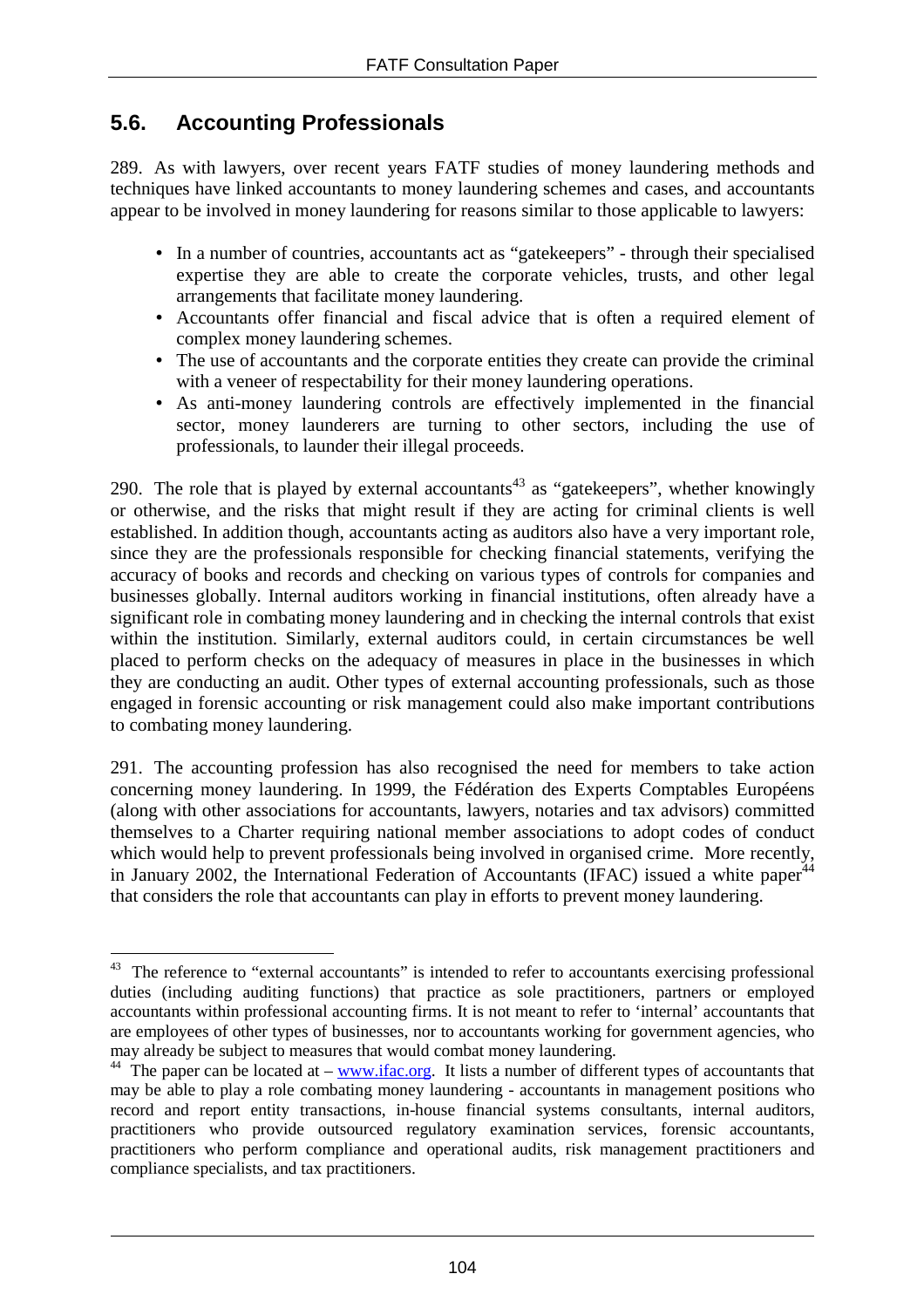292. Again, as with the legal profession, the particular role and history of the accounting profession, and particularly external auditors (who are often performing a statutory function) means that very careful attention will need to be given when considering the application of anti-money laundering obligations to such professionals. In particular, careful consideration will need to be given to an auditors obligations concerning the reporting of illegal activity, the rules of confidentiality or professional secrecy that apply in relation to certain types of documents or communications with clients, and the interaction with the application of the requirement to report suspicious transactions. The external auditor usually has a statutory obligation to assist the board of a company, and its shareholders, to assess if the financial statements of the company are true and correct. In some countries, this role and function means that in certain circumstances an auditor is subject to professional secrecy obligations.

#### *The measures currently in place*

293. In some FATF members, such as Switzerland, accountants that are acting as financial intermediaries are covered by the full range of anti-money laundering legislation. Similarly, in countries that have anti-money laundering legislation based on the UK model, accountants are subject to an obligation to report suspicious transactions. Belgium requires auditors and external accountants to identify their customers, keep records and, subject to certain conditions, report suspicious transactions. Canada has also applied its anti-money laundering to accountants.

294. The Directive applies to auditors and external accountants, though each jurisdiction will determine the precise scope of its anti-money laundering legislation in relation to the accounting profession. The general intention of the FATF is that at least external independent accountants and external auditors should be subject to national anti-money laundering requirements, and not persons who have accounting qualifications but have the status of employees within businesses that are not in the business of providing accounting services to third parties. Accountants that are already covered by legislative requirements that apply to them because they are employees of financial institutions (or in some countries a wider range of businesses) will not be covered by the new obligations, since this would only duplicate their existing responsibilities.

295. It should also be recalled that there already exist International Standards on Auditing (ISAs), some of which provide guidance on an auditors responsibilities concerning potentially criminal activity. For example, ISA 240 establishes standards and provide guidance on the auditor's responsibility to consider fraud and error in an audit of financial statements, while ISA 250 deals with the 'Consideration of laws and regulations in an audit of financial statements'. While not addressing the issue of money laundering, they are indicative that auditors have existing obligations when they come across potentially criminal activity in the course of their duties.

# *Options for coverage of accountants and auditors*

In the options discussed below, in parts 1 and 4 the references to 'accountants" or 'external accountants' include auditors, while parts 2 and 3 differentiate between the obligations that could be applied to accountants and those that could apply to auditors.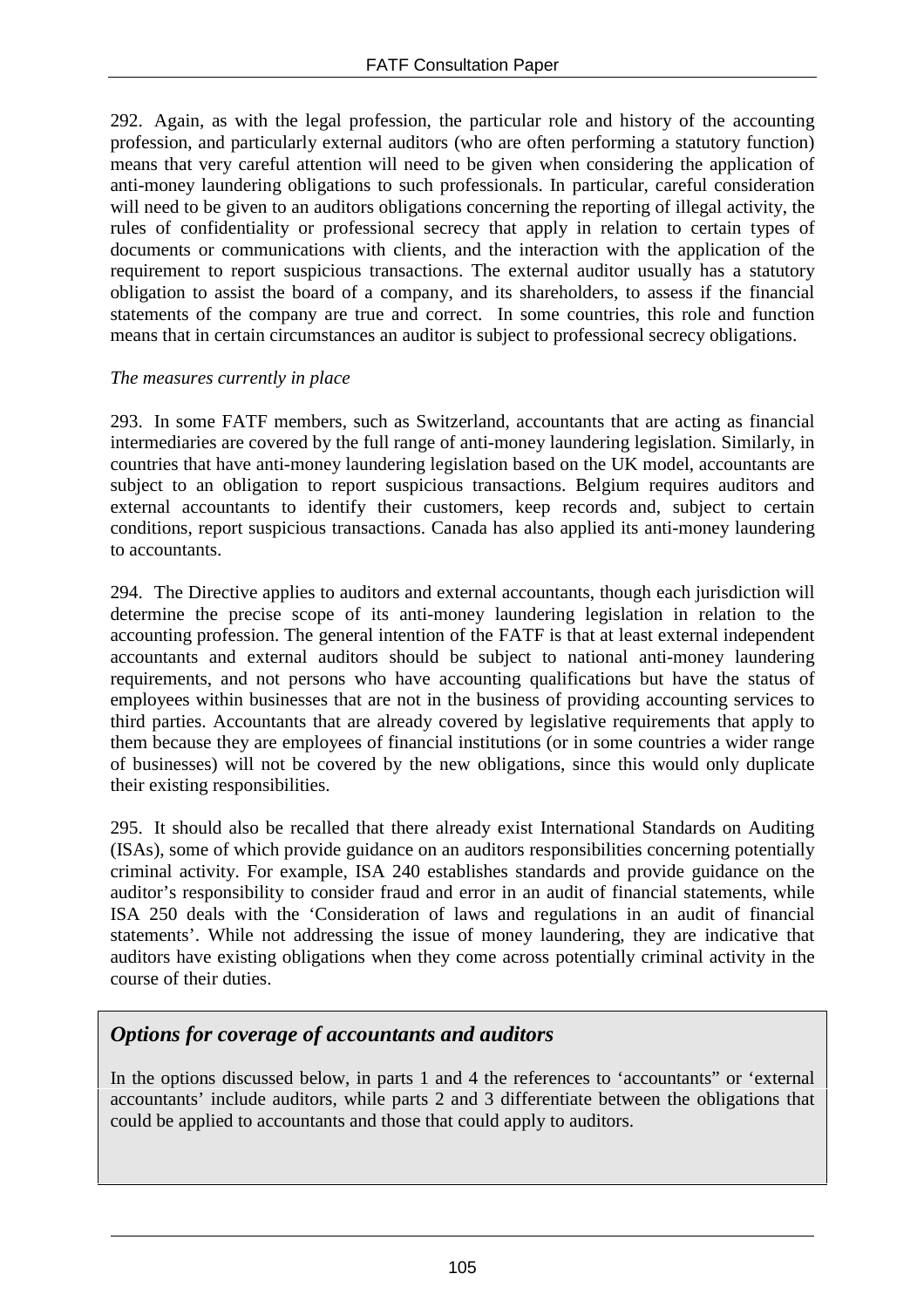# **1. Profession to be covered**

**Option 1** – All external accountants (including where the accountant is an auditor performing a statutory audit function). .

**Option 2** – All external accountants, but only where they are acting as financial intermediaries). This would encompass giving advice on matters where they are acting as a financial intermediary.

## **2. Customer due diligence**

External accountants should be subject to the same obligations as apply to financial institutions i.e. Recommendations 10 and 11 would apply. It is also proposed that the standard set out in Recommendation 12 should apply, namely, retain records of transactions and customers for a minimum period of 5 years.

External auditors may be well placed to identify money laundering, and it would seem consistent with their role and function that they should be required to undertake customer due diligence for any company or other entity that they are auditing. They should also be subject to the standard set out in Recommendation 12, namely, retain customer identification records, as well as a record of any transactions they have with the customer, for a minimum period of 5 years.

## **3. Suspicious transaction reporting and increased diligence**

a). As with the other professions, the general principle should be that all external accountants would be obliged to comply with Recommendations 14-19, and in particular the reporting of suspicious transactions. As with lawyers, this concept might have to be extended beyond "transactions" (see section 3.7.3.4.).

b). However, there may be options as to whether or when the reporting obligation would apply to external auditors:

**Option 1** - An obligation on external auditors to report suspicious transactions in respect of all their activities.

**Option 2** - An obligation to report limited to their involvement in certain listed vulnerable activities e.g. where they act as a financial intermediary.

c). There are also some additional considerations applicable to all accountants (including auditors). The first is that an additional option (as for lawyers), countries could decide whether STR are to be sent directly to the FIU or to the appropriate SRO (where one exists) for that profession. Each jurisdiction could determine the details of how that SRO would then co-operate with the FIU and other competent authorities. In considering this option and the desirability of a level playing field, the FATF invites views on whether the SRO should have a discretion to withhold STR from the FIU.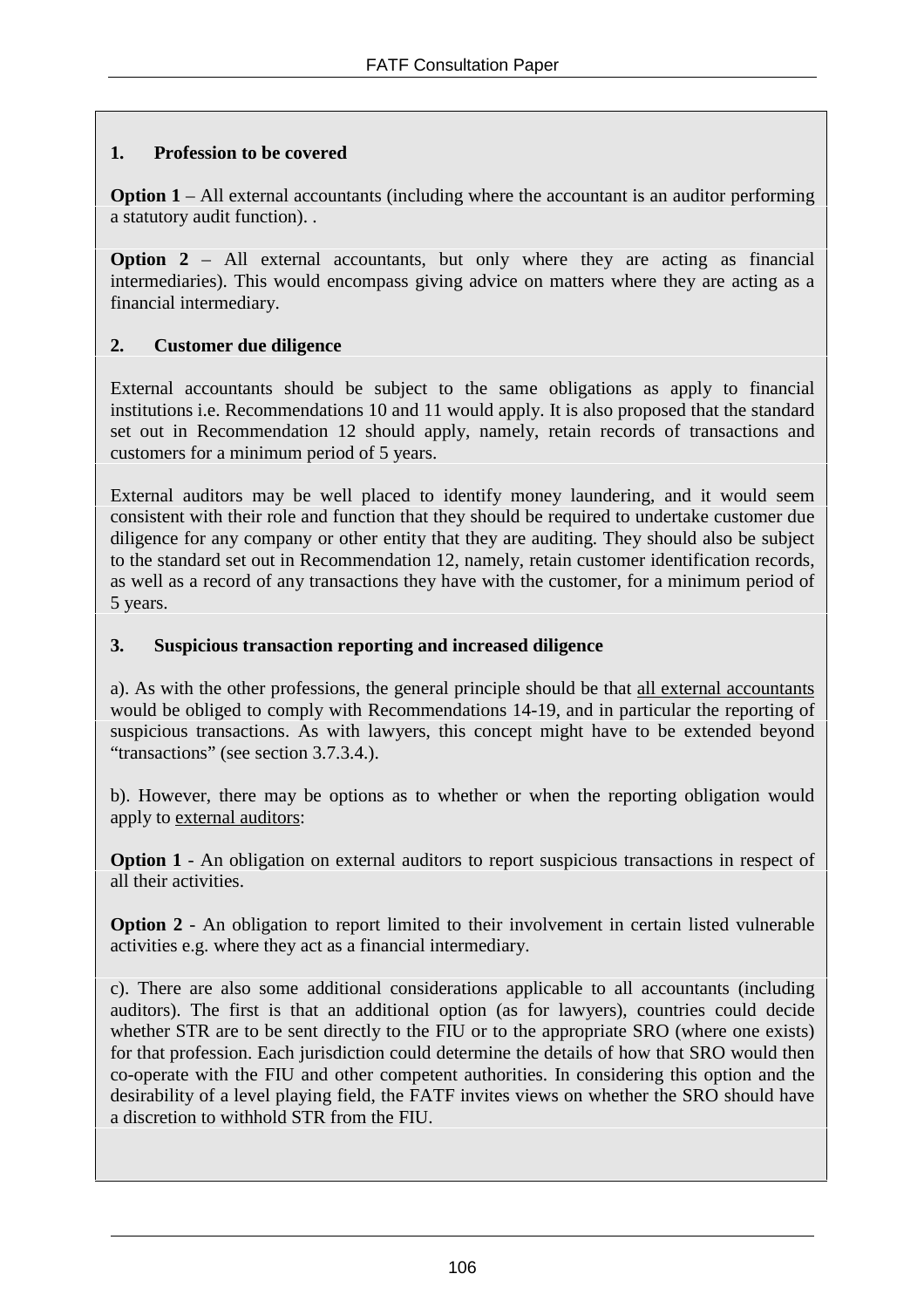Secondly, under both 3(a) and (b) above, there would be no obligation to report the suspicious transaction if the relevant information came to an external accountant or auditor in circumstances in which he was subject to professional secrecy or legal professional privilege\*. Whichever option is adopted, Recommendations 14 and 16-19 (with one possible exception) should also apply if there is an obligation to report suspicious transactions. The only possible exception could be that consistent with the option provide for in the EU Directive, Recommendation 17 would not apply to accountants and auditors, who would be permitted to tip-off their clients that they had made a report. There are two options:

**Option 1** – "Tipping-off" is permitted. **Option 2-** "Tipping-off" is not permitted.

#### **4. Regulation and supervision**

Accountants (including auditors), like the legal professions, are normally subject to some type of self-regulation, whereby a representative body, has a role in regulating the persons that are qualified to enter and who practice in the profession, and also performs certain supervisory type functions. Their self-regulatory organisations (SROs) apply rules to ensure that high ethical and moral standards are maintained by those practising the profession.

As regards oversight and supervision, the options that exist are thus the same as those that apply to the legal professions, and there is no obvious case for differentiating between the role of accountants generally, and that of auditors:

**Option 1** - Self-regulatory oversight by an SRO.

**Option 2** – Self-regulatory oversight by an SRO, which could be subject to supervision itself by a government body on compliance with anti-money laundering obligations.

**Option 3** – Oversight or supervision by one or more designated competent authorities (part of government).

Under both options, the relevant body would need to have the appropriate powers to conduct assessments of whether an accountant or auditor is meeting their obligations. The same position should be adopted regarding sanctions for failing to comply with the relevant obligations.

\* In certain countries accountants or auditors can be subject to professional secrecy concerning information they receive from or obtain on one of their clients when performing their task of defending or representing that client in, or assisting a lawyer concerning judicial proceedings, including giving advice on instituting or avoiding proceedings, whether such information is received or obtained before, during or after such proceedings.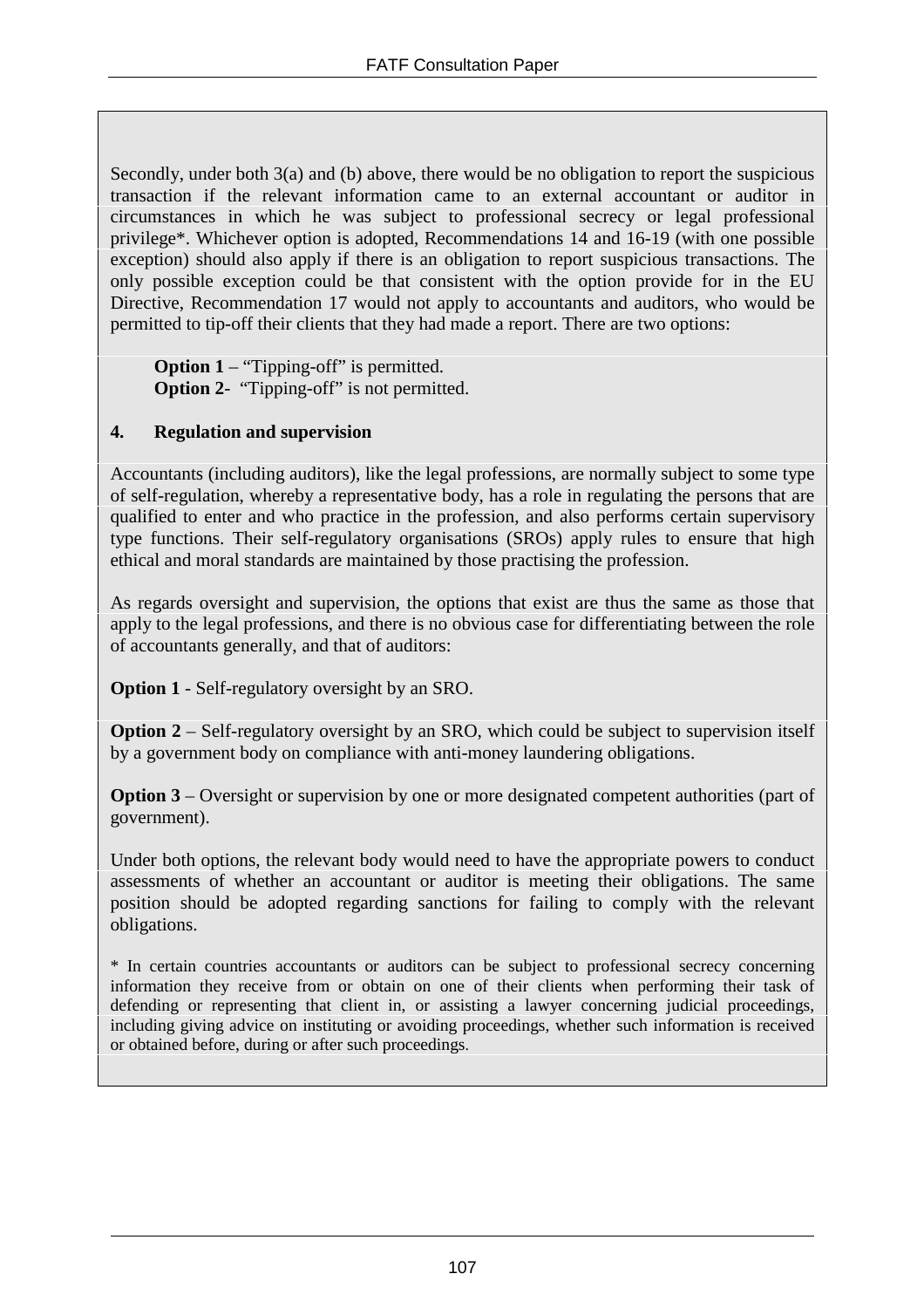# **5.7. Investment advisors**

296. In most countries there is a class of persons that provide financial advice or planning services to the public. These services often entail the investment advisor examining a client's financial needs and recommending financial products and services to meet those needs. In some countries, advisors that provide advice on certain types of investments; for example, pensions, life insurance, or unit trusts; must be authorised and must abide by rules to protect customers and investors. However, financial planning or advice may, depending on the country, be also offered not only by specific authorised investment advisors, but also by lawyers, accountants or other types of professionals. It may be that the advisor also offers other types of advice, such as tax planning, purchasing foreign real estate etc.

297. The proposal in section 3.1 for defining a financial institution covers a wide variety of financial activities, including providing various investment services for a client, whereby the financial institution handles and invests the client's money or funds. This could extend to the provision of investment advice, where this is linked to the advisor handling client funds. However, it does not currently include advisors or entities that only provide advice and which do not themselves handle the client's funds. Given that investment advisors occupy an important role as financial intermediaries, and are often particularly well placed to know the client's affairs, consideration should be given as to whether they should be subject to AML obligations, even where they do not handle the client's funds.

### *The measures currently in place*

 $\overline{a}$ 

298. Several FATF countries have already brought investment advisors under the scope of their anti-money laundering regimes, and some treat financial advisors in a similar way to financial institutions. The United Kingdom applies AML measures to independent financial advisors, who are also a regulated financial institution. Similarly, Belgium regulates investment companies, investment intermediaries and advisors in the form of a financial management company. In the Netherlands, tax advisors<sup>45</sup> will soon be subject to reporting obligations. In those countries, the investment intermediaries and advisors have played a role in the fight against money laundering, and made a significant number of STR.

# *Options for coverage of investment advisors*

#### **1. Business or profession to be covered by AML obligations**

All businesses or persons that, as a commercial undertaking, provide advisory services to third parties relating to the investment of funds or monies by the third party, should be subject to AML obligations.

Where particular classes of professionals, in particular lawyers or accountants, are subject to some or all of the FATF Recommendations in respect of all or part of the investment advice activity they undertake, there will be a need to ensure that the obligations imposed are consistent.

<sup>&</sup>lt;sup>45</sup> See also changes concerning tax advisors in the amended EU Directive.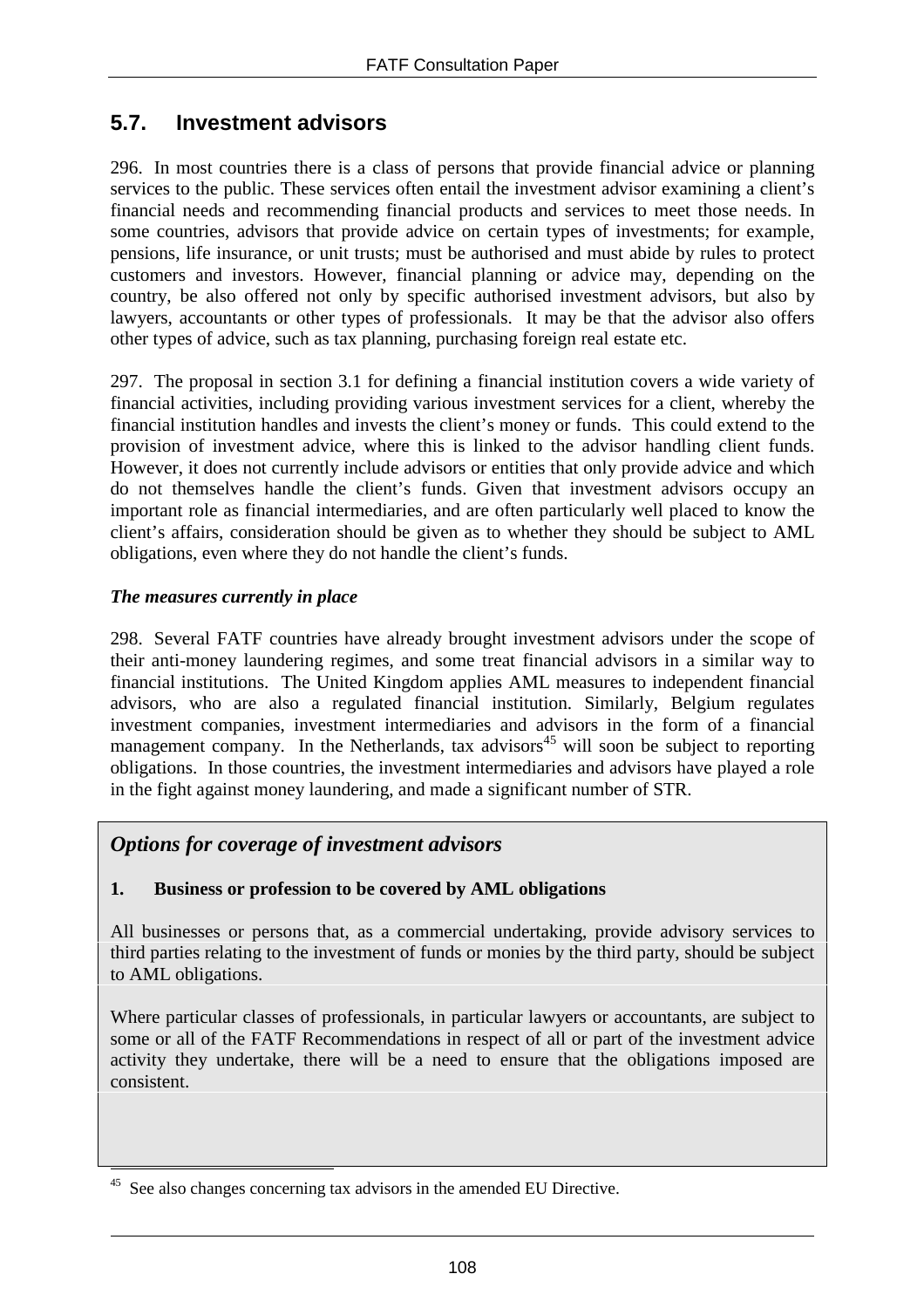# **2. Customer due diligence**

Investment advisors should be subject to the same customer due diligence as apply to financial institutions i.e. Recommendations 10 and 11 would apply. It is also proposed that the standard set out in Recommendation 12 should apply, namely, retain records of transactions and customers for a minimum period of 5 years.

## **3. Suspicious transaction reporting and increased diligence**

The general principle should be that investment advisors would be obliged to comply with Recommendations 14-19, and in particular the reporting of suspicious transactions, although this concept would have to be extended beyond "transactions" to capture the giving of advice or similar activity (see section 3.7.3.4.). If the investment advisor is a lawyer, notary, accountant or auditor then the obligation to report the suspicious transaction may depend on any applicable professional secrecy or legal professional privilege (see section 5.4.).

### **4. Anti-money laundering regulation and supervision**

As the provision of investment advice is performed by several different types of professions or businesses, and the legislative action that has been taken at a national level varies widely, there is no uniform position concerning the regulation and supervision of such advisors. A range of possible measures could be taken to ensure that the anti-money laundering requirements laid out in Recommendations 10-21 and 26-29 are observed.

#### **(a) The means by which the authorities can determine whether there are professionals or businesses offering investment advisory services to third parties as a commercial undertaking.**

Options include:

**Option 1 - Rules or laws permitting or restricting activities being in place, and persons must** declare/register that they are engaged in offering the relevant investment advisory services (the name of the entity is added to a list and the entity is allowed to carry out these activities, no discretion to reject application).

**Option 2 - Rules or laws permitting or restricting provision of various enumerated investment** advisory services, the issuance of licenses to conduct that type of business (with competent authority evaluation of the entity against criteria both initially and on an ongoing basis, and the entity is then allowed to provide the relevant services).

#### **(b) Requirements that prevent criminals from being able to own, manage or control investment advisors for illegal purposes (this is a component of (a) option 2).**

**Option 1** – persons with criminal records are prevented from owning, managing or controlling such a business.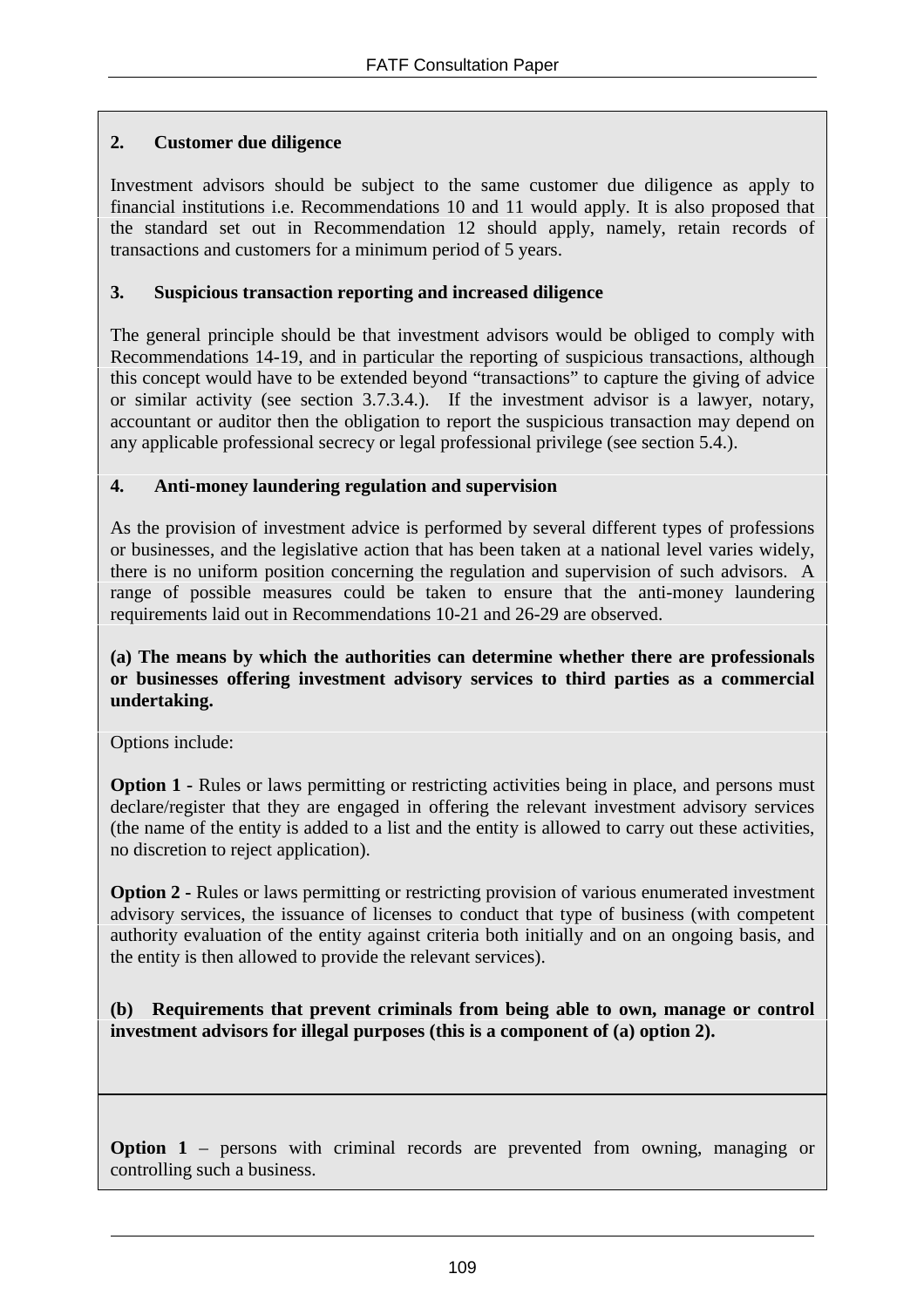**Option 2** – as part of oversight the competent authorities conduct some type of fitness and properness checks on the persons engaged in these businesses.

## **(c) Oversight and supervision of compliance**

**Option 1** – Oversight by an SRO.

**Option 2** – Self-regulatory oversight by an SRO, which could be subject to supervision itself by a government body on compliance with anti-money laundering obligations.

**Option 3** – Oversight or supervision by one or more designated competent authorities (part of government). This might be either a single authority for all types of investment advisors and for all components of the AML system, or different authorities could supervise different parts of the system.

Under both options, the relevant body would need to have the appropriate powers to conduct assessments of whether an investment advisor is meeting its obligations.

#### **(d) Sanctions system**

The system should allow for sanctions for failing to comply with the relevant obligations. Those sanctions should be consistent, i.e. the kind of sanctions used should be similar to those applicable to financial entities. They could be criminal or administrative sanctions, or both.

#### **5. Full regulation and supervision**

As mentioned above, a number of jurisdictions seek to address not only money laundering concerns, but also issues relating to customer and investor protection, prudential concerns, the integrity of the system as a whole etc, and consequently introduce a fuller range of measures. These additional measures, which may be similar to the controls that apply to financial institutions, provide a further option.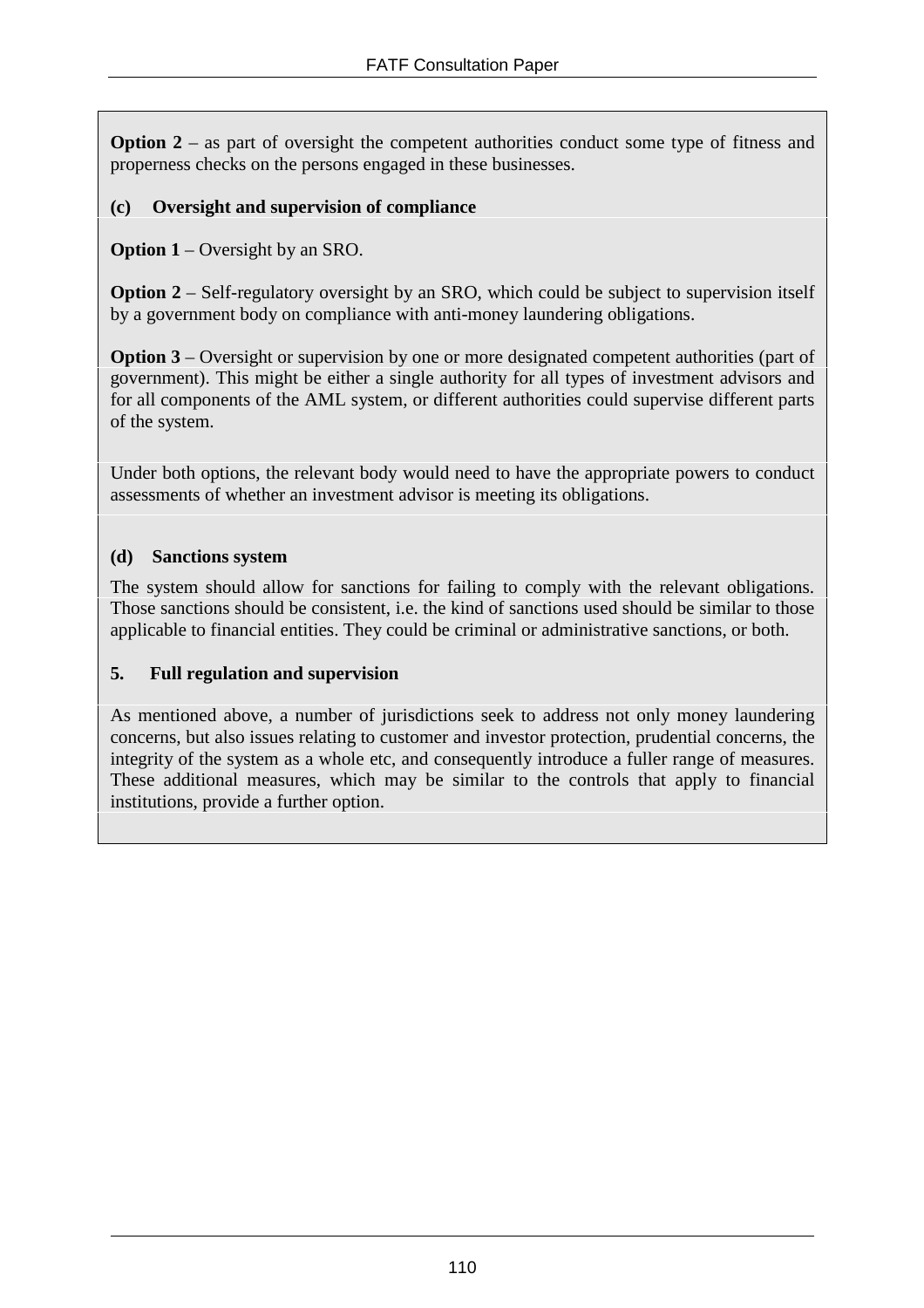# **GLOSSARY**

In the consultation paper the following abbreviations and references are used:

"**AML**" = anti-money laundering

"**the Annex**" refers to the Annex to Recommendation 9 of the Forty Recommendations.

"**Banks**" means financial sector entities that are covered by the BIS core principles for banking supervision.

"**Basel CDD paper**" refers to the guidance paper on Customer Due Diligence for Banks issued by the Basel Committee on Banking Supervision in October 2001.

"**Beneficial ownership**" refers to the natural person(s) who ultimately own(s) or control(s) a customer or their assets, and/or the person on whose behalf a transaction is being conducted. This incorporates the concepts contained in the definition of "beneficial ownership" for corporate vehicles set out in paragraph 20 of "the OECD report", namely –

"In this Report, *"beneficial ownership"* refers to ultimate beneficial ownership or interest by a natural person. With respect to corporations, ownership is held by shareholders<sup>46</sup> or members. In partnerships, interests are held by general and limited partners. In trusts and foundations, beneficial ownership refers to beneficiaries, which may also include the settlor or founder."

It also incorporates those persons who exercise ultimate effective control over a 'corporate vehicle.

"**Corporate Vehicles**" covers the following entities referred to in "the OECD report":

- Corporations  $-$  (a) private limited companies and public limited companies whose shares are not traded on a stock exchange, (b) international business companies/exempt companies.
- Trusts
- Foundations.
- Limited partnerships and limited liability partnerships.

"**Competent authorities**" refers to those agencies of government that carry out supervisory or regulatory responsibility for financial institutions and other entities (where appropriate).

"**Entity**" could refer to natural or legal persons.

"**EU Directive**" refers to EU Directive 91/308/EEC, as amended by the second EU antimoney laundering Directive adopted on 4 December 2001.

"**FATF 40**" means the FATF Forty Recommendations and Interpretative Notes.

 $46<sup>1</sup>$ Ownership and control of a company may also be influenced by other methods of holding an interest in a company, other than shares e.g. options or warrants.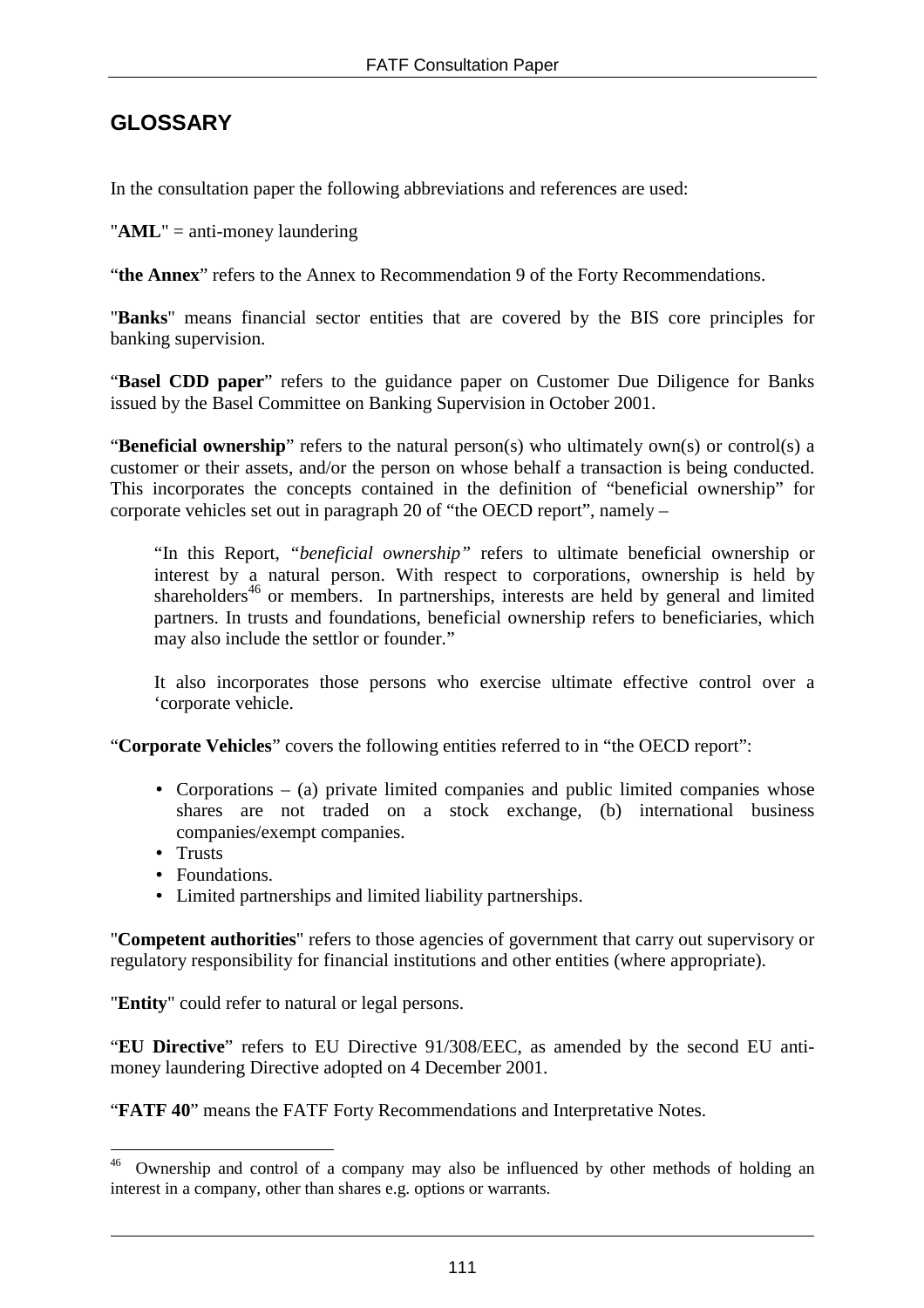"**FATF framework**" = the FATF 40, the Terrorist Financing Recommendations and the NCCT Criteria.

"**Financial institutions**" = means the entities that carry out the activities set out in Section 3.1 – effectively banks and non-bank financial institutions.

"**FIU**"= Financial Intelligence Unit

"**NCCT**" = Non-Cooperative Countries or Territories

"**NCCT Criteria**" = refers to the 25 Criteria published in the FATF Report on NCCT issued in February 2000.

"**Non-bank financial institutions or NBFIs**" = financial institutions that are not banks.

"**Non-financial businesses or professions**" = entities other than financial institutions and whose role in combating money laundering is dealt with in Section 5 of this paper.

"**OECD Report**" means the OECD Report entitled "Behind the Corporate Veil - Using Corporate Vehicles for Illicit Purposes" issued in 2001.

"**PEP**" means Politically Exposed Person.

**"STR"** = suspicious transaction report.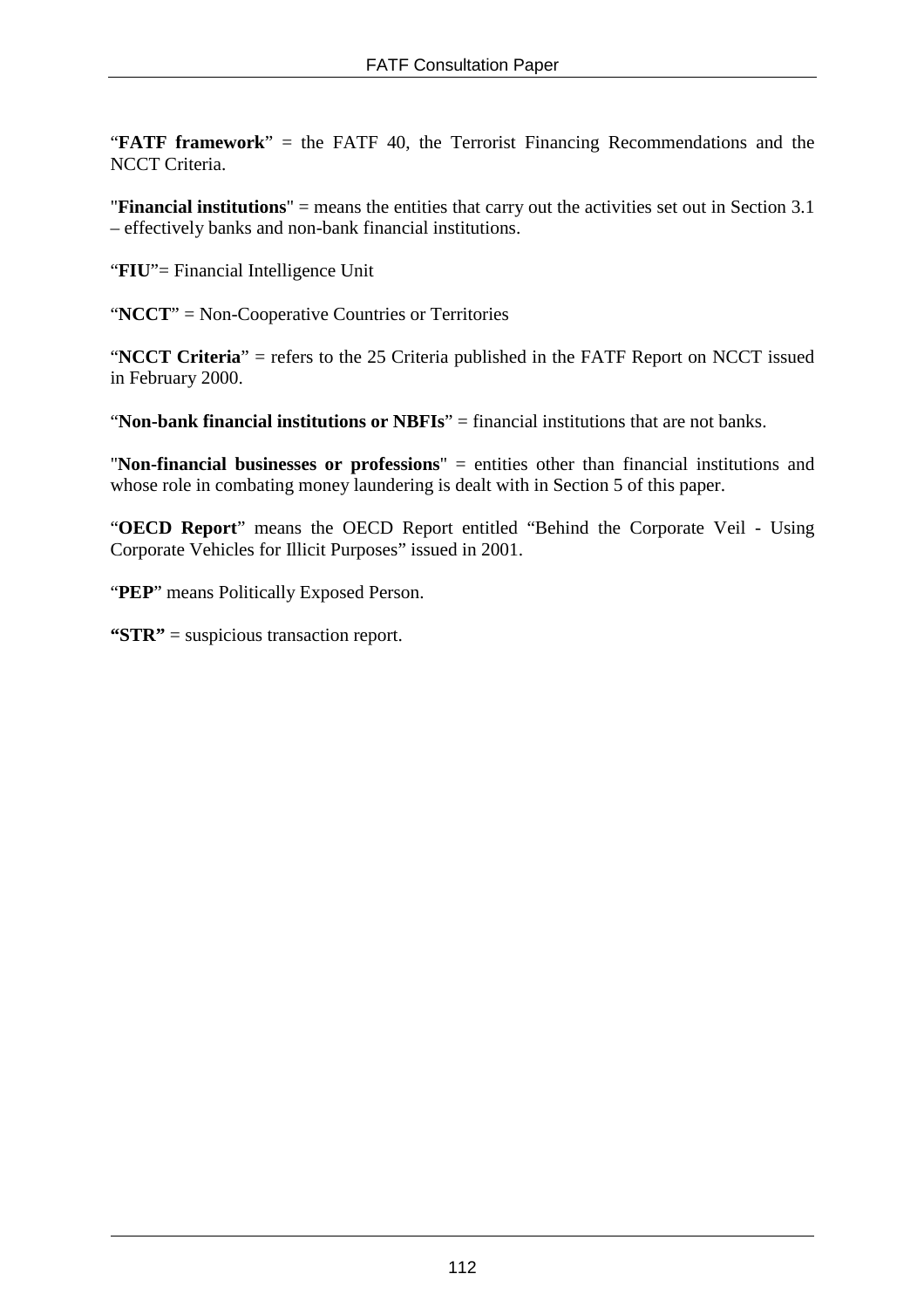# **ANNEXES TO THE CONSULTATION PAPER ON THE REVIEW OF THE FATF FORTY RECOMMENDATIONS**

# **ANNEX 1**

# **Possible Measures for Managing Money Laundering Risks in Non-Face-To-Face Customer Relationships**

#### *Establishing customer relationships*

- 1. In accepting business from non-face-to-face customers, institutions should apply equally effective customer identification procedures for non-face-to-face customers as for face-to-face customers; and there must be specific and adequate measures to mitigate any higher risk.
- 2. Maintain the requirement of face-to-face verification for all new customers to ascertain their identity, including:
	- by the branches of the institution; or
	- by relying on third parties (in accordance with the requirements set out in section 5.5).
- 3. Require face-to-face verification for any new customers who fall into certain categories, e.g., those with assets exceeding a specified sum, or who reside in jurisdictions that are renowned money laundering risks or where identify fraud is common.
- 4. Provide sophisticated online questionnaires for account opening applications. Such questionnaires could give the institution a higher comfort level that the person is who they say they are because they could provide a wide range of information capable of verification from other sources. Moreover, a sophisticated online questionnaires for account opening applications that obtains information about the activities, the major clients and the income of the client enhances the ability of the institution to conduct ongoing due diligence of the customer relationship and is not necessarily more difficult than where there is face-to-face contact. Moreover, capturing the information electronically may enhance the [service provider's/institution's] ability to identify suspicious or unusual activity during the relationship through using monitoring technology.
- 5. Carry out electronic checks across several databases, or of one single database that bring together information from a variety of different sources, to corroborate the information provided by the applicant (e.g. that a person of the applicant's name is recorded at the address given by them etc).
- 6. To send a letter by registered post to validate the address of the client. (Some financial institutions send customers by way of a registered letter payment instruments or codes. The account is not activated until the signed acknowledgement of receipt is returned).
- 7. To request another original document to verify the address of the customer concerned e.g. their latest telephone, gas and electricity bill.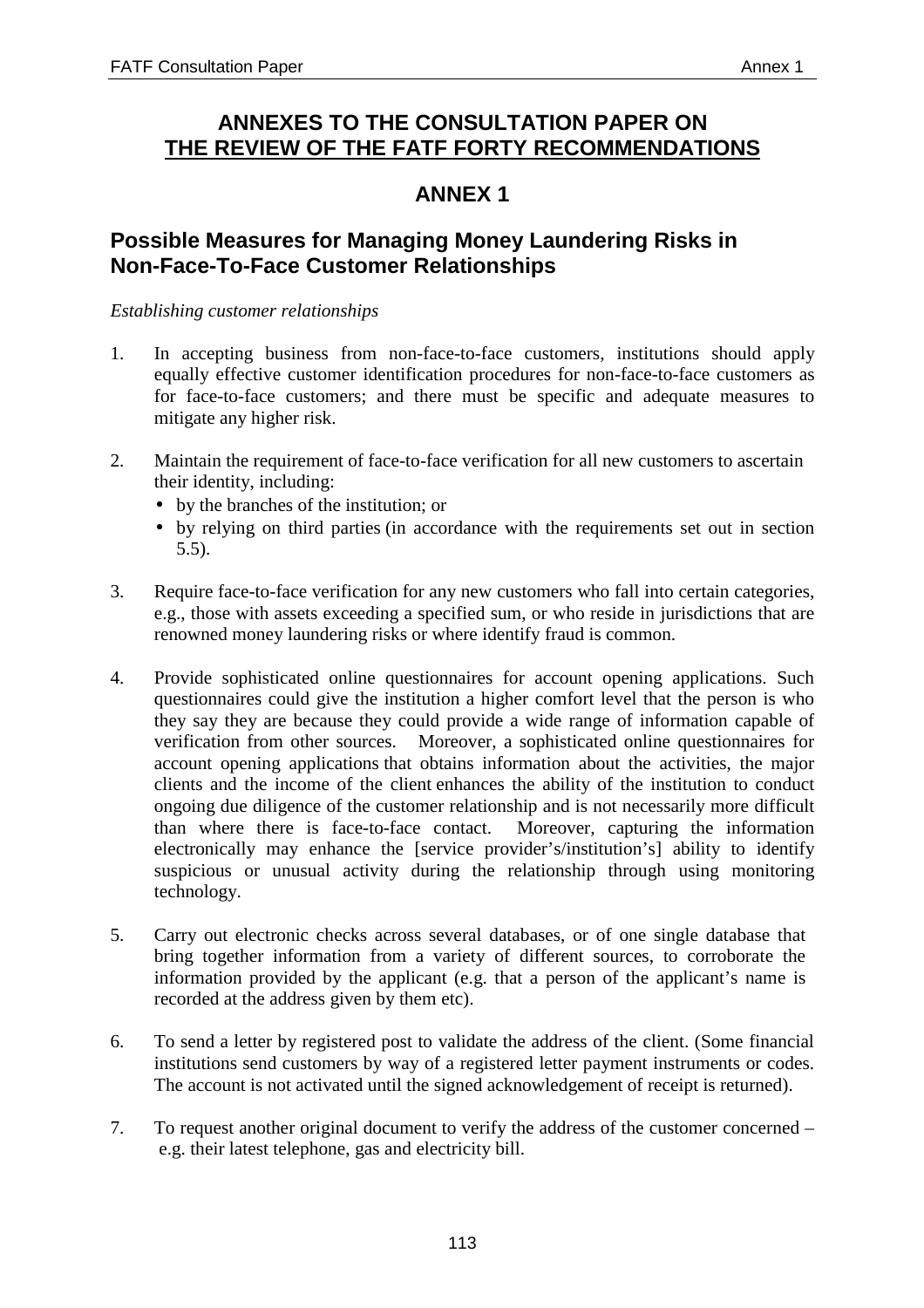- 8. To make a "physical" validation, for example, an initial telephone call by institution staff to a telephone number that has been independently checked with the institution.
- 9. Requiring the first payment to be carried out through an account in the customer's name with another institution that is subject to FATF customer due diligence standards.
- 10. Using certificates issued under electronic signature procedures although the level of comfort provided could vary depending on the methods used by the [service provider that authenticated the electronic signature.
- 11. Use biometrics and other emerging technologies to validate the customer's true identity.
- 12. Not allowing customers to establish relationships without face-to-face contact if the financial institution suspects or has reason to believe that the customer is avoiding faceto-face contact in order to hide his or her true identity and/or money laundering is involved.
- 13. Requiring the financial institution's auditors to periodically review account opening procedures for non-face-to-face business.

#### *Ongoing due diligence*

- 14. When the customer has been identified, any contact and conduct of transactions should be via a secure password access system to help assure the financial institution that it is dealing with the customer and not someone who has assumed the customer's identity.
- 15. Technology can be used to keep on-going due diligence information up to date, since it may be easier to ask customers questions more regularly, and update customer profiles than when using manual systems. System triggers can be built into the product/service offering to validate transactions in light of existing customer information.
- 16. To require face-to-face verification for certain types of transaction.
- 17. Establishing transaction limits for automated processing.
- 18. Require institutions to establish computerised monitoring systems to assist in their scrutiny of customer activity and search for unusual activity. However, any systems should be tools only - not the sole method for scrutinising customer activity. institution staff still need monitor transactions carried out on an account and be familiar with the pattern of activity on an account.
- 19. The financial institutions could use technology to require additional validation procedures for certain customers or transactions (e.g. when transactions fall outside of usual patterns). These could include:
	- Additional questions about the nature of the transaction.
	- A process that requires the transaction to be manually authorised by a staff member of the institution.
- 20. Institutions should monitor deposits and withdrawals through an account when these occur at different physical locations, particularly in different jurisdictions and especially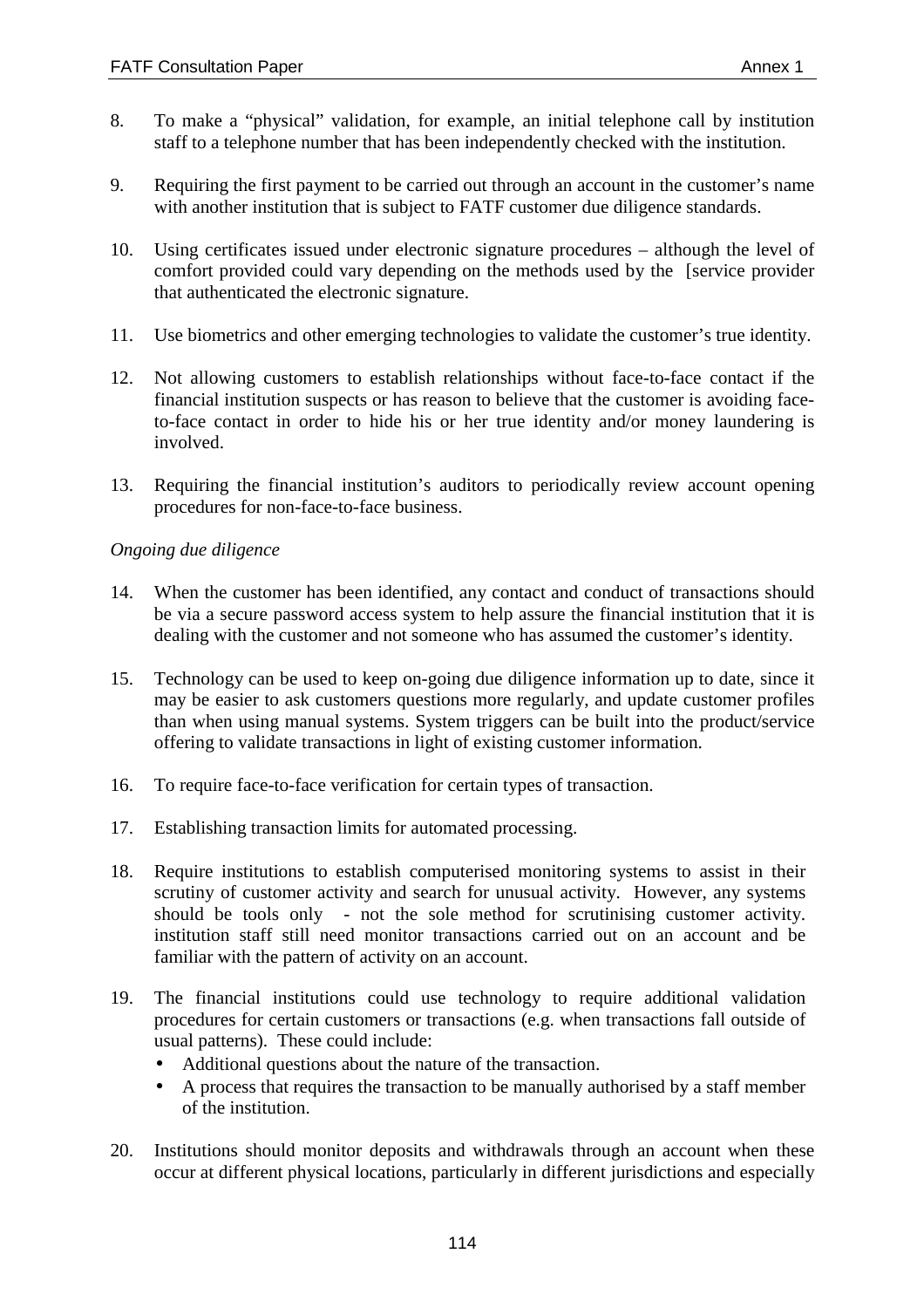if the geographical spread/distance is difficult for the customer to physically cover in the time period that the transactions are carried out over.

## *Electronic money/ purses/cards*

- 21. Impose limits on any single transaction.
- 22. Forbid or restrict customer-to-customer transactions.
- 23. Take particular care to scrutinise:
	- excessive requests for e-money or repeated requests for the reimbursement of the unspent value of e-money by individual distributors;
	- anomalous sales volumes with respect to an individual merchant's type of activity;
	- frequent or large (even if split up) requests by customers for the reimbursement of amounts concerning unused e-money credits.
- 24. Restrict issuance to financial institutions that are required to comply with FATF standards.
- 25. Link purses/cards to a dedicated account with a institution so that the amount of money that can be spent is the value stored in the account, not on the purse/card itself.
- 26. Only allow reloading above certain amounts through debiting an account held with a financial institution that is subject to customer due diligence requirements.
- 27. Only allow the purses/cards to be debited to pay merchants where purchases are made.
- 28. Do not allow bearer purses/cards to be recharged.
- 29. Restrict merchants to those who are approved by a competent authority or by the financial institution that issues the purses/cards after it has carried out due diligence on the merchant.
- 30. Require the purse/card or the system it operates on to record all transactions or all transactions over certain amounts so that traceable records are available to investigative agencies if needed.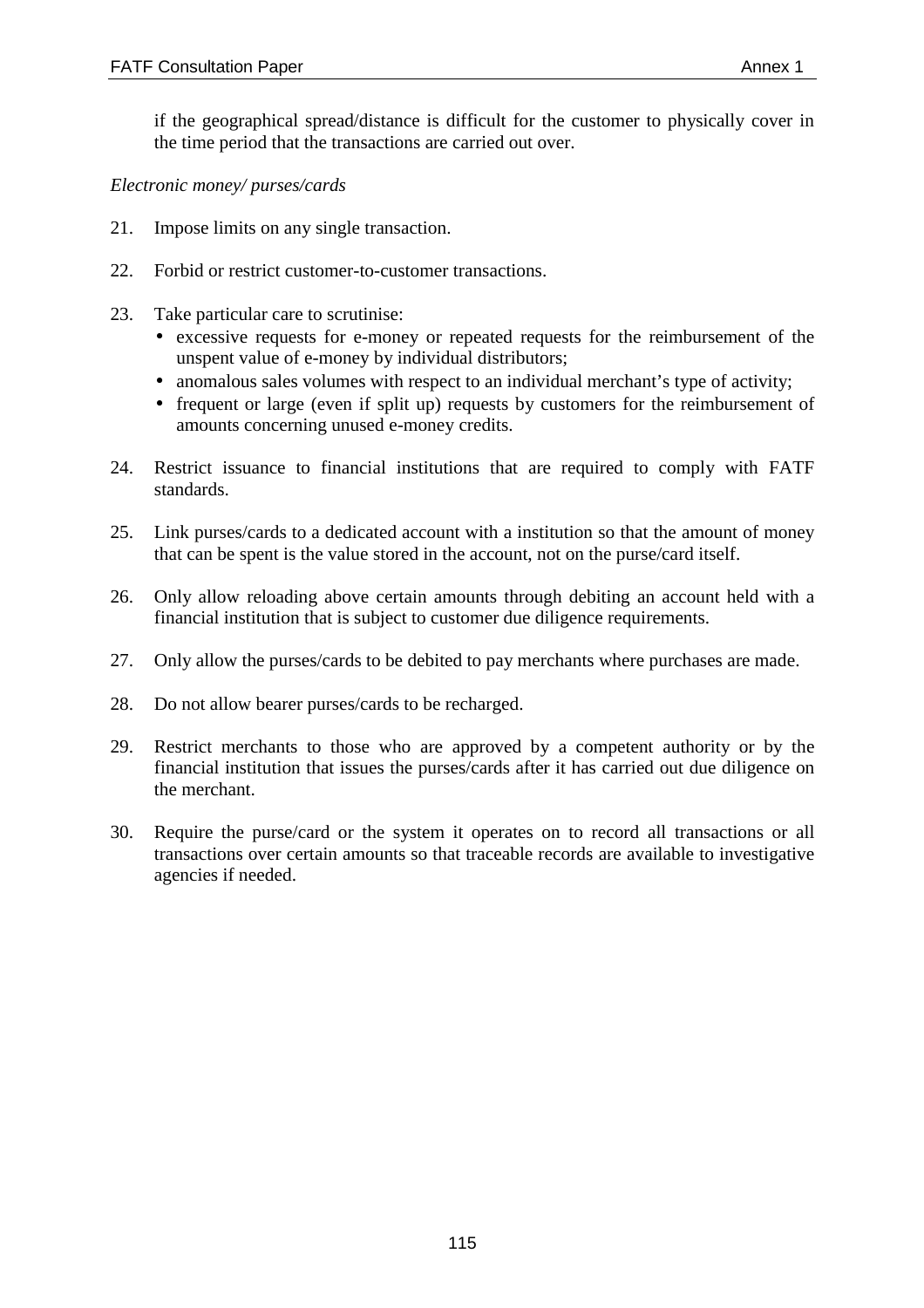# **Simplified Customer Identification/Verification obligations for financial institutions**

This describes the situation where a financial institution or another type of company from another country seeks to establish a business relationship or account at a financial institution in an FATF member country. The second column sets out whether such credit institution (CI) or financial institution (FI) customers (from the other country) are subject to simplified or reduced identification/verification requirements, and the last column shows with respect to which jurisdictions this applies.

| <b>Member</b> | <b>Institutions</b>                                                                                                                                                                                            | <b>Jurisdictions</b>                           |  |
|---------------|----------------------------------------------------------------------------------------------------------------------------------------------------------------------------------------------------------------|------------------------------------------------|--|
| Austria       | <b>CI</b>                                                                                                                                                                                                      | EEA (EU, Norway, Iceland and<br>Liechtenstein) |  |
| Belgium       | CI or FI covered by the EU Directive<br>91/308/EEC                                                                                                                                                             | <b>EEA</b>                                     |  |
| Canada        | 1. Corporations with net assets greater than<br>CAD 75 million that are publicly listed on a<br>Canadian or a prescribed foreign stock<br>exchange from an FATF country. 2.Regulated<br>Canadian pension funds | Any if listed as required                      |  |
| Denmark       | CI or FI covered by the EU Directive<br>91/308/EEC                                                                                                                                                             | <b>EEA</b>                                     |  |
| Finland       | Credit institutions, financial institutions,<br>investment firms and life insurance companies<br>and their branches authorized in EEA                                                                          | <b>EEA</b>                                     |  |
| Germany       | CI or FI covered by the EU Directive<br>91/308/EEC                                                                                                                                                             | If equivalent supervision to CI                |  |
| Greece        | CI or FI covered by the EU Directive<br>91/308/EEC                                                                                                                                                             | <b>FATF</b>                                    |  |
| Iceland       | CI or FI licensed to provide the services in<br>Annex to Recc. 9                                                                                                                                               | <b>EEA</b>                                     |  |
| Ireland       | CI & FI corresponding to institutions covered<br>by Irish anti-money laundering legislation                                                                                                                    | FATF, Jersey, Guernsey and<br>Isle of Man.     |  |
| Italy         | Any FI which is: (1) an authorised<br>intermediary, (2) previously identified by the<br>FIU, (3) operating on its own behalf                                                                                   | Any                                            |  |
| Luxembourg    | CI & FI                                                                                                                                                                                                        | <b>FATF &amp; EEA</b>                          |  |
| Mexico        | FI                                                                                                                                                                                                             | All                                            |  |
| Netherlands   | CI, insurance companies (IC) and investment<br>firms (IF), and investment services (IS)<br>registered at an Exchange in an FATF member                                                                         | EU (CI, IC, IF)<br>FATF(IS)                    |  |
| New Zealand   | No general exemption, except where FI<br>conducts transaction on behalf of a client (and<br>that FI has an obligation to identify its client)                                                                  | Applies to NZ FIs only                         |  |
| Portugal      | CI, life insurance companies and investment<br>firms, & branches of non-EEA institutions<br>located in EEA                                                                                                     | <b>EEA</b>                                     |  |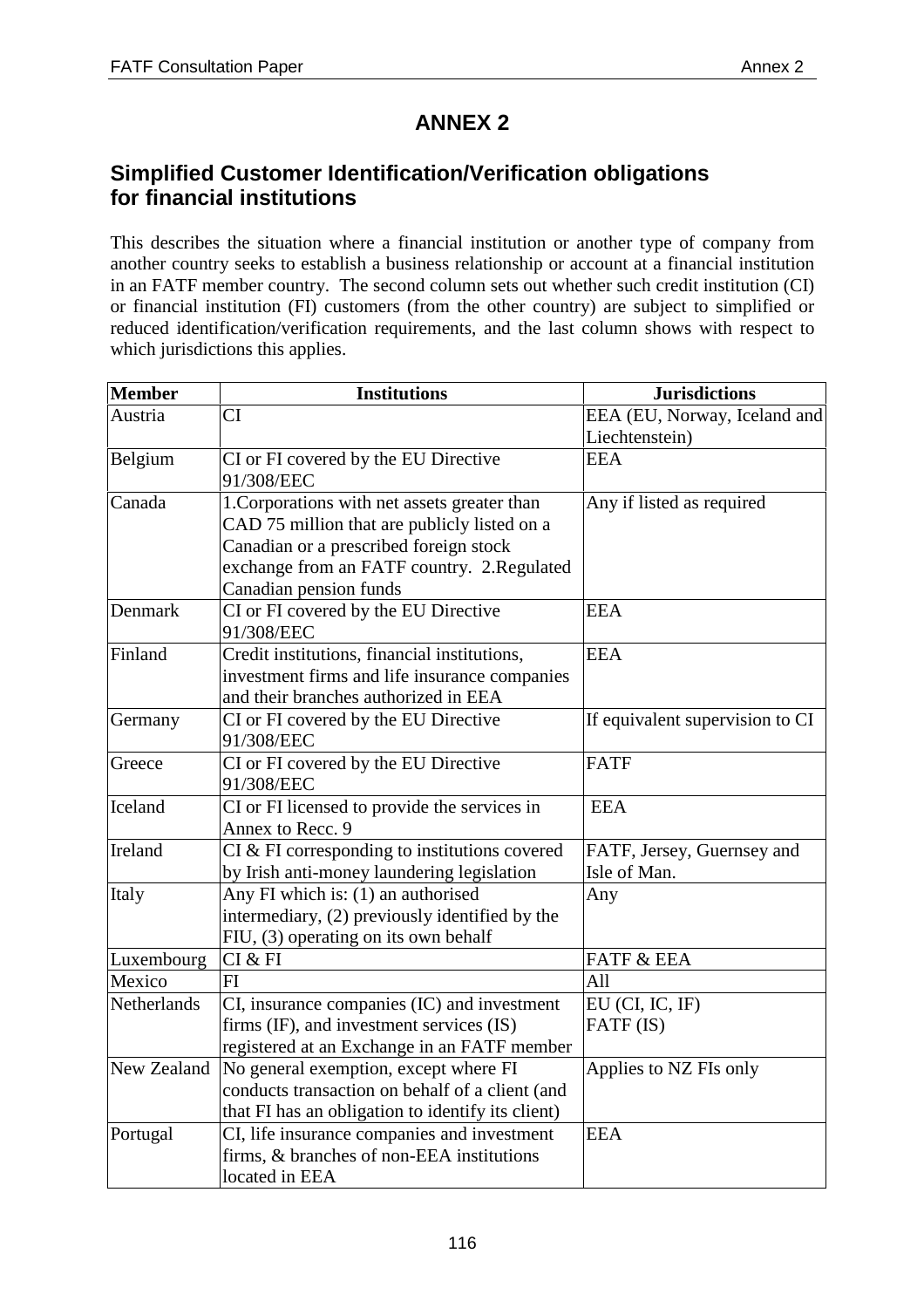| Spain       | $CI & FI$ acting as clients on its own behalf |                                                                                  | <b>EEA</b>                        |  |
|-------------|-----------------------------------------------|----------------------------------------------------------------------------------|-----------------------------------|--|
| Sweden      | CI & FI, if subject to anti-ML laws           | <b>EEA</b>                                                                       |                                   |  |
| Switzerland | No general exemption, except CI & FI can      |                                                                                  | Countries with anti-ML            |  |
|             | renounce the need to identify publicly known  |                                                                                  | systems at least equivalent to    |  |
|             | client e.g. listed company                    |                                                                                  | Swiss & FATF systems              |  |
| Turkey      | CI & State enterprises                        |                                                                                  |                                   |  |
| U.K.        | CI & FI                                       |                                                                                  | FATF, Gibraltar, Jersey, Guernsey |  |
|             |                                               | and the Isle of Man (JMLSG), EEA<br>$\&$ countries with anti-ML systems<br>(FSA) |                                   |  |
|             |                                               |                                                                                  |                                   |  |
|             |                                               |                                                                                  |                                   |  |

| 9 Members with no "exemptions"                                                  |  |
|---------------------------------------------------------------------------------|--|
| Argentina, Australia, Brazil, France; HK, China; Japan, Norway, Singapore, U.S. |  |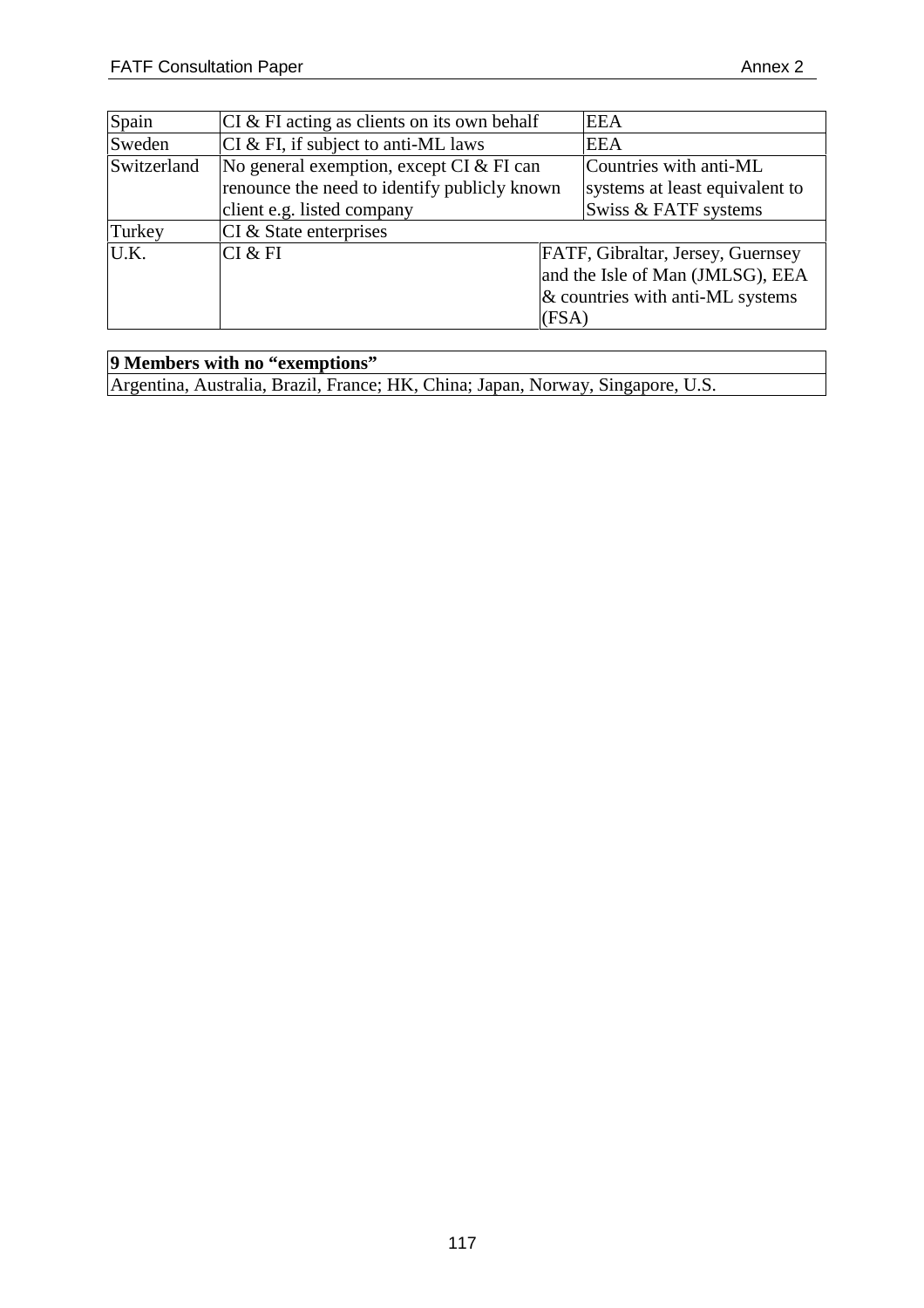# **Reliance on third parties to perform certain Customer Identification/Verification functions**

In many countries a financial institution or other businesses or persons subject to customer identification functions are entitled to rely on other institutions or persons (other than their own staff) to identify and/or verify the identity of their customers.

- The first column shows the types of institutions or persons that can rely on a third party to perform these functions.

- The second column sets out the types of third parties that can perform the functions.

- The last column shows the jurisdictions from which the third party can come.

| <b>Member</b>    | <b>Institution relying on</b> | Type of third party               | <b>Jurisdiction of third</b> |  |
|------------------|-------------------------------|-----------------------------------|------------------------------|--|
|                  | a third party                 |                                   | party                        |  |
| Australia        | All institutions or           | 1. List of "acceptable            | 1. Australia                 |  |
|                  | businesses s.t.               | referees"                         | 2. Any                       |  |
|                  | obligation                    | 2. Foreign bank employee          |                              |  |
| Austria          | <b>Banks</b>                  | Lawyers or notaries in            | Austria                      |  |
|                  |                               | limited circumstances             |                              |  |
| Canada           | 1. Internet Bank or other     | 1. Canadian deposit taking        | Canada                       |  |
|                  | FI                            | institution where it holds an     |                              |  |
|                  |                               | account                           |                              |  |
|                  | 2. Securities dealer          | 2. Foreign securities dealer      | Foreign country (FATF        |  |
|                  |                               | (s.t. conditions)                 | and others with equivalent   |  |
|                  |                               |                                   | standards)                   |  |
| Finland          | All institutions or           | Other institutions s.t. anti-     |                              |  |
|                  | businesses s.t.               | ML obligations, or post           |                              |  |
|                  | obligation                    | office                            |                              |  |
| Germany          | CI/FI                         | Trustworthy $3^{rd}$ parties e.g. | Primarily EU, but could be   |  |
|                  |                               | banks, FI, notaries, post         | wider                        |  |
|                  |                               | offices, embassies, other         |                              |  |
| Hong Kong, Banks |                               | 1. Banks, securities and          | 1. FATF                      |  |
| China            |                               | insurance if regulated, or        | 2. Any                       |  |
|                  |                               | 2. Other intermediary - if        |                              |  |
|                  |                               | primary institution is            |                              |  |
|                  |                               | satisfied and has                 |                              |  |
|                  |                               | relationship with it              |                              |  |
|                  | Securities and futures        | Regulated firms,                  | Any                          |  |
|                  | firms                         | professionals e.g. bank           |                              |  |
|                  |                               | manager, notary public,           |                              |  |
|                  |                               | lawyers, post office              |                              |  |
|                  | Insurance companies           | Insurance agents and              | Any                          |  |
|                  |                               | brokers (s.t. anti-ML             |                              |  |
|                  |                               | guidelines)                       |                              |  |
| Italy            | Authorised                    | <b>Banks</b>                      | Foreign country (FATF        |  |
|                  | intermediaries                |                                   | and others with equivalent   |  |
|                  |                               |                                   | standards)                   |  |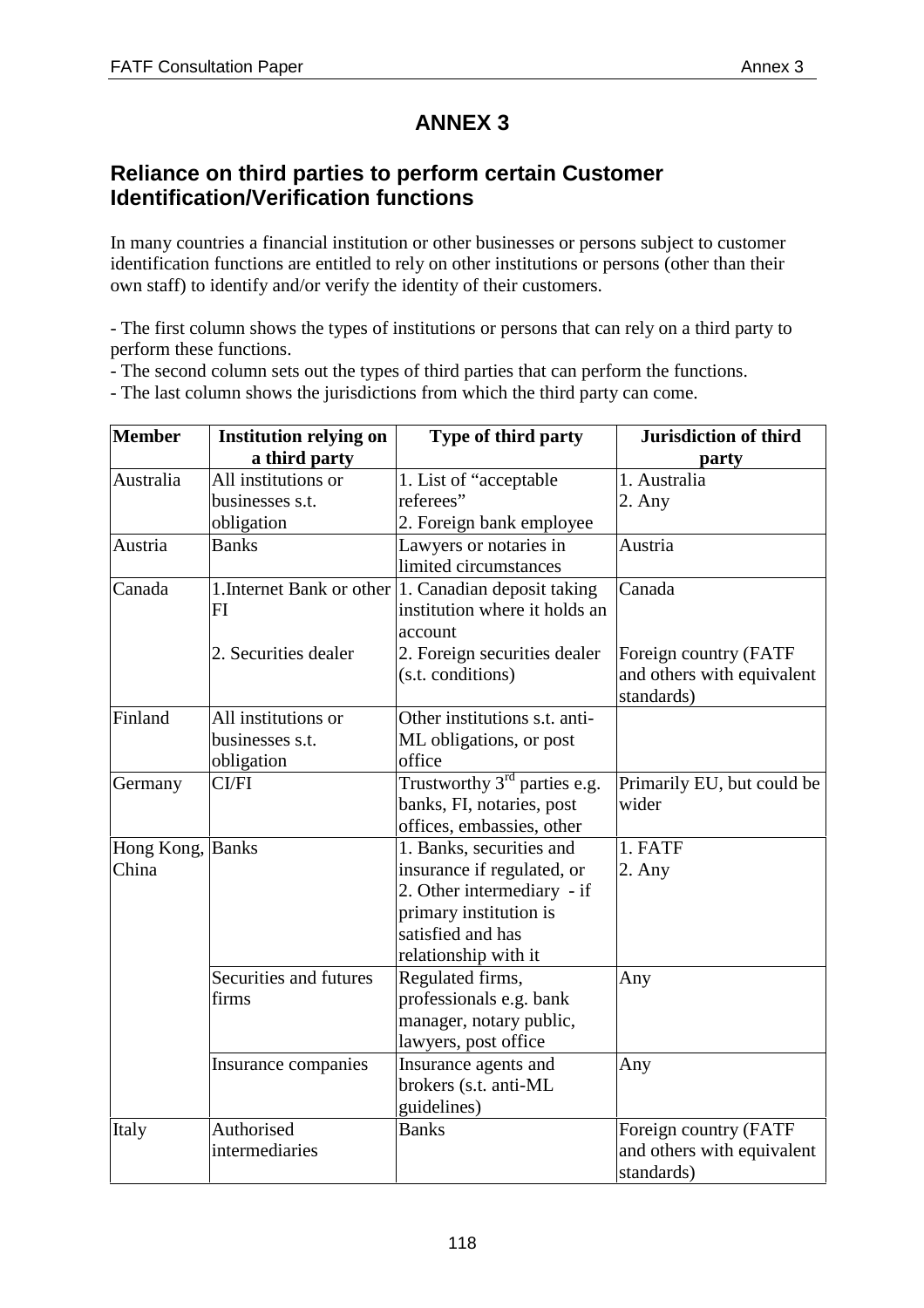|                  | Netherlands Insurance company        |  | Insurance broker                       |                          |  |
|------------------|--------------------------------------|--|----------------------------------------|--------------------------|--|
| <b>New</b>       | FI                                   |  | Other FI (if operating in              | <b>NZ</b>                |  |
| Zealand          |                                      |  | NZ                                     |                          |  |
| Singapore        | Banks, finance                       |  | Branches or subsidiaries of            | Any                      |  |
|                  | companies, securities                |  | bank, correspondent bank or            |                          |  |
|                  | and futures firms (for               |  | lawyers/notaries public                |                          |  |
|                  | non-Singapore                        |  |                                        |                          |  |
|                  | residents)                           |  |                                        |                          |  |
| Switzerland      | 1. Banks                             |  | 1. Any person mandated                 |                          |  |
|                  | 2. Other financial<br>intermediaries |  | 2. Other FI having                     |                          |  |
|                  |                                      |  | relationship with customer             |                          |  |
| U.K.             | FI                                   |  | Regulated entity                       | Countries with anti-ML   |  |
|                  |                                      |  |                                        | systems equivalent to EU |  |
|                  |                                      |  |                                        | Directive                |  |
| Belgium, Brazil, |                                      |  | No reliance on third parties permitted |                          |  |
| Greece, Japan,   |                                      |  |                                        |                          |  |
| Portugal, Spain  |                                      |  |                                        |                          |  |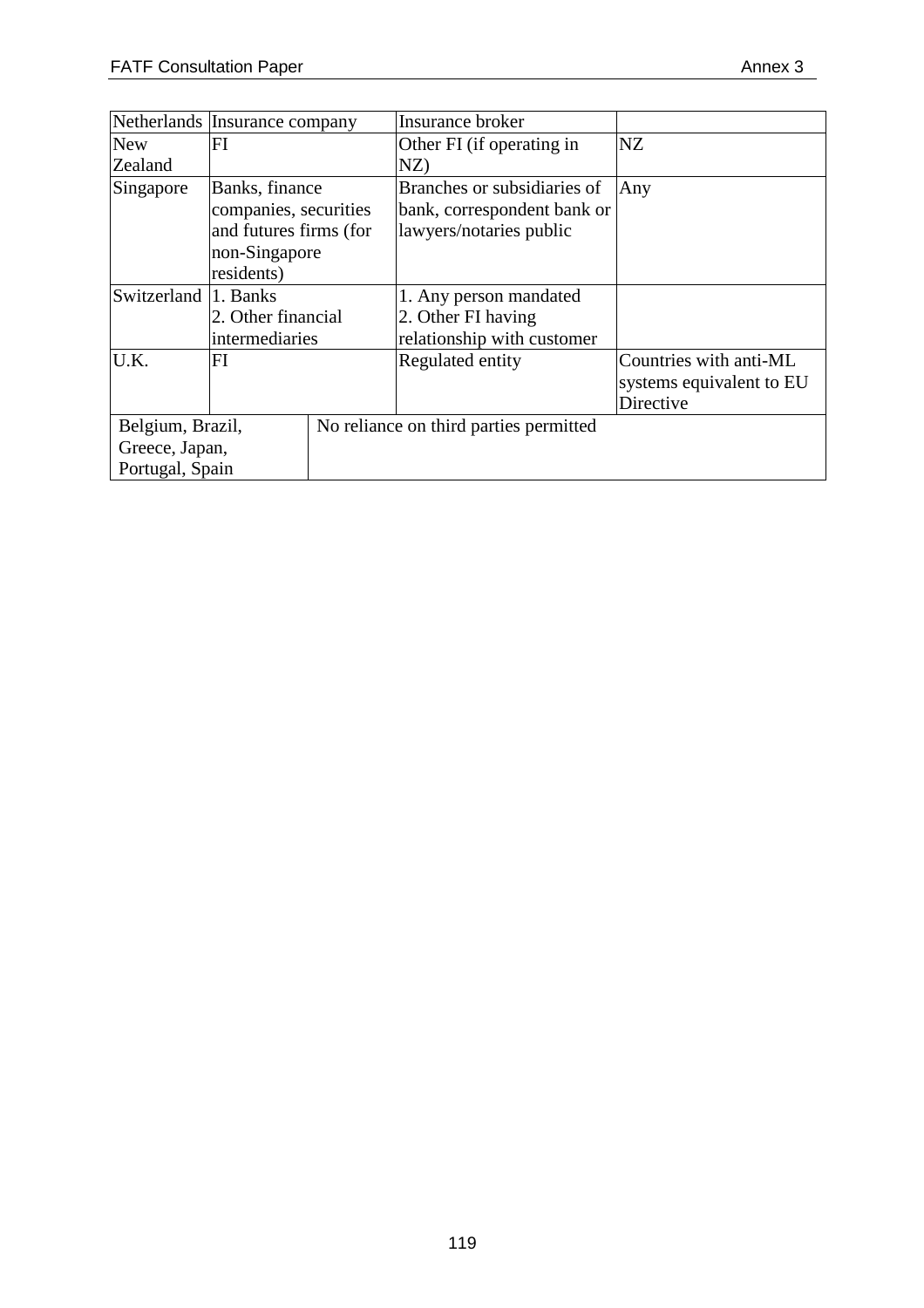# **Extracts from the FATF 40, the Terrorist Financing Recommendations and the NCCT Criteria**

### **FATF 40**

#### **Recommendation 8**

Recommendations 10 to 29 should apply not only to **banks**, but also to **non-bank financial institutions**. Even for those non-bank financial institutions which **are not subject to a formal prudential supervisory regime** in all countries, for example bureaux de change, governments should ensure that these institutions are **subject to the same anti-money laundering laws or regulations** as all other financial institutions and that these laws or regulations are **implemented effectively**.

#### **Interpretative Note to Recommendation 8**

The FATF Recommendations should be applied in particular to **life insurance and other investment products offered by insurance companies**, whereas Recommendation 29 applies to the whole of the insurance sector.

#### **Recommendation 9**

The appropriate national authorities should consider applying Recommendations 10 to 21 and 23 to the conduct of financial activities as a **commercial undertaking by businesses or professions** which are not financial institutions, where such conduct is allowed or not prohibited. Financial activities include, but are not limited to, those listed in the attached annex. It is left to **each country to decide** whether special situations should be defined where the application of **anti-money laundering measures** is **not necessary**, for example, when a financial activity is carried out on an **occasional or limited basis**.

#### **Interpretative Note to Recommendations 8 and 9 (Bureaux de Change)**

#### *Introduction*

Bureaux de change are an important link in the money laundering chain since it is difficult to trace the origin of the money once it has been exchanged. Typologies exercises conducted by the FATF have indicated increasing use of bureaux de change in laundering operations. Hence it is important that there should be effective counter-measures in this area. This Interpretative Note clarifies the application of FATF Recommendations concerning the financial sector in relation to bureaux de change and, where appropriate, sets out options for their implementation.

#### *Definition of Bureaux de Change*

For the purpose of this Note, bureaux de change are defined as institutions which carry out retail foreign exchange operations (in cash, by cheque or credit card). Money changing operations which are conducted only as an ancillary to the main activity of a business have already been covered in Recommendation 9. Such operations are therefore excluded from the scope of this Note.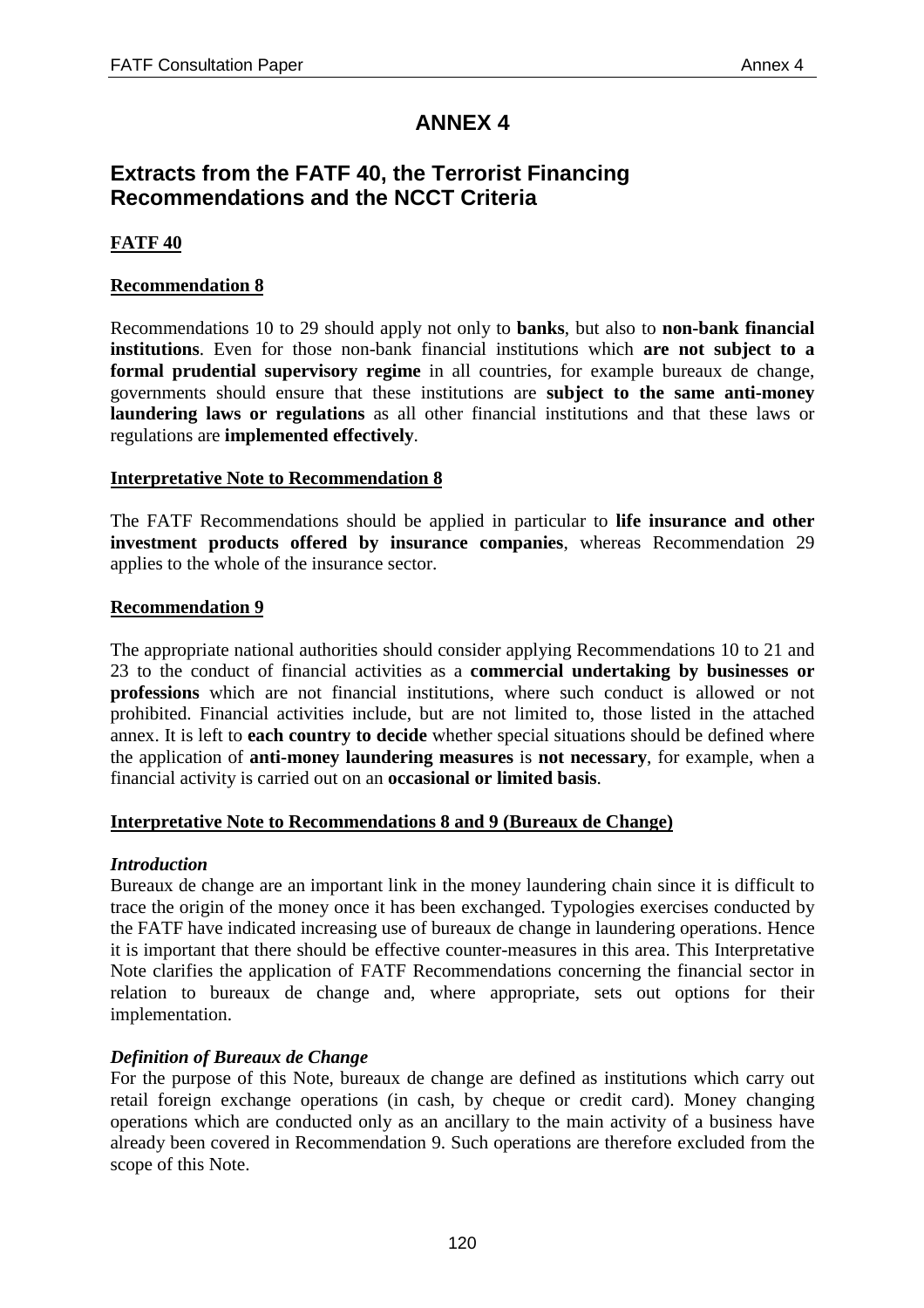#### *Necessary Counter-Measures Applicable to Bureaux de Change*

To counter the use of bureaux de change for money laundering purposes, the relevant authorities should take measures to **know the existence of all** natural and legal persons **who, in a professional capacity, perform foreign exchange transactions**.

As a **minimum requirement**, FATF members should have an effective system whereby the bureaux de change are known or declared to the relevant authorities (whether regulatory or law enforcement). One method by which this could be achieved would be a requirement on bureaux de change to submit to a designated authority, a simple declaration containing adequate information on the institution itself and its management. The authority could either issue a receipt or give a tacit authorisation: failure to voice an objection being considered as approval.

FATF members could also consider the introduction of a formal authorisation procedure. Those wishing to establish bureaux de change would have to submit an application to a designated authority empowered to grant authorisation on a case-by-case basis. The request for authorisation would need to contain such information as laid down by the authorities but should at least provide details of the applicant institution and its management. Authorisation would be granted, subject to the bureau de change meeting the specified conditions relating to its management and the shareholders, including the application of a "fit and proper test".

Another option which could be considered would be a combination of declaration and authorisation procedures. Bureaux de change would have to notify their existence to a designated authority but would not need to be authorised before they could start business. It would be open to the authority to apply a 'fit and proper' test to the management of bureaux de change after the bureau had commenced its activity, and to prohibit the bureau de change from continuing its business, if appropriate.

Where bureaux are required to submit a declaration of activity or an application for registration, the designated authority (which could be either a public body or a self-regulatory organisation) could be empowered to publish the list of registered bureaux de change. As a minimum, it should maintain a (computerised) file of bureaux de change. There should also be powers to take action against bureaux de change conducting business without having made a declaration of activity or having been registered.

As envisaged under FATF Recommendations 8 and 9, **bureaux de change should be subject to the same anti-money laundering regulations as any other financial institution**. The FATF Recommendations on financial matters should therefore be applied to bureaux de change. Of **particular importance** are those on **identification requirements, suspicious transactions reporting, due diligence and record keeping**.

To ensure effective implementation of anti-money laundering requirements by bureaux de change, **compliance monitoring mechanisms should be established and maintained**. Where there is a registration authority for bureaux de change or a body which receives declarations of activity by bureaux de change, it could carry out this function. But the **monitoring** could also be done **by other designated authorities (whether directly or through the agency of third parties such as private audit firms)**. Appropriate steps would need to be taken against bureaux de change which failed to comply with the anti-laundering requirements.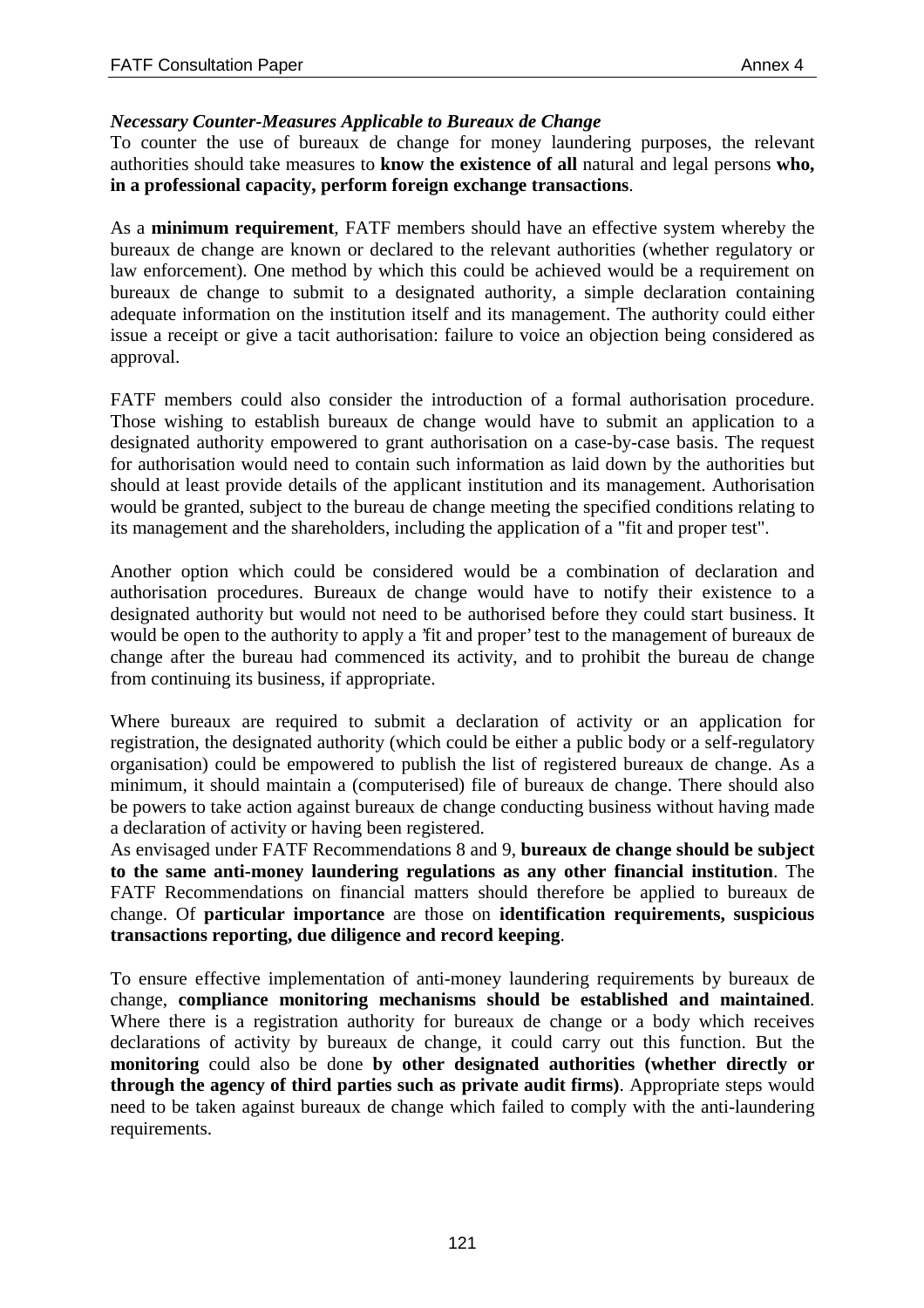The bureaux de change sector tends to be an unstructured one without (unlike banks) national representative bodies which can act as a channel of communication with the authorities. Hence it is important that FATF members should establish effective means to ensure that bureaux de change are aware of their anti-money laundering responsibilities and to relay information, such as guidelines on suspicious transactions, to the profession. In this respect it would be useful to encourage the development of professional associations.

### **Recommendation 26**

The **competent authorities** supervising banks or other financial institutions or intermediaries, or other competent authorities, **should ensure** that the **supervised institutions** have adequate programs to guard against money laundering. These authorities should co-operate and lend expertise spontaneously or on request with other domestic judicial or law enforcement authorities in money laundering investigations and prosecutions.

#### **Recommendation 27**

**Competent authorities** should be **designated** to ensure an **effective implementation** of all these Recommendations, through **administrative supervision and regulation**, in other professions dealing with cash as defined by each country.

#### **Recommendation 28**

The **competent authorities should establish guidelines** which will assist financial institutions in detecting suspicious patterns of behaviour by their customers. It is understood that such guidelines must develop over time, and will never be exhaustive. It is further understood that such guidelines will primarily serve as an educational tool for financial institutions' personnel.

#### **Recommendation 29**

The competent authorities regulating or supervising financial institutions should take the necessary legal or regulatory measures to guard against **control or acquisition of a significant participation in financial institutions by criminals or their confederates**.

#### **Interpretative Note to Recommendation 29**

Recommendation 29 should **not be read as to require** the introduction of a system of regular review of licensing of controlling interests in financial institutions **merely for anti-money laundering purposes**, but as to stress the desirability of suitability review for controlling shareholders in financial institutions (banks and non-banks in particular) from a FATF point of view. Hence, where shareholder suitability (or "fit and proper") tests exist, the attention of supervisors should be drawn to their relevance for anti-money laundering purposes.

#### **Terrorist Financing Recommendations**

Recommendation VI. Alternative Remittance

Each country should take measures to ensure that persons or legal entities, including agents, that **provide a service for the transmission of money or value, including** transmission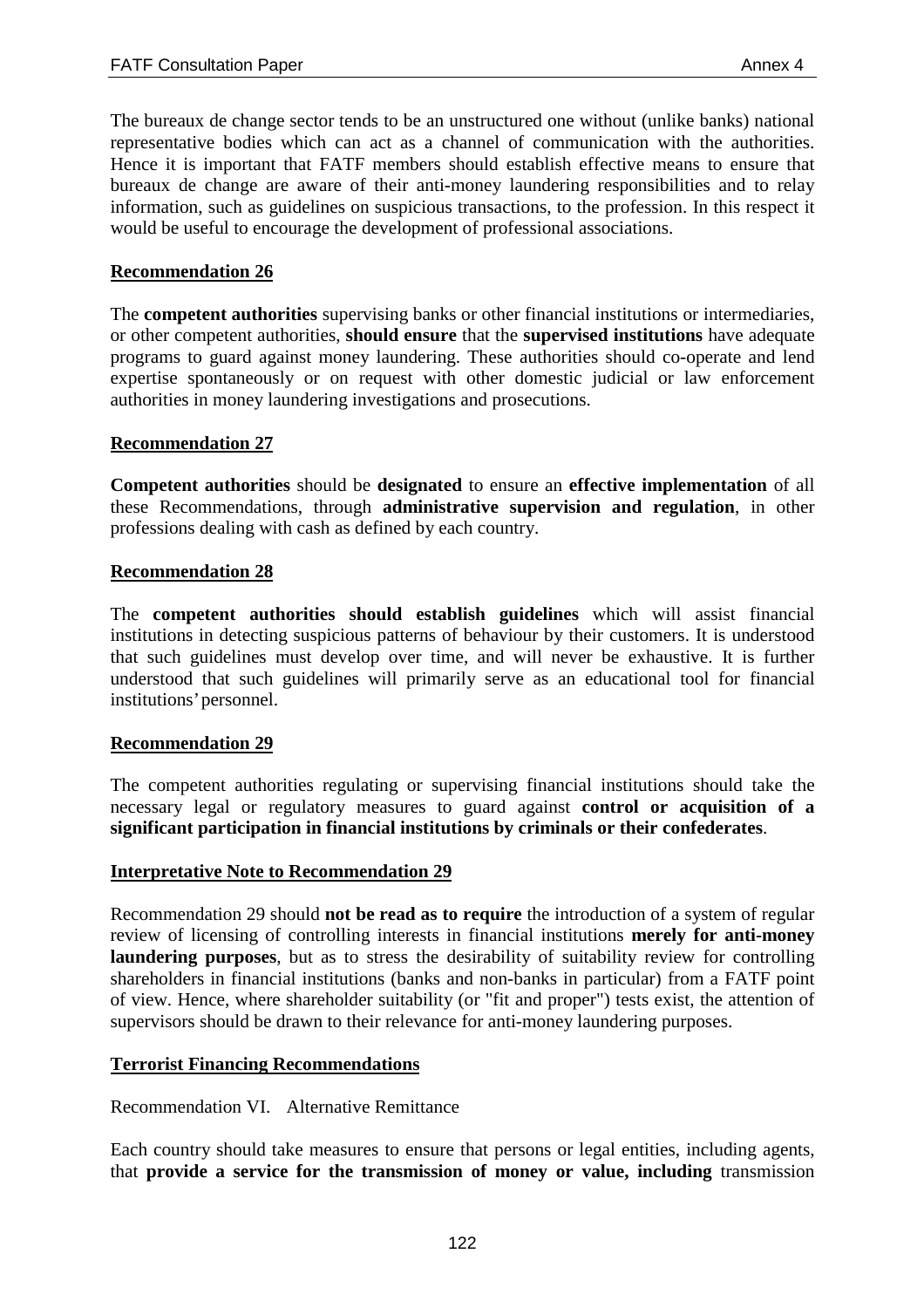through an **informal money or value transfer system** or network, should be licensed or registered and subject to all the FATF Recommendations that apply to banks and non-bank financial institutions. Each country should ensure that persons or legal entities that carry out this service illegally are subject to administrative, civil or criminal sanctions.

## **NCCT Criteria**

NCCT 1. Absence or ineffective regulations and supervision for all financial institutions in a given country or territory, onshore or offshore, on an equivalent basis with respect to international standards applicable to money laundering.

NCCT 2. Possibility for individuals or legal entities to operate a financial institution without authorisation or registration or with very rudimentary requirements for authorisation or registration.

NCCT 3. Absence of measures to guard against holding of management functions and control or acquisition of a significant investment in financial institutions by criminals or their confederates.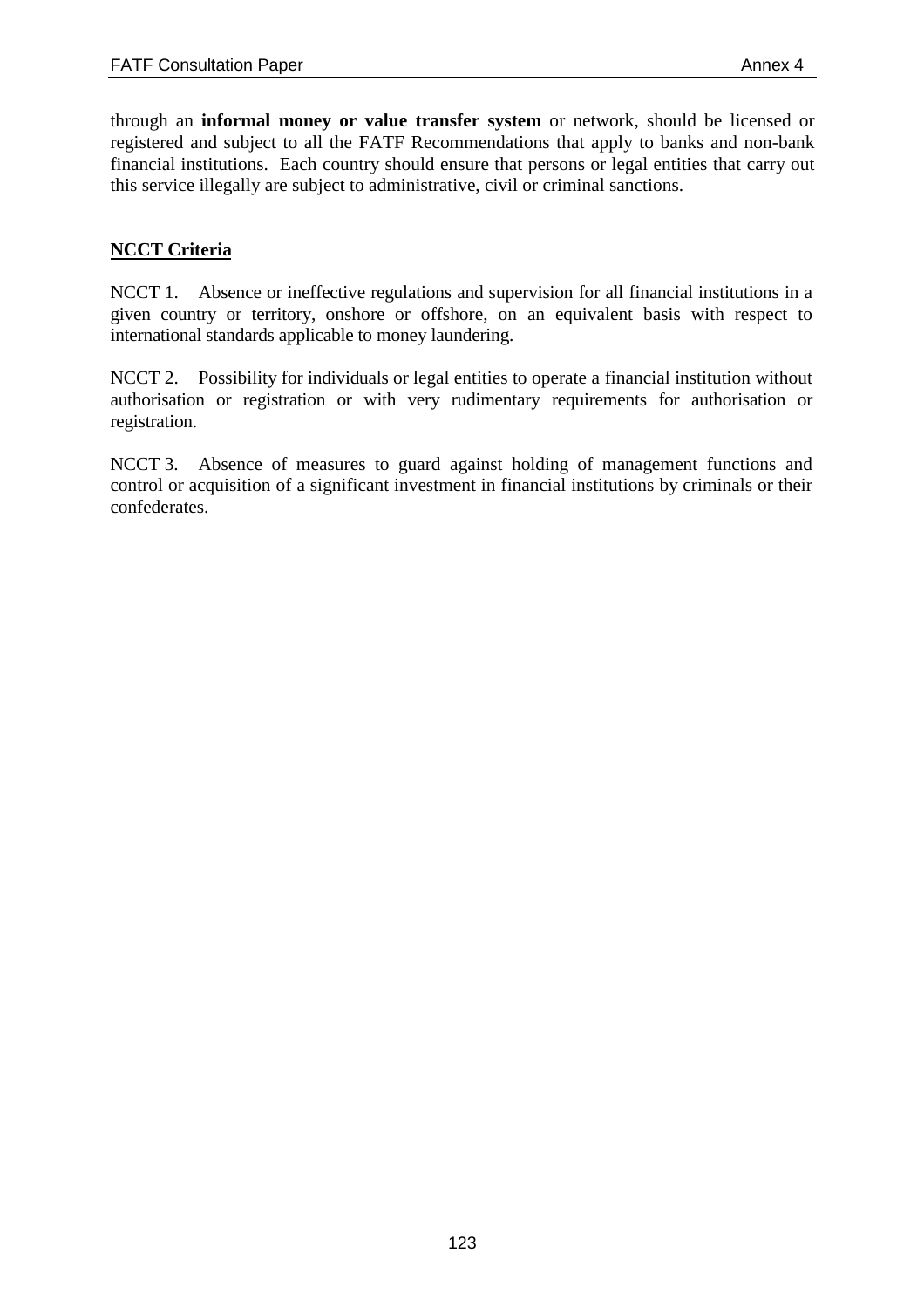# **TYPES OF TRUSTS**

- **1.** In legal terms, a trust exists where a person (known as a trustee) holds or has vested in him or is deemed to hold or have vested in him property, of which he is not the owner in his own right, for:
	- (a) the benefit of any person (known as a beneficiary) whether or not yet ascertained or in existence; or
	- (b) any purpose; or
	- (c) for the benefit of (a) and (b) above.
- **2.** What this means is that a "trust" is a legally binding arrangement where one person (a "trustee") owns assets not for his own use and benefit, but for the benefit of others (the "beneficiaries"). It is normal, but not essential, for a trust to be constituted in writing in the form of a "trust deed" or "trust instrument" which will set out the manner in which the beneficiaries can benefit from the trust, as well as the powers and duties which the trustees will have in administering the trust and its assets. The person transferring assets to the trustee is known as the "settlor". The settlor may also in some cases be a beneficiary.
- **3.** In all jurisdictions where the law makes provision for trusts on Anglo-American lines, trusts involve trustees, beneficiaries and settlors. The Hague Convention on the Law Applicable to Trusts and on their Recognition defines a trust as "the legal relationship created, inter vivos or in death, by a person, the settlor, when assets have been placed under the control of a trustee for the benefit of a beneficiary or a specified purpose."
	- **Trustees;** the trustees, who may be paid professionals or companies or unpaid persons, hold the assets in a trust fund separate from their own assets. They invest and dispose of them in accordance with the settlor's trust deed, taking account of any letter of wishes. There may also be a *protector,* who may have power to veto the trustees' proposals or remove them, and/or a *custodian* trustee, who holds the assets to the order of the managing trustees.
	- **Beneficiaries;** all trusts (other than charitable or statutory permitted non-charitable trusts) must have beneficiaries, who may include the settlor, and a maximum time, known as the perpetuity period, normally of 100 years. While trusts must always have some ultimately ascertainable beneficiary, trusts may have no defined existing beneficiaries but only objects of a power until some person becomes entitled as beneficiary to income or capital on the expiry of a defined period, known as the accumulation period. This period is normally co-extensive with the trust perpetuity period which is usually referred to in the trust deed as the trust period.
	- **Settlors;** the settlors are persons or companies who transfer ownership of their assets to trustees by means of a trust deed. In the case of discretionary trusts, where the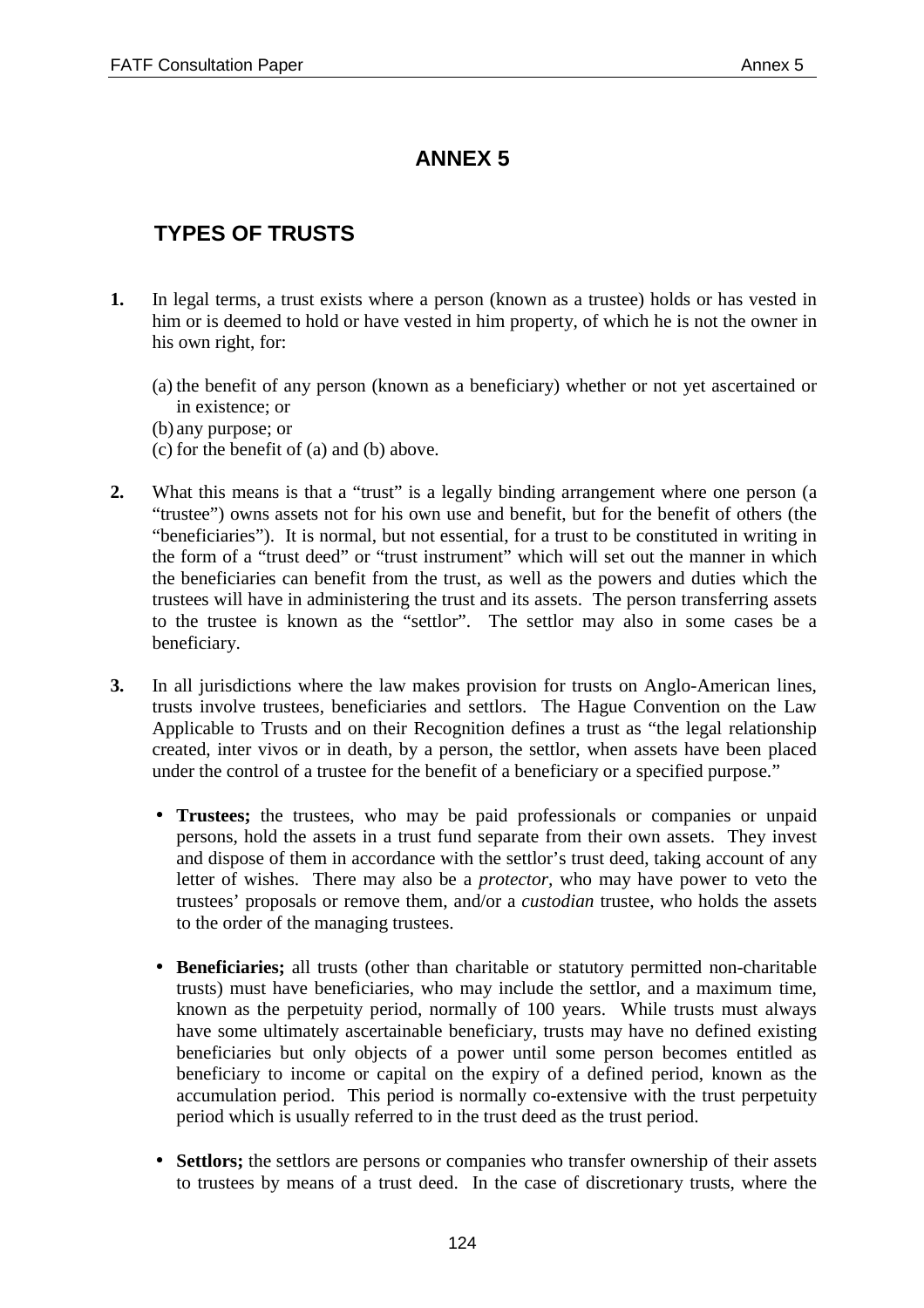trustees have some discretion as to the investment and distribution of the trusts assets, the deed may be accompanied by a non-legally binding letter setting out what the settlor wishes to be done with the assets.

- **4.** There are many reasons why an individual may wish to set up a trust which means handing over the legal ownership and the control of the assets to another person - the trustee. These include:
	- to allow more than one generation to enjoy the use of a property;
	- to provide for incapacitated persons:
	- to protect family property from spendthrifts;
	- to enable the centralisation and co-ordination of world-wide assets;
	- to avoid forced heirship provisions;
	- as part of a tax planning strategy;
	- to provide pensions for retired employees and their dependants;
	- to facilitate investments through unit trusts;
	- as part of a corporate financing structure;
	- to raise funds for charities.

#### **Types of Trusts**

**5.** Of the most common forms of "express trusts", whereby the settlor has established the trust through a written trust deed, one can distinguish between those for private benefit on the one hand and those for public benefit on the other.

#### **6. Private Trusts**

#### **(i) Discretionary Trust**

This is a form of trust where the interests of the beneficiaries are not fixed but depend upon the exercise by the trustee of some discretionary powers in their favour. As such it is the most flexible of all trusts and the most common form of trust used.

#### **(ii) Interest in Possession Trust**

This is a trust where a particular beneficiary (the "life tenant") has a right to receive all the income arising from the trust fund during his lifetime. The trustee will usually also have a power to apply capital to the life tenant. Often there are successive life interests in favour of an individual and his spouse. On the death of the life tenant the trust fund is typically held on discretionary trusts for a named class of beneficiaries.

#### **(iii) Fixed Trust**

A trust where the interests of beneficiaries are fixed. The trustees will have control over the management of the assets but could not vary the amount paid to the beneficiary, or any other interest the beneficiary may have in the assets in the trust. Traditionally the trusts provide an income which is paid to the wife and capital to the children on her death.

#### **(iv) Accumulation and Maintenance Trust**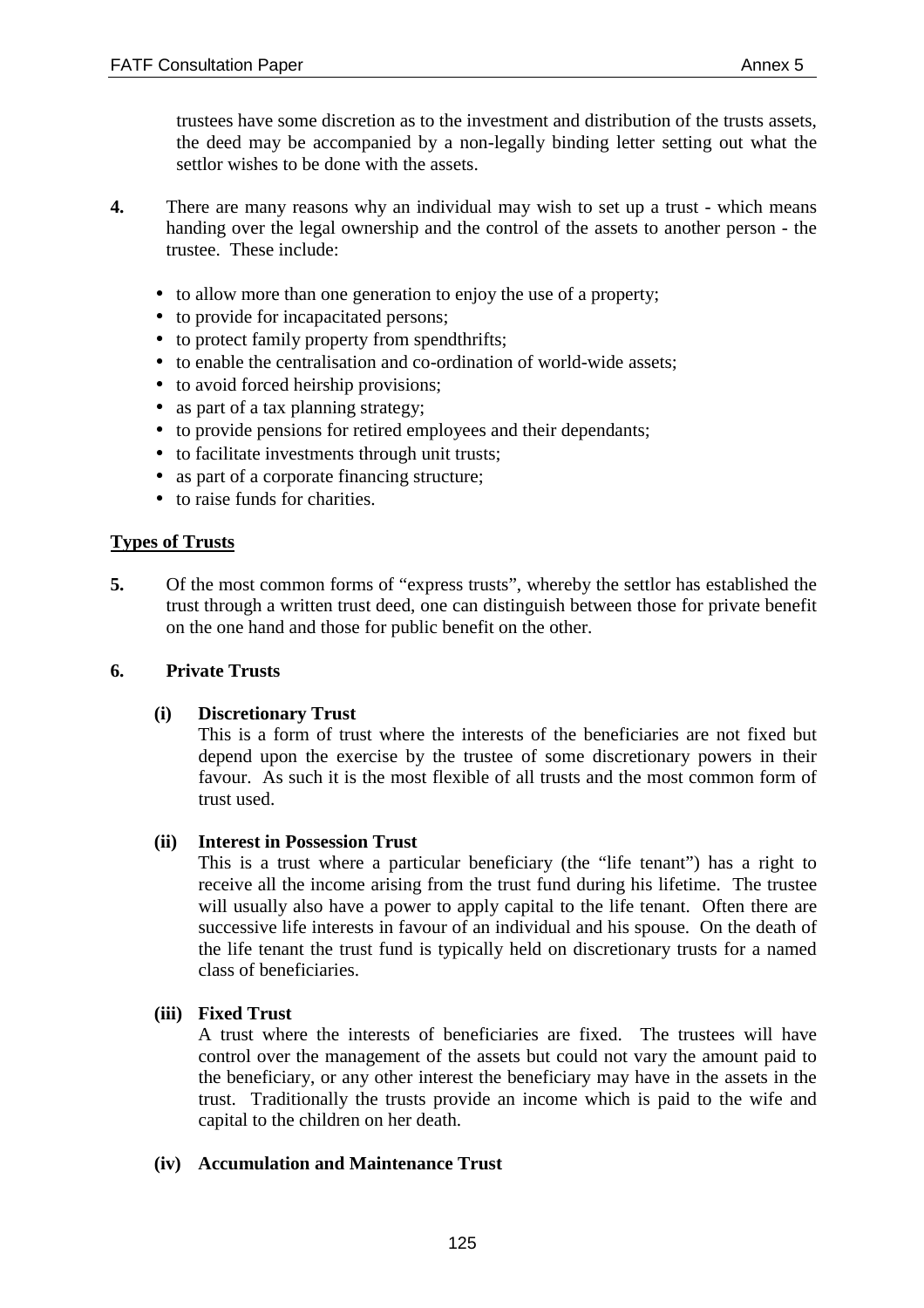This form of trust is usually created for the children or grandchildren of the settlor, where the trustees have powers during the minority of each beneficiary to pay income in a way beneficial to the upbringing or education of the beneficiary, and to accumulate income not so applied. On attaining a certain age each beneficiary will become entitled to a particular share of the trust fund.

#### **(v) Protective Trust**

A trust where the interest of a beneficiary will be reduced or terminated if the beneficiary attempts to alienate or dispose of his interest in income or capital. Essentially, this form of trust protects the beneficiary from the temptation to sign away his or her rights to the assets in the trust.

#### **(vi) Asset Protection Trust**

A trust established with a view to protecting trust assets from a future bankruptcy or legal liability of the settlor. (Some offshore centres have introduced legislation to permit asset protection trusts; others have no such legislation and their Courts would be expected to set aside trusts designed to prejudice foreseen creditors.)

#### **(vii) Employee Share/Options Trusts**

Trusts established by institutions in favour of employees. Benefits can be deferred.

#### **(viii) Purpose Trusts**

A trust established for one specific purpose or transaction. May be established where it is desirable to isolate the purpose or transaction from the other activities or a party involved in the transaction. There are no named or ascertainable beneficiaries but there must be an enforcer to enforce the terms of the purpose trust.

#### **(ix) Settlor Directed Trusts**

A trust established with provisions enabling the settlor to direct the trustees in investment matters and/or asset distributions.

#### **7. Public Trusts**

#### **(i) Charitable Trusts**

A trust established purely for charitable purposes. In this case, there needs to be an enforcer, who can enforce the trust for the benefit of the charitable purposes. Such trusts are of unlimited duration.

#### **(ii) Commercial Trusts**

The major applications include:-

- pension fund trusts
- unit trusts
- debenture trusts for bond holders
- securitisation trusts for balance sheet reconstructions
- client account trusts for lawyers and other providers of professional services, separate from the provider's own assets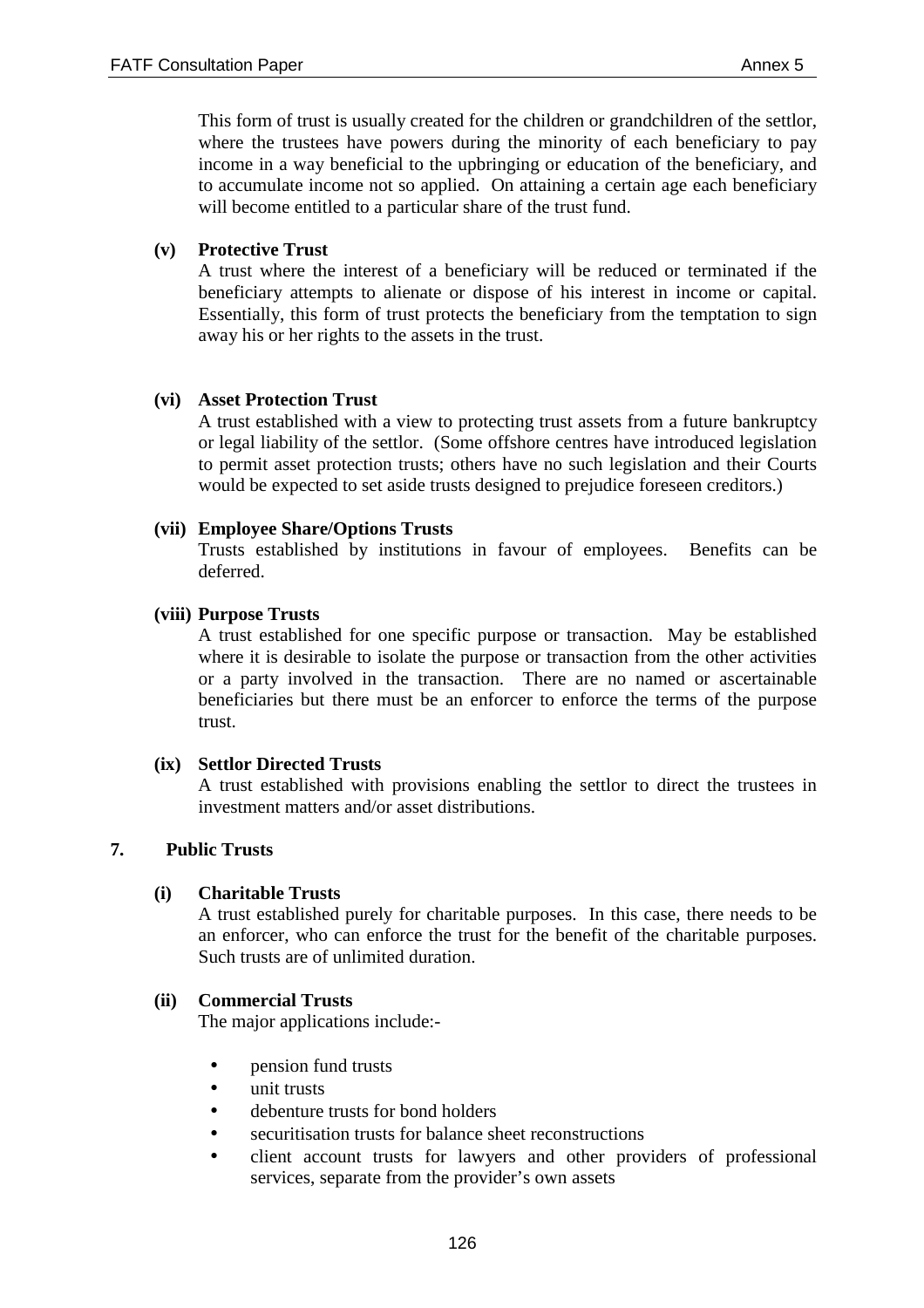• retention fund trusts, pending completion of contracted work

#### **8. Other Trusts**

The trusts described above are essentially forms of "express trust"., where the settlor has established the trust in the form of a trust deed. However, a trust can also arise from an oral declaration or by conduct and may be deemed to have been created by the court in certain circumstances.

#### (i) **Implied trusts**

Implied trusts may be express trusts where the intention of the settlor or testator is implied in the non-technical language which he has used or where the trust arises by operation of law, as in the case of constructive and resulting trusts. On account of their very nature, there are no formality requirements for those trusts which arise by operation by law. Usually the existence of such trusts is only recognised as a result of legal action and the terms are invariably set out in a court order.

#### (ii) **Constructive trusts**

Constructive trusts are those trusts which are constructed, as it were, on the basis of the presumed intention of the settlor or testator or, irrespective of intention, imposed by a court of equity in circumstances in which it would be unconscionable or inequitable for a person holding property to keep it for his own use and benefit absolutely. In a recent case, a judge subdivided constructive trusts into two distinct categories – "distinguishing the constructive trust proper, where equity intervenes to prevent the legal owner from unconscionably denying the beneficial interest of another, from the so-called constructive trust, where equity intervenes to provide relief against fraud by making those implicated in the fraud accountable as if they were trustees.

#### (iii) **Resulting trusts**

Resulting trusts are trusts which occur either where a rebuttable presumption of intention has arisen that property held by one person is owned beneficially by another, such as where A provides the purchase money for a house that is vested in B's name, or where a person transfers property to another on trusts which initially or subsequently fail to dispose wholly of his beneficial interest so that the extent of his indisposed interest, it is said, results to that person. An example of this latter type is where ultimate default trusts are omitted from a settlement deed or where a contingent interest fails to vest indefeasibly and absolutely in the beneficiaries under that settlement.

#### **9. Conclusion**

This description of trusts show that the concept encompasses a wide variety of arrangements. Essential to them all is that the legal ownership and control is passed from the settlor to the trustee. In some cases, the settlor may attempt to gain the advantages of foregoing the legal ownership of assets, while still retaining full